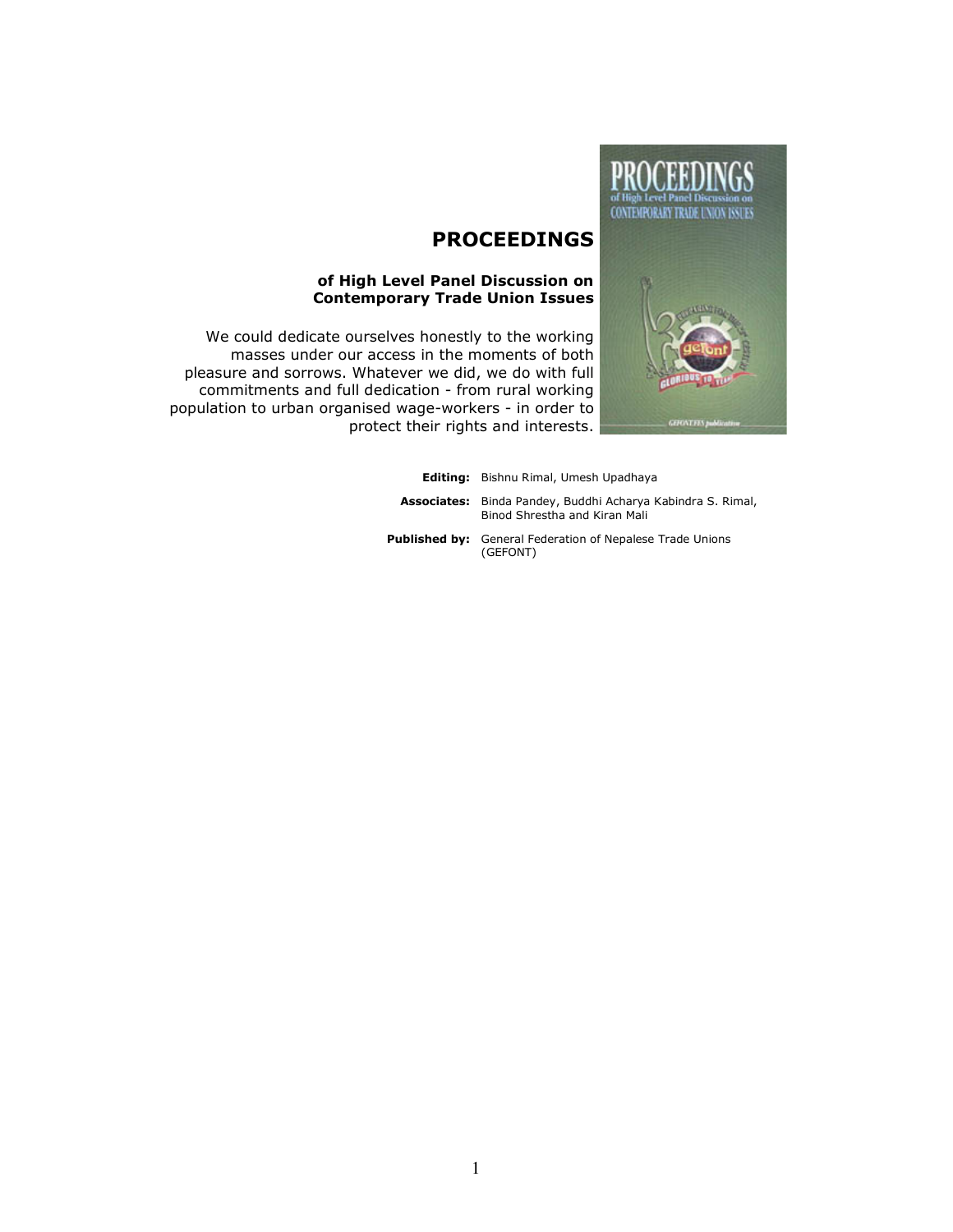# Chairperson's Message

A Speech delivered by Chairperson Com. Mukunda Neupane on the occasion of 10th Anniversary of GEFONT

**Acknowledgement** 

**Introduction** 

Executive Summary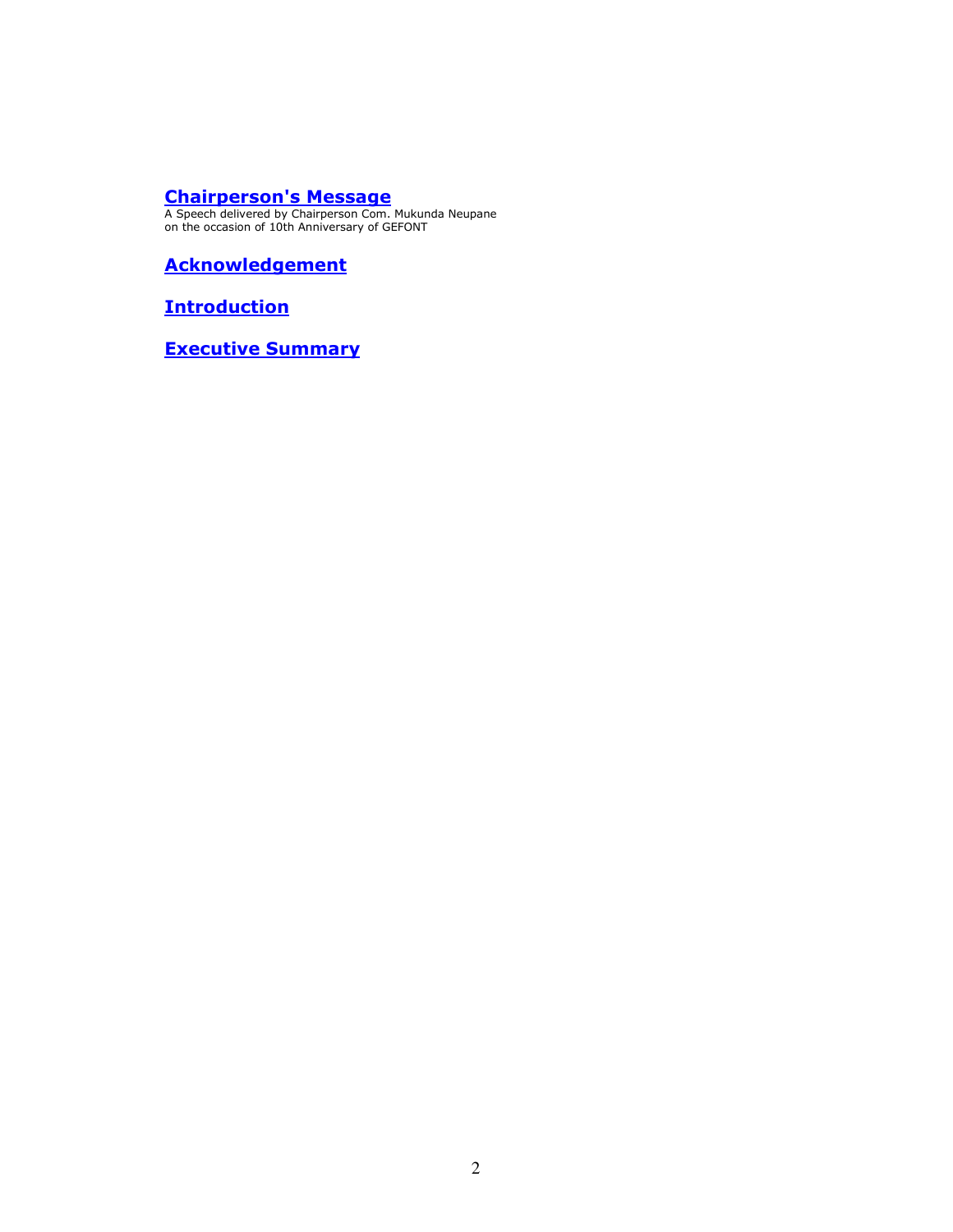

# Chairperson's Message

A Speech delivered by Chairperson Com. Mukunda Neupane on the occasion of 10th Anniversary of GEFONT

A decade has elapsed.

The journey, started from a point of the completion of a Century, has crossed many ups and downs and has now reached the threshold of another Century.

"The great labour movement of 1st May 1886 came to an end after the cruel massacre on 2-3 May 1886 in Chicago City of America. In order to immortalise the memories of the martyrs of the movement; the 1 May was decided to be celebrated world-wide as the holy occasion of the global unity of workers. This decision had taken place on 20 July 1889 and today is the same day - the 20th of July. One Century is completed today from the day of the decision". It is the expression extracted from the press release issued on 20th of July 1989 on the occasion of the establishment of General Federation of Nepalese Trade Unions (GEFONT). The press release further added, 'We are dedicated to the goal of liberation of working community from all forms of injustice, inequalities and suppressions. We greet the great legend of the 20th of July with these words'.

Today is the 20th day of July; we have completed the glorious 10 years of our journey. We remember the rainy day 10 years ago. We, the activists with an objective to give a new dimension to the trade union movement of Nepal, gathered silently in a secret den of the capital city of Kathmandu beneath the nose of the dictatorial reactionary system. And we declared - 'Now the co-ordination mechanism for trade unions in Nepal is launched. We have established GEFONT to fulfil the long waited need.

Once peoples leader Madan Bhandari had opined -'No one will provide rights and facilities to the working class with a feeling of kindness or love until the workers snatch it through their own unity, organisation and struggles. The workers, who do not care about class unity, independent organisation and organised efforts, are treated as musclemen and slaves. Today because of the low level of this consciousness, workers are facing the conditions synonymous to slavery.'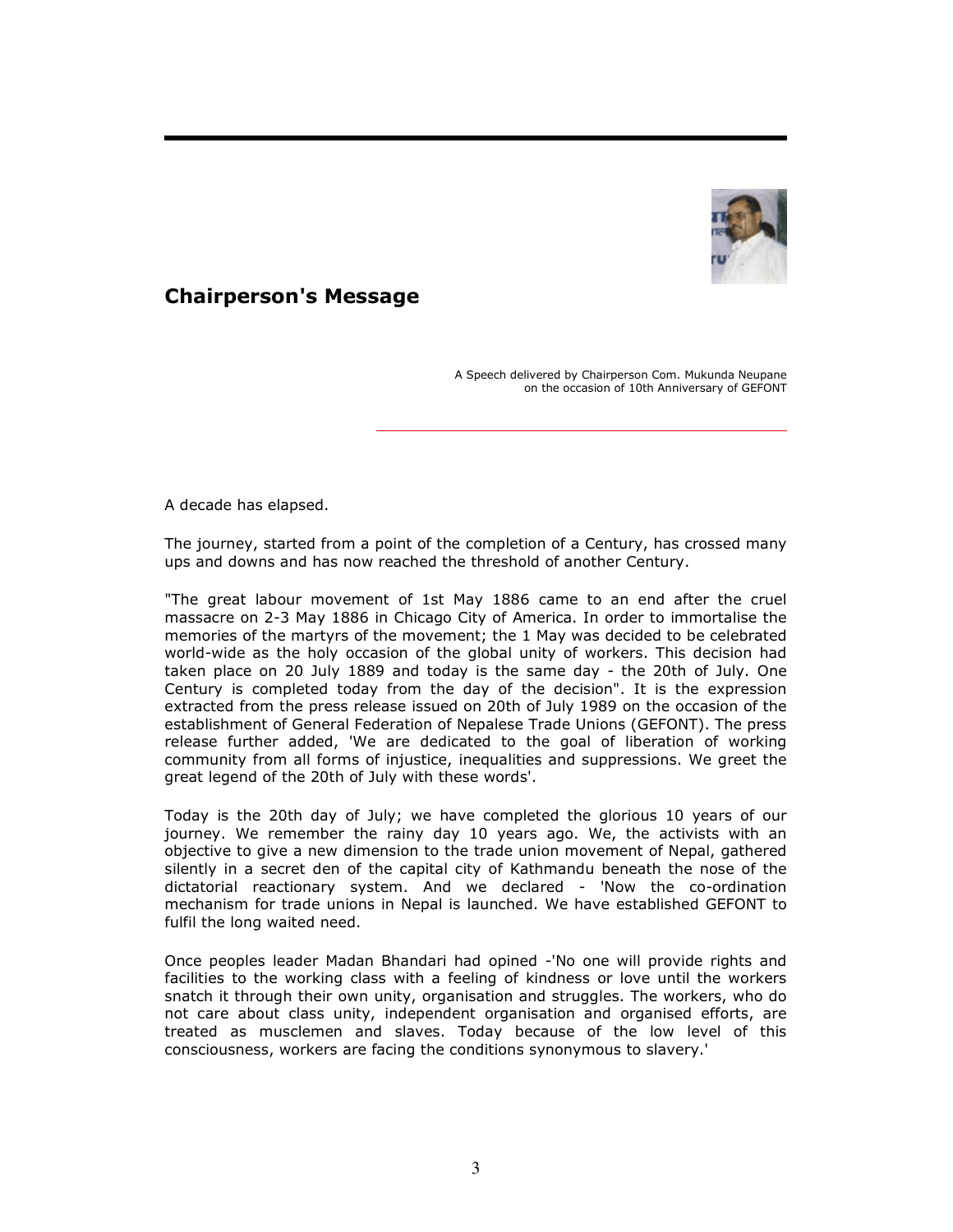The GEFONT was established with an aim to uplift the consciousness and to activise them to achieve a new era of full liberation of working class.

Full ten years have elapsed. We feel as if it is yesterday. Just after a short period of establishment, GEFONT, in its third meeting of mid January 1990, decided to involve itself with full determination in the proposed popular movement designed for the attainment of democracy in order to strengthen the interests of workers.

While looking back to the footsteps of our history, we feel satisfied that our sacrifice has not gone in vain. The struggles produced achievements - pleasant and inspiring.

A number of events have taken place after the establishment of multiparty democracy. GEFONT was not a mute observer, but an active partner in each of the activities. With high expectations and ambitions as an outcome of the new political system, the whole year 1990 witnessed nation-wide strikes and unrest. The situation was really complicated - on the one hand relief to the workers heavily oppressed under feudal exploitation was necessary and on the other their flying expectations had to be landed safely on the ground of the reality. GEFONT accepted the challenge. Nation-wide labour unrest landed safely on the ground and a milestone was set properly for the movement under legal framework.

We achieved a new constitution and first general election was held. With the formation of new government, the process of the formulation of new laws in accordance with the constitution started. We trade union activists were also expecting the progressive labour law compatible to the new situation in order to ensure professional as well as class rights of the workers.

Com. Lenin had addressed the All-Russian Trade Union Conference in 1917 -'"…not to rely on the 'State' but to rely only on the strength of one's own class. The State is an organisation of the ruling class.' This statement of Lenin proved to be true in our case, as well.

'Cross the river and forget the stick' is one of the Nepali proverbs. Ironically, within a short span of ascending to the power, our democracy-fighters started to forget the comrades of the difficult days, particularly the working class and the trade union movement. So the GEFONT had to choose the other option. GEFONT registered an alternate Labour Bill through its Chairperson who was in Parliament at that time.

During the days, all efforts from our side were moving forward with difficulty but not a wild-goose-chase. We are proud of the layers and layers of the glorious 10 years of our movement. Because of these efforts, Trade Union Movement became successful to dig out its track. The fluctuating struggles could get a positive pathway.

In course of time, Labour Act came into existence in spite of a number of weaknesses. Also the Trade Union Act came into existence. GEFONT, as an umbrella organisation of its 16 national federations with its 300,000 members, registered itself as the first confederation of the country.

'Nothing to loose but the chain, we have a world to win; workers of the world-Unite!' The workers always inspired by the call could be stimulated to build the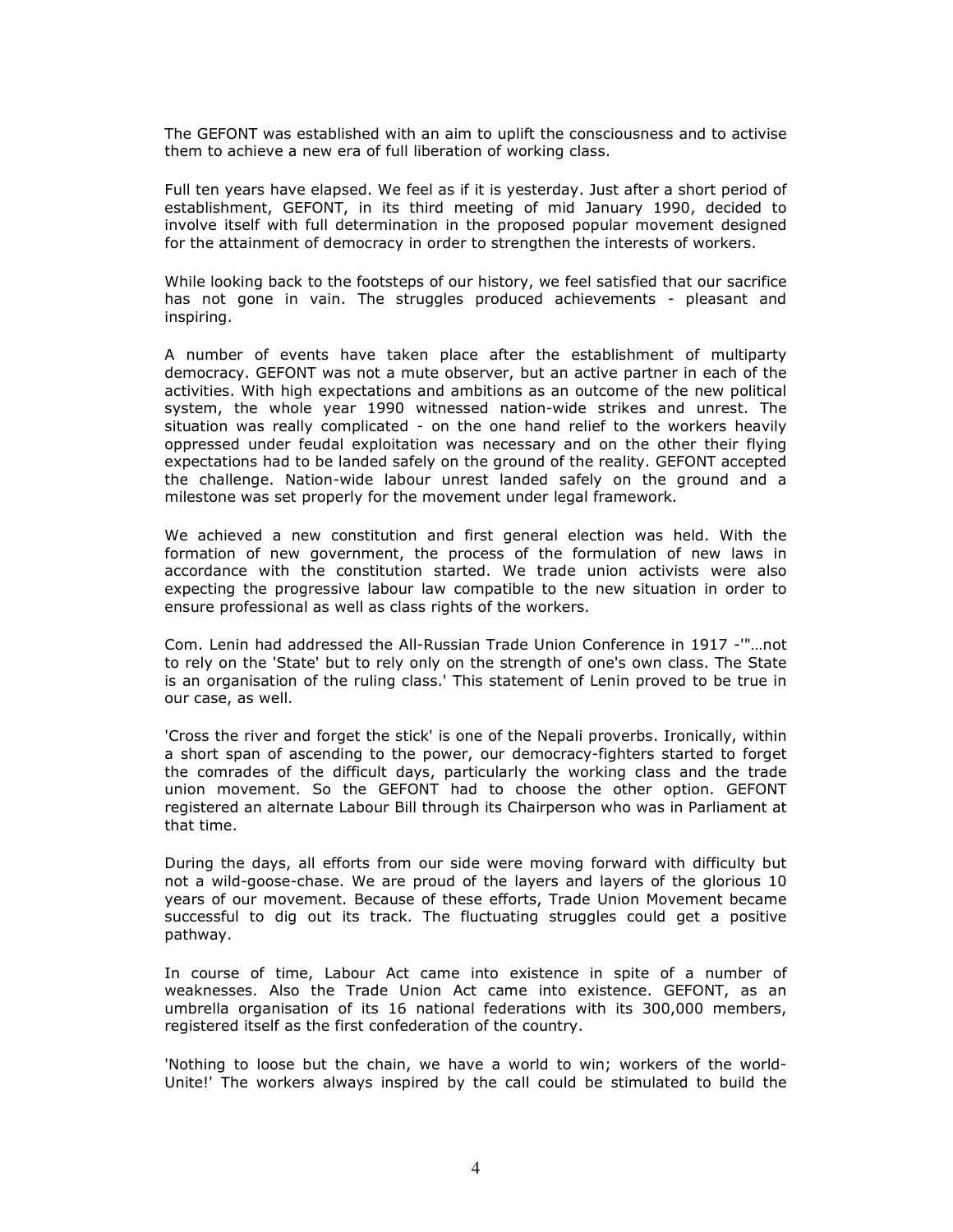nation through the protection of their professional and class rights and interests. For the purpose, it was the right time. We remember, GEFONT had to work hard to initiate the feeling 'workers: a creative motive force, not a destructive mighty source'. As the outcome of the efforts, the previous sentiment 'Management and Workers - the tiger and the goat' could be successfully replaced by 'Workers, Management and Government - the three social partners'. Our movement accelerated. Our effort became successful to sketch the landscape for the national trade union movement.

The days afterwards emerged with more challenges. 'Workers know nothing'- we were neglected; 'Down with - Long live' we were the one-sided slogan holders. Now, from the extreme end, we reached the point to shoulder the challenging responsibility of nation - building. We were active. We were the representatives of world builders. Hence the concerned bodies finally realised the compulsion to recognise us.

Within the 10 year journey, the representation and involvement of GEFONT in Central Labour Advisory Committee, Minimum Wage Determination Committee, various committees and task force for formulation and revision of labour laws, International Labour Organisation, IPEC - National Steering Committee, National Productivity Council, National Pension Scheme, Steering Committee of Expansion of Employment Opportunities for Women, Mechanisms related to Federations and numerous trade union's internationals and trade union forums is indicative of this recognition.

Our presence in these forums was not only challenging but also full of risk. In the 'feudal-culture-dominated' society of ours, every decision taken also with our involvement would have come under severe criticism and debates. The decisions might have gone adverse to the hard working brothers and sisters of our working community. Fortunately, our movement and its leadership did not have to face such accidents. The confidence of our members united under the sound discipline always remained with us. Because of their trust, GEFONT could continue its journey with enthusiasm considering every challenge as complicated and risky, but not impossible.

The history of our movement is the history full of blood and sacrifice of the proliberation working masses. In every success of our movement, sweet and hard endeavour of the working people unified under our umbrella can be smelled. Based on this sacrifice, we can declare with our heads high up - 'Among the achievements of the glorious ten years, are the frequent review and increase of minimum wages, formulation of labour laws, revision and amendment, successful settlements of labour disputes and inspiring size of international solidarity.

We feel, our achievements are not sufficient nor that are frustrating ones.

During these glorious 10 years, not only GEFONT became nationally well recognised, but also ascended to the level of policy intervention. Today, on the occasion of the 10th Anniversary, we declare -'The First Historical Labour Conference, the presentation of the concept of Labour Policy, formulation of Transport Policy, Labour Rules, Trade Union Rules and Transport Regulation are the outcome of our policy intervention.'

In spite of these achievements in national level, we could develop some good traditions, too. The model examples of our activity are the beginning of trade union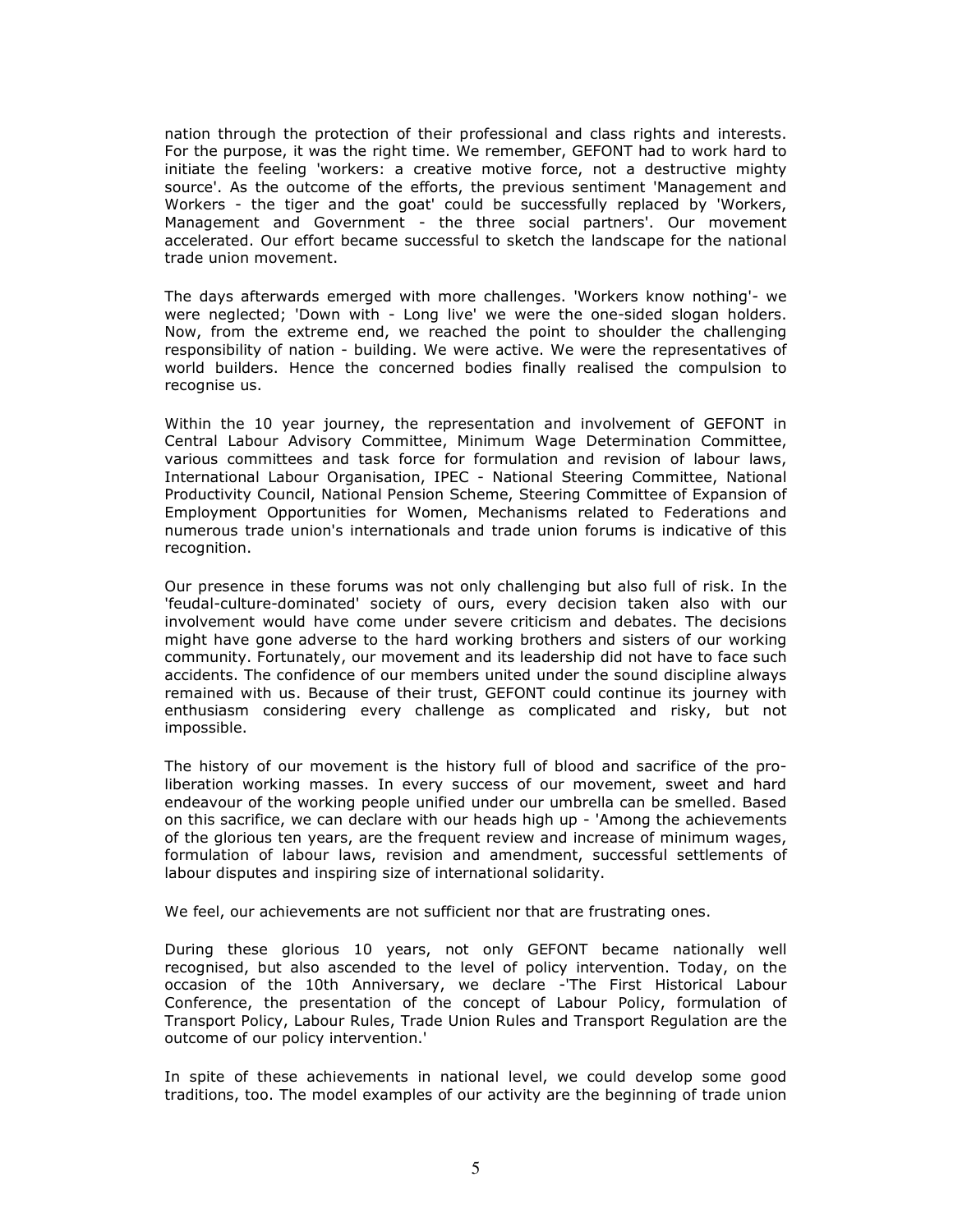education and the successful operation of Mobile Trade Union School'. We think, in view of the almost zero labour information system in our country, the contemporary GEFONT publications and Labour Resource Centre of GEFONT are the valuable assets of the entire labour field not merely of the movement under GEFONT umbrella.

The action research conducted on different topics, the issue of migrant workers and organisation of agriculture and urban informal sectors are some of our investment and gains of the ten years. The conclusion of the International Trade Union Conference with an active participation of 38 labour organisations of 15 countries is the capital of Nepalese trade union movement earned under the leadership of GEFONT.

We did not limit our decade-long activities to mere monotonous political practices and confronting labour disputes. Whether natural or caused by human being, we led ourselves to the villages and doors of the working masses during every difficulty. We did not lag behind to extend relief whatever possible even to the victims of flood and landslide.

Even within our own family, we initiated our effort to create social security network. The examples are GEFONT Emergency Fund Scheme, Accident Relief Programme of Transportation sector and OSH Campaign.

Some beautiful moments of our glorious ten years, we have spent for washing off the ugliness of the society. Under this category are the Appeal Movement for the liberation of bonded Kamaiya workers of five far western districts, Nation-wide campaign for child labour elimination, Programmes against gender discrimination and against unfair labour practices still existing within civil, police and arm services.

In this way, we could dedicate ourselves honestly to the working masses under our access in the moments of both pleasure and sorrows. Whatever we did, we do with full commitments and full dedication - from rural working population to urban organised wage-workers - in order to protect their rights and interests.

On the occasion of 10th Anniversary, without hesitation we declare we could do this much to the date.

Glorious ten years have elapsed.

A Century is going to have rest forever. But we are active and our journey is in continuation.

The new Century is greeting us with the new challenges.

Thank you!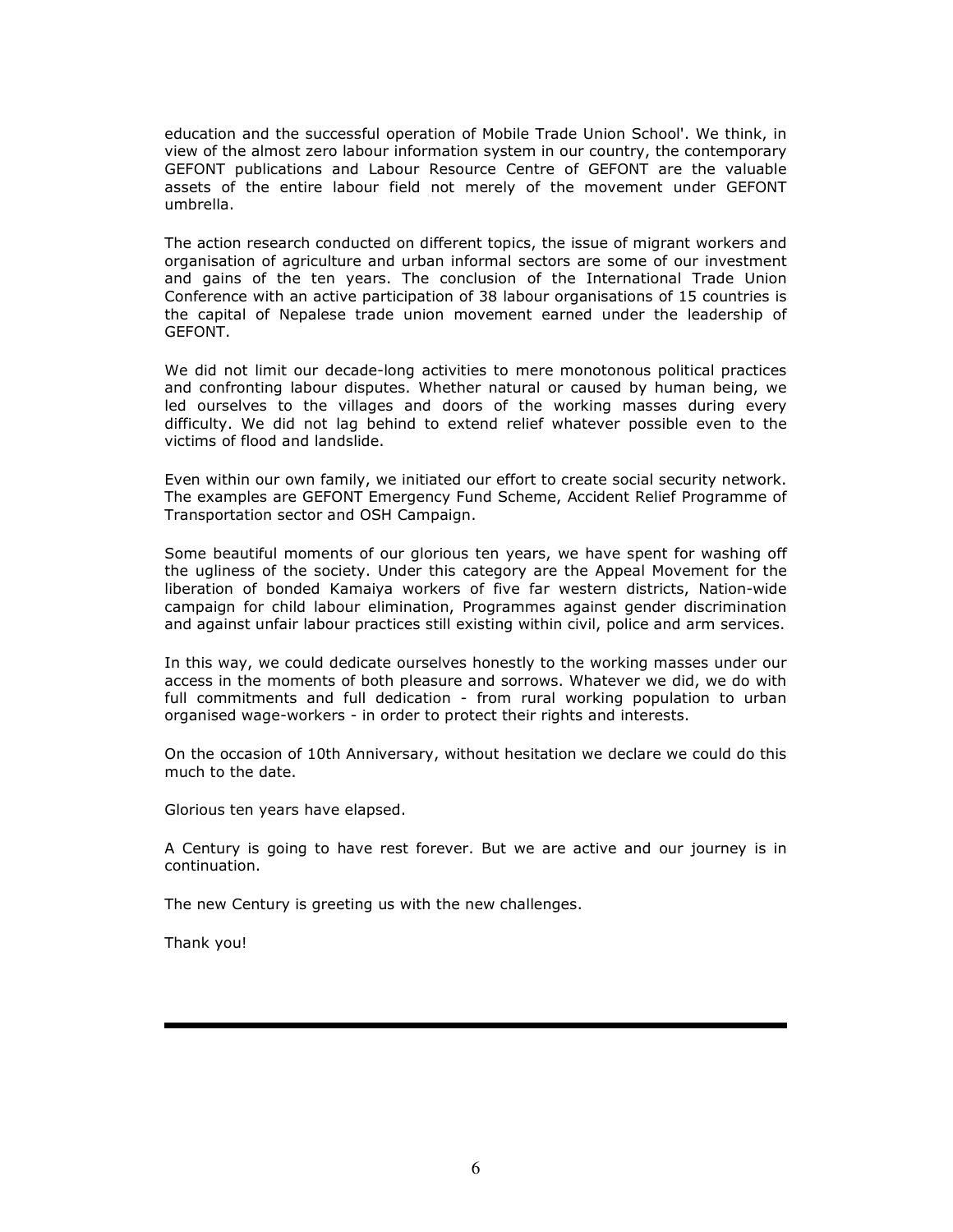# Acknowledgement

## **Dignitaries**

- Dr. Narayan Manadhar- Executive Director (IRF)
- Dr. Peter Hering- Then resident representative- FES, Nepal
- Dr. Pravin Sinha- Representative- FES India
- Dr. Shiva Sharma- General Secretary (NLA)
- Dr. Yub Raj Khatiwada- President (MAN)
- Mr. Dev Raj Dahal- FES, Nepal
- Mr. DPA Naidu- Senior Specialist on Workers Activities (ILO-SAAT)
- Mr. Gauri Pradhan- President (CWIN)
- Mr. Horst Mund- Resident Representative, FES -India
- Mr. J.Lokollo- Senior ILO Adviser to Kathmandu
- Mr. Leif Bjellin- SAC-Sweden
- Mr. Nav Raj Dahal- FES, Nepal
- Mr. Stefan Chrobot- Economist / Consultant-FES,
- Mr. Sushil Pyakurel- President (INSEC)
- Mr. W R Varad Rajan- Secretary(CITU)
- Mdm. Xia Xiomei- Head of International Liaison Dept (ACFTU)

### **Organisations**

- All China Federation of Trade Unions (ACFTU), China
- Central Organisation Of Sweden (SAC), Sweden
- Deutscher Gewerkschaftsbund Bundesvorstand (DGB), Germany
- Friedrich Ebert Stiftung (FES), Germany
- Friedrich Ebert Stiftung (FES), India
- Friedrich Ebert Stiftung (FES), Nepal
- International Labour Organisation (ILO-ACTRAV), Geneve
- International Labour Organisation (ILO-SAAT), India
- International Labour Organisation (ILO), Nepal
- Industrial Relation Forum (IRF), Nepal
- Informal Sector Service Centre (INSEC), Nepal
- Management Association of Nepal (MAN), Nepal
- National Labour Academy (NLA), Nepal
- Child workers in Nepal Concerned Centre(CWIN), Nepal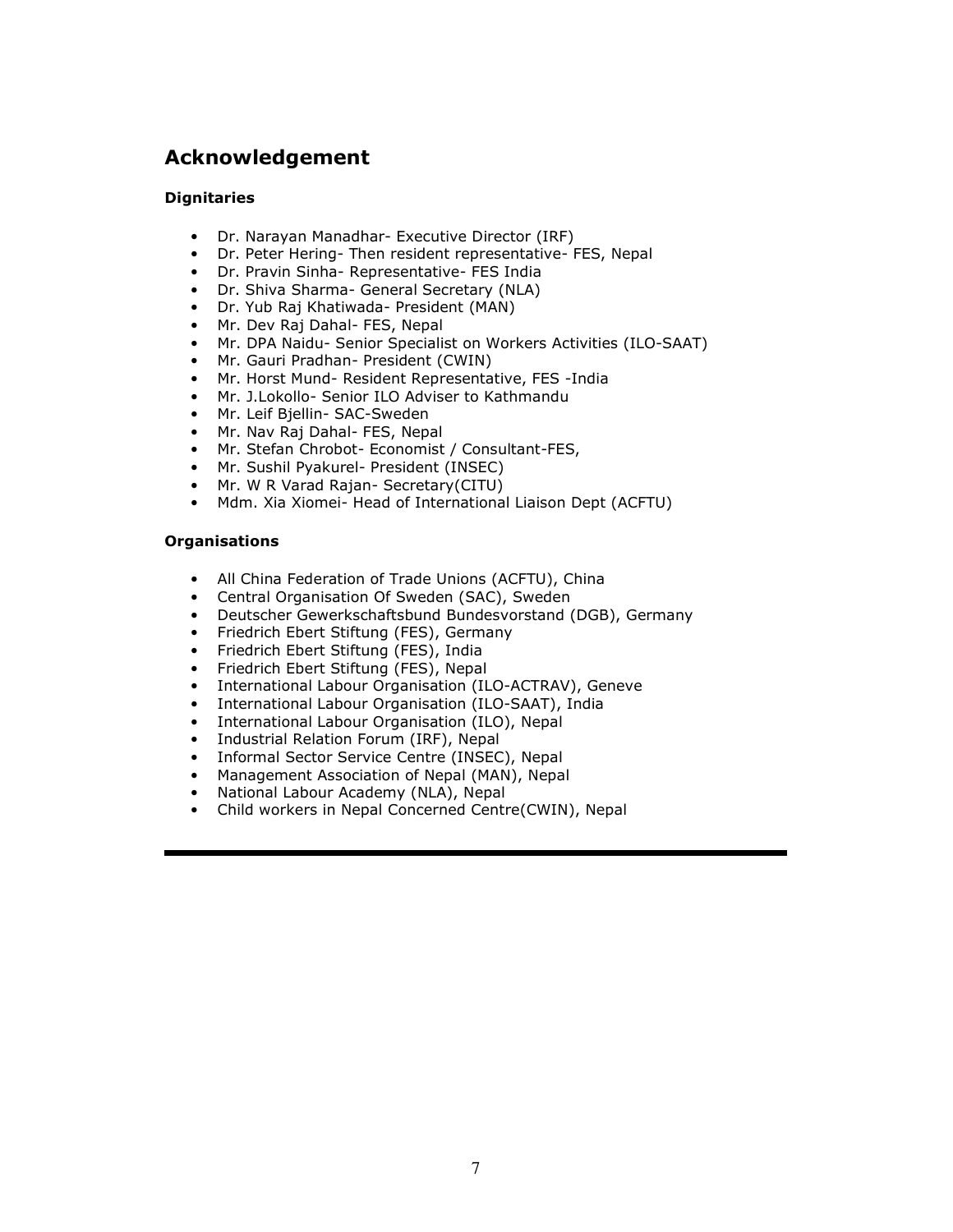# Introduction

Since information and knowledge play the major & highly significant role at this present era of fast technological changes and revolution in information and communication, updating & widening of the vision & horizon of the leadership is extremely important in every aspect of national life. Leadership should have a fair knowledge of current national as well as international realities. Without dynamic leadership, the challenges of the present days & fast approaching 21st Century cannot be faced. On the other hand, Trade Union Movement is such an area of human activity where a fair knowledge of latest information on economics, sociology, law & politics are inevitable. Leaders of trade union movement should at least become jack of all and try hard to have mastership on these subjects as best as possible along with the general union activities. Hence, we feel that the trade union movement of the entire world as well as the national trade union movement should make sincere efforts for preparing their whole range of rank & file of the leadership able to face the new challenges of the coming Century.

In this connection, it is felt necessary to redynamise the leaders of the NEC & selected members of National Council. For the purpose, it is proposed to organize a high level panel discussion on burning & contemporary trade union issues.

## Agenda for the discussion

Main agenda for the high level panel discussion was categorized into national and international issues, i.e.

- 1. Overviewing the national situation
- 2. Changing global scenario of trade union movement
- 3. Contemporary politics & the trade unions

While overviewing the national situation, our concentration was on two aspects :

- 1. Globalisation and role of Big Business Houses in Nepal
- 2. Vulnerable & unprotected groups in the Nepalese labour force

The first has covered the theoretical aspects of Globalisation, existing position of the Nepalese economy, the role of IMF, WB & WTO in Nepal and impact of the policies of Globalisation in Nepal. Consideration was also given to analyze social clause, social labeling, Code of conduct as well as social welfare & social security aspects.

A comparative analysis of the role & contribution of the big houses before and after 1985, i.e. before and after liberalization practices in Nepal has been emphasised, which unfortunately could not be completed before the programme.

The second topic was related to have a clear & thorough picture of the unfair labour practices and the bitter realities of the informal sector with major emphasis on child labour, bonded Kamaiyas, agricultural labourers and women workers of the informal sectors.

Similarly in international issues, the panel discussion was focused on: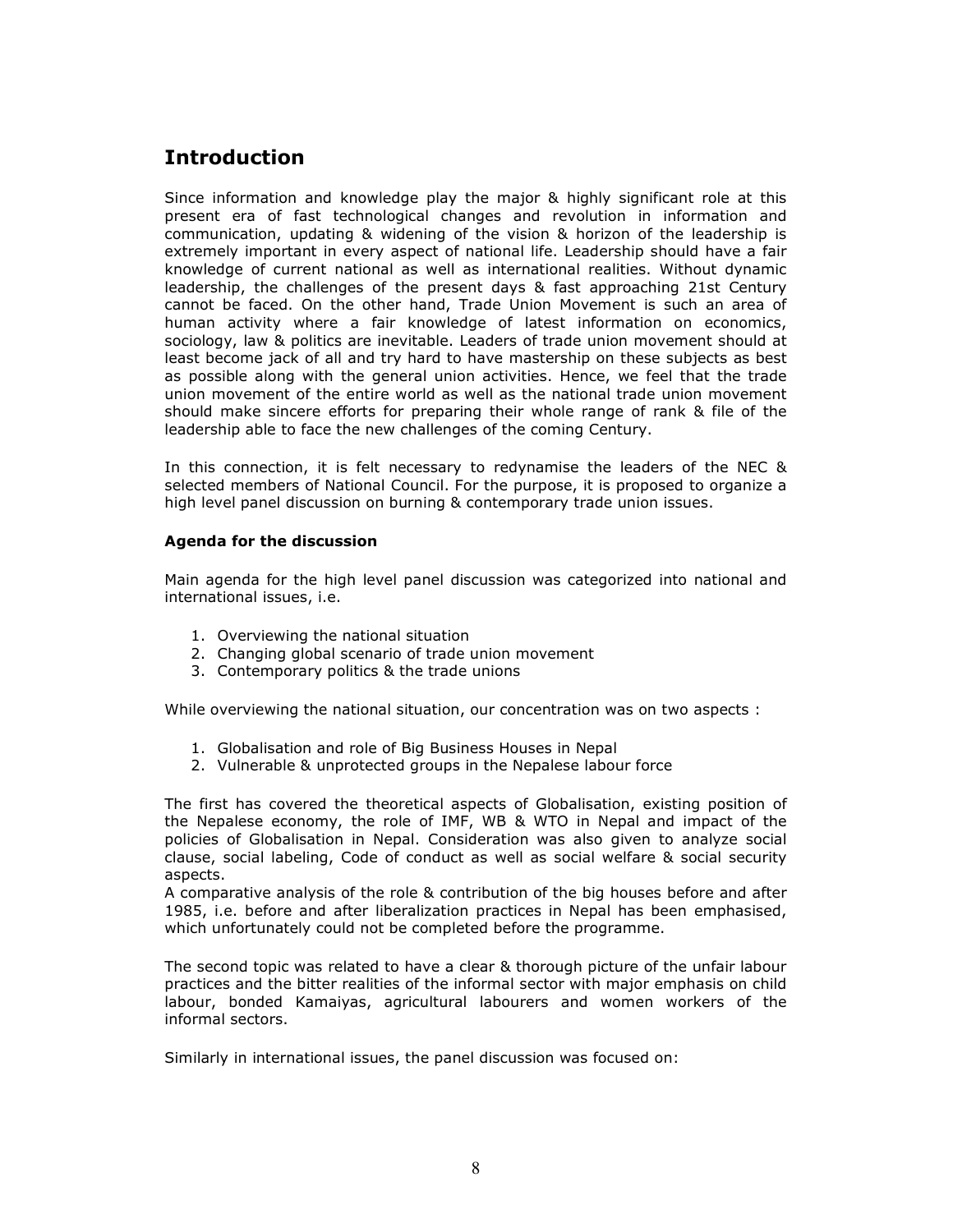- 1. Changing global scenario of the world trade union movement: The existing situation with historical perspective, challenges and the emerging adversities, burning issues, sub-regional–regional–international solidaritycooperation-collaboration in action and present trend of the world trade union movement & possibilities for the days to come.
- 2. Contemporary politics and the trade unions: Review of the role of trade unions (as one of the social partner) in socio-economic development & human development as well as in the process of social transformation, Relationship of trade unions with politics & with political parties, Positive & negative experiences and Sharing of views on what trade unions can do to make a better, fair, equitable world.

For the international part, resource persons were invited from the different parts of the globe. The proposal was to invite resource persons especially from DGB– Germany and also from ILO-ACTRAV. ACFTU & CITU- from our giant neighbourhood with a number of similarities, China & India respectively were also invited to contribute by sending resource persons. COSATU from the far corner of the Africa as well was invited in this regard. However, COSATU could not participate due unavoidable circutances (as informed by COSATU). Two full days were devoted to the international part. An active interaction cum panel discussion has been encouraged as the methodological approach for making the program most fruitful.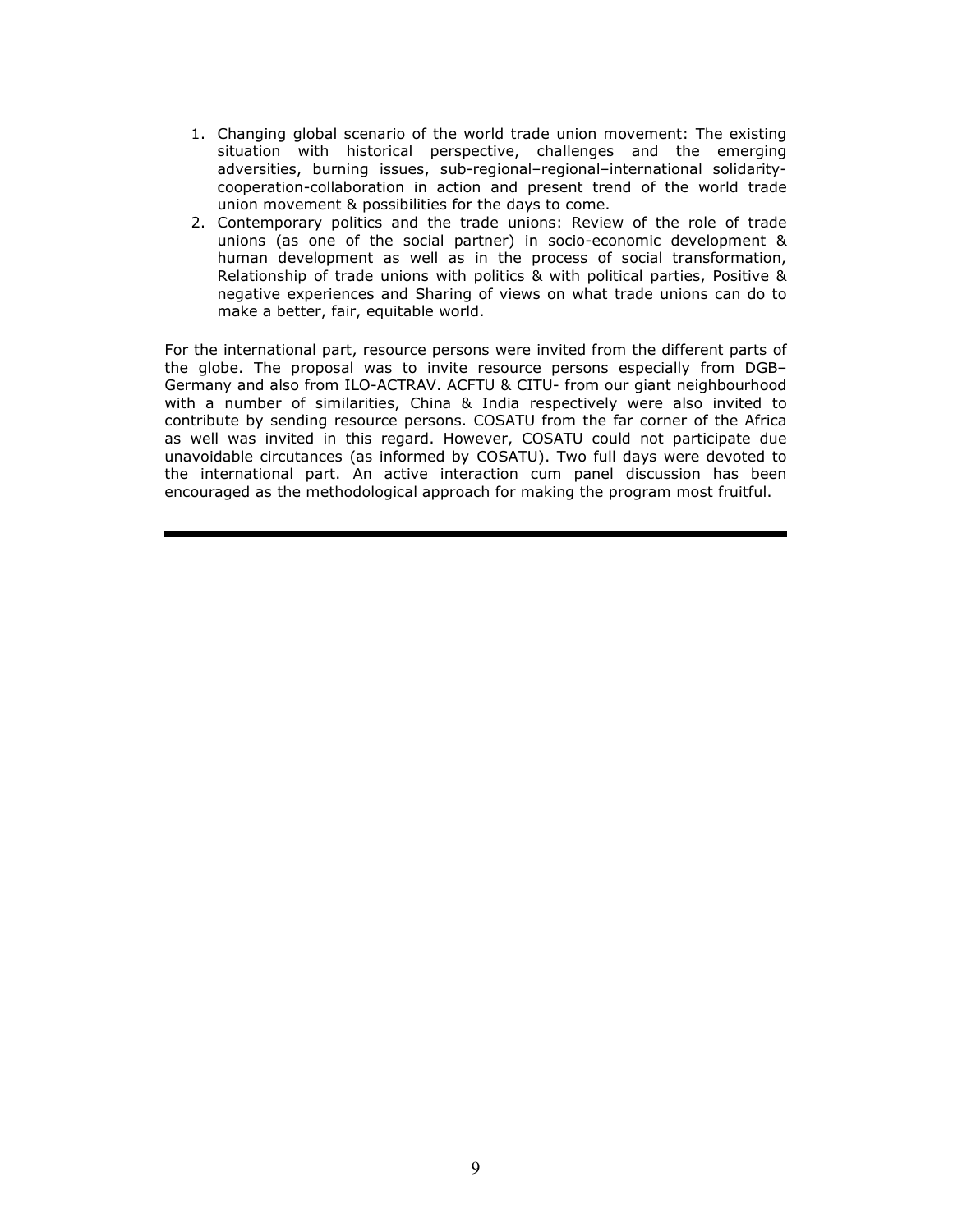# Executive Summary

GEFONT has completed its glorious ten years of activities on 20th July 1999. This is the time to evaluate the past and go ahead. There are only few months remained to enter the next millennium. Almost in the eve of the new Century, GEFONT has organised a High Level Panel discussion on "Contemporary Trade Union Issues" as a programme designed for the Preparation of the 21st Century in order to initiate leadership to be capable to face the challenges of the new Millennium. On July 15, the program was inaugurated by GEFONT Chairperson Com. Mukunda Neupane. The Inaugural Session was also addressed by senior ILO Advisor Mr. J. Lokollo and FES Representative Mr. Horst Mund.

The three-day program was designed for the active participation of the central leadership of GEFONT and international delegates from various trade unions.

## Session - I

After inaugural session, 'Globalisation & Nepal' was the topic of the first session for the panel discussion. The session was chaired by Dr. Shiva Sharma and the theme paper was presented by Dr. Yub Raj Khatiwada, Dr. Narayan Manandhar and Mr. Umesh Upadhyaya.

The issues raised during the discussion were as follows:

- Whether Globalisation is new phenomena or a continuation of the old process
- What type of policy do we have to undertake- Oppose, fully support or maintain neutrality?
- Is there any Option to Globalisation?
- Is it possible in practice to adopt positive aspects of Globalisation and reject the negative ones?
- Whether trade union movement of the world can have a single concept to react on Globalisation

After an intensive discussion, a consensus has been developed on following points:

- Globalisation is a process continuing from centuries, but our present concern is with the economic globalisation guided by international financial institutions including IMF and World Bank.
- Globalisation has speeded up because of the rapid development of technology and communication.
- The effort to restructure the entire system of the world is being carried on through Globalisation
- Globalisation has created both opportunities and adversities.
- Along with the acceptance and adoption of the positive possibilities of globalisation, a national resistance movement is to be developed against its adversities.
- Globalisation cannot be faced in isolation; the mechanism of resistance movement should be developed on the concrete ground of sub-regional, regional & international co-operation and solidarity.
- Class Issue has been neglected with the speedy globalisation.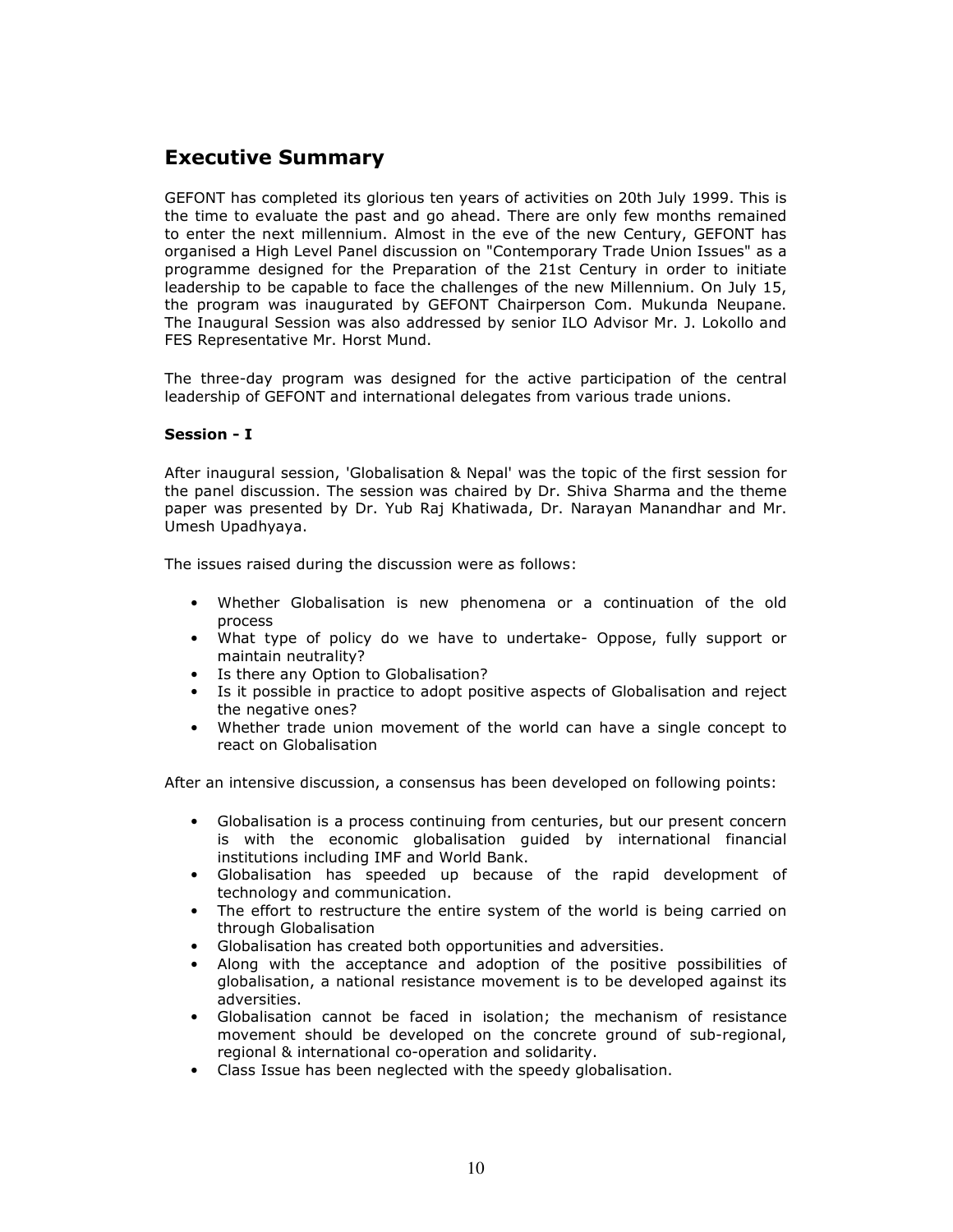- Globalisation has changed the pattern of employment in favour of more and more casualisation and as an outcome union membership is declining all over the world.
- Globalisation has started to informalise the formal sector and the informal sector is in rapid expansion. It is now desirable to extend union movement towards informal sector.
- Globalisation has weakened the autonomy in policy-decisions of small countries and has imposed a new type of economic colonialism
- Globalisation has created the following challenges for the trade union movement:
- How to resist the globalisation guided by IMF and World Bank?
- How to unite globally the trade union movement and the working class?
- Is it possible to adopt a single strategy against economic liberalisation?
- How to extend the intervention of Trade Union Movement in national policies, international forums and institutions and in the policies & practices of MNCs?
- How to strengthen the union movement and union structure to fight against globalisation?
- What process is to be accelerated in order to maintain, in developed countries, and to extend, in developing ones, the position of social security, which is being weakened by Globalisation?
- The negative and positive aspects of globalisation are heavily mixed up in a single vessel. How can we utilise its positive aspects and resist negative aspects at the same time?
- How to organise the large masses of workers working under informal sectors of work?
- How to begin and speed up union work with strategic plans for the elimination of unfair labour practices?

## Session - II

The session was focussed on the topic 'Organising unorganised sectors'. The chairperson was Dr. Pravin Sinha of FES India and the resource person was Dr. Shiva Sharma.

Issues raised during discussion:

- Whether the nature of the labour relationship in agricultural sector can be named 'labour-contract' or just 'type of employment'.
- What is the definition of permanent labour?
- Whether the long working hours in agriculture can be termed as bondage or the unfair labour practices.
- What are the limitations of bondedness?
- To organise informal sector workers is essential, but whether it is for the purpose of guaranteeing the labour rights to the workers or just for the research and information.

### Points of consensus:

- The vast majority of workers in Nepal are engaged in informal sectors of work and agriculture is the major sector in it.
- Agricultural wage earners must be the focal point of the trade union movement.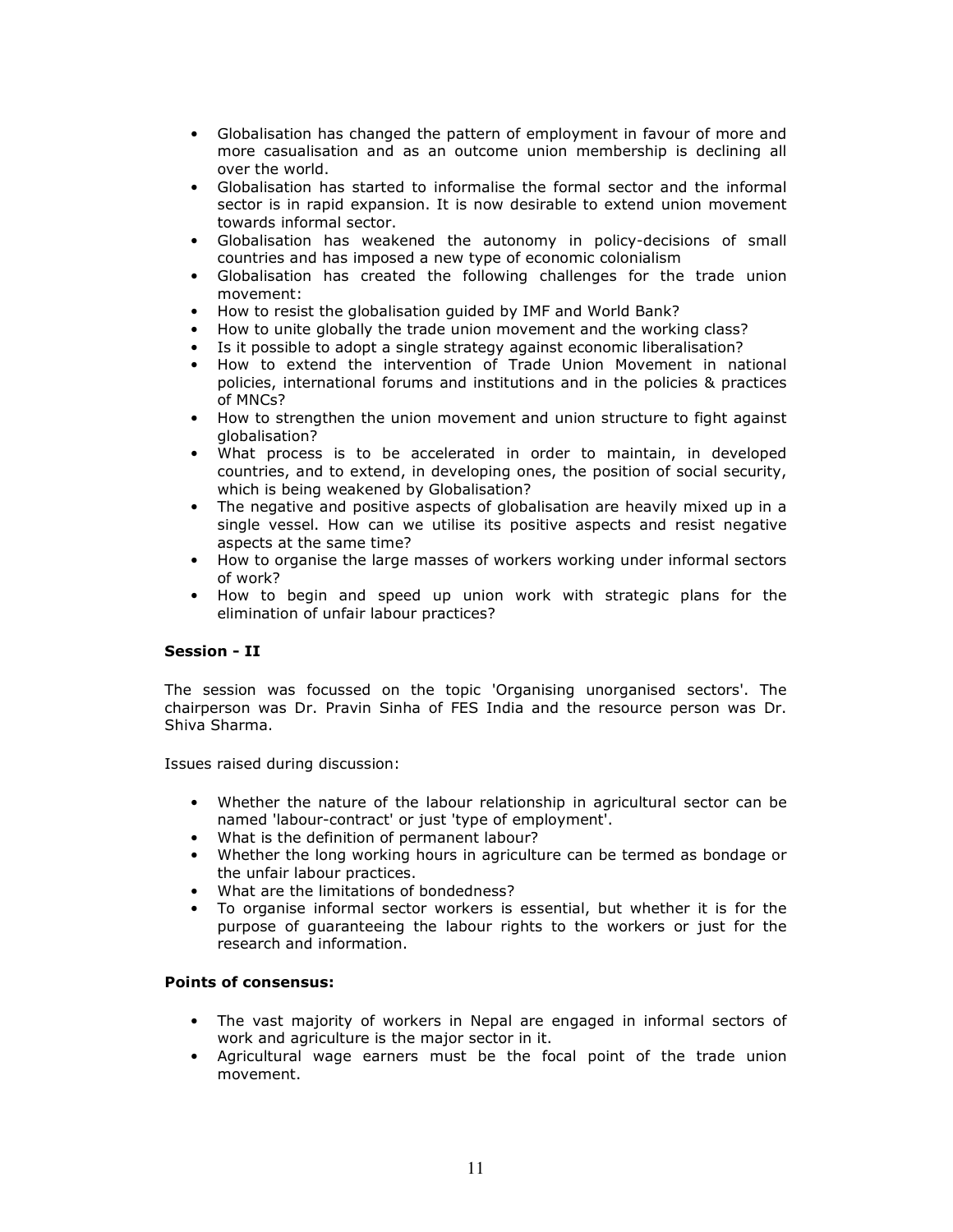- The campaign of organising should be linked with the campaign of social transformation.
- The current issues for the organisation of agricultural workers may be minimum wages, fixation of working hours, improvement in working conditions and social security.
- The existing individual bargaining position in agriculture is to be given organisational base (it is already started by GEFONT).
- Special efforts are urgently needed to organise women workers, as they constitute almost half of the workforce in informal sectors of work.

#### Session - III

The session was chaired by Mr. J. Lokollo, the Senior ILO Advisor to Nepal. A paper on 'Unfair Labour Practices In Nepal' was presented by Mr. Gauri Pradhan, the Director of CWIN.

Issues raised during discussion:

- There exist diversities in the form of unfair labour practices.
- Is it a class issue or merely a humane issue?
- What role should the actors state, trade unions, other social movements and NGOs - play to eliminate the problem of unfair labour practices ?

### Points of consensus:

- Unfair labour practice in Nepal exists not only in formal and informal sectors but also in civil service, judiciary and police and arm forces.
- The problems associated to unfair labour practices should be well publicised to build public opinion.
- Emphasis is to be paid on massive unionisation and workers education campaign.
- Against unfair labour practices, trade union movement should play the leading role and all other actors of the society should assist the trade union movement, as their social responsibility demands it.
- The root cause of the unfair labour practices is the exploitative socioeconomic system. Hence, it is a class issue and trade unions should take it as their own issue.

### Session - IV

On the second day i.e. 16th of July, the panel discussion continued for the whole day on Trade Union Movement in Changed Situation: Existing and Possible challenges. Chairperson of the entire session was Dr. Yub Raj Khatiwada. The Note for Discussion was presented on behalf of the GEFONT by Bishnu Rimal, the Secretary General of the GEFONT. Following the opening of the topic, Stefan Chrobot of DGB- Germany, D.P.A. Naidu of ILO-SAAT, W.R. Varada Rajan of CITU-India and Leif Bjellin of SAC-Sweden presented their papers respectively. While summing up the presentations and discussions thereafter, we can put forth the following points: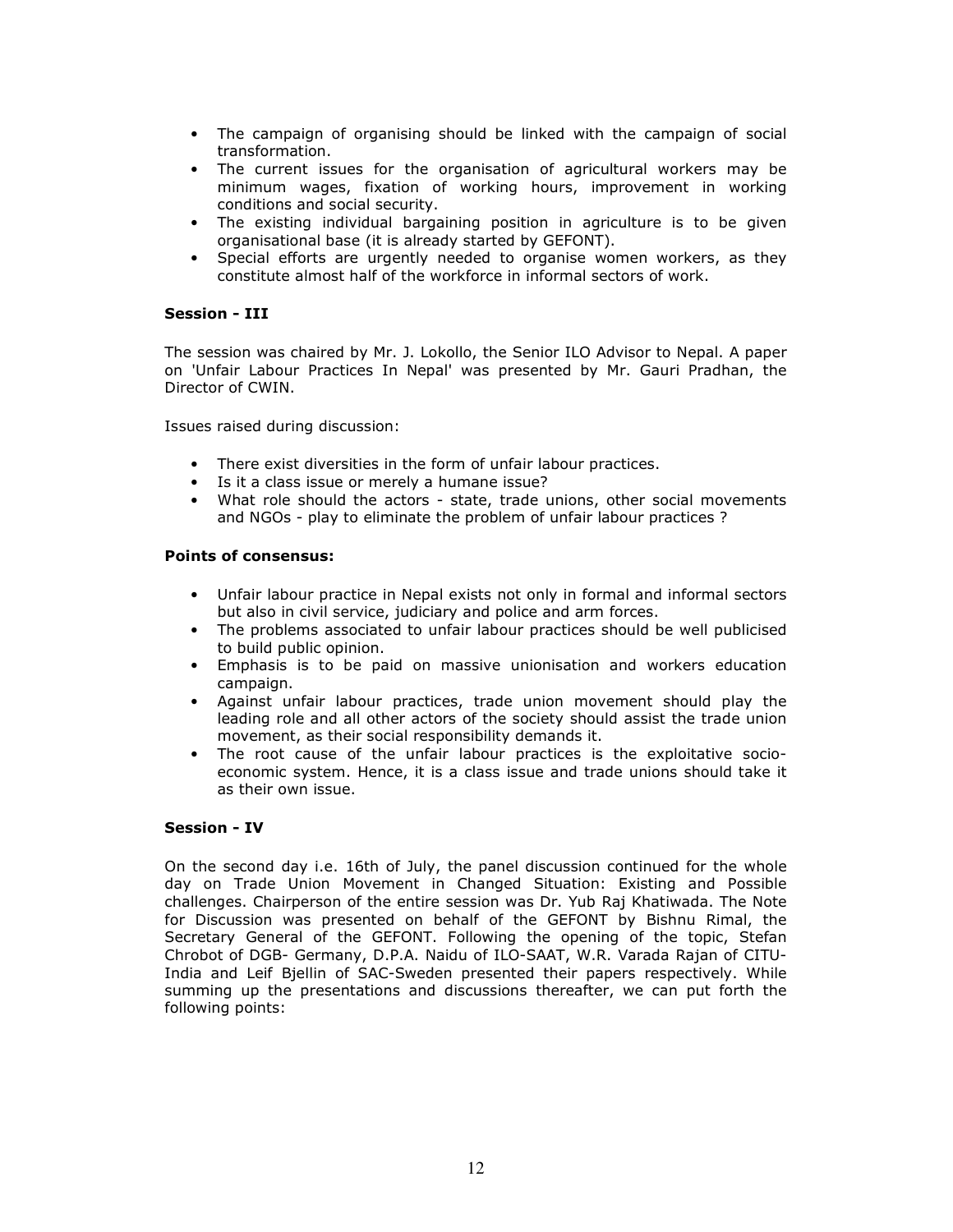## The changed situation:

- Because of the rapid changes in technology, the class structure of the society and labour is heavily influenced.
- Job opportunities are declining and the rate of unemployment is increasing.
- A trend of fast marginalisation of workers in developing countries is going on.
- Political unionism is deteriorating.
- Because of unipolar situation, ICFTU is in surprising growth, whereas the size of the WFTU has considerably declined. Other small centres are almost stagnant.
- Non-aligned national centres are in transition
- Trade union centres are not unified against the exploitation of regional alliances and the World Bank-IMF-WTO.
- International and regional alliances of trade unions have not been capable to resist the exploitation strongly.
- The protection of the workers of informal sector and of their organisation has become a very significant challenge.
- The level of awareness of rural workers about the movement is extremely low.
- In countries like Nepal, the roots of feudalism are still strong and hence there is a challenge to organise the large number of women workers and to activise them in union activities.
- Unfair labour practice is still existent.
- Unemployment is increasing due mainly to the economic depression.

## The issues of special concern for the trade unions:

- The resistance to the negative effects of globalisation
- The protection of basic labour rights
- Security of job and employment
- Elimination of unfair labour practices
- Occupational safety and health

### Session - V

On the third day - the 17th of July, Mr. Sushil Pyakurel, the Director of INSEC chaired the session. The subject of the panel discussion was 'Trade Union & Politics'. Mr. Mukunda Neupane, the chairperson of GEFONT, presented the Note Of Discussion and then Leif Bjellin of SAC- Sweden, W.R.Varada Rajan of CITU-India and Stefan Chrobot of DGB-Germany presented their papers on the subject. Mr. Horst Mund of FES briefly described the Co-determination Act of Germany during the program. The thought provoking discussion of the day was highly significant.

### Points of Consensus:

- Trade Union Movement is a politics in itself. Its concern is with 'change' and class-consciousness guides it in the entire process.
- Trade union is mass organisation of a particular class and it should be different from the other mass organisations.
- The relationship of trade unions with political parties, as observed in different corners of the globe, is found as:
	- o Wing of the party Close relationship
	- o No relation Neutrality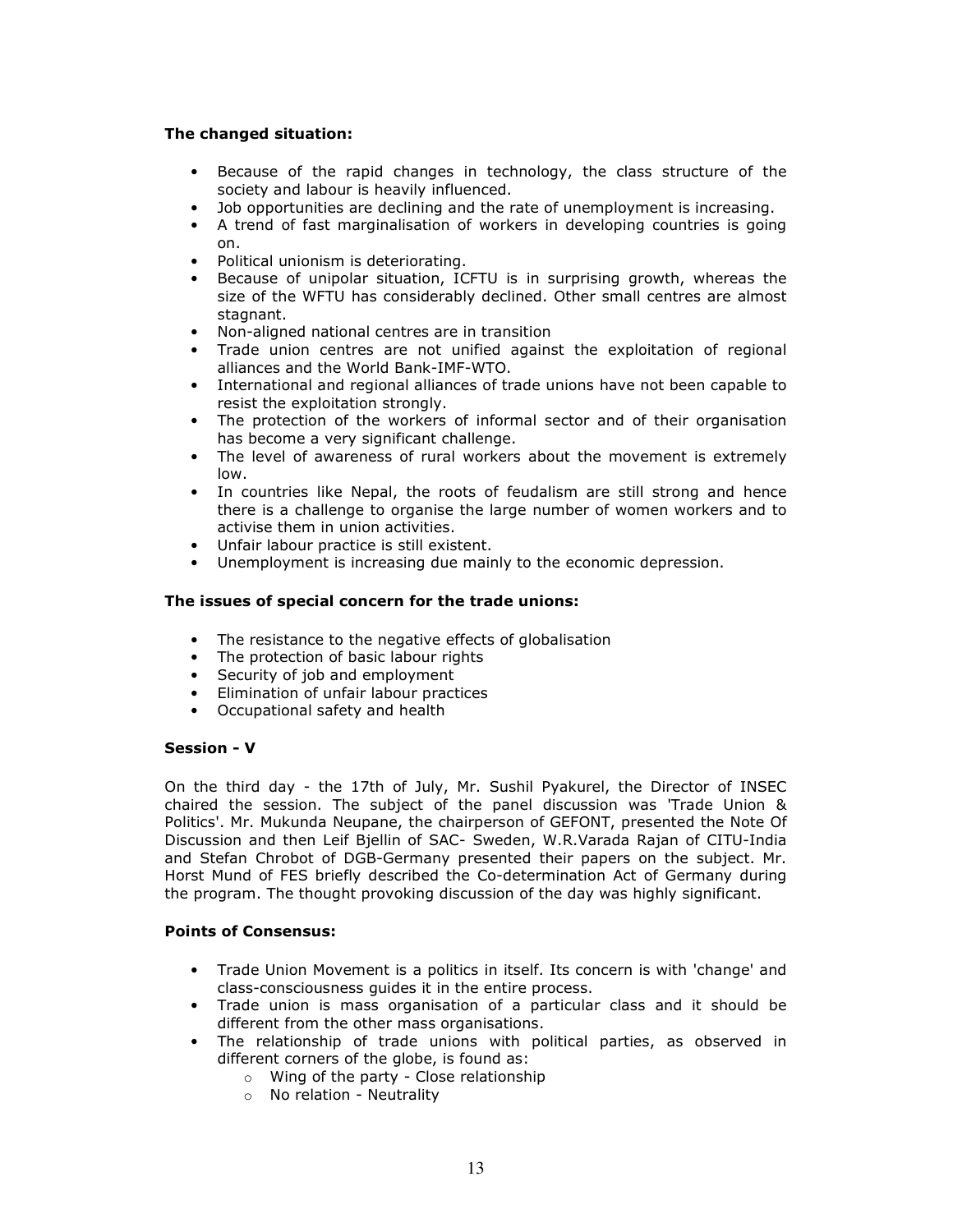- o Members of different parties involved in
- o A single union
- o Partnership
- The diversity of political parties has been a hurdle in trade union unity
- A Patron- Client relation between trade union and political party generally produces negative effect on trade union movement.
- Whenever the interest of the party and the union contradict, union leaders/workers should take stand in favour of the union.
- The major ground of the trade union unity and activities should be the democratic functioning of unions and resistance to capitalism
- Till there is inner democracy in trade union, it will not make any difference what numbers from how many parties are involved in the union. The union can protect the interests of workers still being independent from government and employers
- The inner environment of the union should create confidence among all the members irrespective of their party affiliation.
- A major concern of the trade unions is- which will be desirable partyguided trade union or party under union -influence

Finally, the closing session under chairmanship of Mr. Sushil Pyakurel was launched. In this session, Resource person Dr. N. Manandhar and Mr. Varada Rajan of CITU-India expressed their feelings that this type of programmes will be highly fruitful for the trade union movement and the program has been highly significant. GEFONT Chairperson Mukunda Neupane expressed the vote of thanks on behalf of GEFONT to all guests, resource persons, participants and all others who assisted the program in one way or another. The chairperson of the concluding session put an end to the program with his expression that this type of programmes is highly significant not only for trade unions but also for all actors of the society.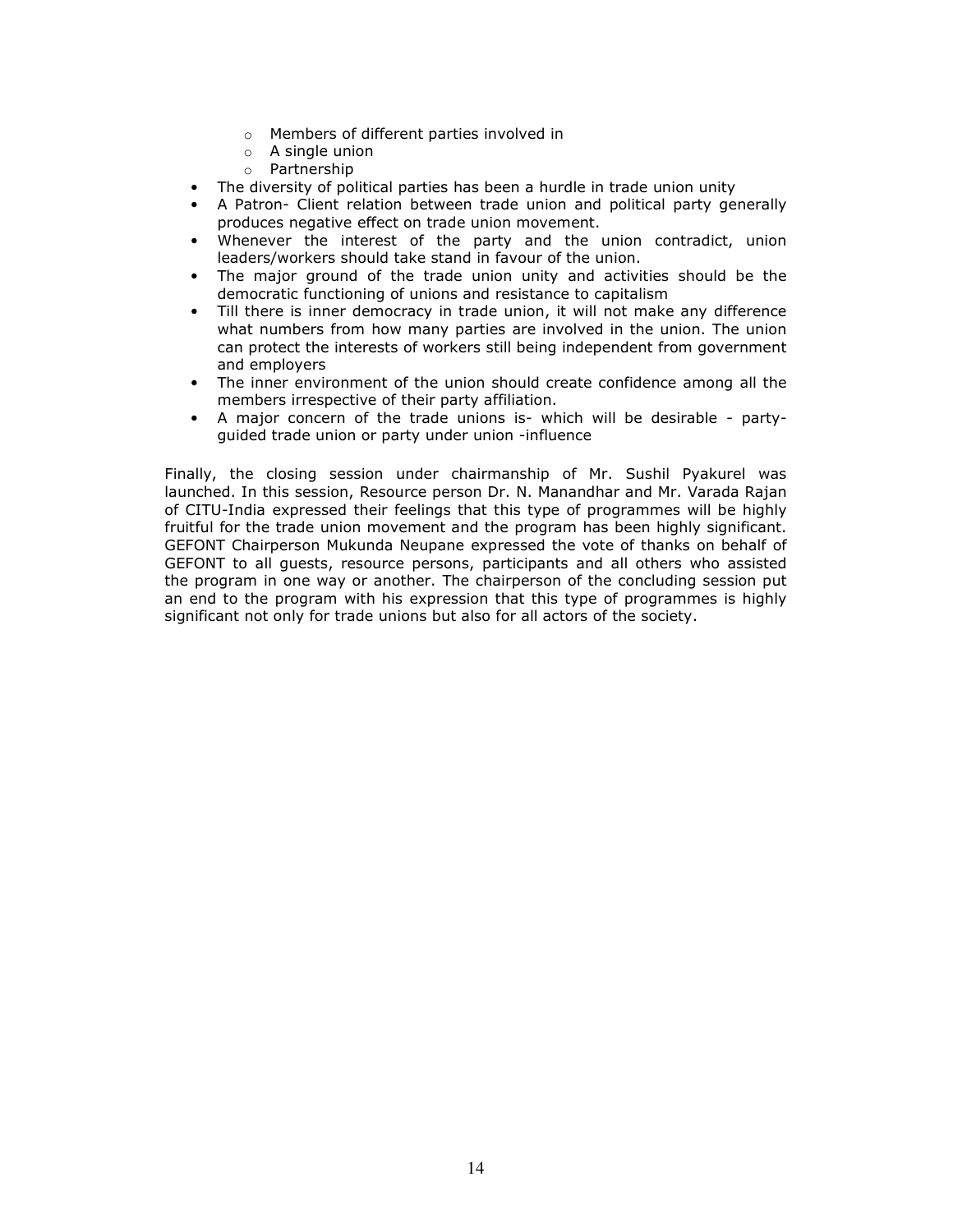# Day-One: NationaL Issues

Globalisation: Nepalese Economy, Labour & Private Sector

Dr.Yuv Raj Khatiwada, Dr. Narayan Manandhar & Mr. Umesh Upadhyaya

Informal Sector Labour In Nepal Dr. Shiva Sharma

Unfair Labour Practices In Nepal Mr. Gauri Pradhan

Day One: Chairpersons Remarks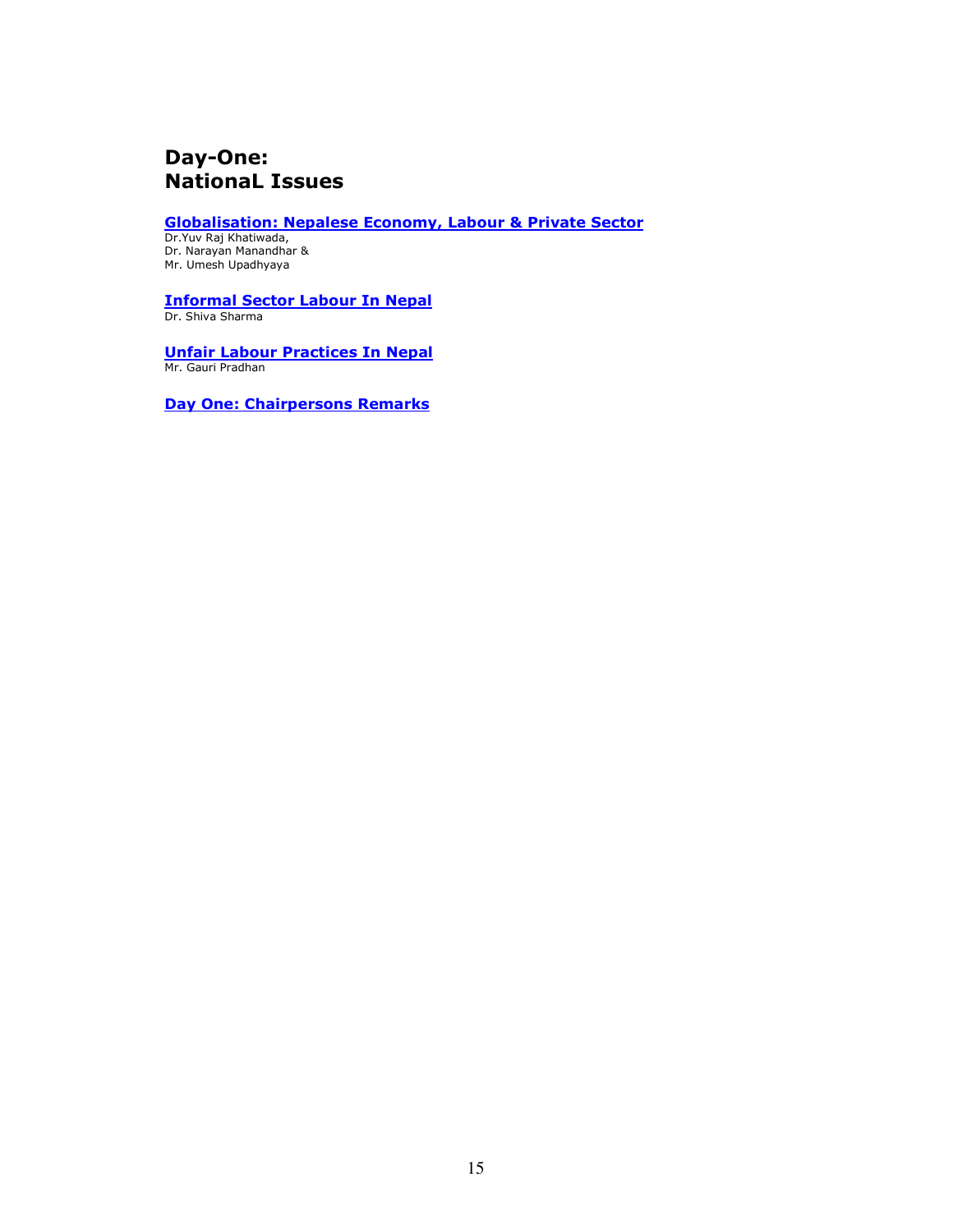# Globalisation: Economy, Labour and Private Sector

Dr.Yuv Raj Khatiwada, Dr. Narayan Manandhar and Mr. Umesh Upadhyaya

# 1. Perceptions on Globalisation

Globalisation is the most talked and debated issue in the contemporary world. But globalisation does not mean the same thing for all. Some understand globalisation as a process of opening economies so that trade between countries could take place more freely. For them increasing globalisation has helped expansion of opportunities for nations and benefited workers in rich and poor countries alike; and stopping it would mean stalling economic and technological progress, which is tantamount to stopping the pace of time.

However, this is not readily acceptable for all. Many think globalisation marked by concerted strategy of the industrial world, and particularly the transnational corporations, to safeguard their interest and spur a new form of colonisation. For them, globalisation means increasing poverty and deteriorating living standard of the workers, widening gap between the rich and the poor within the country and also among the countries, and internationalisation of capital to the detriment of labour market. Even for the moderates, globalisation is a process of restructuring the world economy to find ways for business to maximise profits. The process of restructuring is said to be led by the transnational corporations, the governments of the industrial countries, and the international financial institutions for their own benefit.

Without falling into definitional debate, by globalisation we mean a process of increasing economic and non-economic linkages across the world. This process is taking place at a faster pace despite some hitches coming from the formulation of regional trading blocks and the recent financial crisis in the Asian and Latin American countries. In fact, deregulation, liberalisation, and privatisation, which connote globalisation, have become some of the catchwords in the development philosophy of the contemporary world.

# 2. Dimensions of Globalisation

Globalisation in a wider perspective covers, at least, four kinds of activities: (i) cultural globalisation; (ii) political globalisation; (iii) ecological globalisation; and (iv) economic globalisation. Although, they are not necessarily mutually exclusive affairs, all four elements are closely interwoven. All of these globalisation activities have challenged the effectiveness of domestic policy actions and called for coordinated efforts of the countries for solving the economic, political, cultural and environmental issues.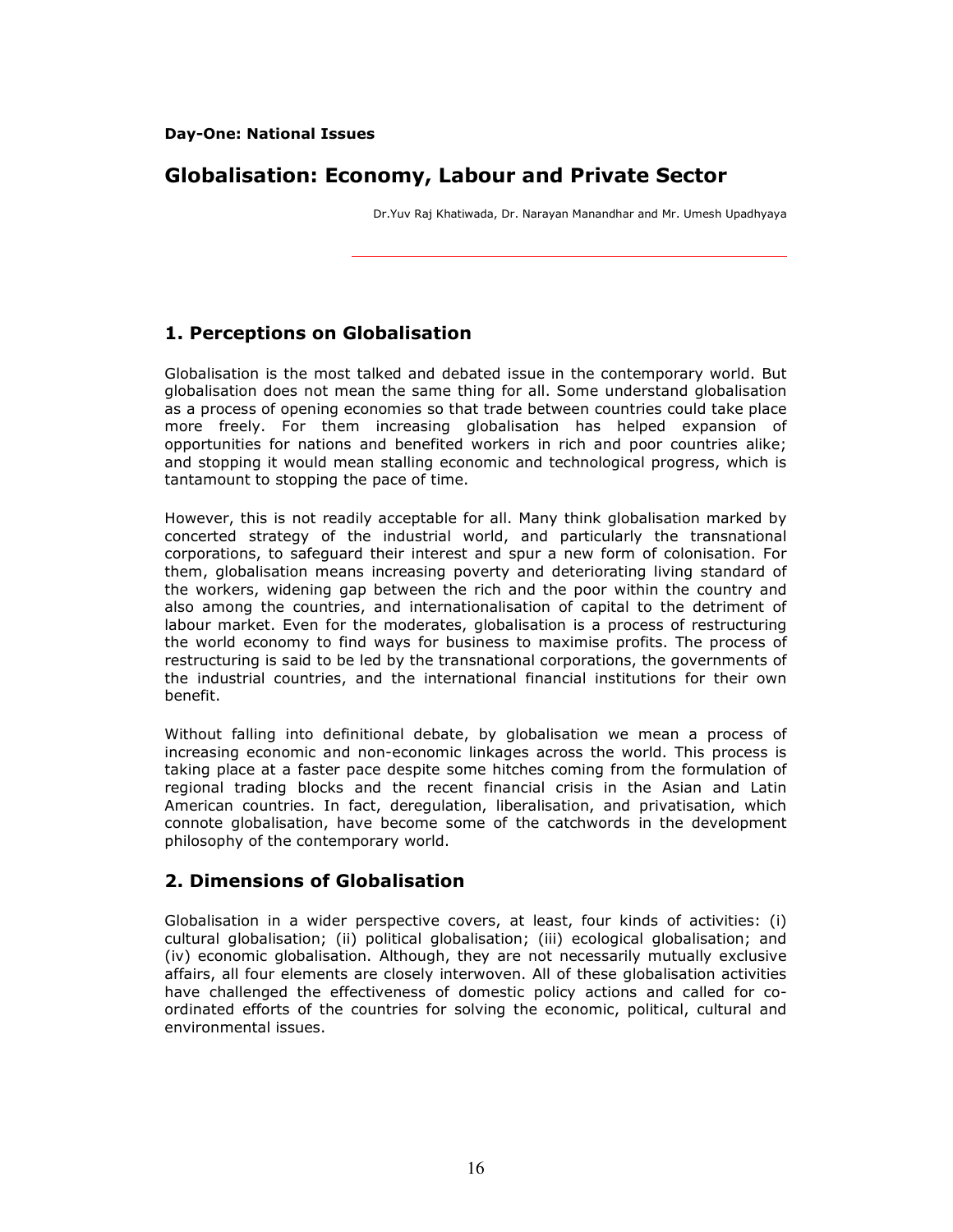### Track of the fast train

Capital is offensive in the age of present globalisation and this capital-led globalisation is in its endeavour to restructure the entire economic, political and socio-cultural system of the world. The fast train of globalisation is moving on the track of fast changing technology and modern system of communication & information.

We find that cultural globalisation is taking place with world-wide assimilation of cultural values through communication technologies, media, tourism, and consumption patterns, and international exchange of ideas. There are, however, strong counter-movement trends to reinforce and preserve individual cultural identities. The consequence of cultural globalisation for development policy consists of demand for a dialogue for mutual learning processes.

Evolution of multiparty democracy, replacing both the rightist and leftist authoritarian rule has been a feature of political globalisation. Many struggles for democracy are in fact influenced by the political developments taking place in other parts of the world. Revolution in communication technology has prompted such movements. Establishment of rule of law, good governance, protection of women's rights to property, establishment of human right organisations, and promotion of decentralised approaches for empowering local government for better delivery of public goods are some of the attributes that globalisation has created.

We live in an ecologically risky society irrespective of whether we have actually contributed to any environmental degradation or not. Ecological globalisation is most obvious in the form of global warming and loss of bio-diversity. This is one area where global efforts are needed to promote specific laws, policies and programs for joint actions on environmental protection.

Economic globalisation implies increasing global inter-linkages of the markets in goods, services, capital and financing. Such a process has speeded up in the recent decade. The contributory factors for rapid economic globalisation are liberalisation, deregulation, privatisation, and declining costs of transport and communication. De-licensing, removal of quantitative restrictions, reduction in tariffs, and deregulation of foreign exchange are some of the measures which have expedited the process of economic globalisation. In contrast, globalisation of the labour markets has so far been negligible.

# 3. Implication of Globalisation for the National Economies

As the world economy is becoming ever more integrated-more globalise, isolating oneself from this trend seems very impracticable. During the last two decades and a half, international trade went up from 24 per cent of the world GDP to 42 per cent. A third of such international trade is taking place between multinationals and their affiliates. Of the 100 biggest economic entities, 51 are multinational corporations trading all over the world. Improvement in communication and transportation has made geographical distance more or less irrelevant. The openness to trade has created opportunities to tap foreign knowledge and technology embodied in goods and services, which results in high economic growth rate of the country.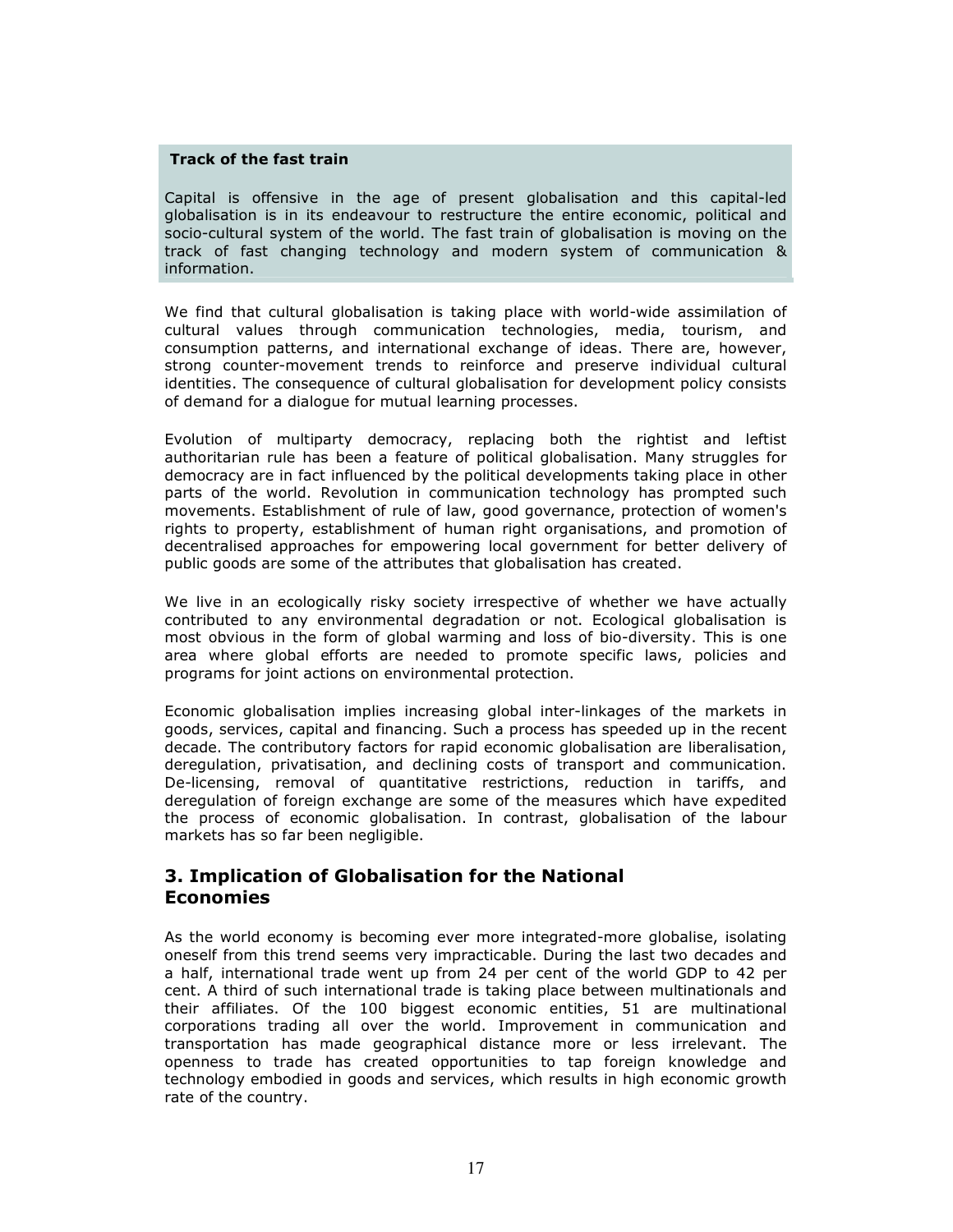Globalisation offers a host of opportunities not only for optimum utilisation of resources, availability of capital and financing, and maximisation of consumer welfare but also for acquiring knowledge and technology for economic development. Developing countries can neither afford to develop knowledge and technology on their own nor it is rational to develop on its own. Adopting the technology would be more economic and time saving. But seizing those opportunities require openness to outside world in terms of trade, investment and transfer of technology.

But globalisation has also brought in a host of challenges to countries. First, globalisation has reduced sovereign policy domain of the countries; development policies are highly affected by the global economic environment. In fact, economic policies of many countries are now made in Washington and imported for implementation.

Second, globalisation and the world-wide struggle for competitive advantage have been detrimental to environmental protection. There are fears that laboriously achieved national environmental protection standards could be undermined by imports from other countries with weaker or no environmental standards.

#### Advocates And Opponents

- Advocates of globalisation: Emphasis on econmic growth
- All can enjoy the achievements of science & technology.
- Economic & political freedom together with competitiveness bring efficient allocation of resources
- Poverty alleviation
- IMF and World Bank as prime supporters.

Opponents of globalisation: Emphasis on Equity

- Rich getting richer and poor becoming poorer
- Globalisation favours well-to-dos
- A form of colonisation that minimises the decisive role of the state
- Fuels economic inequality
- UNDP and ILO as the practical opponents

Third, globalisation creates not only opportunities but also risk and uncertainty. Recent contagion of the financial crisis in Thailand to many of the Asian countries and even some European and Latin American countries is a clear manifestation of this. It has been proved very difficult to contain the economic swings brought about by such a contagion effect with individual country policy measures.

Besides, there is possible risk in the social sector as well. If minimum social standards in manufacturing in any country are not adhered to, there can be distortions in international competition through cheap imports, a case of social dumping.

The Uruguay Round's combination of liberalisation and protectionism is also noteworthy. It is a mistaken notion that the Uruguay Round was set up to promote overall liberalisation. The main asymmetry in the Round's results was the liberalisation of those areas which are of benefit to the developed countries, while protectionism was given a major boost in the area of technology and intellectual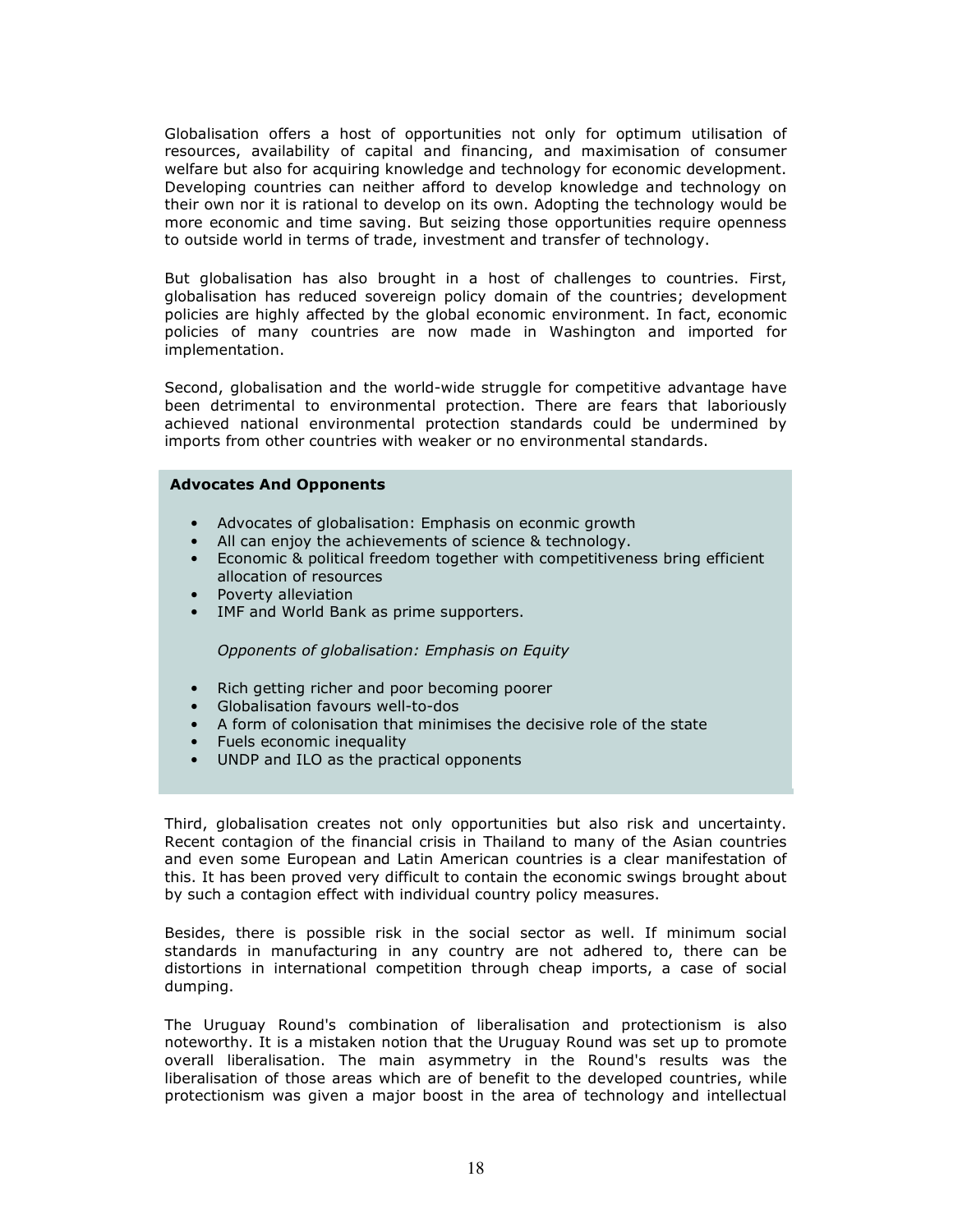property rights. Ironically, liberalisation of labour services (proposed by some developing countries) has become unacceptable to the developed countries.

Consequently, the Uruguay Round has been more beneficial for the transnational corporations. Free trade has come to mean, in reality, the vastly expanded freedom and powers for transnational corporations to undertake trade and invest in most countries of the world. Whilst correspondingly, governments now have significantly reduced powers to restrict their operations; and at the same time, these corporations have "freedom" from potential new competitors whose possibilities to develop technologically are now curbed by intellectual property provisions in trade related intellectual property rights.

Uruguay Round and the conversion of GATT into formal birth of WTO have introduced some provisions on labour in the name of 'Social Clause'. This is an international trade arrangement linking export and import to basic labour standards. It implies that the commodities from a country, which does not fulfil the basic labour standards, will be restricted in international movement. The basic labour standards refer to the provisions of ILO core conventions. The issue of Social Clause in multilateral trade agreements became highly controversial. The advocates of the Social Clause are of the opinion that the present situation of labour exploitation, violation of human rights, use of child labour and gender discrimination can be overcome through moral pressure on trade relations. On the contrary, the opponents of the social clause argue that it is nothing more than a protection measures being used by rich nations in favour of their TNCs against poor nations. Because of the heavy debate, the Social Clause has been made ineffective and even been put under curtain. However, a new concept of 'Social Labelling' was raised as a proposal in international labour conference in place of social clause by ILO-DG, but it was also opposed by the third world. But the concept couldn't come to the forefront. Social Labelling, though very good at a glance in favour of labour right in the short run, was not in the interest of the poor nations in the long run. And it would serve ultimately the rich nations and the TNCs.

With globalisation, states are becoming less and less interventionist and multinational companies more and more influential. With the increase in power and profits, Companies are being called on to act 'responsibly' in the nations where they are producing and taking advantage of free globalonomy and lower labour costs. Therefore traditional way of only pressuring government to take action is not effective and efforts to initiate changes in labour conditions in developing countries through trading partners and corporations are also paid emphasis. One of such initiatives is the 'Codes of Conduct'. It targets TNCs and is mostly self-regulating. Large TNCs like Nike and Reebok are in publicity that they have honestly adopted these codes and try to assure the consumers in the North, who are conscious about how the commodities they buy are produced. But the issue of how these codes are being enforced and monitored is really critical. Equally important in this connection is the issue of Workers' Charter. The relevancy of and advocacy for the Charter has increased tremendously with the increasing speed of globalisation in order to protect the interests of the working masses.

A moot question whether globalisation has helped in reducing poverty has often been answered in negative. Even in countries with notable growth figures, the mass of the people have hardly taken any advantage from globalisation, most of the poor have still remained poor (D& C, 1998). There is now consensus that globalisation draws new demarcation lines between governments, regions and social groups, creating winners and losers. Another commonplace view is that Asia is winning and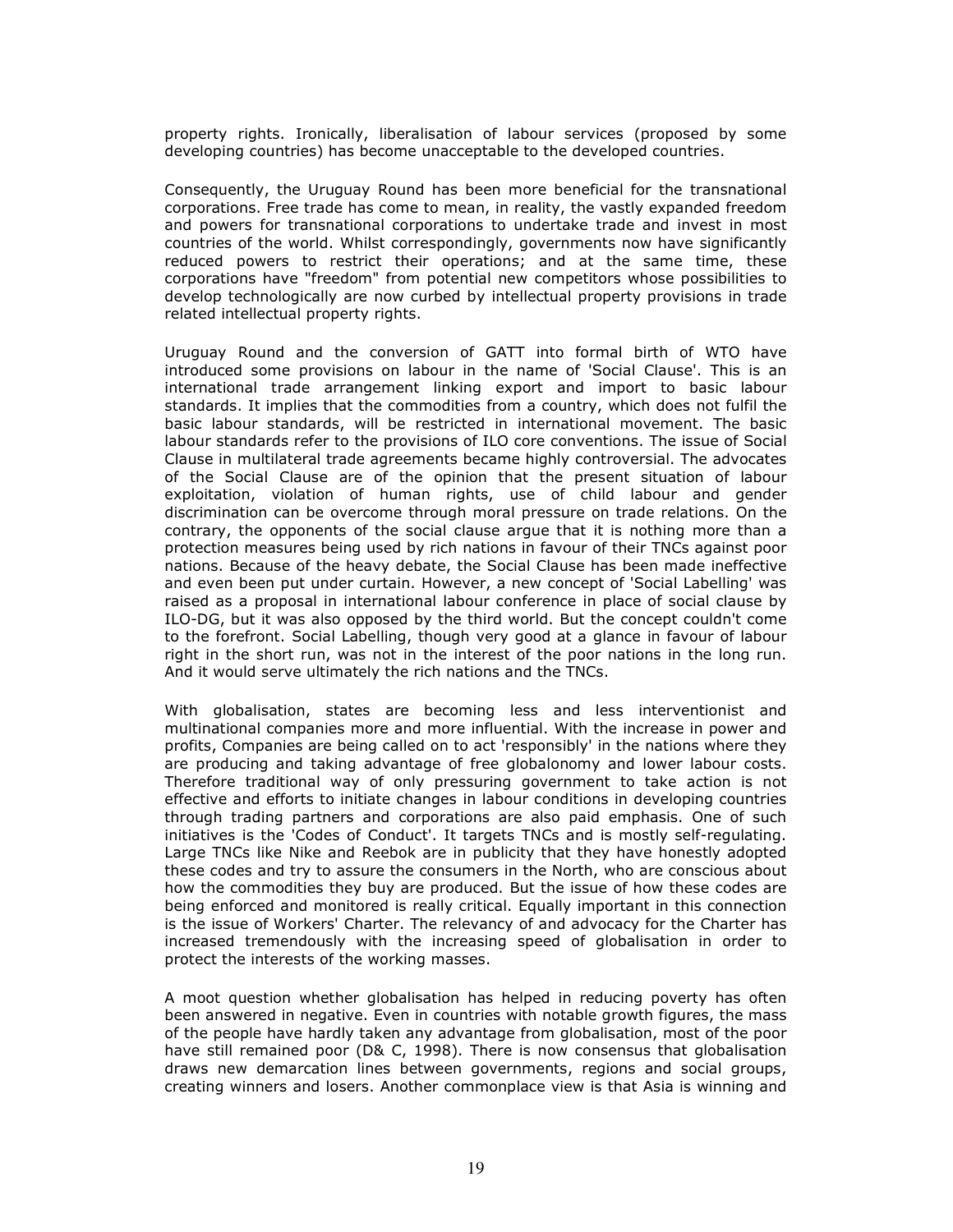Africa losing, although, in view of Asia's serious financial crisis, it could turn out to be only partly true. So while there is a great degree of agreement on the direct impacts of globalisation, there is deep disagreement on its causes and objectives.

Growing freedom in trade in goods and services can be expected to bring about a liberalisation of cross- border financial and capital flows. This liberalisation has long been a feature of the international economy and has led to a period of progressive economic integration. As a result, this integration has moved to a higher level, namely, globalisation. Experience with external liberalisation has underpinned domestic deregulation, while domestic deregulation has led to greater external openness. Forces developed in the international economy have compelled the governments to liberalise capital movements. These, in turn have tightened the links between national economies. Emergence of new trading arrangement in the form of WTO has expedited this process. Consequently, the world economy has entered the era of globalisation, with all its risks and opportunities.

From a national standpoint, globalisation has marked consequences. Key among these is the progressive divergence between political and economic boundaries. The nation- states to which governments address their economic policies often deviate from the economic areas in which global market forces operate. The resulting cross- border externalities and spillovers are likely to reduce both the scope and the effectiveness of government economic policy and the autonomy and power of governments in the economic sphere.

Two distinct, though interrelated, issues are raised in current debates about globalisation that reflect the impact of the crisis on the international economy. The first debate casts doubt on the view, known as the Washington consensus, of the efficient functioning of markets. The second questions the wisdom of an open system of capital movements from a national perspective. These doubts bring to the fore issues of the role of government and economic policy in the operation of domestic economies.

The option of disintegration to global order is equivalent to turning the clock back toward nationalism and thus toward a regime in which the government, as the administrator and enforcer of controls, once again becomes dominant in the economy. A second option would be to accept the constraints that a global setting imposes on national decision making and to design international norms and rules that countries would agree to respect.

A third option-which is appealing in theory but can be dismissed in practice because few, if any, governments have resorted to it- would be to entrust market forces with the tasks of ensuring both efficiency and stability. In emerging economies, markets are either imperfect or do not exist at all. In such a situation, it is imprudent to leave every problem to market forces.

Three general policy measures, namely privatisation, deregulation, and trade and financial liberalisation have been associated with globalisation. Those who support the free market oppose the intervention of the state into the economy as a producer, owner, or deliverer of services. The argument behind this that the state is never as efficient in producing goods or delivering services as a private business sector is. This is why the view supporting globalisation calls for privatisation; because without efficiency the opportunities to be offered by a globalise market will vanish.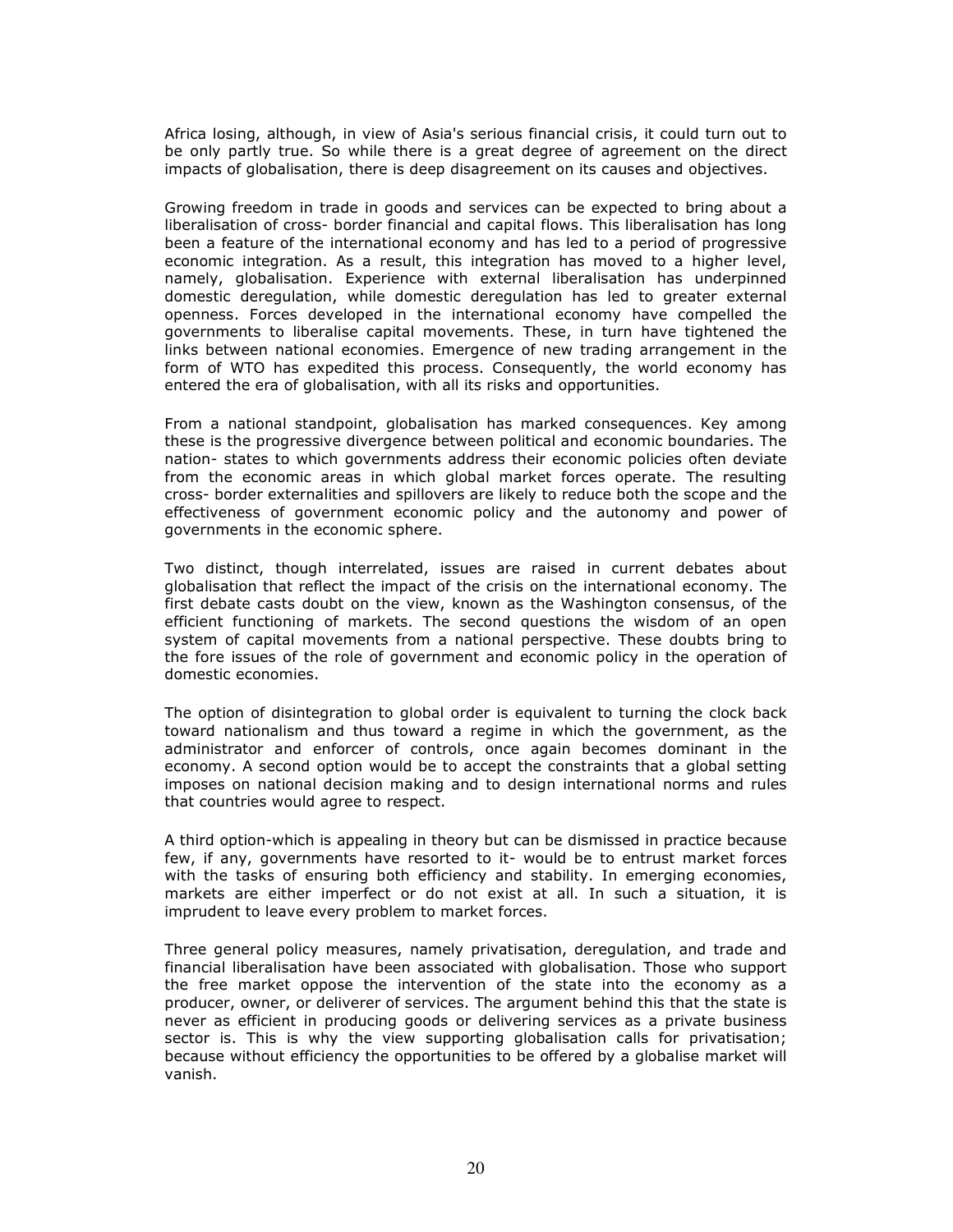#### Technology & Ideology

Globalisation is actually a process continued from Centuries and Centuries. However, the speed of this fast running 'Sinkansen' is surprisingly high. The causal factor responsible for this high speed is the well-known twins:

**Technology-** unexpected improvement in transport & communication creating unbelievable contraction of time and distance.

**Ideology-** Dissolution of Soviet Union, German unification, government inefficiency and down-sizing and preference to the market economy.

Deregulation refers to range of measures, which reduce the state's role as a producer, provider of services, and promoter of social welfare. Removal of subsidies, removal of price controls, easing or removal of state regulations on business, and reduction of direct taxes are some of them. Withdrawal of subsidies and deregulation of prices tend to set the market in its normal course in an efficient allocation of resources. As direct taxes are charged on income or profits and as deregulation reduces these taxes, this encourages entrepreneurs to invest money in producing more goods and services. Similarly easing or removal of state regulations on business also gives a free hand for the private sector entrepreneurs to involve in extended economic activities.

Trade and financial liberalisation covers measures, which allow goods, services and money to move more easily across borders. The motive behind this is to make business easier internationally. Trade liberalisation is often closely linked with investment agreements and policies and governments often use trade liberalisation measures as a means to attract foreign investors. Removal of tariffs, quotas, investment ceilings and restrictions on movement of money across borders by means of introducing currency convertibility, and adoption of a more flexible exchange rate regime are some of the measures exercised in this regard.

Many economists see the need for an expanded market in this capitalist world as the main cause of globalisation, but there are other factors, too. Technological advances, especially the revolution computerisation and the collapse of the former Soviet Union and other former socialist countries are two major contributory factors to this. Computers have made the movement of information, knowledge, capital or money around the world possible in an instant. The geographical distance and time differences are hardly any barriers to such flow of information, knowledge and capital.

Trade and industrial liberalisation have also changed the global economic relationship. In fact, expansion of trade itself has been made easier by two things: (i) technological change in telecommunications and transport, global network of banking and insurance, and information flows, which have made it possible to undertake international trade much more quickly; and (ii) a number of international and regional agreements or arrangements have been established to promote and co-ordinate international trade. Liberalisation is in fact pushing the entire world to one big free trade zone, a world without borders. Uneven factor endowment has extended the activities of multinational companies. With wide-open international competition, only those companies, which are able to produce high quality at the lowest prices, are able to survive. Search of favourable factor endowment and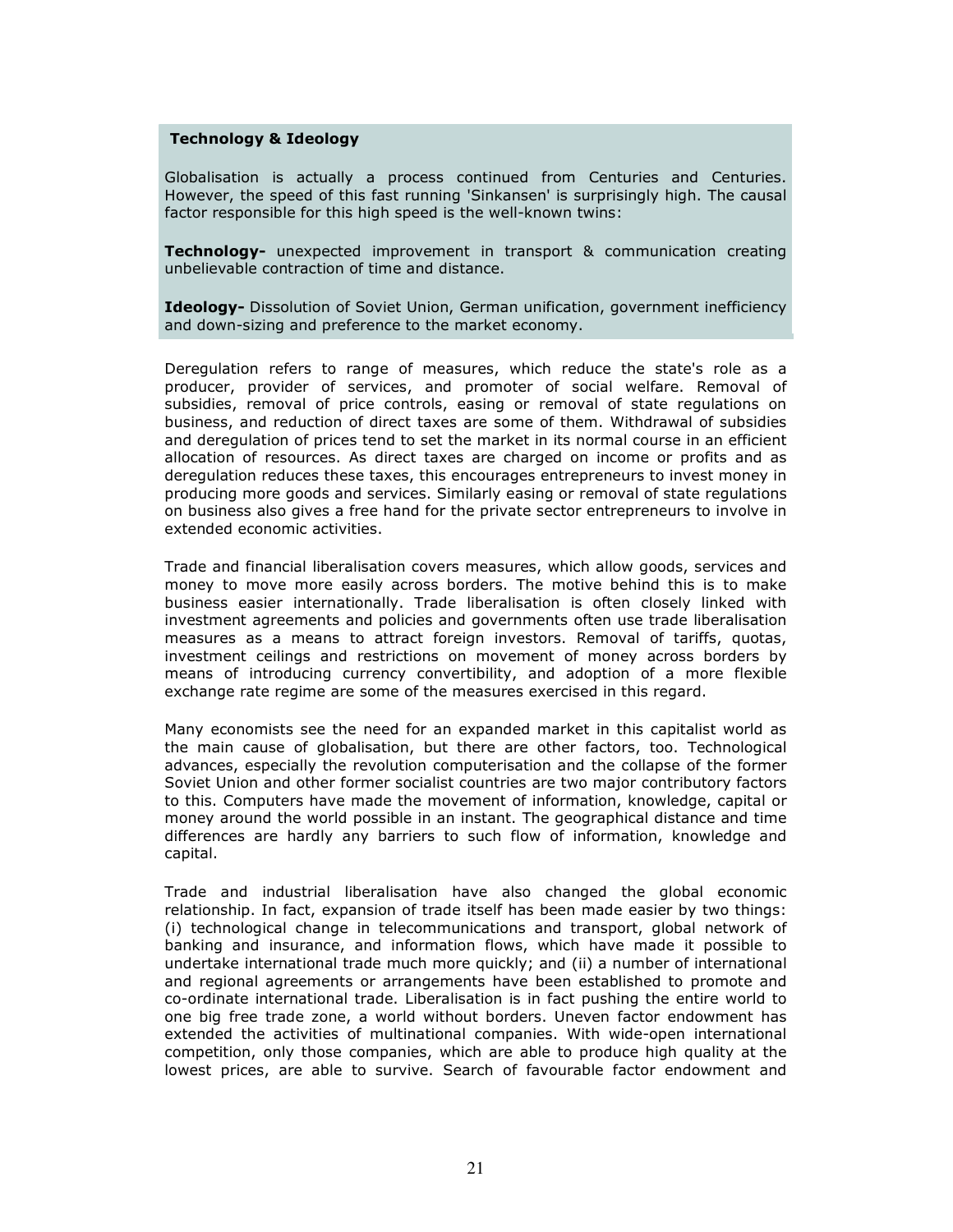placement of subsidiaries accordingly have resulted in 40 per cent of the world trade to be from one transnational company to another.

Country responses to the wave of liberalisation and globalisation are varied. However, despite different names given, the final goal is a move towards free market. Austerity programmes, shock therapy, structural adjustment program (SAP), privatisation of state-owned enterprises, reduction in corporate tax rates as well as individual income tax rates, reduction in the levels of tariffs, removal of non-tariff barriers like quotas and quantitative restrictions, cutbacks in expenditure as a means to attain fiscal discipline, removal of government price controls and subsidies, exports promotion through exchange rate incentives, incentives to foreign investors by means of industrial deregulation, and moves toward labour market 'flexibility' like lowering minimum wage, relaxing labour standards, and rights to hire and fire are some of the measures introduced in this regard.



# 4. The Case of Nepalese Economy

Nepal is one of the least developed countries of the world with per capita income of little over 200 US dollars, the lowest in South Asia. The economy is historically growing at a rate of 5 per cent or less, population of the country is growing at a rate of 2.5 percent and therefore per capita income has grown by little over 2 percent. Besides, the country is beset with 42 percent of the population in absolute poverty and half of the labour force either underemployed or unemployed. The distribution of income and wealth is very uneven with 10 percent of the households enjoying 53 percent of the national income and 6 percent of the households occupying 33 per cent of the agricultural land.

The unemployment situation is equally alarming. The labour force is growing at a rate of nearly 3 percent; and current output growth can create job opportunities for not more than half of the additional labour force. If gainful employment situation is considered, the unemployment rate goes as high as 14 percent. That existing employment elasticity of output growth is very low, somewhere around 0.4 implies that each 5 percent growth of the economy can create job opportunity for only 2 percent of the labour force. In such a situation if unemployment and underemployment rates are to be reduced, either a significantly higher economic growth rate is required, or a highly labour intensive output growth strategy has to be adopted.

It is obvious that the present economic growth rate of not more than 5 percent on average against the population growth rate of 2.5 per cent would take some 24 years for per capita income to double. Such a slow growth in per capita income is very unlikely to reduce the intensity of absolute poverty clutching nearly half of the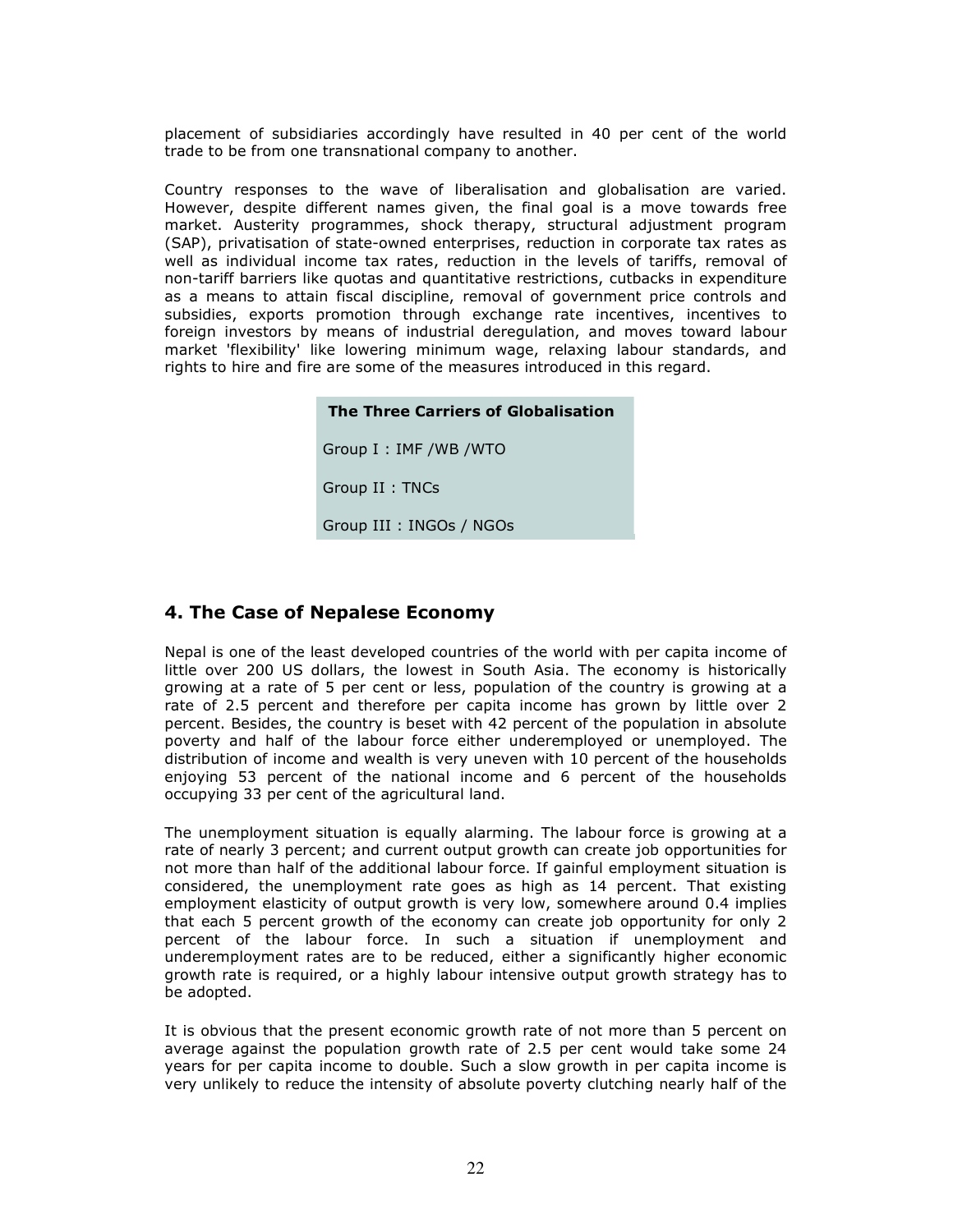population. Unless the economic growth rate is reasonably high, alleviation of poverty and reduction of unemployment problem is a very difficult task.

While talking about globalisation, we must understand that the national economy has not even internally integrated. Market institutions and forces are yet to emerge in a competitive way. Nearly half of the population lives in absolute poverty and illiteracy. More than 80 per cent of the population earns livelihood from agriculture, which, however, constitutes only 40 per cent of the country's national income. For want of proper planning process, commitment, accountability, and integrity of the government, and lack of people's participation in development activities, forty years of planned development efforts to solve these problems have been little successful in their objectives.

In an attempt to globalise the national economy, the government, elected after the restoration of multiparty democracy in 1990, went for an open, liberal and private sector led economy. Trade, investment, foreign exchange, financial and industrial sectors were subsequently deregulated, de-licensed, and privatised. Although the euphoria brought about by economic liberalisation resulted in a satisfactory performance of the economy for a few years, the so-called success was soon over. Hasty liberalisation and improper sequencing of globalisation measures subsequently resulted in slow down in industrial activities, low economic growth rate, and worsening income distribution.

Opening up the Nepalese economy to the global order in early 1990s created much room for foreign borrowing along with widening market for domestic products. As exports of the country went up by five folds, so did the foreign debt of the government. From less than 37 per cent of the national income in 1990, foreign debt swelled up to 56 per cent in 1998. Part of the surge in debt is due to devaluation of the Nepalese rupee, somewhat wrongly exercised as a tool of export promotion following the outward orientation of the economy.

The transition from controlled to market oriented development policies dismantled the existing institutions without creating the market based ones. The vacuum in development strategy led not only to severe stagnation but also a great deal of policy confusion. Now, those who once advocated economic liberalisation, privatisation, and globalisation policy measures with great enthusiasm are backing out. Implementation of value added tax resulted in confusion. That many of the privatised public enterprises did not deliver expected result and also that the report of the Auditor General pointed out the impropriety in the valuation of assets of the privatised enterprises. The failure of privatised enterprises to deliver expected result must have been an eye opener to those who think privatisation as the end rather than a means to attain broader economic goals. It is in this context that we have been insisting on selective privatisation to strike a balance between private sector development and state responsibility in uplifting the status of the population engulfed in absolute poverty.

#### Poor in Research- Rich in Publication

Globalisation in Nepal has always been a subject of heavy discussion and debate – one side in favour of and the other against it. Globalisation in Nepal has been linked to economic liberalisation and its history is traced back to the initiation of SAP in 1985 under the guidance of IMF and WB. However, it is interesting to note that less real research and high flow of publication on globalisation has been observed.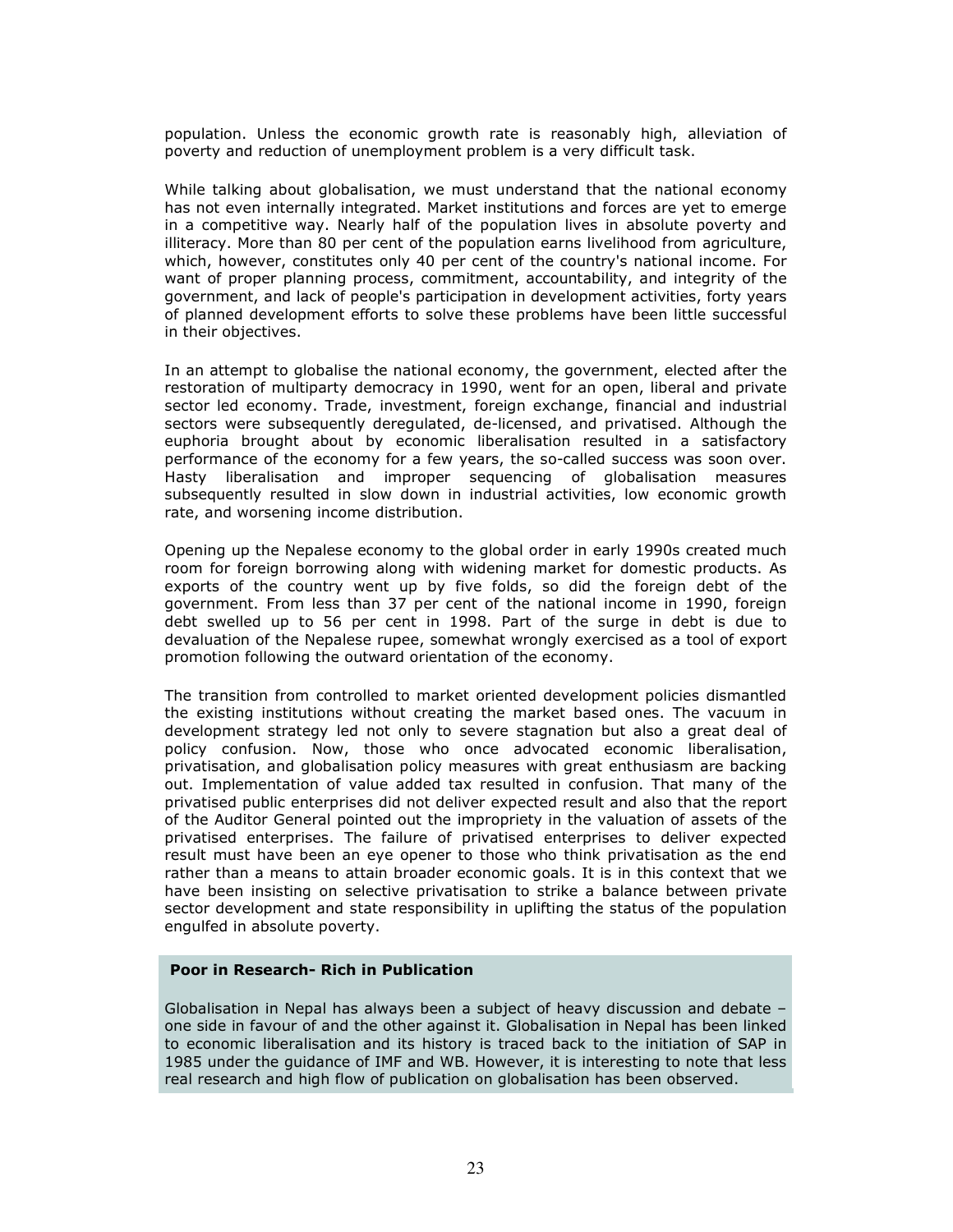If the experiences of East Asia, South Asia, China, Russia, and some of the Latin American countries is any indication, a big bang approach to liberalisation often fails just because it dismantles all the existing institutions and safety-nets without necessarily creating market based ones, and thus exposing the weak and vulnerable class to the mercy of market. But it has also to be realised that liberalisation has been a reality of the global development paradigm, and liberal economic policies tend to be a part of the multiparty political system we are exercising. Thus the best option would be a gradual process of liberalisation and globalisation for the benefit of the country in terms of efficiency, adoption of new technology, inflow of capital, and expansion of market. But it should not necessarily displace domestic entrepreneur, domestic industrial base, domestic savings and existing social safety nets.

### Why Economic Liberaliation and Globalisation is opposed in NEPAL?

- Poverty aggravated further instead of reduction
- Gap between rich and poor further widened (lowest 20 % consumes 8% and highest 20% consumes 45% of national income; moreover, in Kathmandu the highest 20% consumes 90%.)
- Inflationary pressure on prices<br>• Forejan dominance in decision-
- Foreign dominance in decision-making
- Failure of privatisation programme
- Urban-centred development
- Insufficient investment in social sector
- Further marginalisation of backward communities, women, children, and old and disabled people

# 5. Nepali Private Sector: Diverse Appearance

Private sector implies market economy and market economy refers to the interaction of demand and supplies determining prices, competition and free entry and exit from the market. Our economy is assumed to be a mixed economy, but there is confusion to the extent of the public-private mixture. It is reflected by the fact that economic liberalisation in Nepal has been applied in a direction to minimise role of public sector rather than to develop private sector. As for example, privatisation is based much on frustration generated by inefficiency of state-owned enterprises rather than a hope for private sector efficiency. The past dominating role of government was basically due to:

- 1. Reluctance of the private sector
- 2. Inability of the private sector
- 3. Non-desirability of private sector.

## Common concerns of Nepalese business community

- Foreign businesspersons are gradually displacing the nationals, as corruption prone beaurocracy is much more congenial to them.
- No full guarantee of property rights has shaped a negative way-out of tax evasion and fake accounts.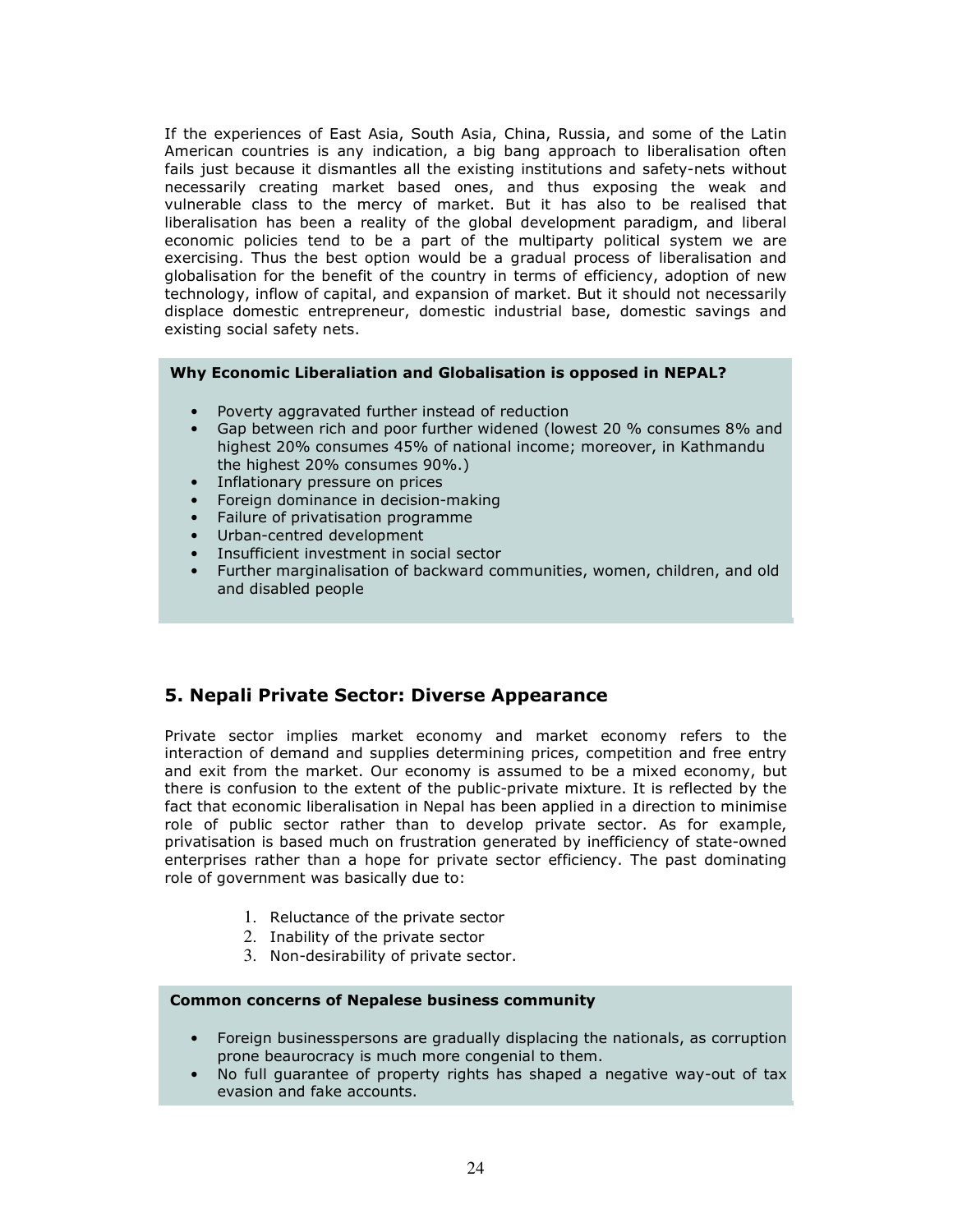- Foreign direct investment is still looked upon with suspicion and no effort is made to distinguish foreign investors and tourists.
- Labour Act and Trade Union Act are worker-oriented and hence foreign migrant workers are substituting the native workers.

In general, private sector in Nepal has a trade-oriented character rather than an industrial character and hence it is reluctant to bear high risks, but seeks to harvest larger profits from a short period investment, often small amount of share capital & big volume of institutional loans. Secondly, private sector is in the form of family groups that has recently taken a shape of 'Business Houses'. While analysing these family groups & Business Houses, it is necessary to understand the domination of caste and ethnicity. The major groups are of Newar, Marwari, Manange, Sherpa and Thakali. In addition, private sector in Nepal has the following character:

- o Lack of professional managers
- o Protection-habituated and low competitiveness
- o Limited diversification
- o Lack of transparency
- o Cartelling and syndication

Private sector in Nepal has to be analysed and evaluated on the basis of trade, industry, foreign investment, government deregulation and activities and role of Big Business Houses.

Major problems in this regard can be categorised into three points:

- A choice is to be made between underdeveloped private sector and inefficient public sector and hence terms like demand, price and supply have become a matter of secondary importance where there is 'no market' condition.
- Co-ordination between market and government is required instead of market vs. government. In our case, the government is behaving not in resemblance with market and the underdeveloped private sector is trying to behave as the government.
- Problem of co-adjustment among the complicated factors like open border with India, tariffs & customs duties and the protection of national industries.

Naturally, the outcome of the privatisation of public enterprises in Nepal is frustrating as reflected in the report of Auditor General:

- During the process of privatisation, the public enterprises were undervalued by 29.28% which has resulted into a loss of Rs. 250 millions
- A total amount of Rs. 162 millions has not been collected by the government from the buyers, of which 50% is interest and fines.
- Up to now the government has acquired Rs. 721 millions from the privatisation of the 16 PEs, but 51% of this amount has gone as the privatisation expenditure.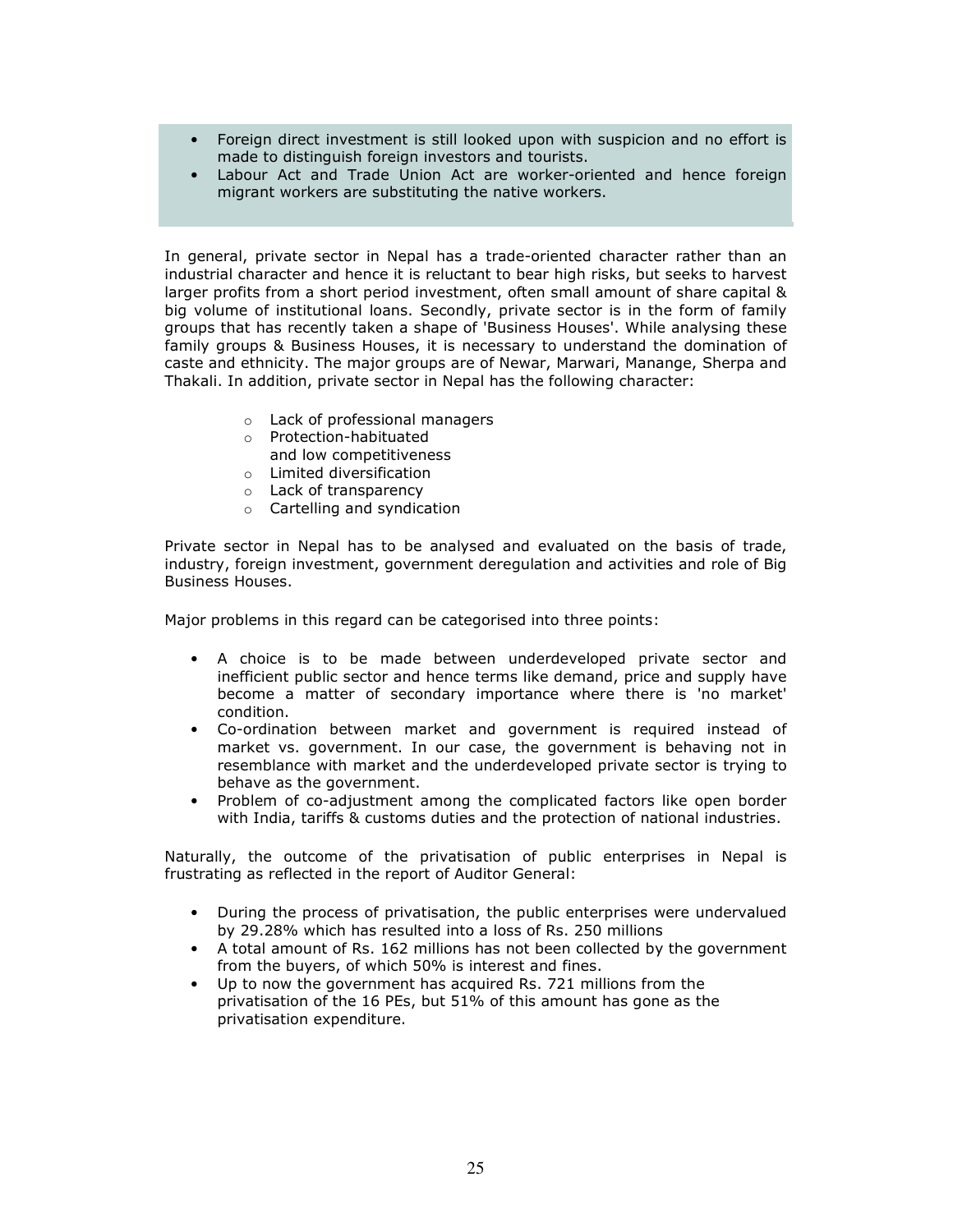# 6. Character of Big Business Houses and Capital

As mentioned above, Nepalese economy is characterised by a few business houses in trade, industry, and business. More than 140 companies or firms are run by 8 business houses with an average of 20 companies per group. Those who own industry have also trading firms for exports and imports. Now, they operate even banks and finance companies for their own financial needs. They have also been able to collaborate with the foreigners and many joint venture investments revolve around these business houses. So much so those privatised public enterprises are also undertaken by them. In the absence of anti-monopoly act, privatisation of public enterprises has converted state monopoly into private monopoly. These business houses have been able to enjoy most of the commercial bank credit. It is estimated that about 25 business houses have borrowed more than Rs 15 billion annually from the banking system with a credit liability outstanding at nearly Rs. 12 billion. This is nearly 20 per cent of the total outstanding bank credit to the private sector.

Nepal has made a great endeavour for inviting foreign direct investment. Industrial de-licensing, reduction of tariff and corporate tax rates to the South Asian standard, opening almost all areas for foreign investment, introduction of Foreign Investment & Technology Transfer Act with the provision of non-nationalisation of industries, full repatriation of investment proceeds, and liberal visa arrangements, to name a few, have been provisioned. One window policy has been introduced to address all procedural, infrastructure, and tax related hassles.

Following this, there have been responses from the foreign investors. Till the end of 1998, the number of foreign direct investment (FDI) projects have reached 494 with total approved investment of Rs 60 billion, FDI investment of Rs 13 billion and expected job creation for nearly 72 thousand persons. Of the FDI, most (51 per cent) are in manufacturing followed by tourism (25 per cent). Although 34 countries have invested in Nepal, more than one-third (35 per cent) of the FDI has originated from India followed by USA (18 per cent) and Norway (7.5 per cent). However, the annual flow of FDI is not more than Rs 1 billion. This has called for reinforcing foreign investment policies and programmes.

Big Houses have started to diversify their investment in co-operation with foreign investment and have expanded their business status as Joint Ventures. However, it is difficult to acquire information on their total investments, their holdings and positions in different companies and employment situation in their establishments.

# 7. Labour Issues: Past and Present

For a considerably long period, labour issues had been neglected in Nepal. With the establishment of some industries in mid '30s, the need of the formulation of industrial and labour policies had to be taken into consideration, but it was not realised even after the first historical labour unrest and strike in Biratnagar in 1947. Very late in 1959, the Factory and Factory Workers Act came into existence which was progressive at that time. But in1960, along with political parties and organisations, also the trade union organisations were banned along. Consequently, because of the missing role of trade unions, government and employers' organisations could not become effective in this regard. As a result, no other social actors had had an environment to contribute on labour issues.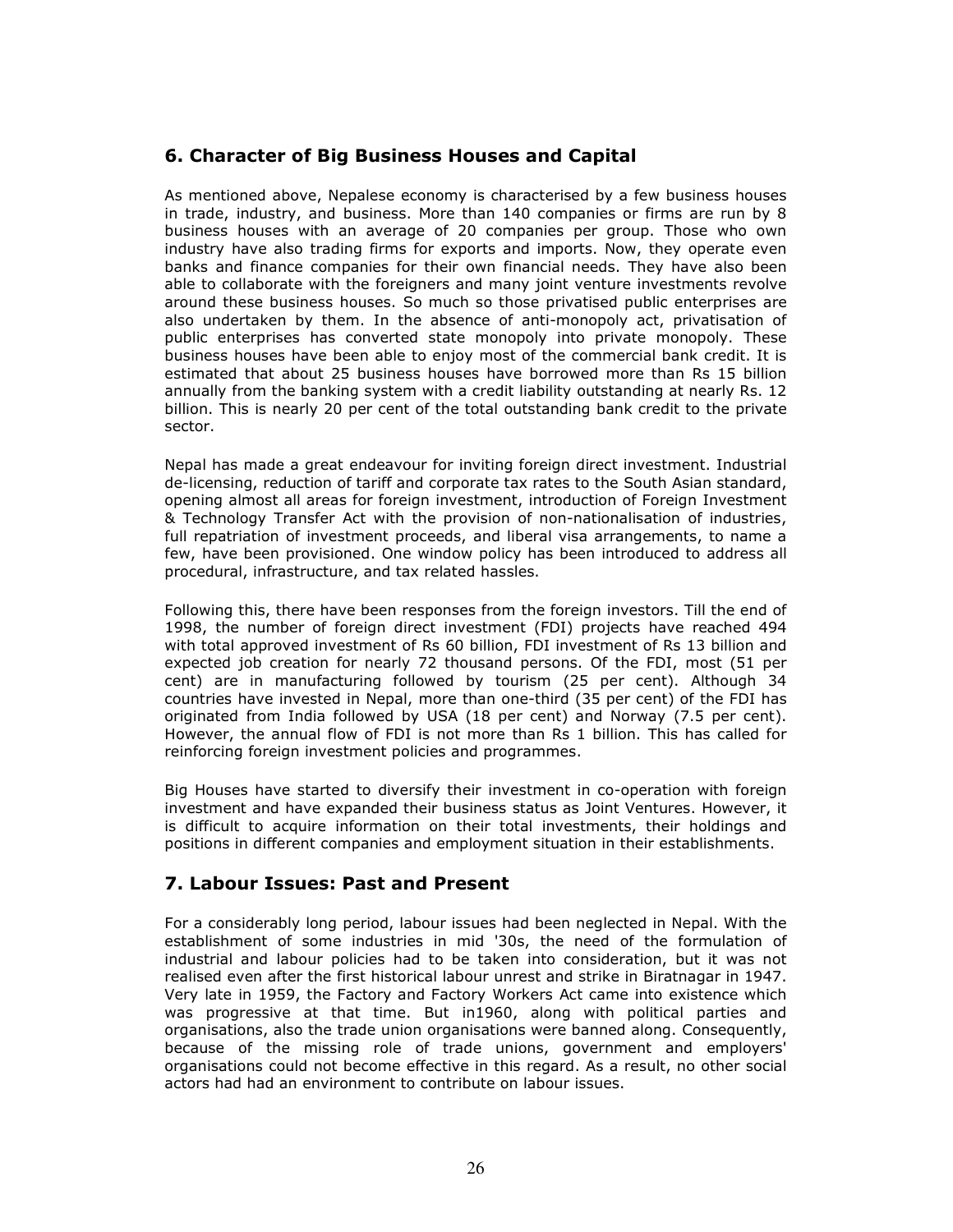However, gradual improvements in course of time continued somehow. Initially, Ministry of Industry worked on labour issues. In 1981, Ministry of Labour and Social Welfare was set up. But for many years, the Ministry could not even design and identify its role. Some laws were introduced like Bonus Act 1974, Industrial Apprenticeship Training Act 1982 and Foreign Employment Act 1985. Similarly, ILO Conventions concerning discrimination (No. 111 ) & minimum wages ( No.131) in 1974, equal remuneration (No. 100) in 1976 and weekly rest (No.14) in 1986 were ratified by HMG.

With the reestablishment of multiparty democracy in 1990, labour matters became important agenda. Formulation of laws, ratification of ILO Conventions, restructuring & redesigning labour administration, participation of trade unions in policy matters, beginning of tripartite consultations and action against unfair labour practices have been seriously taken into attention. It is interesting to note that labour policy matters in Nepal have come in the forefront with intensifying economic liberalisation & globalisation. Thus, within the short period of eight years (1990-1998), various improvements have been observed. In this process, social actors other than the three social partners, also came in the forefront with their contributory roles.

After 1990, three more ILO Conventions have been ratified - concerning tripartite consultations (No.144) in1995, minimum age for employment (No. 138) and right to organise and collective bargaining (98) in 1996. Similarly, at present, trade union demand for the ratification of ILO Conventions concerning right of association (No. 87) and forced labour (No. 105) is almost fulfilled and government has completed its preparatory works.

As a provision of the Nepal Factory and Factory Workers Act 1959, minimum wages for four categories of workers – unskilled, semi-skilled, skilled and highly skilled – were fixed by HMG for the first time in 1965. The minimum wages were revised later in irregular intervals. It is only after the enactment of Labour Act 1992, truly representative tripartite minimum wage fixation committee revised the wages in 1997.

Now the relevancy of four categories of minimum wages has become outdated. Both employers' organisation and trade union confederations are of the view that there should be a single floor level national minimum wage. In addition, trade unions are in favour of sectoral minimum wages above the national minimum. However, present enforcement mechanism of minimum wages is not satisfactory.

Exploitative working hours, unhealthy workplace, occupational diseases, negligence in safety measures, harassment including sexual one, nominal paid leave facilities, lack of child care centres, lack of incentives etc. are predominant factors in our enterprises. The situation is even worse in the informal sectors of employment. Lack of awareness and fear of job loss put restrictions on workers. Still we are in the early phase of awareness building, but simultaneous implementation and monitoring is also necessary.

Unfair labour practices have been visualised mainly in the form of women workers, bonded workers, child workers. Fortunately, all the actors have been responding positively against unfair labour practices. Together with the government organisations, employers' and workers' organisations, NGOs, INGOs and other actors have been active in this field. Multidimensional activities are being undertaken against unfair labour practices.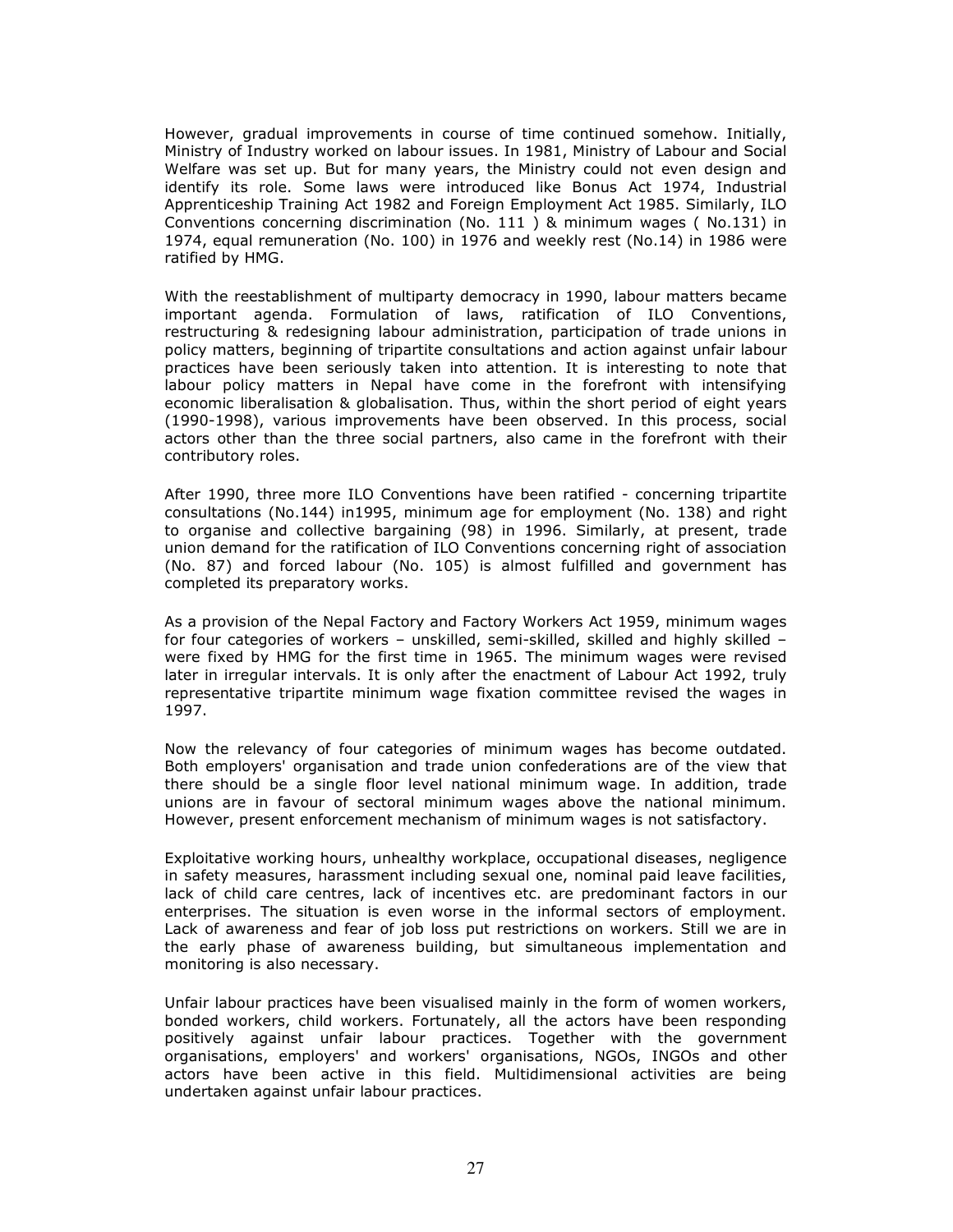Research and studies on labour issues are very few and is a neglected part. But recently some initiatives have been taken through government and non governmental agencies like Ministry of Labour, Department of Labour, FNCCI, trade unions, CWIN, INSEC, NEFAS and NLA. Contributions of ILO, UNICEF, FES and various INGOs are also important.

Before1990, workers generally viewed employers as their masters and also their enemies. Similarly, the employers and managers normally used to look at the workers as their servants. They did not imagine to stand on equal footing. Thus the private sector was in traditional feudalistic norms. It can be easily concluded that the previous approach of the two parties was more of a confrontationist approach. Now after 1990, a new era has begun and evolutionary and mutual cooperationist approach started to displace the former. Fora started to be built to open and strengthen the channels of communication between the two parties and the government. A new era of joint work for the common goal of industrial peace, greater efficiency and high productivity started to take place at least at policy level. To translate it into practice at enterprise level is definitely takes time This improvement is the outcome partly of economic liberalisation and partly of democratic exercise and open environment in the country.

As environment became inspiring, Labour Act 1992 could incorporate sound legal provisions for national tripartite consultative mechanism:

- 1. Under this, the major is the provision of Central Labour Advisory Committee (CLAC). It functions as an advisory and recommendation providing body for strategic purposes like preparation and formulation of policies and laws in the field of labour.
- 2. The second is the Labour Management Committee which works in enterprise level to create mutual understanding and co-operation between management and workers and serves technical purposes.

CLAC has been successful in amending the Labour Act 1992 and Trade Union Act 1993. Similarly, it has been successful in fixing minimum wages in 1997 through Minimum Wage Determination Committee in a good understanding – a high rate increase of minimum wages ( 30 % in basic wage and 11 % in dearness allowance for unskilled labour ). The CLAC has constituted other tripartite bodies for specific purposes such as National Labour Policy Drafting Task Force. The CLAC can address and review everything in labour sector and hence is a powerful body.

Secondly, another policy level achievement is the first historical Labour Conference and its Declaration in the form of a tripartite consensus. In policy level, the Declaration has made consensus and provided guidelines in almost all contemporary issues, which can lead industrial relation for many years to come as it has given a sound policy-base and policy-structure.

However, Understanding has not been very difficult, but implementation aspect has been under serious negligence of management and government. So, every time in the negotiations, agreements and understandings, the same points have been found repeated. Therefore it can be concluded that honest implementation of the commitments is an urgent need today.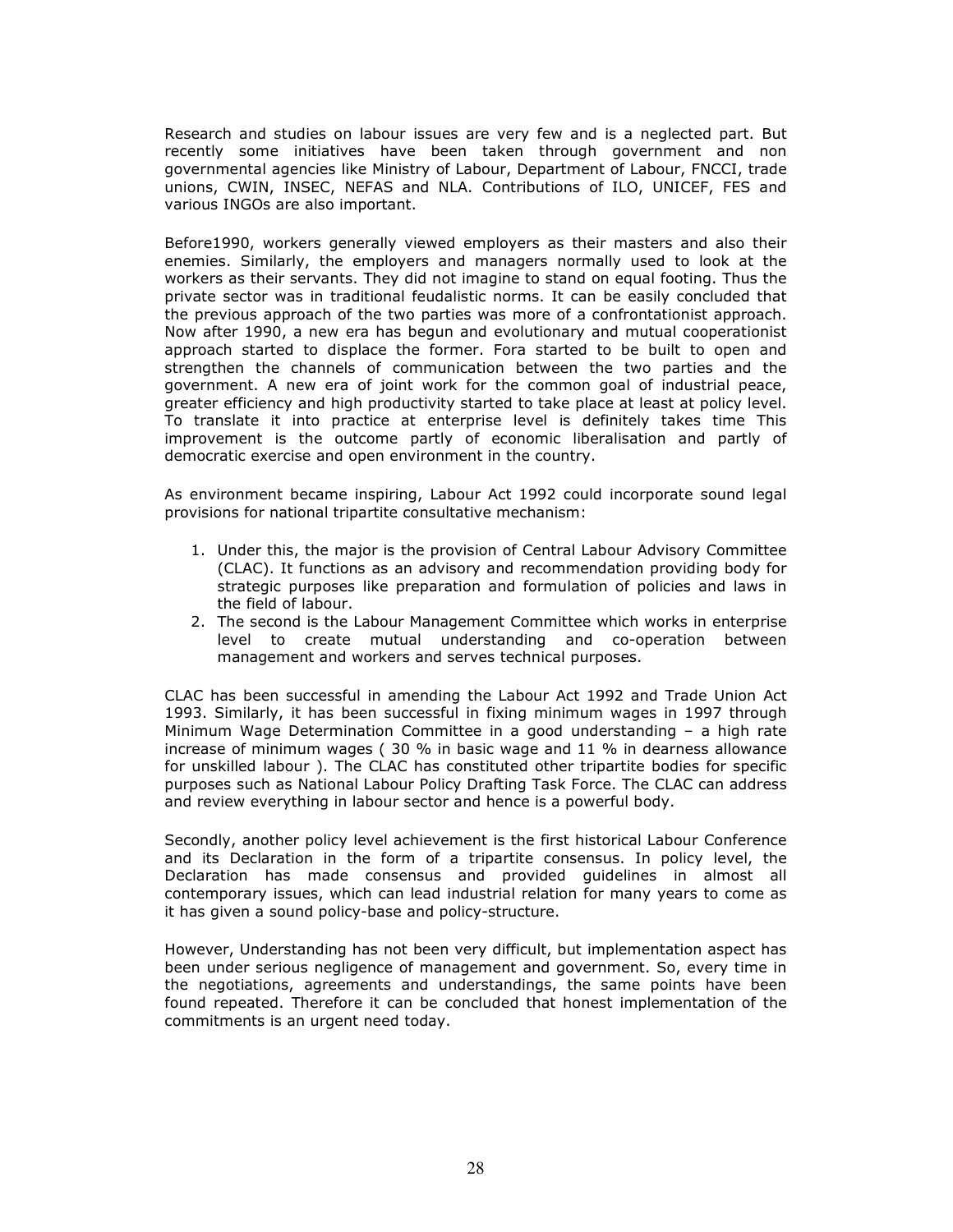# 8. Impact of Globalisation: a Labour Perspective

Liberalisation, structural adjustment, and privatisation as a process of globalisation have had the following impact in the field of labour:

- 1. With the process of liberalisation and globalisation, the employment opportunities for cheap labour became intensified in various countries, as a result export of labour became important in our case, too. Nepalese workers in foreign employment abroad in East Asia and South East Asia is an example. The shift of employment from foreign military service to different sectors of work is a distinct change.
- 2. With the new Industrial Enterprise Act, protectionism in industry has been removed and foreign investment is permitted to act freely. MNCs have entered both in joint venture and on their own. On the surface, it seems that the employment opportunities are multiplied, but actually, the MNCS are capital intensive. It is comparable that MNCs have created 1 employment per NRs. 500,000, whereas other industries in Nepal create 1 employment per Rs. 90,000. Moreover, the cottage and small scale industries have created 1 employment per Rs. 10,000. Thus from the employment point of view, MNCs are not much fruitful, because their existence have made small industries to collapse causing more unemployment indirectly.
- 3. Competitiveness, in the real sense, has increased and skill & technological adjustment has become more essential to the workers. It has good impact on labour productivity. As exports have become extremely important with the introduction of economic liberalisation, productivity issue has become a central point in recent economic activity.

## Market Orientation Vs Human Orientation

The process of capital globalisation hits job security through casualisation as it changes employment pattern and informalises the formal sector. The process has emphasised market orientation and always neglected humanorientation. Consumerism has expanded rapidly even to the remote rural areas. And hence, present consumption emphasis & present income-at-hand have been made more attractive. Thus globalisation is constantly hitting hard to the social security sides of workers' lives leaving them without permanency of job with no old age benefits and no social security network. Looking from the other angle, thus globalisation has created a high voltage demand for the urgent need of social security.

- 4. With increased Indian investment, use of Indian labour in manufacturing and service sector has become more visible. On the basis of wrong analysis that Nepalese labour is unskilled & less productive, Indian labour is employed to a large extent, causing more unemployment to Nepalese workers. Similarly, the self employment opportunities in urban and semi-urban areas are also snatched by Indian labour.
- 5. The privatisation policy, before and after the introduction of Privatisation Act 1993, has proved to be a blind one. Without overall exercise & homework, sixteen public enterprises have been privatised, but it is found that 50% of the employees gradually lost their job, whatever had been the security provisions in the agreement. After privatisation, most of the privatised enterprises could not run efficiently, some already closed down. Although mass retrenchment is non existent, slow group retrenchment has been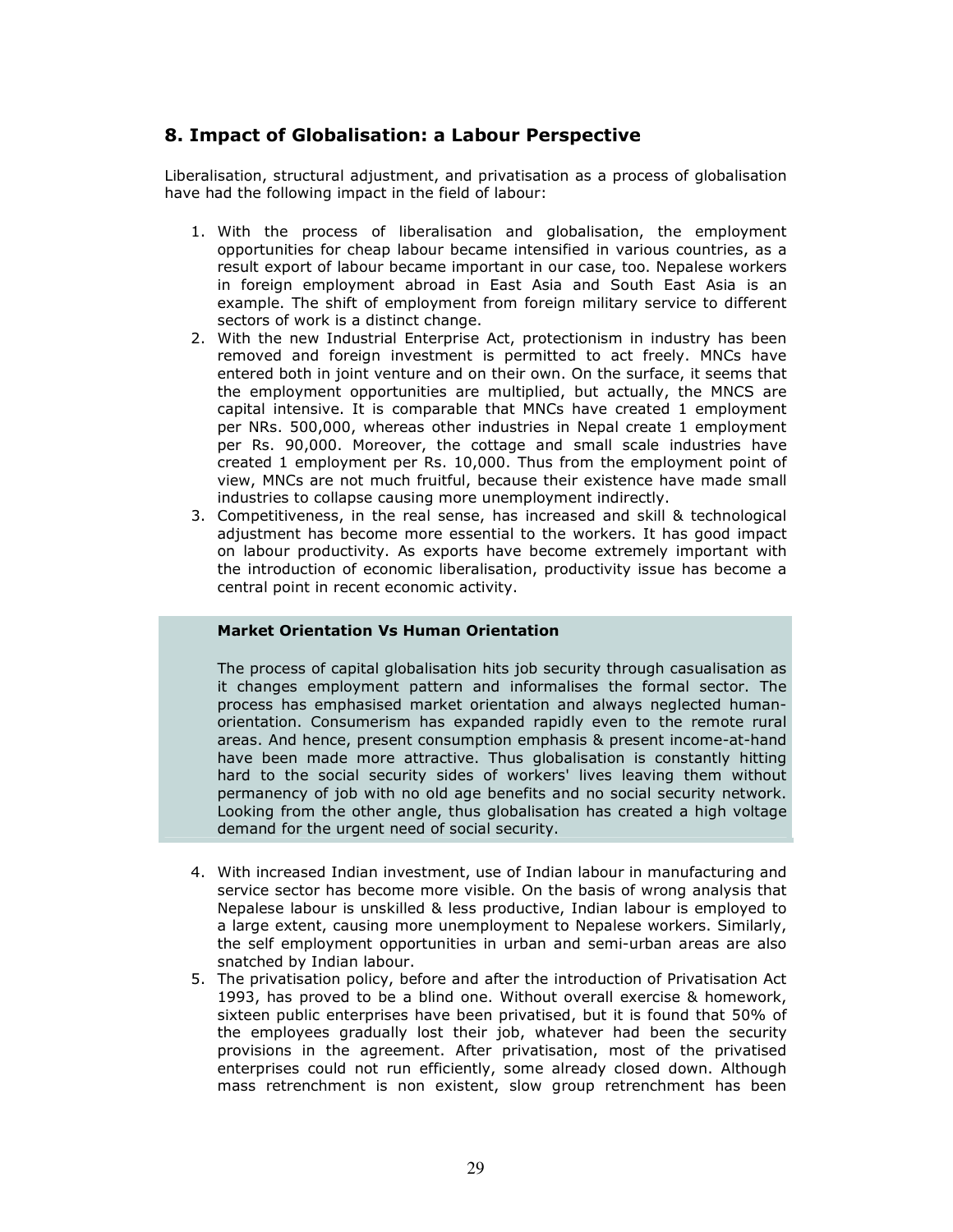observed. Looking at the other side, in every enterprise in public sector, industrial relation is under full heavy conflicts – both at pre-privatisation & post-privatisation stage. Other PEs which are not in the list of immediate privatisation, have also faced conflicting industrial relation because of the fear of job loss and adverse psychology of employees.

- 6. In order to downsize the government in spite of privatisation of PEs, compulsory retirement to the government employees and 'golden handshake' policy of voluntary retirement to the PE employees have been put forward. Efficient and experienced employees have thus been lost on the one hand and most of them have become unproductive and insecure in the untimely retired life on the other hand because of the lack of alternative employment. As a result, the psychology of working employees has also depressed.
- 7. With the adoption of new policies of liberalisation and globalisation, informalisation of formal sector has become intensified. Labourers in contract and basically the piece rate wages have been popularised all over the world. In Nepal also, carpet industry has shown the trend of informalisation visibly. Subcontracting of work by exporting enterprises to small factories(mainly home-based family-based factories) and subcontracting of labour in large & medium level factories are widely increasing. Sexual harassment to women workers has increased with such practices.

The proportion of permanent workers has gone sharply down in carpet industry. In order to cut labour cost, this practice of work-subcontracting and subcontracting of labour is gradually expanding to other sectors as in garment, construction and hotel-restaurant services (particularly in security service).

- 8. State has now tried to escape off from various previous functions and to adopt the role of a facilitator. Therefore, bipartism has been given more emphasis and hence even in the tripartite forums, government side is trying to have a passive role in the name of neutrality. This, too, strengthens hands of employers rather than the weaker working section of the Nepalese society.
- 9. In Nepal, social security system is almost non existent and its coverage, too, is very limited. On the other hand, government has shown a tendency of cutting its social expenditure, welfare expenditures as well as expenditures in education and public health. This ultimately will affect adversely the working population and will aggravate the use of child labour, commercial sexual exploitation of working family females and other types of unfair labour practices.
- 10.Although there are no Free Trade Zones or Export Promotion Zones where normal labour laws do not come into effect, efforts to chase out unions from the labour market has started. Harassment to the union members and union leaders is frequent in various enterprises. In policy level, there is no problem, but in enterprises, management tries not to have unions through different unfair measures in an indirect way. In formal forums also, the voice of employers for 'hire & fire' and for 'factory close-down as human right' is frequently witnessed.
- 11. Problem of unemployment is more aggravated because of the returning of the large number of Nepalese migrant workers who were previously working in South Korea and East Asia. Economic crisis of South East and East Asia has made our foreign employment possibilities very weak for the tome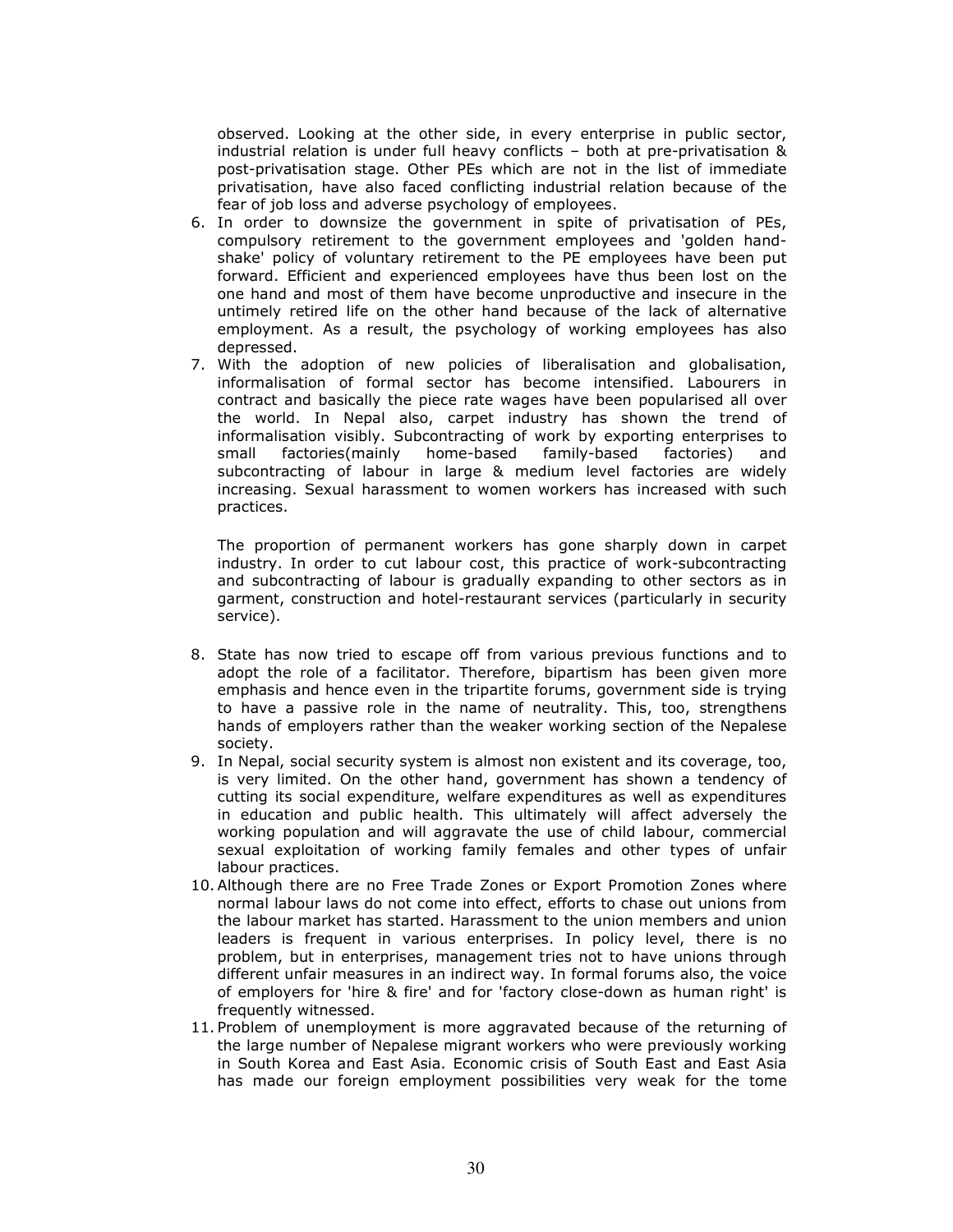being. On the other hand, foreign migrant workers are working in Nepal without any effective restriction or work permit.

- 12.Women workers have been the first sufferers of globalisation in Nepal. Mostly whether in formal or informal sectors of work, women workers are treated as marginal workers. So they have lost their jobs as the immediate effect. Commercial sexual exploitation within the country and outside has increased more visibly.
- 13.Because of high unemployment and Indian labour inflow, the enforcement of minimum wages has become extremely difficult Because of the 'job loss' fear, workers generally accept the wages lower than the minimum wages and also the intolerable working conditions.
- 14. Lastly, the indirect effect is on agricultural workforce. Because of liberalisation and policy shifts, land reform has not remain a national agenda in the real sense for the government (whatever is said in a lip service), and hence neither with a distributive nor with a productivity point of view, land reform has been launched in practice. Therefore, access to land and natural resources for the weaker sections of Nepalese society has become extremely difficult. Landlessness has increased and thus the quality of life has sharply gone down. Urban areas have become crowded with jobless masses.

Looking from the other angle, the role of Big Business Houses, before and after the introduction of the policies of liberalisation and globalisation, is definitely highly influential in employment and other aspects of the working community. The nude anti-union policies of big houses before 1992 have gone under cover afterwards. The big house influence reflects itself basically on:

- Harassment to the union leaders and members.
- Yellow union favouritism.
- Voice for the legalisation of hire and fire policy.
- Informalisation of formal sector by subcontracting of work.
- Emphasis to the home-based works.
- Declining labour intensity of output.

# 9. Labour law in New Perspective

Although the labour laws in Nepal have been formulated and enacted recently, our socio-economic backwardness is reflected in it in the sense that various essential and progressive provisions are still not included therein. Effort has been centred to formulate a labour law to include workers of all sectors, but, in reality, it is incomplete for every sector. The Labour Act 1992 is formulated keeping in view only the formal sector workers and hence the huge workforce of the country in unorganised informal sector has been excluded and neglected. Moreover, the weak labour administration and government mechanism has been found ineffective in the implementation and enforcement of a number of provisions of the law. Even the minimum wages determined by the tripartite Minimum Wage Fixation Committee have not been enforced widely and effectively. Clear and complete provisions are still lacking in connection with methods and mechanism for the enforcement of decisions and of collective agreements reached under the law. In the absence of systematic, concrete and dynamic labour policy, labour legislation in Nepal has not been able to address the problems and issues in this regard. Therefore urgent need is to formulate, amend and extend the coverage of the labour laws in a simple, adequate and comprehensive manner.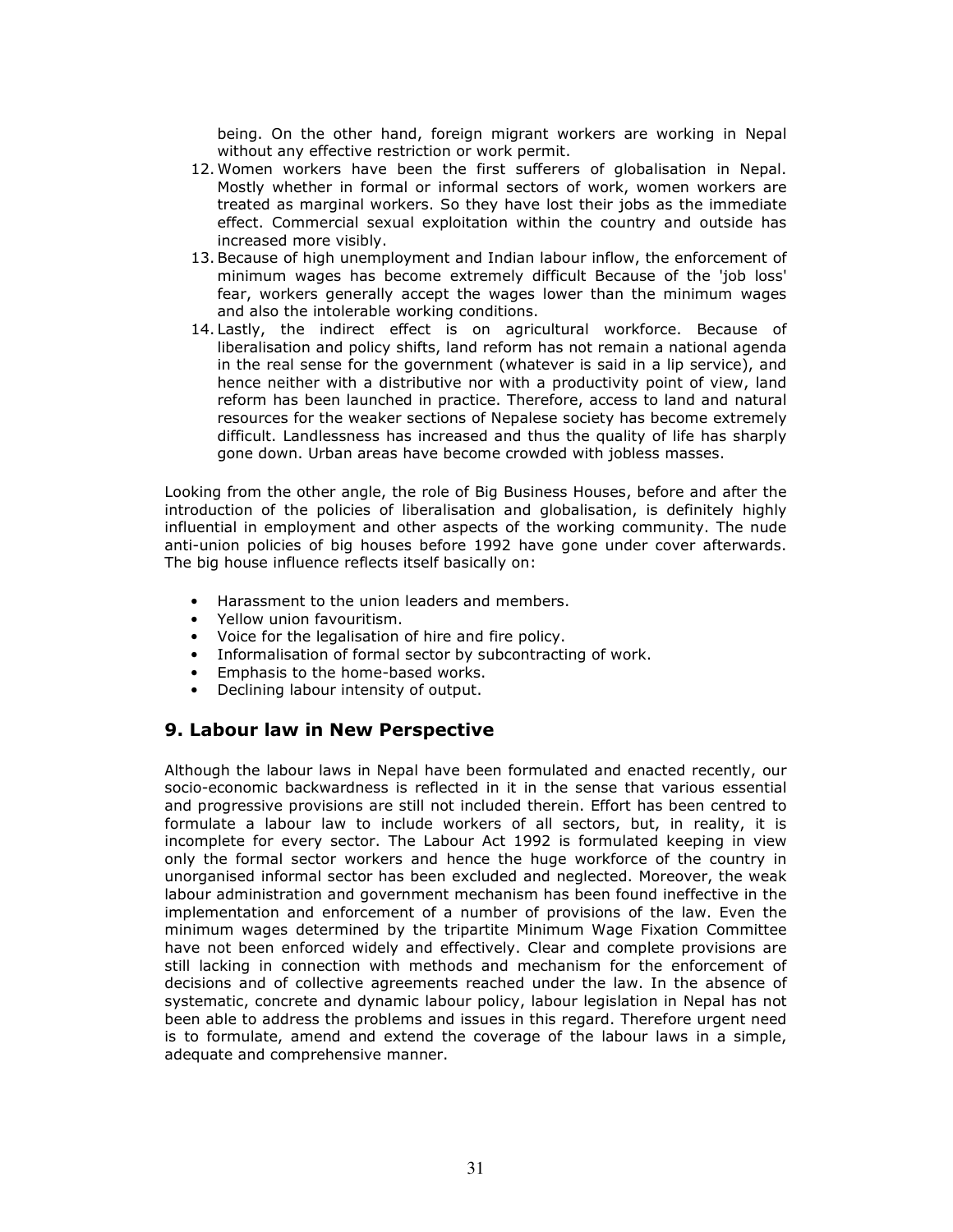Because of the increasing speed of liberalisation in our country, threat to the interests of the working masses has increased manifold. The job-security and employment-security are heavily endangered. Formal sector, too, is being informalised through the subcontracting of work and subcontracting of labour. In the name of gaining competitiveness, cost minimisation and comparative advantage in international trade, the responsibility of sacrifice and the entire burden is hastily being shifted to the workers. Unfortunately, the government is facilitating the market instead of shouldering its social responsibility for the working masses. This tendency is mainly visualised in carpet and garment industries, the major export sector in Nepal. But legal provisions do not protect workers in this condition.

# 10. Social Security: Existing Scenario

In countries like Nepal, mass poverty has been a common phenomenon. Without strong, well-determined and committed but selective state intervention, returns of the economic growth and increased productivity never go to the weaker sections of the society. State protection of workers both in formal and informal sectors through labour law, strict enforcement and other socio economic measures is inevitable in Nepal. The most important is the social security system in this connection. Through social security measures and wide network and coverage, government can play vital role in this regard. But the scenario in this respect in Nepal is quite frustrating and gives a gloomy picture.

In Nepal, wage structure is very weak and limited. Incentive earnings are very few and limited to a few enterprises. Fringe benefits like residence facility or allowance, Medicare, educational facilities for the children, transportation, ration, child care centres, entertainment, life insurance, credit facilities etc. are limited to a few establishments and are far from the access of the workers of most of the industries and services. In short, additional to the basic wage/salary are negligible. Wage indexation is also a dream like element in our realities. Therefore, social security system has become more relevant and urgent in our case. A combination of social welfare and social security covering the whole working population can combat the problems created by acute poverty in our country.

### Existing Provisions

### Government sector:

Government employee - Provident fund, gratuity, pension and a few other provisions.

Arm force & Police- Provident fund, gratuity, pension, ration, Medicare and many other provisions.

Public Enterprises - Provident fund, gratuity and some other provisions but no pension in most of the cases.

### Private sector

Small enterprise - Almost nothing

Sizeable enterprises - Some measures like provident fund and gratuity MNCs, Joint Ventures & Big Houses- Provident fund and gratuity but trying to substitute security measures by injecting more income-at-hand with simultaneous casualisation.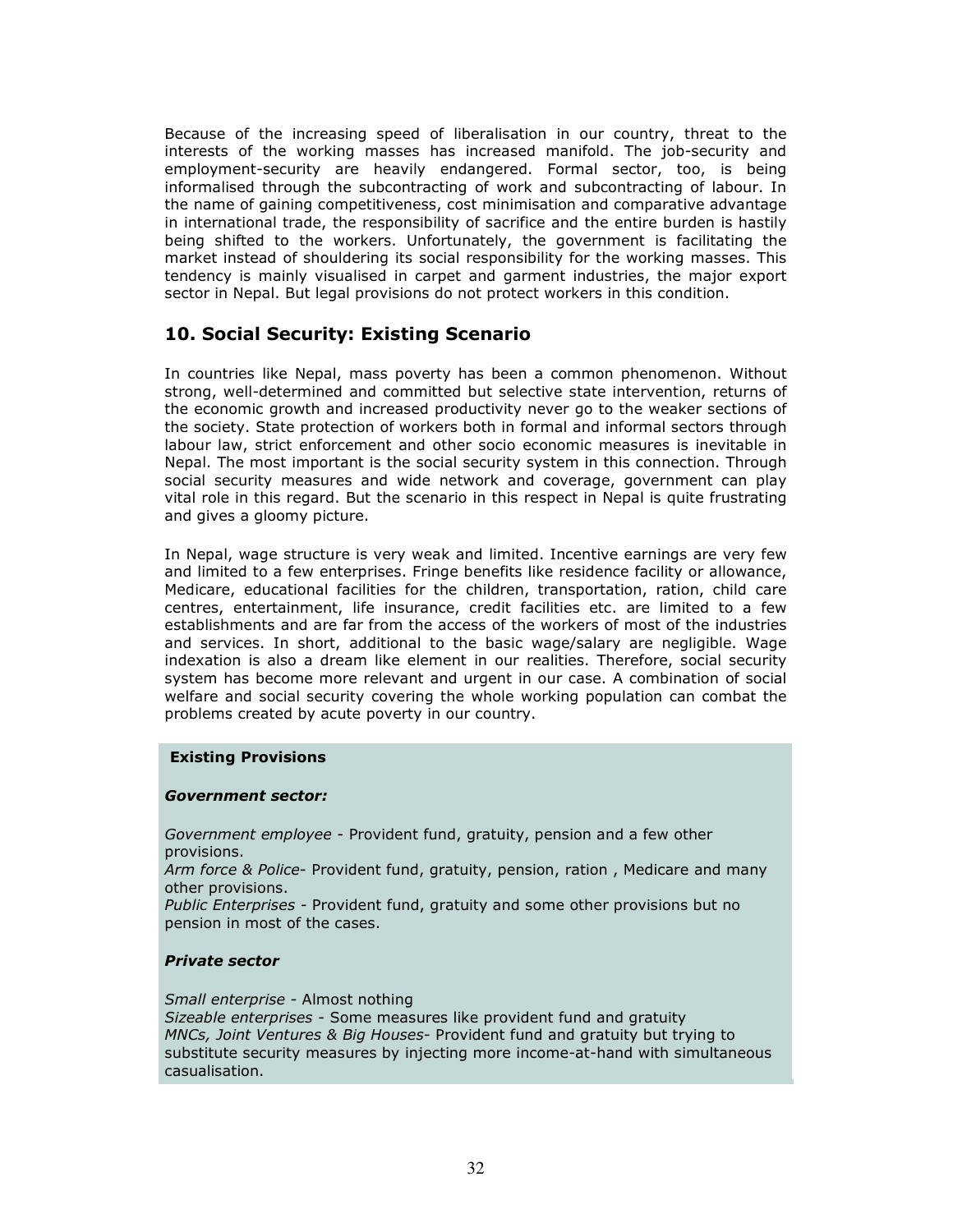A few provisions of social security have been included in the Labour Act 1992. Among them are sick leave, maternity leave of 45 days, workmen's compensation, provident fund and gratuity as the old age benefit, and some OSH provisions. Besides, Child care centres, canteen and welfare officer in every enterprise are other provisions. But this Act covers the establishments with more than 10 workers & the industrial estates and hence too limited in its coverage. Moreover, the responsibility of these provisions is solely left to the employers. The schemes of social insurance or security based on funds created by the tripartite contributions of workers, employers and the government are non-existent. Thus, we are in a phase of infancy with regard to social security.

An initiative was taken by UNDP/ILO in Nepal to establish and extend social security system under a project 'Social Security Planning and Administrative Reform'. It was a good research producing fair recommendations. As a result, the Ministry of Women & Social Welfare is trying to develop 'National Pension Scheme'.

The present labour law has not visualised the high positive effect of social security in productivity improvement. Outside the organised sector, nothing mentionable can be found in relation with social security or welfare. The single provision through annual budget is the provision of Rs.100 (USD 1.5) per month as the old-age allowance for the senior citizens above the age of 75 years and widows above 65. The Non Government Organisations are active to extend social welfare measures among the disabled persons, but organisations active for the social security of working population are not in existence. Trade unions have raised voices strongly for social security, but most of them have not launched any scheme on their own. General Federation of Nepalese Trade Unions has started an emergency fund scheme which might be considered a milestone in this respect. The scheme has become highly popular among its members. Similarly, Independent Transport Workers' Union of Nepal (one of the GEFONT affiliates) has been able to operate Accident Fund successfully for its members.

Anyway, revision of labour law in order to establish a system of contributory social security fund and to launch various schemes is extremely necessary. It is important also for the effective alleviation of poverty. The existing labour law has not tried to establish any system for social security. There are no provisions on occupational diseases. The provisions are specified in accordance with the degree of disablement and the injury in connection with workmen's compensation, but these provisions are salary-based, not based on age factor. Loss of earning capacity must not be tied only and strictly with wage/salary, which is a serious lacuna in the existing provisions of Labour Act. Similarly, the present legal provisions treat gratuity and retrenchment compensation as alternatives to one another. It is a wrong understanding and needs to be corrected.

# 11. What Now ?

Thus well-organised social security system in Nepal is inevitably important in order to enter 21st Century and to face the negative effects of globalisation. For the purpose, a sound labour law structure in combination with labour-friendly socioeconomic policies and measures are essential at present.

Finally, it is to be noted that the policies of liberalisation have caused deductions in social expenditures. Even state expenditures in education and public health are being curtailed, at the same time the burden of the foreign debt has constantly increased. Hence, the hardships and difficulties of the working population have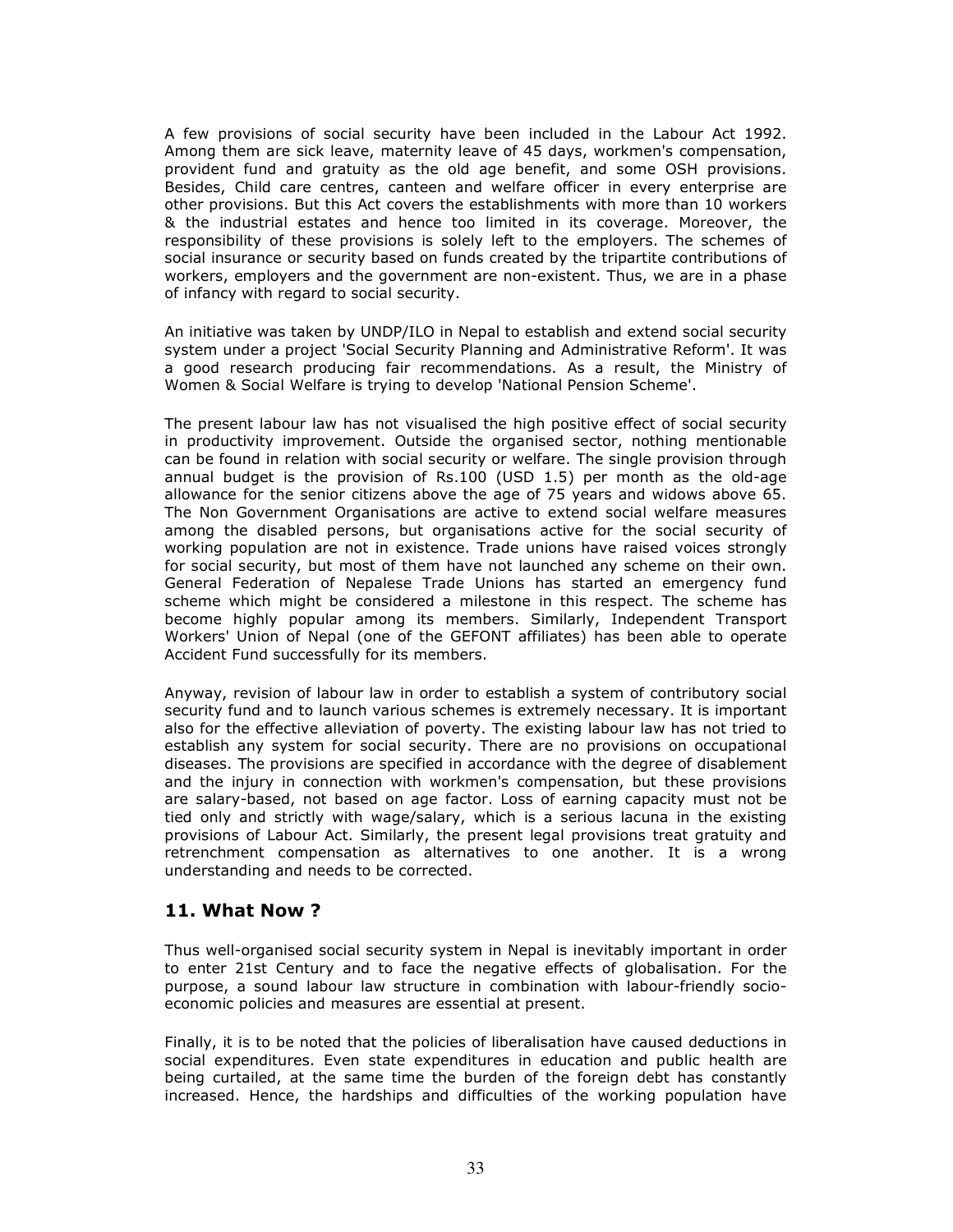increased tremendously. The major consequences have been observed in the deteriorating living standard. Since the market deregulation has removed restrictions on prices, cost of living has increased. On the contrary, real wages and hence the real incomes have declined. Thus, one-way emphasis to productivity is practically insufficient to solve our problems and redistribution through sound labour legislation and comprehensive social security system is the requirement at present. It is also relevant in the sense that a shift of power from state to Big Business Houses is being rapid visibly as well as invisibly.

To sum up, in order to face the challenges of globalisation in favour of working population, In addition to social security network and readjustment of labour laws, due emphasis is essential to be paid on following entries:

- Measures for employment generation and to increase labour intensity of output.
- Minimisation of unfair labour practices and protection of women, children and young persons
- Fixation of working hours and national as well as sectoral minimum wages.
- Wage indexation to withstand the ever increasing cost of living.
- Prevention from forced labour and non discrimination.
- Freedom of association and collective bargaining fully free from any restrictions
- Provisions on occupational safety, health, and maternity.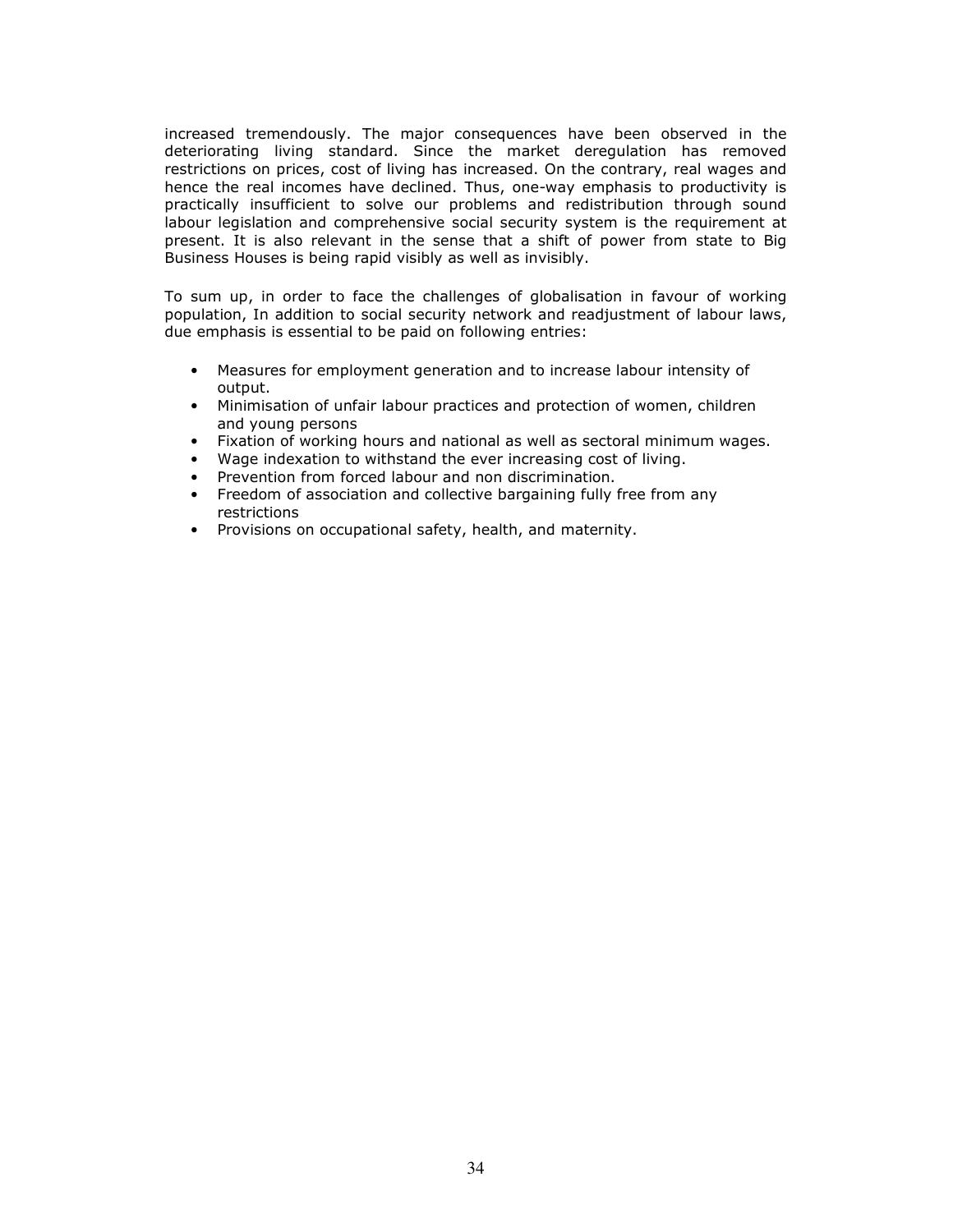# Informal Sector Labour In Nepal\*

By Dr. Shiva Sharma

# 1.1 Farm Labour In Nepal

Agriculture is central to the employment issues in Nepal. It provides direct employment to six million labour force which is four-fifths of total economically active population. Four million labourers are self employed, and two million work as wage labourers. Almost half of the wage workers are part-time workers, they come from marginal and small holdings. And one million labourers are full time farm wage workers. These workers are landless and subsist on wage income. Out of every 10 full time wage workers, 7 work as casual workers and 3 work under permanent labour relationship (Chart 1). Information on labour engaged in other informal wage work such as rural construction, portering and petty business and trade is scanty. Yet, Agriculture Census of 1991 report that as much as 1.4 million labourers are engaged in such non farm activities part time or full time. As in the case of farm workers, the Census, however, does not allow to segregate the figure into wage workers and self employed.



Source: Sharma (1996), Sharma and Thakurathi (1998)

The underemployment problem is massive among agricultural labourers because of slow growth in farm and off-farm employment opportunities. The extent of underemployment is acute among 70 percent of farm holders who own below one hectare farms. Poverty in Nepal is a rural phenomenon; and landless and small landholders constitute the bulk of poor mass.

The extent of underemployment among farm wage-workers is presented in Table 1. Because of lack of data the table, however, does not include information of farm wage-workers who do not own cultivated land. There do not exist employment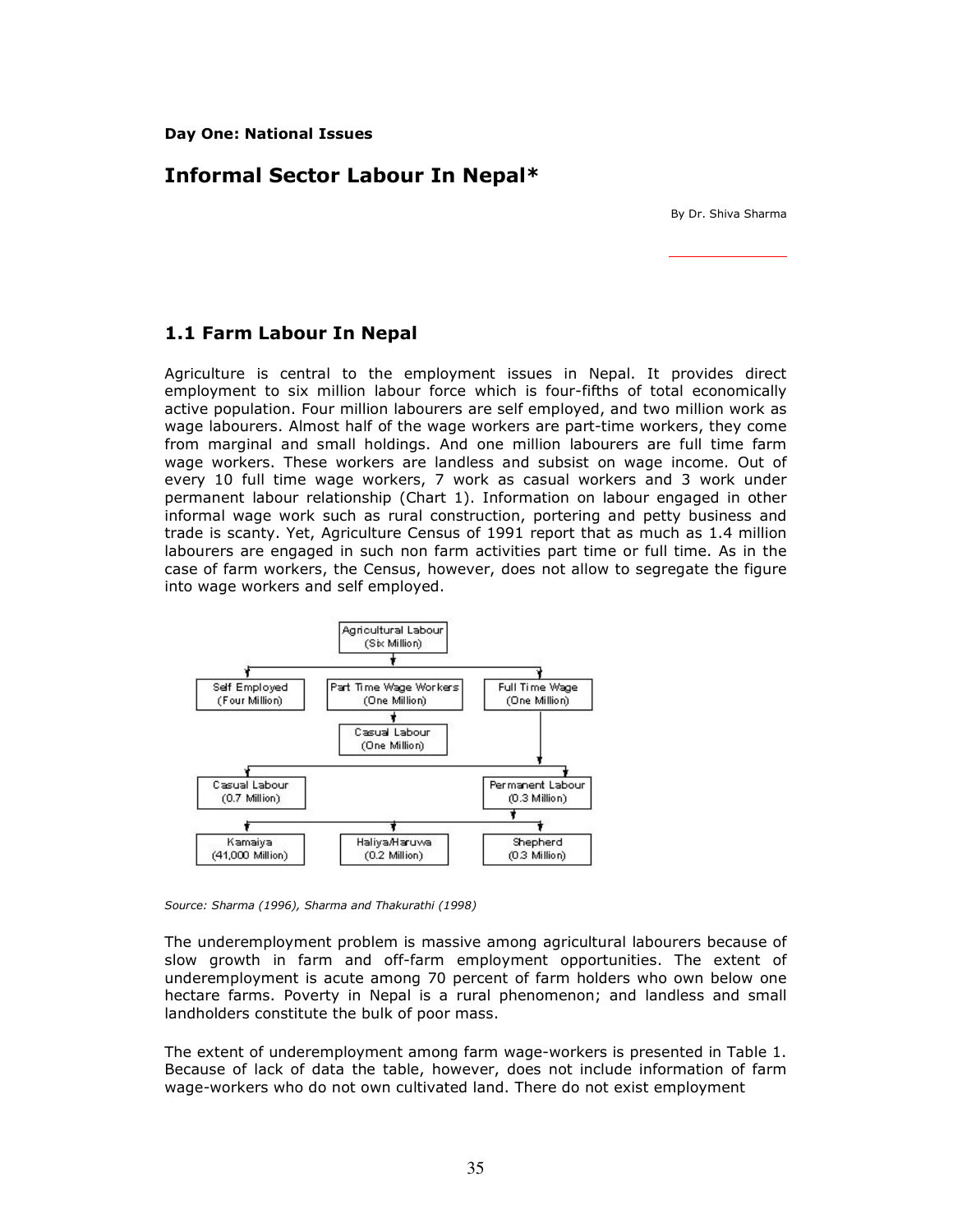information on landless households who number as much as one million compared to 2.7 million farm households. Among the farm households, less than one-third of labourers are reported to have been engaged in gainful work for more than six months. Rest are reported to work for less than six months. Ironically, the largest proportion (35.5%) of the work force gets employed for the shortest period of time. On the contrary, lowest proportion (13.3%) of such work force is employed for the longest period of time. The situation of landless workers can be expected to be worse as they do not have their own land to work in.

| <b>Regions/months</b> | <b>Wage Workers</b><br>(1000) | $0 - 3$<br>months | $3 - 5$<br>months | $6 - 7$<br>months | 8 or more<br>months |
|-----------------------|-------------------------------|-------------------|-------------------|-------------------|---------------------|
| Mountain              | 90                            | 53.2              | 37.0              | 7.2               | 2.6                 |
| <b>Hills</b>          | 444                           | 47.6              | 35.6              | 12.5              | 4.3                 |
| Terai                 | 466                           | 20.5              | 30.7              | 24.9              | 23.9                |
| Nepal                 | 1000                          | 35.5              | 33.4              | 17.8              | 13.3                |

#### Table 1: Farm Wage Workers (with land) and Work Duration

Source: Calculated in Sharma (1996) using CBS (1992)

# 1.2 Farm Labour Relationship

Farm wage labour relationship in Nepal is varied. Majority of farm holdings (64%) use own household labour or exchange labour for farming. About 30 percent of total farm households supplement family labour with casual labourers hired as and when necessary. About 5 percent of total holdings hire permanent labourer for farming purposes and for animal herding. Use of permanent labour is relatively high in the Terai districts. Of total permanent farm labourers, 3.4 percent are in mountain districts, 30.5 in hills districts and 66.1 in the Terai districts (Table 2). About 4 percent of farms in Nepal use permanent labour. In the Terai, about one-tenth of farms employ permanent workers. In the hill districts, less than three percent of farms have incidence of permanent labour.

|                 | Farm<br><b>Holdings</b> |                    | Total                 |                                   |                          |                          |                                           |
|-----------------|-------------------------|--------------------|-----------------------|-----------------------------------|--------------------------|--------------------------|-------------------------------------------|
| Region          |                         | Own Labour<br>Only | Casual<br>Labour Only | Casual and<br>Permanent<br>Labour | Permanent<br>Labour Only | Permanent<br>Labour/Farm | Permanent<br>Labour<br>(number and $\%$ ) |
| <b>Mountain</b> | 260712                  | 70.0               | 27.9                  | 1.1                               | 1.1                      | 1.9                      | 10898(3.4)                                |
| <b>Hills</b>    | 1357720                 | 69.5               | 27.7                  | 1.8                               | 1.0                      | 2.2                      | 98570(30.5)                               |
| Terai           | 1117818                 | 56.9               | 34.1                  | 7.0                               | 2.1                      | 2.1                      | 213615(66.1)                              |
| Total           | 2736050                 | 64.4               | 30.3                  | 3.9                               | 1.4                      | 2.1                      | 323083 (100.0)                            |

### Table 2: Distribution of Farm-holdings by Type of Labour Relationship

Source: Calculated in Sharma (1996) using CBS (1992) Note: Figure in parenthesis denote percentage of the total

The permanent labour relationship in agriculture constitute labour hiring for two purposes. An overwhelming proportion of permanent labour work as farm labour. A smaller proportion work as animal herders. Farm workers are popularly know as Haliya, Haruwa, Kamaiya and Jan. The animal herders are known as Gothala,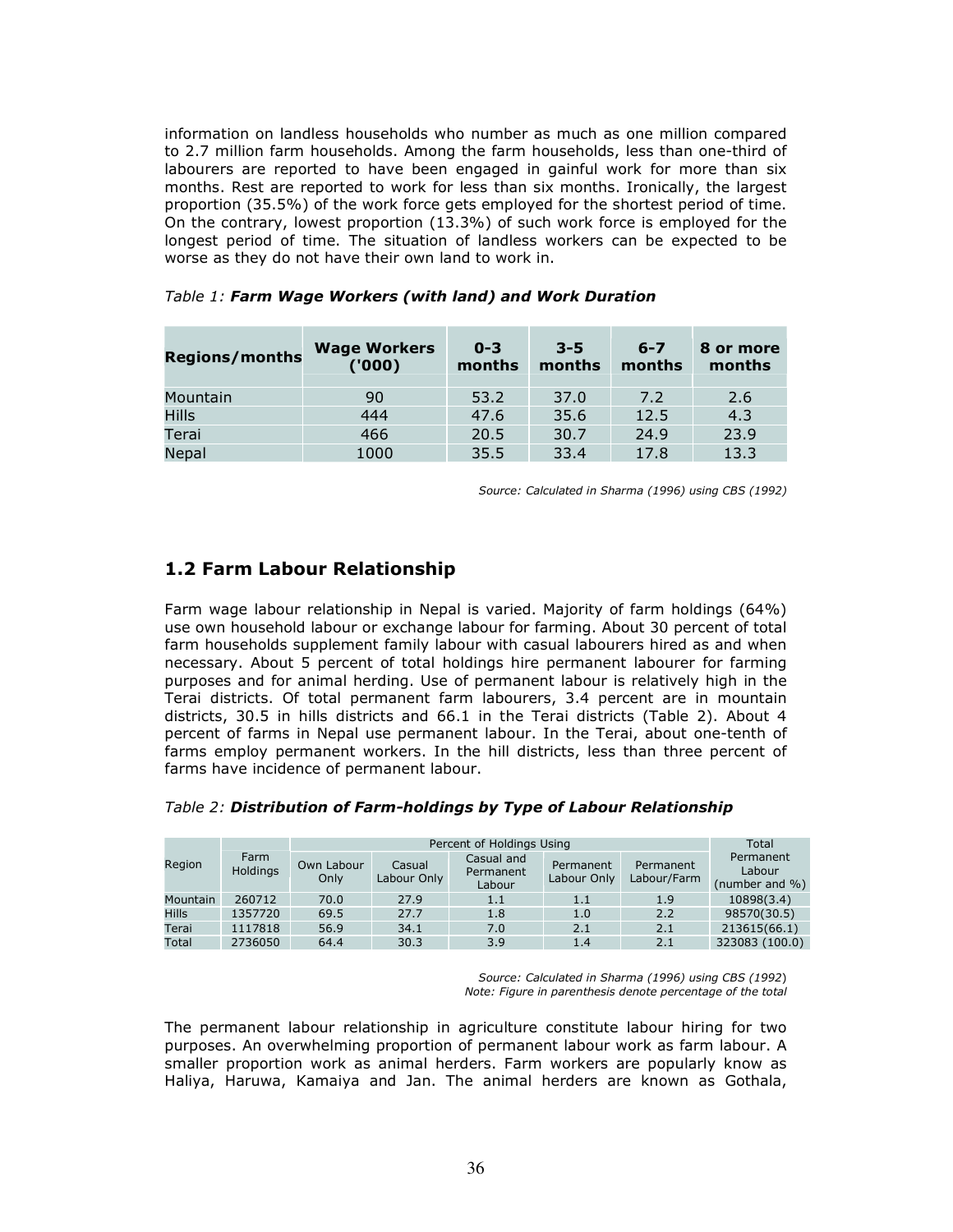Charuwa, Gaibar, Bhainsbar or Chegar. These relationships are known by different names in different part of the country, and are believed to differ in terms and conditions of relationship. Kamaiya form of permanent labour relationship is in practice in mid and far western Terai districts of Dang, Banke, Bardiya, Kailali and Kanchanpur. The system is also believed to be in practice in some pockets of Kapilvastu, Rupandehi and Nawalparasi districts. However, not much information is available on the prevalence and characteristics of Kamaiya system found in these latter districts. Sharma and Thakurathi (1998) has recently documented that Kamaiya system is in practice in these districts. The study has also characterised the system, and the findings indicate that there is not much difference in practices there and in the other five districts.

There are about 4000 permanent farm labourers per district in Nepal. The number varies by region. In Terai, the number of such labourers is 10,000 per district, while in the mountains it is less than 1000 (Table 3). About 5 percent of total farm households employ permanent labourers. In the Terai almost 10 percent do so, while in the hills and mountains less than 3 percent employ permanent labourers. These households employ two permanent labourers in average (Table 4).

| Area             | Male   | Female | <b>Total Permanent</b><br>Labour | Permanent Labour<br>per District |
|------------------|--------|--------|----------------------------------|----------------------------------|
| Nepal            | 230282 | 71392  | 301674 (100)                     | 4022                             |
| <b>Mountains</b> | 6335   | 4110   | 10445(3.5)                       | 653                              |
| <b>Hills</b>     | 61197  | 21820  | 83017 (27.5)                     | 2129                             |
| Terai            | 162750 | 45462  | 208212 (69.0)                    | 10411                            |

|  | Table 3: Number of Permanent Farm Labour by Region |  |
|--|----------------------------------------------------|--|
|  |                                                    |  |

Note: Figure in parenthesis indicates percentage of total permanent labour. Source: Calculated from Sharma (1999).

## 1.3 Permanent Labour Relation in Hills and Terai: Characteristics

There is a tremendous variation in permanent labour relationships. Information from Dhanusha and Saptari in east and Bardiya in west Terai are presented below. In the table, information from hill districts of Kavre and Dailekh are also included. It can be seen that bondage emerge from different sources in different districts. In the Kamaiya districts and in hill districts, debt bondage seem to be common. In the Terai districts under Haruwa system, bondage emerge in the form of reduced wage and tying up of family labourers.

## 1.4 Distribution of Permanent Farm Labour by **District**

Distribution of permanent labour by district is presented in Annex-3. Labourers in this category include those working under Kamaiya, Hali and Haliya systems. Districts having more than national average at 4022 permanent labour are presented in Table 5. Out of 22 such districts except Kavre, Darchula and Palpa, all other districts having high incidence of permanent farm labour are the Terai districts. To the extent that "unfree" labour relationship is one of the features of permanent labour system, the districts enumerated in the table deserve priority for making relationship "free" and humane.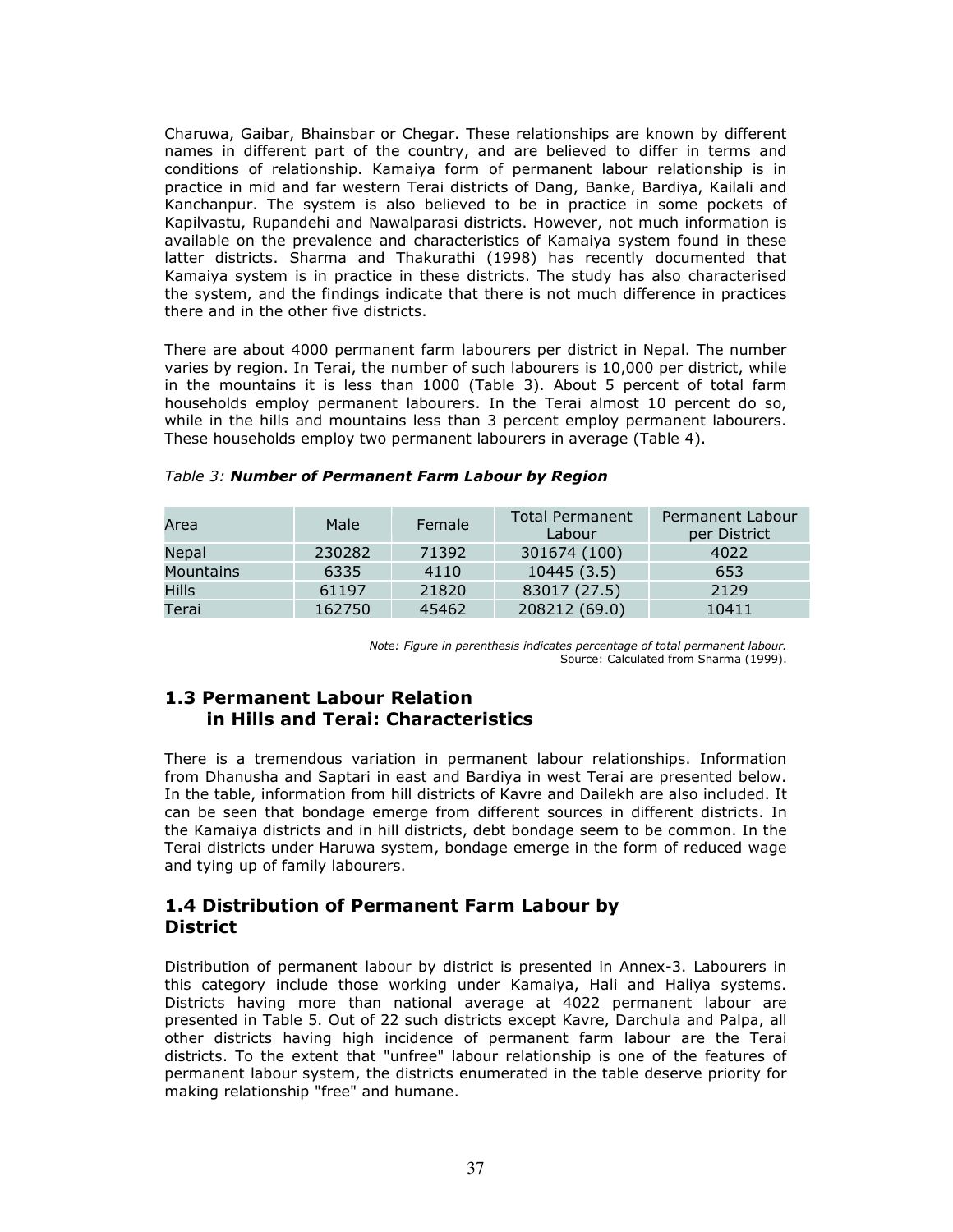In Kailali, Bardiya, Bake and Dang districts, majority of permanent labourers are from the Kamaiya system. In other districts, they are probably working under Hali /Haruwa system. Interestingly, Kamaiya system so far has attracted attention of unionists, activists, and academicians. Hali/Haruwa system has been least researched and remains out of sight of human rights and labour rights workers. The data in the table indicate that Kamaiya centred approach is but partial is the objective is to address "unfree" labour relationships.

| <b>Type of Contract</b>            | <b>Freedom to Sell Labour</b>                                                                                                                                                                                                                                                                                                                                                                                                                                                                                                                                                                                            | <b>Freedom to Choose</b><br><b>Employment</b>                                         | <b>Freedom of Movement</b>                                                                                                                                                                                                              |
|------------------------------------|--------------------------------------------------------------------------------------------------------------------------------------------------------------------------------------------------------------------------------------------------------------------------------------------------------------------------------------------------------------------------------------------------------------------------------------------------------------------------------------------------------------------------------------------------------------------------------------------------------------------------|---------------------------------------------------------------------------------------|-----------------------------------------------------------------------------------------------------------------------------------------------------------------------------------------------------------------------------------------|
| Dhanusha/Saptari                   | a. For one year has to work for the a. Within contract<br>same employer                                                                                                                                                                                                                                                                                                                                                                                                                                                                                                                                                  | period no such choice                                                                 | a. Can change employer<br>after contract expires                                                                                                                                                                                        |
| 1. Farm Servant<br>(Nauker)        | b. Is paid annual wage: 16-24<br>mond.<br>c. Takes meal in employers' house                                                                                                                                                                                                                                                                                                                                                                                                                                                                                                                                              |                                                                                       | b. If indebted, can change<br>employer by arranging the<br>payment of debt.                                                                                                                                                             |
| 2. Jan/Janauri<br>(Kaccha Harwaha) | a. One year contract<br>b. Can not sell labour when<br>employer has works to be done<br>c. Household members also can not work to engage<br>sell labour when employer has<br>works to be done.<br>d. Is provided 5 Katha farm land in<br>half-half crop basis<br>e. All get wage for worked day.<br>f. Wage rate is uniform at 2.5 to 3<br>kg. per day. While in peak season,<br>market rate reaches 5 to 6 kg. of<br>paddy.<br>g. If contracted for few months,<br>crop advance is paid in tune of 3 to<br>5 monds over and above the<br>wages. Locally know as "Janeuri".<br>This occurs when land is not<br>provided. | a. Free to chose<br>employer only when<br>employer do not have                        | a. Can change employer<br>after expiry of contract.<br>b. In slack periods, can<br>leave the village generally<br>to India for few months. In<br>his absence, the family<br>members have to perform<br>required jobs (and are<br>paid). |
| 3. Harbaha                         | a. One year contract.<br>b. Can not work for others.<br>c. Household members also can not b. Family members are<br>sell labour when employer has<br>works to be done.<br>d. Is provided 12 to 14 katha land. there is no work in<br>All production belongs to him. This employer's.<br>is total wage. Daily wage is not<br>paid.<br>e. Family members are paid for<br>work davs.<br>f. All farm and related activities are<br>to be performed. Hence, employed<br>throughout the year.                                                                                                                                   | a. Within contract<br>period no such choice.<br>free to choose<br>employers only when | a. Can change employer<br>after expiry of contract.<br>b. If indebted, can change<br>employer by arranging the<br>payment of debt.                                                                                                      |
| <b>Bardiya</b>                     | a. Roughly for every 3 to 4 Bigha<br>land one Kamaiya.                                                                                                                                                                                                                                                                                                                                                                                                                                                                                                                                                                   | a. Not free during one<br>year contract period.                                       | a. Can not leave employer<br>in-between, or can not                                                                                                                                                                                     |
| 1. Bigha-Kamaiya                   | b. Is allotted 0.5 Bigha land, and<br>produce from that land is his wage.<br>c. Is also paid 6 to 7 quintal for<br>food (called Masura).                                                                                                                                                                                                                                                                                                                                                                                                                                                                                 |                                                                                       | harvest in allotted land.<br>b. Family members can<br>seek job on their will.<br>c. If indebted, can not leave<br>without paying the debt.                                                                                              |
| 2. Thekka (Bhutti)<br>-Kamaiya     | a. Fixed amount payment for<br>annual contract. Usually 10 to 12<br>quintal rice.<br>b. If wife (or female member)<br>works as Bukrahi, then joint wage<br>is 15 quintal.<br>c. Is also paid 6 to 7 quintal for<br>food (called Masura).                                                                                                                                                                                                                                                                                                                                                                                 | a. Not free to choose<br>during contract period.<br>b. Bukrahi is also not<br>free.   | a. Can change the employer<br>after contract period.<br>b. If indebted, can not<br>leave without paying the<br>debt.<br>c. If prospective employer<br>pays debt on his behalf, the<br>debt gets transferred to                          |

#### Table 4: Characteristics of Permanent Labourers by Districts

new employer. Such

d. Generally, other family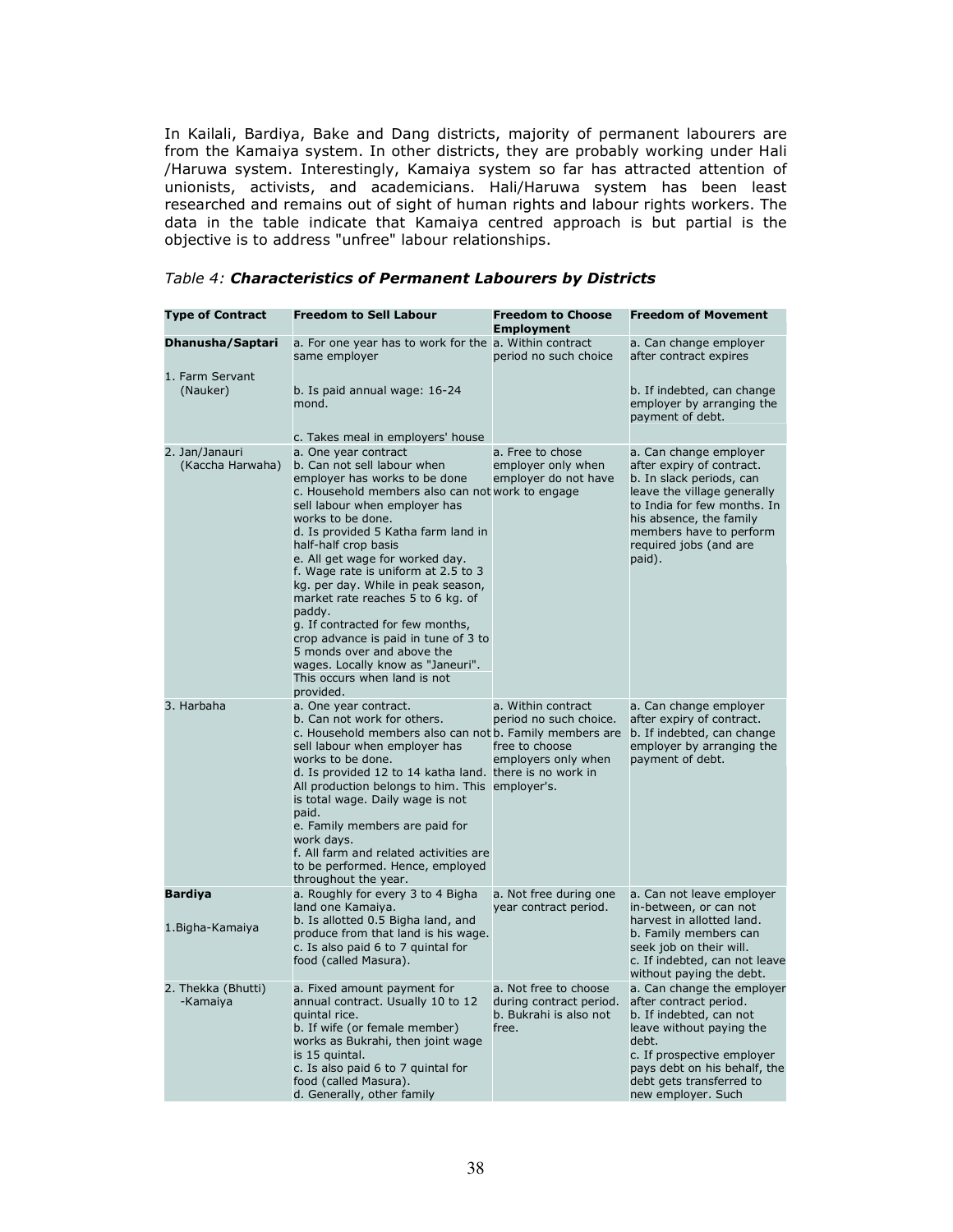|                          | members: wife and children are<br>required to work with employer.<br>Child labour gets paid 2 to 4 guintal<br>per annum.                                                                                                                                                                                                                                                                                 |                                                                                                       | transferred debt is called<br>"Saunki".                                                                                                                                                                            |
|--------------------------|----------------------------------------------------------------------------------------------------------------------------------------------------------------------------------------------------------------------------------------------------------------------------------------------------------------------------------------------------------------------------------------------------------|-------------------------------------------------------------------------------------------------------|--------------------------------------------------------------------------------------------------------------------------------------------------------------------------------------------------------------------|
| Dailekh/Kavre<br>1. Hali | a. "Hali Doko" is given in tune of Rsa. Once under "Hali<br>10 to 12 thousand. No interest is<br>charged. But has to work till the<br>sum is not repaid.<br>b. As wage, fixed amount: one to<br>two muri grain is paid annually.<br>c. Family members have to do farm for other.<br>work when needed without pay.<br>(Generally planting and harvesting<br>job).<br>d. Hali does ploughing (in general). | Doko' arrangement, is<br>not free.<br>b. When there is no<br>ploughing job in<br>employer's, can work | a. Unless "Hali Doko" is<br>paid back, has to continue<br>work.<br>b. When ploughing job is<br>not there, can seek casual<br>work.<br>c. Family members can<br>seek casual work when<br>planting job is not there. |
| 2. One crop contract     | a. Fixed amount is paid for<br>ploughing for one crop.<br>b. Family members are not<br>included in contract; and hence are<br>free to seek job.                                                                                                                                                                                                                                                          | a. After ploughing job<br>finished, is free to<br>choose employer                                     | a. Can change employer<br>after crop contract is<br>finished.                                                                                                                                                      |

Table 5: Districts With High Incidence of Permanent Farm Labour

| <b>Districts</b>   | <b>No. Of Permanent Farm Labour</b> |               |              |  |
|--------------------|-------------------------------------|---------------|--------------|--|
|                    | <b>Male</b>                         | <b>Female</b> | <b>Total</b> |  |
| KAILALI            | 17348                               | 13610         | 30958        |  |
| <b>JHAPA</b>       | 15175                               | 3600          | 18775        |  |
| <b>SARI AHI</b>    | 15122                               | 2571          | 17693        |  |
| <b>KAVRE</b>       | 7019                                | 6149          | 13168        |  |
| MAHOTTARI          | 11883                               | 1001          | 12884        |  |
| RAUTAHAT           | 11283                               | 1261          | 12544        |  |
| <b>BARDIYA</b>     | 7473                                | 4107          | 11580        |  |
| <b>PARSA</b>       | 7836                                | 3450          | 11286        |  |
| <b>SAPTARI</b>     | 10087                               | 350           | 10437        |  |
| <b>DHANUSHA</b>    | 9505                                | 665           | 10170        |  |
| <b>KAPII BASTU</b> | 6778                                | 3111          | 9889         |  |
| <b>BARA</b>        | 7251                                | 2548          | 9799         |  |
| <b>Districts</b>   | No. Of Permanent Farm Labour        |               |              |  |
| <b>SIRAHA</b>      | 8460                                | 432           | 8892         |  |
| <b>DANG</b>        | 5362                                | 2605          | 7967         |  |
| <b>MORANG</b>      | 6860                                | 981           | 7841         |  |
| <b>BAGLUNG</b>     | 5520                                | 1131          | 6651         |  |
| <b>SUNSARI</b>     | 5109                                | 619           | 5728         |  |
| <b>RUPANDEHI</b>   | 4704                                | 1021          | 5725         |  |
| <b>BANKE</b>       | 3760                                | 1003          | 4763         |  |
| <b>SYANGJA</b>     | 2934                                | 1673          | 4607         |  |
| <b>CHITWAN</b>     | 3514                                | 885           | 4399         |  |
| <b>DARCHULA</b>    | 1720                                | 2490          | 4210         |  |
| <b>PALPA</b>       | 3271                                | 858           | 4129         |  |

Source: Calculated from Sharma (1999)

## 1.5 Waged Farm Workers

Information on incidence and working terms and conditions of waged farm workers is scanty. The Sample Agriculture Census undertaken in 1991 provides number of workers from farm holders engaged in others holdings. This can be regarded as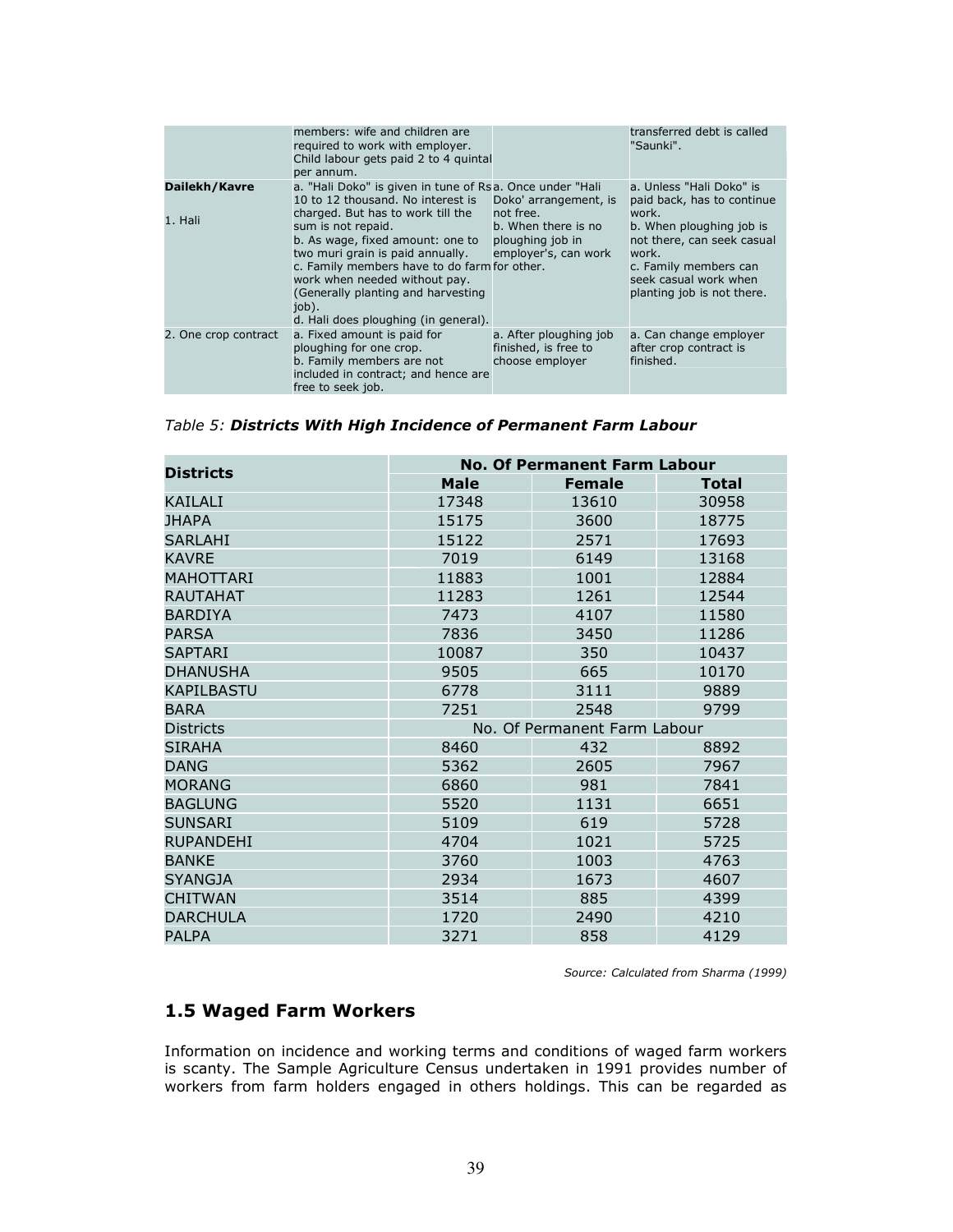number of farm waged workers who own land even if small in size. The Census, however, does not report on farm labourers coming from landless households. Various studies have indicated that landless households may be in the region about half a million. Assuming two labourers in average from such households, about one million landless labourers can be estimated to be working as waged farm workers. The number of landless workers is similar to the number of waged workers' supply from farm holdings as reported by the Census. Both type of labourers together amount to about two million.

The district wise distribution of waged farm workers supplied from farm holdings is known. However, similar distribution of landless workers by district is not known. For the analytical purpose, a crude aggregated distribution is calculated by distributing such labourers in the proportions in which farm waged workers are distributed.. In simple words, the Census reported figure is doubled to arrive at aggregate incidence and distribution of total waged farm workers. Indeed this figure includes all agricultural waged workers, permanent and casual.

The region wise distribution of waged farm workers is presented in Table 6. Hills and the Terai groups of districts account for about 45 percent of waged labour each. In average, the number of waged workers per district in the tear is double than hill districts, and the number for hills is double than the mountain districts.

The distribution of waged farm workers by sex reveal that female labourers dominate the farm work force. Female constitute more than three-fifths of waged labour in Nepal. Regionally, the female share in total waged farm labour declines from mountains (70 percent), to hills (64 percent) and to the Terai districts (57 percent).

| Area             | Male   |         | Female Total Waged Labour Waged Labour per |       |
|------------------|--------|---------|--------------------------------------------|-------|
| Nepal            | 785908 | 1256568 | 2042476 (100)                              | 27233 |
| <b>Mountains</b> | 54076  | 126878  | 180954 (8.8)                               | 11310 |
| Hills            | 330450 | 597024  | 927474 (45.4)                              | 23781 |
| Terai            | 401382 | 532666  | 934048 (45.8)                              | 46702 |

#### Table 6: Number of Waged Farm Labour by Region

Note: Figure in parenthesis indicates percentage of total waged farm labour. Source: Calculated from Sharma (1999).

The district wise incidence of waged farm workers is presented in Annex-2. Districts with more than the national average of 27233 workers are enumerated in Table 7. Of total 28 such districts 11 districts are hill districts, and the rest are Terai districts. This is indicative of the fact that waged labour problem is not Terai districts specific. On the other hand many of the mountain and hill districts have low incidence of waged labour.

## 1.8 Employment in Other than Farm Holdings

Information on the incidence of non-farm employment of farm population is all the more difficult to obtain in Nepal. Economically active farm population seek various non-farm jobs including construction, petty trade, school teaching, portering and seasonal migration within and outside Nepal. Sample Agriculture Census 1991 has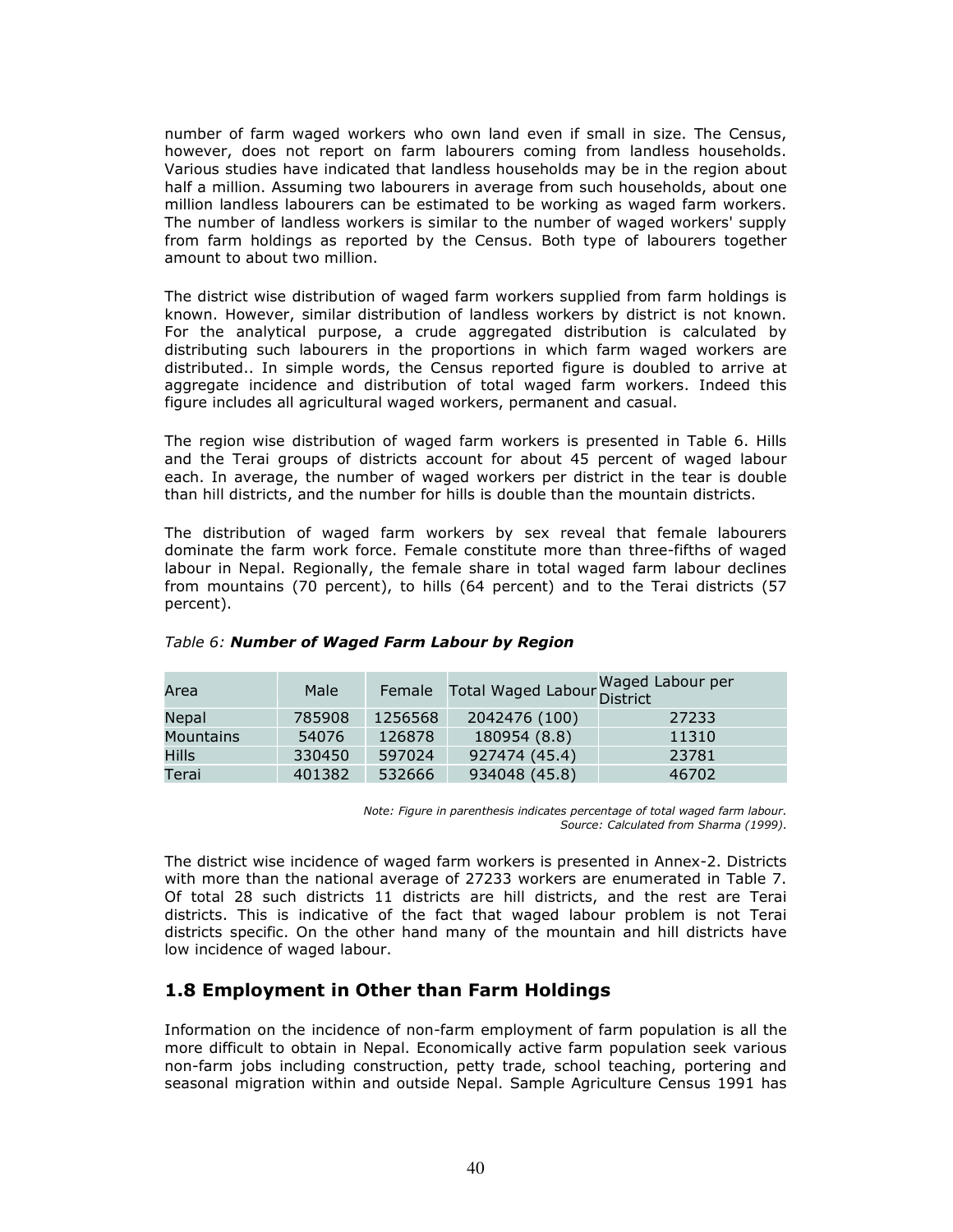provided data which allows to calculate number of farm population engaged in other than agricultural holdings for varying length of time. The data however is not useful to analyse the non-farm employment issues as such. Yet, in the face of scarcity of information, the available information can be useful to have a feel of the likely distribution of non-farm labourers. In Table 8, the region wise distribution of such labour is reported. There are about one and a half million labourers (from agricultural households) who work part time or full time in non-farm jobs. About one-third of such labour is concentrated in the Terai region. Rest is accounted by mountain and hills districts. Note that, as in the case of farm waged employment, the Census reports non-farm employment for landed farm households only. Unlike in the case of farm waged workers, the data reported below is without adjustment for landless households.

| <b>Districts</b>     | <b>Waged Farm Labourers</b> |               |              |  |
|----------------------|-----------------------------|---------------|--------------|--|
|                      | <b>Male</b>                 | <b>Female</b> | <b>Total</b> |  |
| <b>LAMJUNG</b>       | 74480                       | 29256         | 103736       |  |
| <b>SAPTARI</b>       | 25066                       | 62756         | 87822        |  |
| <b>BARA</b>          | 30750                       | 38850         | 69600        |  |
| <b>PARSA</b>         | 28994                       | 38354         | 67348        |  |
| KAPILBASTU           | 27368                       | 39920         | 67288        |  |
| <b>NUWAKOT</b>       | 20194                       | 45748         | 65942        |  |
| <b>SIRAHA</b>        | 27204                       | 37622         | 64826        |  |
| DOTI                 | 15210                       | 45844         | 61054        |  |
| <b>NAWAI PARASI</b>  | 23000                       | 36618         | 59618        |  |
| <b>RAUTAHAT</b>      | 35178                       | 20306         | 55484        |  |
| <b>RUPANDEHI</b>     | 18510                       | 35082         | 53592        |  |
| <b>SINDHUPALCHOK</b> | 13912                       | 38280         | 52192        |  |
| <b>JHAPA</b>         | 16856                       | 34604         | 51460        |  |
| <b>MAHOTTARI</b>     | 24428                       | 23952         | 48380        |  |
| <b>SARLAHI</b>       | 27738                       | 19350         | 47088        |  |
| <b>BAGLUNG</b>       | 16190                       | 30436         | 46626        |  |
| <b>DHANUSHA</b>      | 27294                       | 16624         | 43918        |  |
| <b>CHITWAN</b>       | 12230                       | 31544         | 43774        |  |
| <b>PANCHTHAR</b>     | 12000                       | 30544         | 42544        |  |
| <b>MAKAWANPUR</b>    | 14120                       | 25018         | 39138        |  |
| <b>SUNSARI</b>       | 15878                       | 20562         | 36440        |  |
| <b>MORANG</b>        | 12790                       | 23270         | 36060        |  |
| <b>KAVRE</b>         | 12742                       | 23242         | 35984        |  |
| TANANHU              | 11334                       | 22496         | 33830        |  |
| <b>BARDIYA</b>       | 16358                       | 15280         | 31638        |  |
| KAILALI              | 12728                       | 18396         | 31124        |  |
| <b>DOLAKHA</b>       | 6090                        | 24540         | 30630        |  |
| <b>DAII FKHA</b>     | 9894                        | 19004         | 28898        |  |

## Table 7: Districts With High Incidence of Waged Farm Labour

Source: Sample Agriculture Census 1991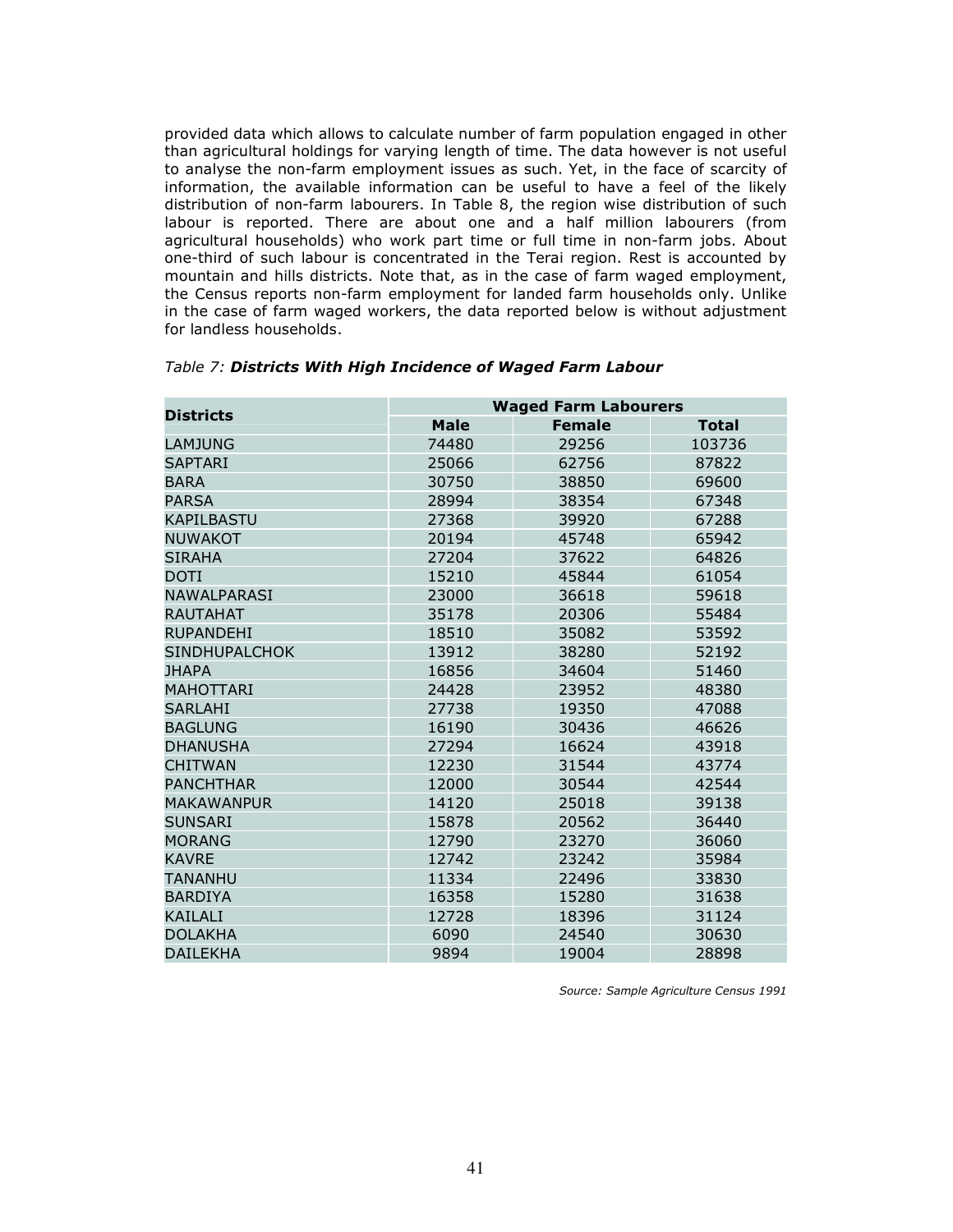| Area             | Male   |        | Female Total Non-farm Labour | Non-farm Labour per<br><b>District</b> |
|------------------|--------|--------|------------------------------|----------------------------------------|
| Nepal            | 798053 | 652594 | 1450647 (100)                | 19342                                  |
| <b>Mountains</b> | 80331  | 96722  | 177053 (12.2)                | 11066                                  |
| Hills            | 406556 | 368806 | 775362 (53.4)                | 19881                                  |
| Terai            | 311166 | 187066 | 498232 (34.3)                | 24912                                  |

Table 8 : Non-farm Employment by Region

Note: Figure in parenthesis indicates percentage of total waged farm labour. Source: Calculated from Annex-1

The district wise distribution of non-farm workers is presented in Annex-3. List of districts having such labourers in excess of the national average at 19342 is provided in Table 8. Here, almost half of the districts are hills and mountain districts.

|                      | Non-farm Labourers |        |       |  |
|----------------------|--------------------|--------|-------|--|
| <b>Districts</b>     | Male               | Female | Total |  |
| ACHHAM               | 18682              | 53621  | 72303 |  |
| <b>BARA</b>          | 24098              | 23445  | 47543 |  |
| GORKHA               | 18361              | 19554  | 37915 |  |
| <b>PALPA</b>         | 23696              | 14036  | 37732 |  |
| <b>TANANHU</b>       | 18095              | 19389  | 37484 |  |
| <b>MORANG</b>        | 16834              | 19307  | 36141 |  |
| <b>BARDIYA</b>       | 16830              | 16358  | 33188 |  |
| <b>GULMI</b>         | 23611              | 9390   | 33001 |  |
| <b>SINDHUPALCHOK</b> | 17989              | 14918  | 32907 |  |
| KATHMANDU            | 18646              | 13561  | 32207 |  |
| <b>KAPILBASTU</b>    | 18224              | 13393  | 31617 |  |
| <b>RAUTAHAT</b>      | 24112              | 6528   | 30640 |  |
| <b>CHITWAN</b>       | 17624              | 12977  | 30601 |  |
| <b>PARSA</b>         | 16415              | 12343  | 28758 |  |
| <b>SYANGJA</b>       | 17178              | 10674  | 27852 |  |
| <b>SUNSARI</b>       | 16072              | 10429  | 26501 |  |
| <b>SARLAHI</b>       | 16950              | 9437   | 26387 |  |
| <b>BAGLUNG</b>       | 13063              | 13223  | 26286 |  |
| <b>RUPANDEHI</b>     | 18121              | 8057   | 26178 |  |
| LALITPUR             | 13367              | 12139  | 25506 |  |
| <b>ARGHAKHANCHI</b>  | 23691              | 1529   | 25220 |  |
| <b>KHOTANG</b>       | 10943              | 13579  | 24522 |  |
| <b>MAHOTTARI</b>     | 15974              | 7823   | 23797 |  |
| <b>BHAKTAPUR</b>     | 10834              | 12795  | 23629 |  |
| <b>IHAPA</b>         | 11169              | 11741  | 22910 |  |
| <b>BAJHANG</b>       | 8362               | 14256  | 22618 |  |
| <b>SAPTARI</b>       | 15476              | 6511   | 21987 |  |
| <b>MAKAWANPUR</b>    | 15864              | 6121   | 21985 |  |
| <b>NAWALPARASI</b>   | 17481              | 4493   | 21974 |  |
| <b>UDAYAPUR</b>      | 7273               | 13533  | 20806 |  |
| <b>DOTI</b>          | 9554               | 10894  | 20448 |  |
| <b>DARCHULA</b>      | 7470               | 12976  | 20446 |  |

Table 9: Districts With High Incidence of Non-farm Labourers

Source: Sample Agriculture Census, 1991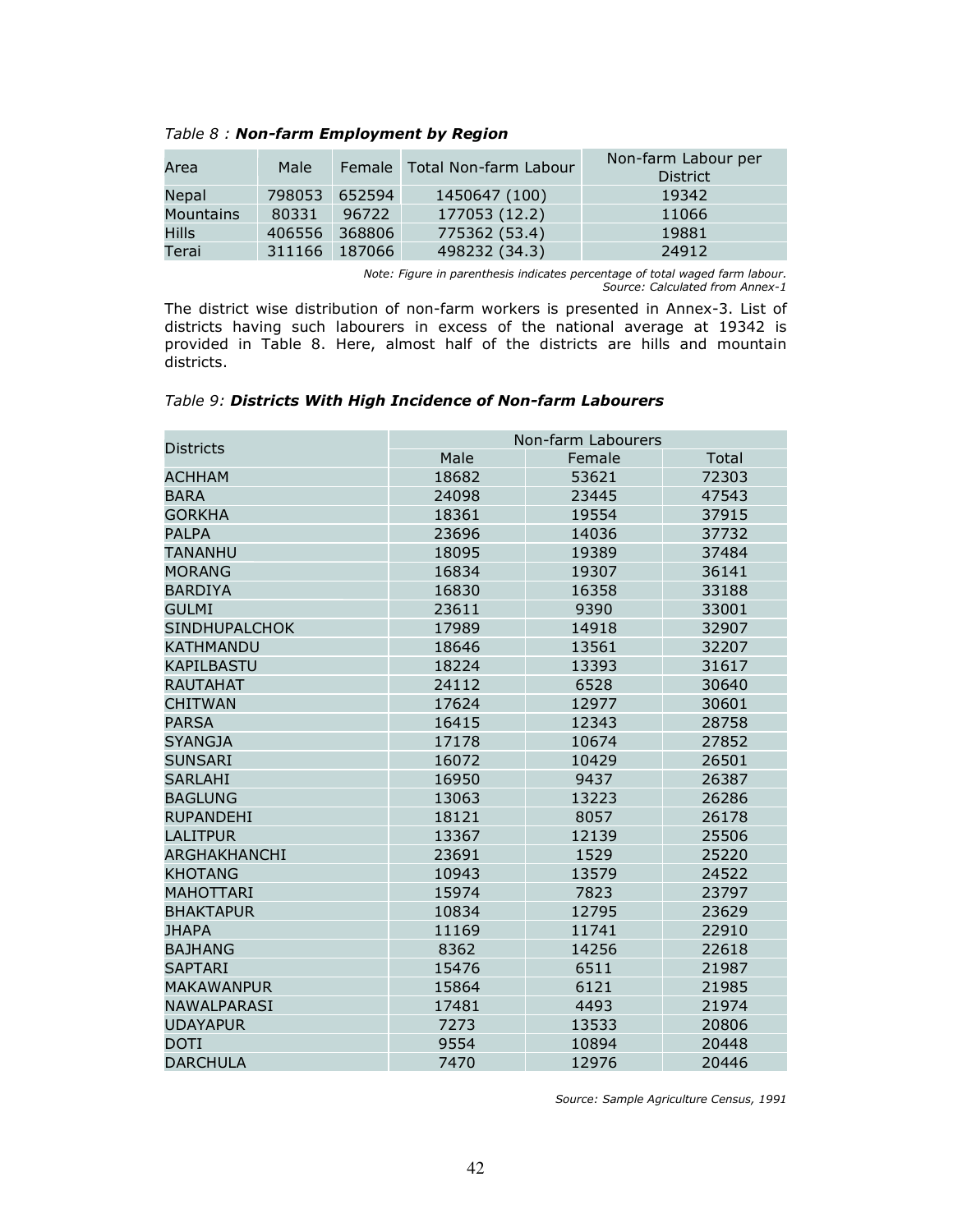## 1.9 Implication for Trade Union Activities

Some of the implications emerging from the presentation of farm labour situation and distribution above are enumerated below.

A. Information on farm wage labour, data and terms and conditions in which they work, is scanty in Nepal. The only source available to help understand the distribution of waged labour is Sample Agriculture Census taken in 1991. All efforts need to be geared towards evolving at least district level information on farm wage labour issues.

B. Analysis of the available information indicate that the incidence of permanent labour relationships practised in agriculture in Nepal is not specific to Kamaiya system and is spread all over the country. To the extent, "unfree" labour relation is one of the characteristics of permanent farm labourers, districts with high incidence of permanent labourers need to be prioritised for Trade Union activities.

C. Information on the incidence of waged farm workers should serve the basis of selection of districts to initiate TU activities. The available information reveal that districts with high incidence are not located in specific regions of the country. Number of the Terai districts having high incidence is large, but many hills districts have larger number of waged farm labourers compared to the low incidence Terai districts.

D. Female waged labourers dominate in the total waged farm labour force. Special effort needs to be devised to include female labourers in the Union activities.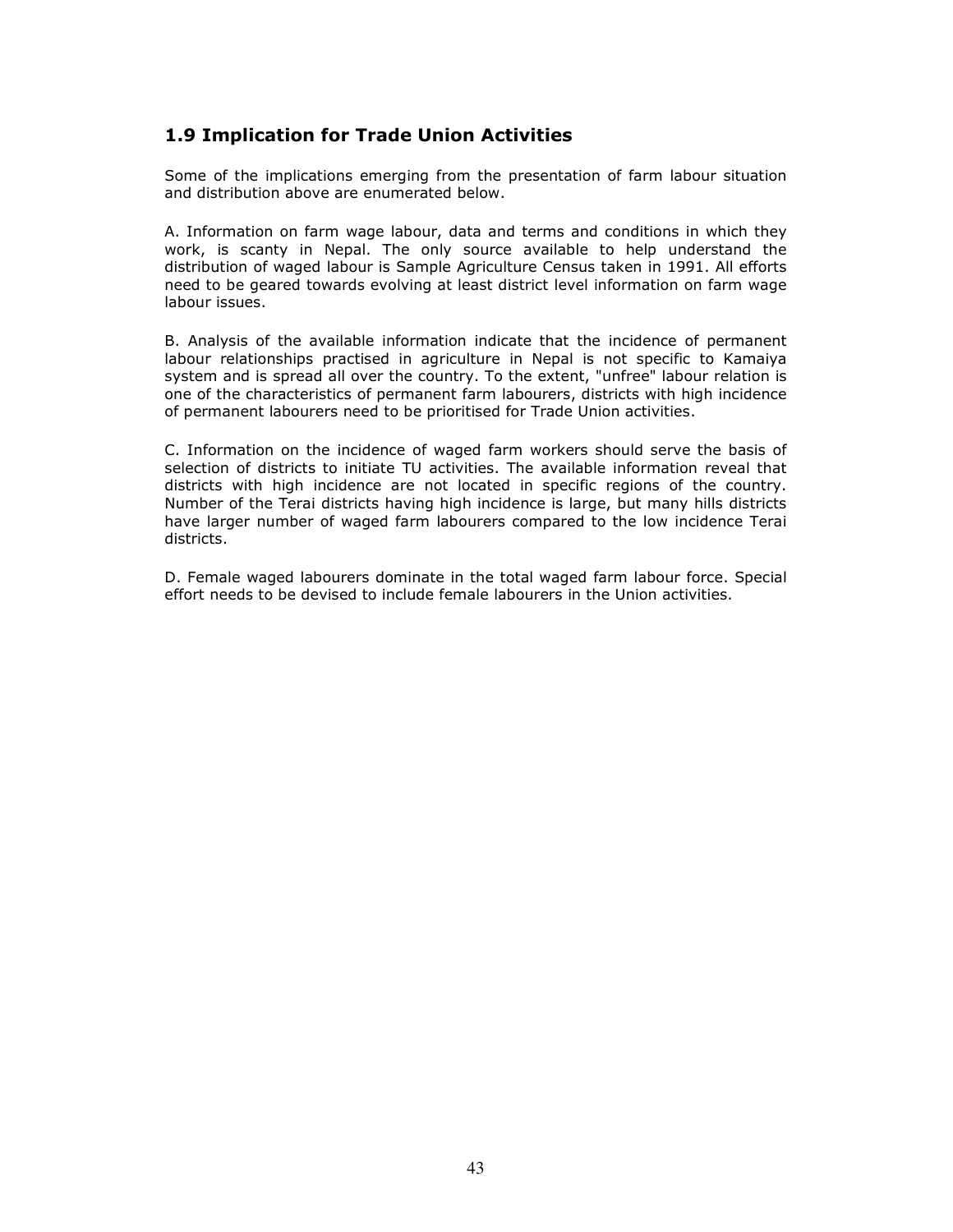#### Day-One: National Issues

# Unfair Labour Practices In Nepal

Some Notes prepared by Gauri Pradhan for Discussion

## 1.0 What is Unfair Labour Practices ?

- No Minimum Wage
- No Equal Pay For Equal Work
- No Weekend Holidays
- Children at Work
- Debt Bonded Labour
- Labour by Force
- No Employment Guarantee
- Discrimination at Work
- Additional Work Burden
- No Rest and Entertainment
- No Right to Unionization
- Not Having The Basic Needs of Workers Met

## 2.0 Situation, Problem and Challenges

## 2.1 Situation

#### Labour ppulation in Nepal

| Male     | 52% (4.9 million) |
|----------|-------------------|
| Female   | 48% (5.4 million) |
| Children | 25% (2.6 million) |
| Adult    | 75%(10.3 million) |

#### Employment Ration in Nepal

| Self Employed                                 | 22% |
|-----------------------------------------------|-----|
| Employed at organised &<br>Unorganised Sector | 78% |

## 2.2 Problem

- No Minimum Wage
- No Fixed Working Hours
- Additional Work Without Pay
- No Social Identity
- No Social Security
- No Employment Guarantee
- Exploitation from Labour Contractors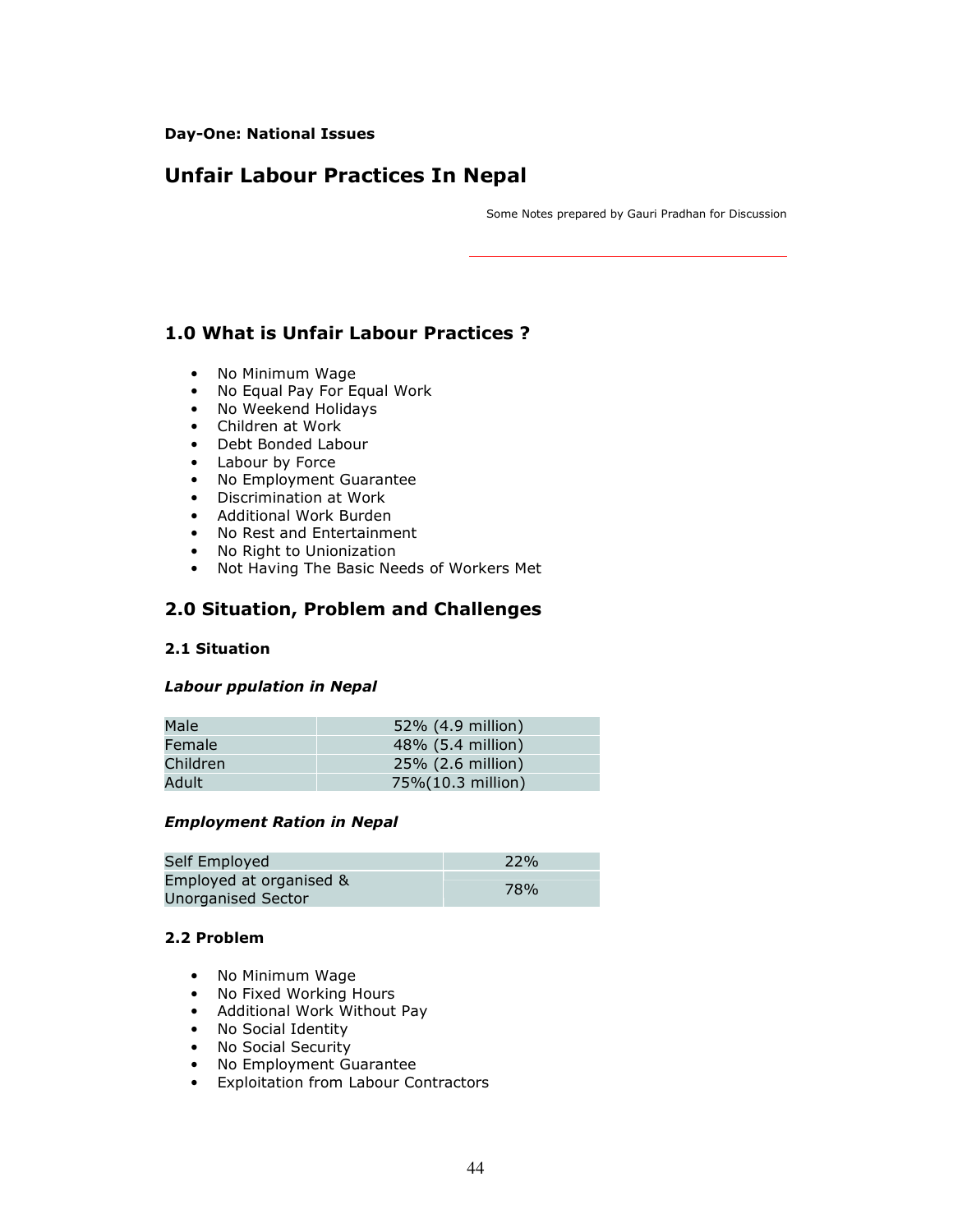- Exploitative and Health Hazardous Work Condition
- Sexual Harassment and Sexual Abuses at Work Place
- Family Disorder due to Migration
- Use of Child Labour
- Early Marriage among the working children

### 2.3 Challenges

- Lack of adequate information on unfair and exploitative labour practices.
- Lack of official recognition of unorganised sector
- Increasing trend of migration, slums and squatters, and family displacement due to the increase of
- landlessness, unemployment and backwardness.
- Poor implementation and enforcement of laws and policies to prevent and control child labour
- exploitation and discrimination of working women.
- Increasing trend of exploitation, oppression and discrimination of labourers due to the lack of trade
- unionization of informal labour sectors.
- Violation of fundamental human rights of workers.
- Injustice over working people belonging to the so-called low-caste or untouchable community.

## 3.0 Some Major Patterns of Exploitative Labour Relations

### 3.1 Child Labour

- 2.6 million
- 1/4 of Total Labour Population
- 52% of total population in Nepal are Children below 18 years.
- Nepal has declared for the basic education to all by 2015 AD, However, it has attained less than 42%
- literacy rate in the period of last 50 years.
- Out f 100 children in Nepal:
- 39 girls and 61 boys are enrolled in primary school,
- 35 girls and 65 boys are enrolled in lower secondary school,
- 32 girls and 68 boys are enrolled in secondary school.
- A girl child, compared with a boy child of the same age group, is 2.6 times more at risk of being kept
- out of school, 89% more at risk of pulling out/dropping out and
- times more needed for household chores
- There are at least 40,000 child bonded labour in Nepal

#### 3.2 Women Labour and Gender Discrimination

As Elsewhere, Working women in Nepal are taking care of Three-folding Responsibility, they are:

- Reproduction
- Household
- Employment
- Working Women in Nepal Consist 48% of Total Labour Force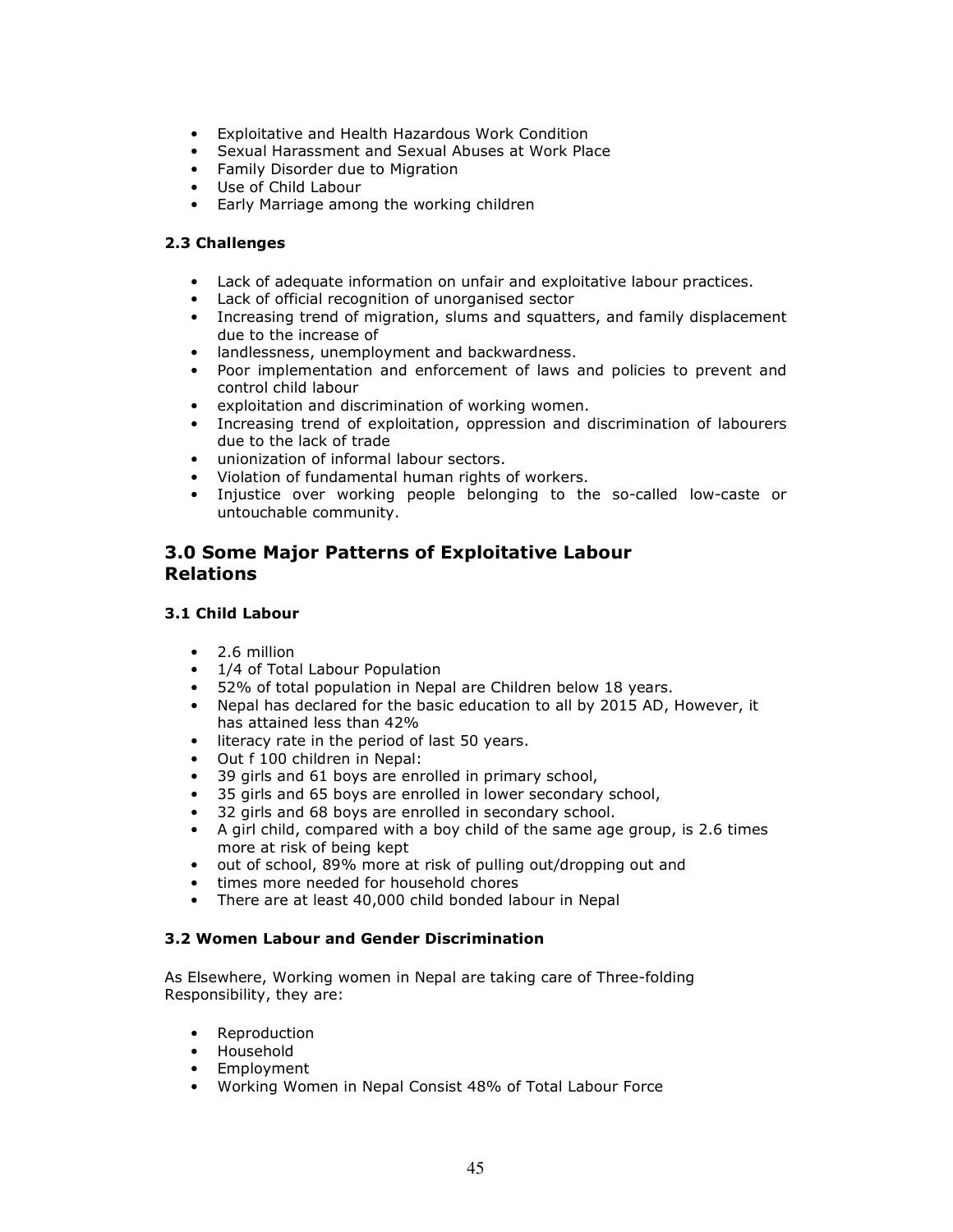- 77% of Working Women Belong to Active Labour Force
- Working Women are Mainly Agricultural Based, However, they are also contributing for the family
- subsistence as;
- Unpaid Family Workers
- Self-employed Workers
- Wage Earners
- Domestic Helpers
- Unemployment Rate of Working Women is 4.1% and Under-Employment Rate is Much Higher
- than Their Men folk
- Wage Discrimination to Women is Obvious
- Sexual Harassment of Working Women at Work Place is also not Uncommon.

#### 3.3 Debt Boded Labour

| Kamaiyas                 | 25,762 |
|--------------------------|--------|
| Child Debt Bonded Labour | 40,000 |

#### 3.4 Forced Labour

- Sex Workers 150,000 (A Big Majority of Sex Workers are Employed by Force)
- Unpaid Labour
- Slavery Like Works

### 3.5 Other Forms of Exploitative and Unfair Labour Practices

- Domestic Labour
- "PIPA" (Peon of Military Officers)
- Employment through Labour Contractors
- Day Labour
- Hawkers and Street Vendors
- Labour Based on Cast System

## 4.0 Minimum Labour Standards

#### 4.1 International Instruments on Minimum Labour Standards

- Equal Pay for Equal Work (ILO Convention No. 100)
- Minimum Wage (ILO Convention No. 131)
- Right to Form and Participate Trade Union ( ILO Convention No. 87 and 98)
- Convention against Discrimination in Employment and Work (ILO Convention No. 111)
- Prohibition of Child Labour (ILO Convention No. 138)
- Convention for the Elimination of the Worst Forms of Child Labour, 1999
- Prohibition of Forced Labour (ILO Convention No. 29 and 105)

#### 4.2 International Instruments Which Ensure the Basic Rights of Workers

- ILO Convention No. 14 (About the Weekend Holidays)
- ILO Convention No. 98 (About Right to Form and Participate Trade Unions)
- ILO Convention No. 100 (About Equal Pay for Equal Work)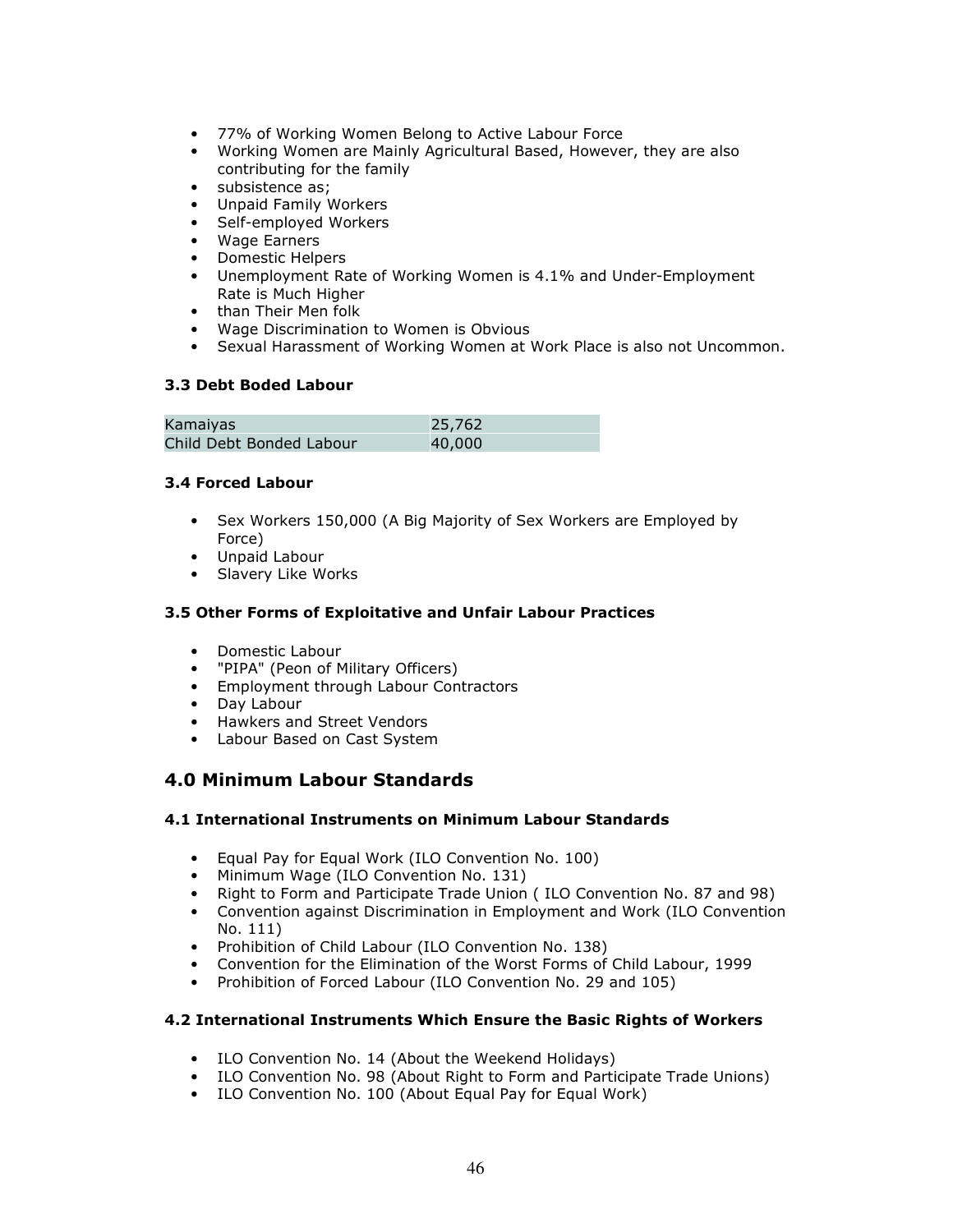- ILO Convention No. 138 (About Child Labour)
- ILO Convention No. 144 (About Fixing Labour Standards through the Tripartite Consultation)

## 4.3 Fixation of Labour Standards: Theory and Practice

- Spirit of the "Constitution of the Kingdom of Nepal, 1991" is not converted in **Practice**
- The Labour Act, 1992 does not Cover the Unorganised Sector
- The Children's Act 1992 remains as an Inactive Law
- Bill on Prohibition and Regularisation of Child Labour has not yet been Adopted by the
- Parliament
- National Policy on Labour (Under Discussion)
- Prevention of Child Labour is Limited within the Provision of the Laws.

## 5.0 Ways of Solving Problems and The Way Ahead

**5.1 Efforts by HMG/Nepal** (Efforts Being Undertaken to Prevent & Control the Unfair Labour Practice)

- Ratification of Major ILO Conventions
- Adoption, Implementation and Amendment of Labour Act, '92
- Taking Initiatives to Formulate National Policies on Labour
- Formation of National Policies to Prevent and Control Child Labour
- Formulation of Programme for the Elimination Exploitation of Kamaiya

## 5.2 Efforts by Trade Union Movement

- Formation of Forum for the Emancipation of Agricultural Labour
- Raised Voices to End Exploitation by Labour Contractors
- Initiatives Undertaken to Prevent and Control Child Labour
- Pressure Build-up for the Rights to Social Security
- Advocacy against the Discrimination of Women Labour

## 5.3 Efforts by NGOs

- Research and Advocacy on Unfair Labour Practices Undertaken
- Rescue, Relief and Rehabilitation of Child Labour are being Organized
- Advocacy and Conscientisation Programme on Discrimination of Women Labou
- Workshop, Seminars and Mass Programmes Organized for the Protection and Promotion
- of the Rights of Workers under Unfair Practices
- Organized Global March against Child Labour
- Established National Labour Academy
- Working as the Lobbying and Pressure Group

## 5.4 Solving Problems

Preventive Measures

• Trafficking in women and children should be prevented and controlled.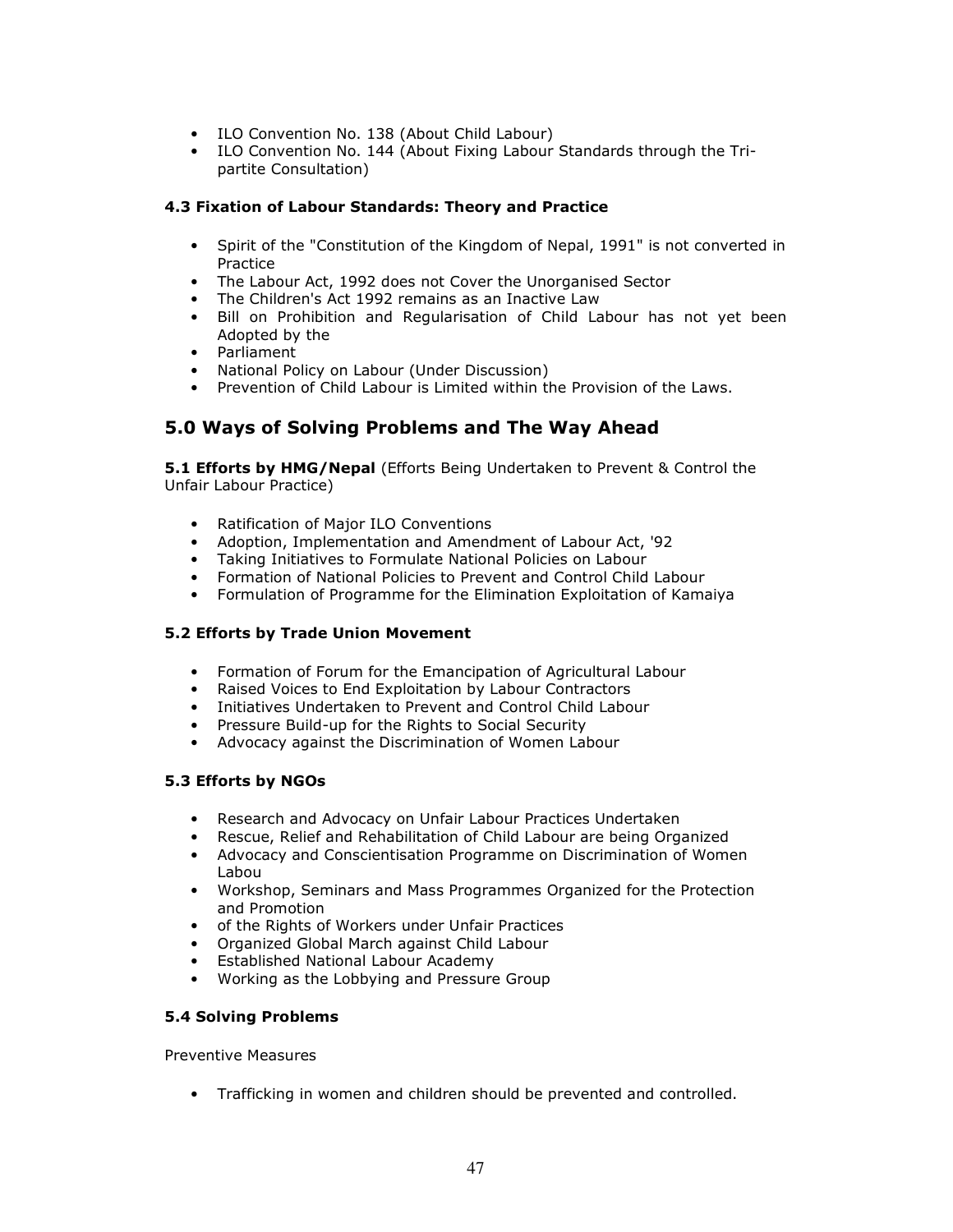- Exploitation over working children should be prohibited.
- Necessary measures should be taken to give the alternatives for living to the people
- working in difficult circumstances.
- New laws and regulations should be introduced to fill in the gap of legal constraints.
- Unorganised and informal sectors also should be brought into the minimum standards of
- labour.

Protective or Reformative Measures

- Timely reformation & amendment of the laws should be undertaken.
- Formation of Trade Unions in the unorganised sectors should be undertaken.
- Children working in the risk condition should be withdrawn and provide meaningful
- education and alternatives for living.
- Environment for alternatives of new avenue of life should be provided to the people
- belonging to the so called low caste community.
- Social Security Scheme for the welfare of working people in the unorganised sectors
- should be introduced.
- Rescue and Relief Programme should be launched to help protect the victims of trafficking
- and sex business.
- Help-line and hot-line system should be introduced to help protect the rights of working
- people in the informal sector at the time of emergency.
- Rehabilitative Measures
- Social re-integration and family re-unionization of victims of labour exploitation should be
- undertaken.
- Free Bonded Labour Programme should be initiated to help support the victims of forced
- labour and debt bonded labour.
- Alternatives for the self-reliance should be explored and provide necessary help for the
- victims of exploitation and insecurity.
- Community Programmes such as co-operatives, micro-credit, self-help groups etc. should
- be initiated through the consultation with the people in need.
- Necessary psycho-social counseling should be provided to the victims of labour
- exploitation and sex abuses.

## 5.5 The Way Ahead

- Process of Unionization of the informal sectors should be Undertaken
- Social Mobilization for the Rights of Working in the areas of Informal Sectors should
- Initiated.
- Establishment of Fundamental Human Rights of Working People in the informal Sector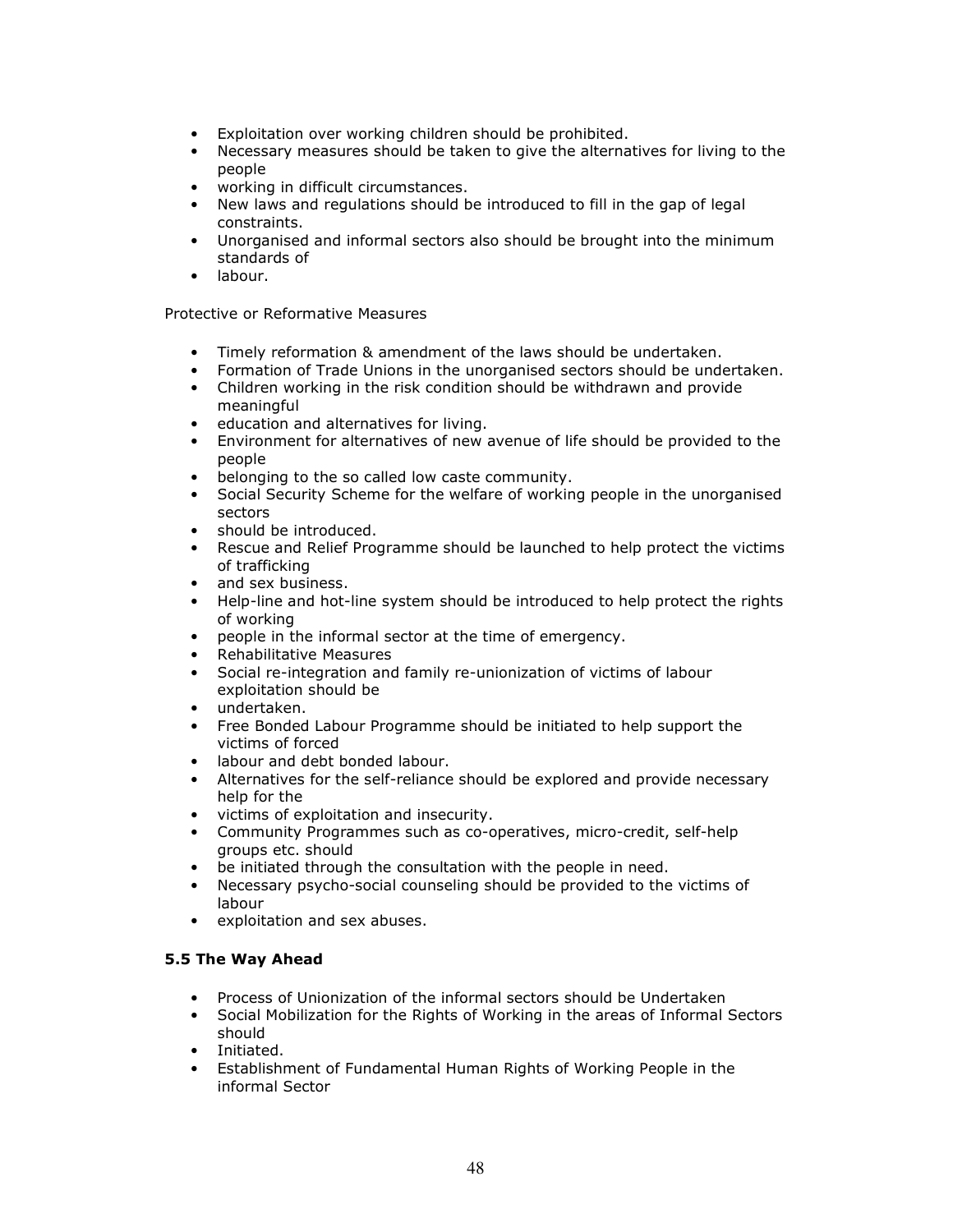- should Guaranteed
- Campaign for Ending Child Labour, Debt Bonded labour and Forced Labour should be
- massively launched.
- Due Recognition to the people working in the informal sector should be given by the
- State.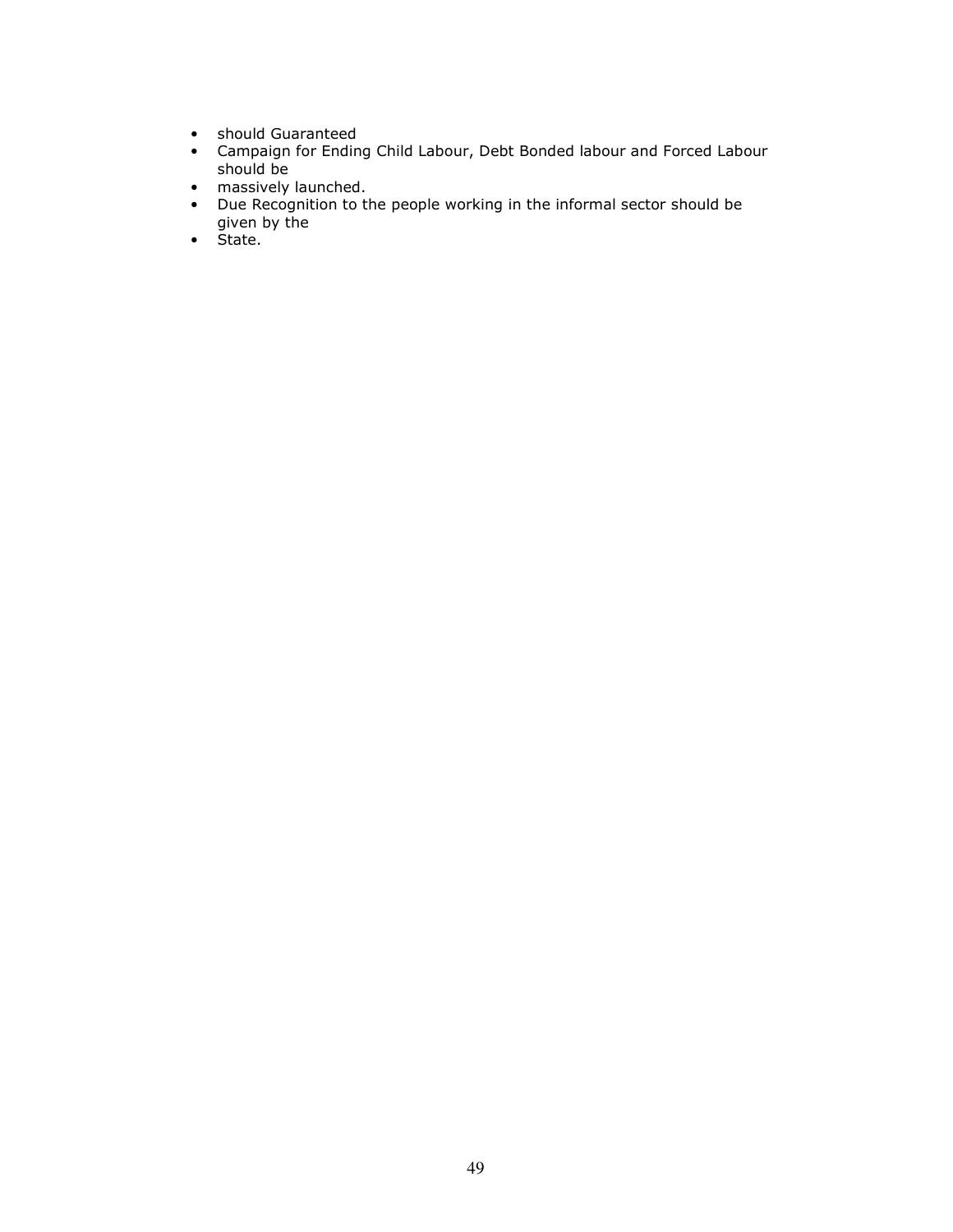## Day-One: Chairpersons Remarks

Dr. Shiva Sharma Chairperson of the 1st Session

The paper on globalization has reflected the existing reality in Nepalese situation. Although the angle of the analysis is purely economic, the resource persons have been, I think, successful to present the issues also related to socio-cultural, environmental and political situations.

However, the impact of economic liberalization and globalization on overal rural life has, at present, become necessary to be evaluated. So a micro analysis of rural Nepalese life before and after the adoption of these new economic ploicies is essential to minimize the adverse effects.

Dr. Pravin Sinha-Chairperson of the 2nd Session:

Let me thank Dr. Sharma Jee for his impressive presentation. Dr. Sharma has supplied detail information on such workforce in Nepal which is majority in number. Thus we should pay due attention on it.

In conclusion, Dr. Sharma has provided four indicators in his presentation. Based on available information he has analysed information on wage labour, not confining himself only on existing Kamaiya system.

Second, he has discussed on permanent work force. Third, he has presented selection of districts based on information and its concentration. And, finally he has paid due attention on women workers in agricultural sector.

Various speakers and brother and sisters in the floor have presented their observation. Mr. Naidu who is currently working in ILO-SAAT has prevailed his observation. It must inform you, he has long experience on organising rural agricultural workers.

I want to draw your due attention on few more points regarding to organise unorganised informal sector. How is existing environment and whether there is employee- employer relationship? Take an example, the system which is prevailed in India. There is no formal contract between tow parties, if it is existing in Nepal. I don't know. If there is no formal contract between employees and employers, the issue of CBA is meaningless. Please take in an account that the law which is prepared for formal sector, is equally applicable to the informal sector as well? I think both situations are different. The informal sector where there is relationship between employee - employers is informal and unwritten, how the rules and regulation would be applied?

Like different developing countries, there are two different segments in agricultural workers. One segment of agricultural labourers has access in land to some extent. They do labour by sharing each other's land.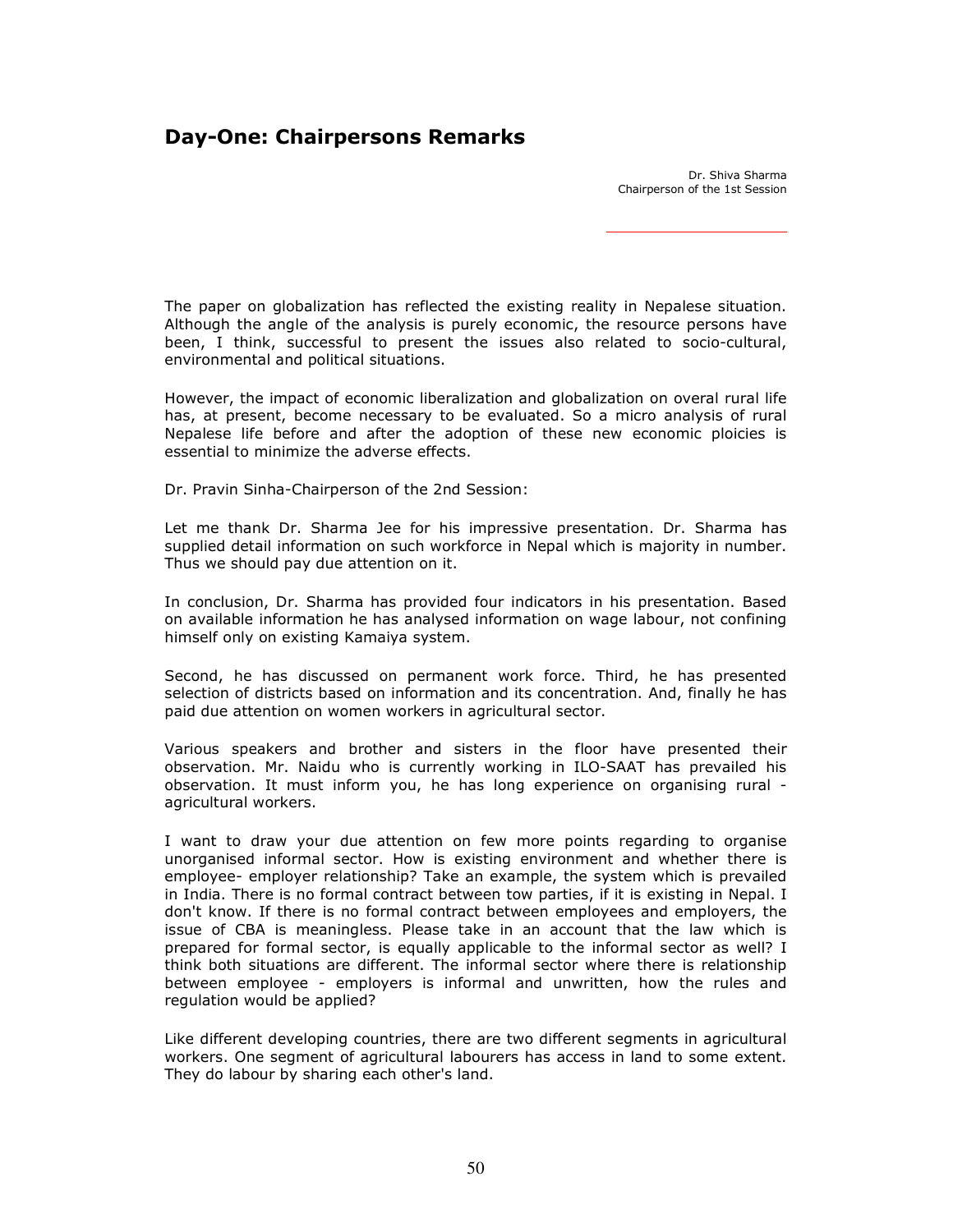Another segments of labours are basically casual informal. Normally they are landless or may hold nominal land. The issue like minimum wage would important for them. You have to take into consideration how could be implemented the minimum wage?

Lastly, I would like to indicate one more dimension before you. There is few sectors other than rural-agricultural, which is still unorganised. With regards to organisation, I would like to draw your attention. We should be aware our situation on. Self-capacity of information based technology and attention to new alternatives like co-operatives and other. The mobility of internal and external migration of labour and issue of foreign labour should be taken into consideration.

Mr. J. Lokollo-Chairperson of the 3rd Session:

There are also problems in the sense that unions are weak, unemployed and rural sector is not organised yet. So we have to organise the rural sector and agricultural sector in order to make the union-base rather bigger and stronger to face the problems.

The union movement is also not yet able to influence the decision -making process in political level through its linkages with the parties. You have links with UML and NTUC & DECONT with Nepali Congress. But you have not been able to use these forces for the benefit of the workers; rather you are led by the politicians for their own interest.

I think we should also get them to work for us.

Also, three union groups are not united, they have to press their common goal on labour sector.

On the employer sides, employers are better organised. In the sense that there is only an employer organisation. This is a very strong movement and they stand in their action untidily. Another part with the employers, they are better professional working for them, lawyers, economists and others. So they have better advantage. Employers are also stronger in lobbying with politicians and the government structure. So they have advantage in that sense. So, there are the stronger points with employer's sides.

On the government sides I found there is very weak labour administrative system in Nepal. Labour ministry is very weak-every body knows that. There is no coherent labour policy that could help the labour sector to promote rights of the workers. Also there is so strong wage system wage council to determine proper minimum wages, weak enforcement of labour laws, weak set up of Dept. of labour and labour inspection, no proper labour dispute settlement mechanism, these are the weakness with in Government set-up. We actually have to regulate all these laws and regulations.

Finally how could ILO help?

ILO is an international organisation. It can highlight the problems. But it is difficult for ILO to go and fight for unions in national level.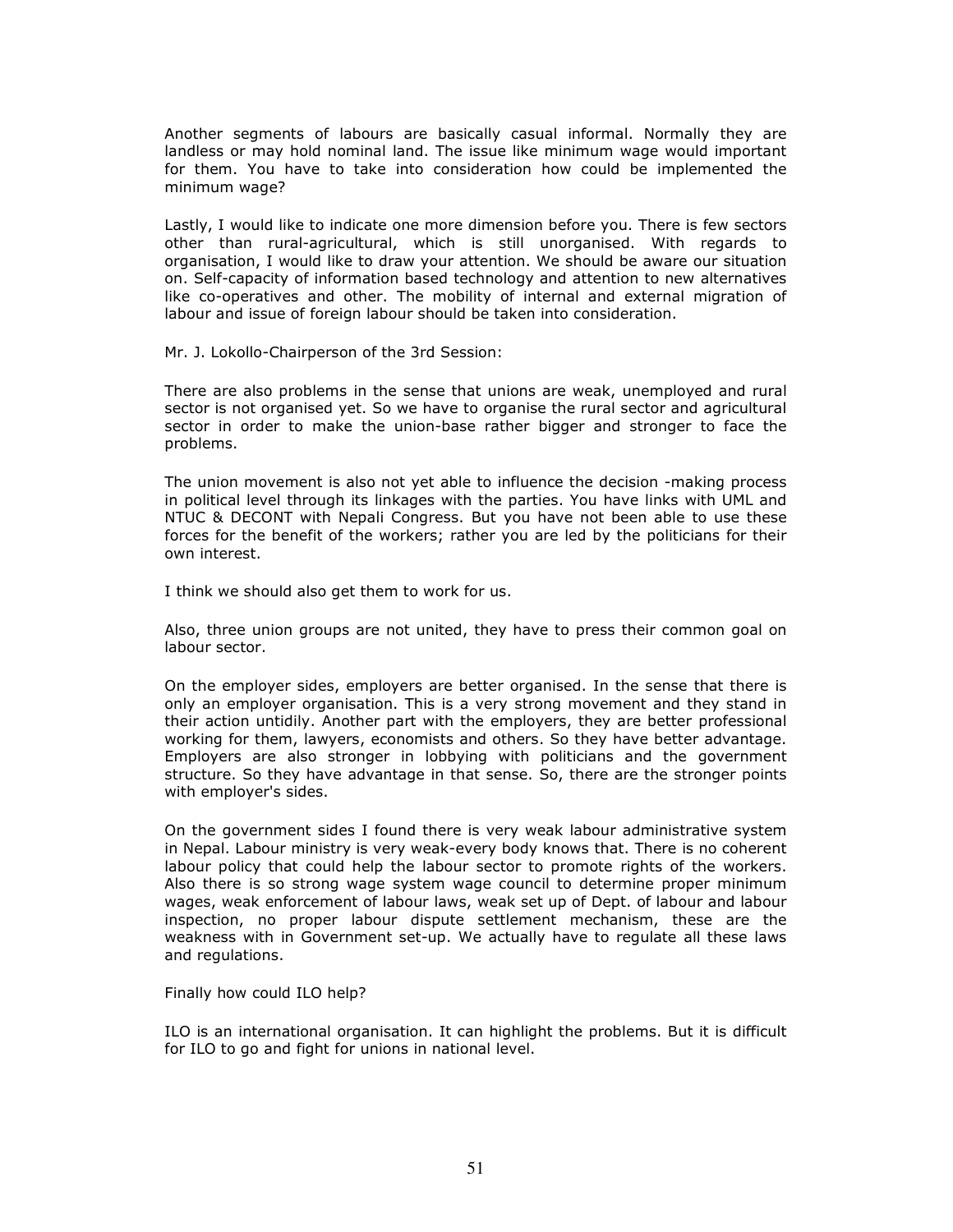ILO recently has new director General. I think ILO is changing very much. ILO is try not only to set standard, ILO is trying to push the standards now to be implemented. ILO has adopted declaration on fundamental Principal on right of work. It is promotional interest but it is also the instrument. Push the government ratify for ILO 7 fundamental convention and asked the government to implement and to report directly back to ILO. ILO had never given any date line to the government. Now it is giving a date line to the government of member States. By the end of November, all member country should submit their report on the status of un-ratified conventions in consultation with the union and the employers.

Situation in Myanmar. We all know that Myanmar has abused workers right. Lots of forced labour there in Myanmar. So ILO has recently during the last conference taken stand that all ILO activities banned in Myanmar. And all Myanmar participation all international forum regular, regular forum of ILO will stop. This is totally new movement within ILO. Of course ILO is a small organisation. What can ILO do? Stop the activities like Myanmar. But there is an international pressure. Thus, ILO is not just highlights the problem, it is doing more than that. It is new change with ILO.

With this short remark, let me adjorn today's session.

Thank you!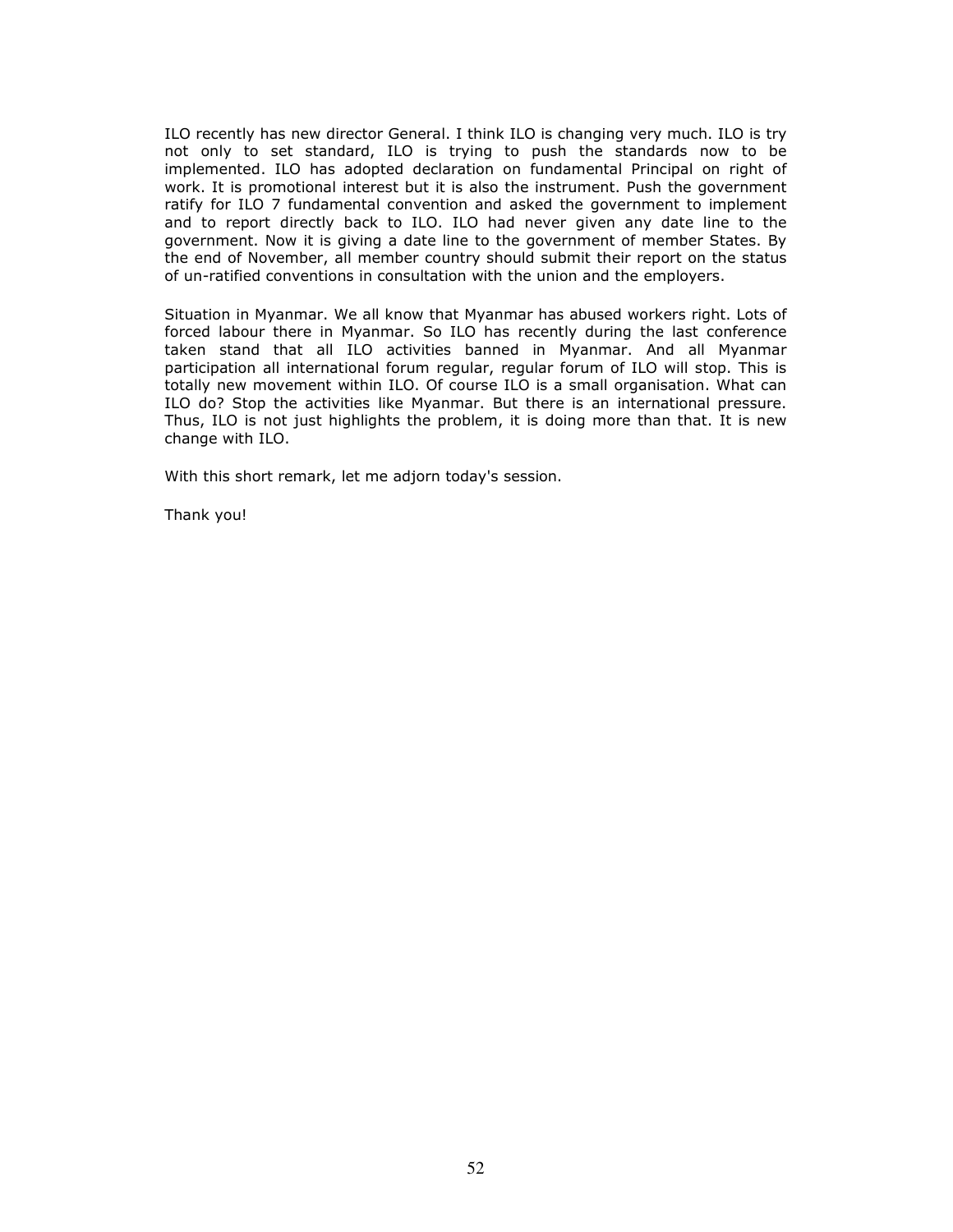## Day-Two: Changing Scenario of Trade Union Movement & the challenges

Trade Unions in Changed Situation: Existing and Forthcoming Challenges Mr. Bishnu Rimal

International Challenges For Trade Unions in an era of Globalization Mr. Stefan Chrobot

International Labour Organisation on trade Unions and the Challenges Mr. DPA Naidu

Swedish trade Union-SAC on trade Unions and the Challenges Mr. Lief Bjellin

Changing Scenario of the Trade Union Movement… Mr. W.R. Varada Rajan

Chinese Worker Delegate Speech at the High Level Panel Discussion in **Nepal** Mdm. Xia Xiaomei

Day Two: Chairpersons Remarks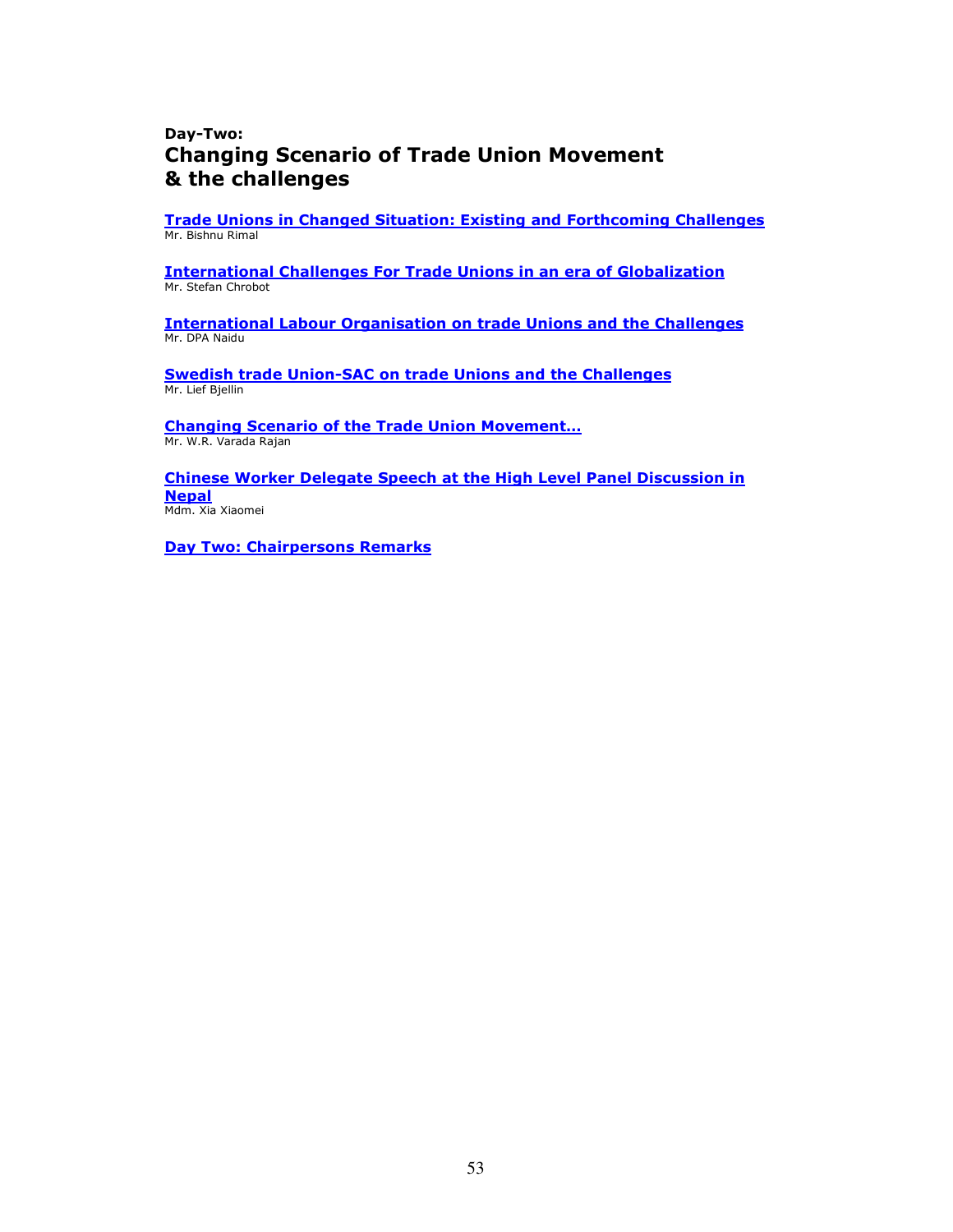Day-Two: Changing Scenario of Trade Union Movement & the challenges

# Trade Unions in Changed Situation: Existing and Forthcoming Challenges

GEFONT's Notes prepared by Bishnu Rimal for Discussion

With the increasing expansion of globalisation, contemporary world is changing very fast. The working style applicable during the era of the industrial revolution of Europe cannot be practical for present realities. Some problems and challenges have continued as the heritage of the past while some new challenges have emerged with the new situation

#### Changed Situation

- Technology is changing very fast.
- It has affected labour.
- Class structure is heavily influenced.
- The process of transition from one class to another has become rapid.

Here we would like to present a few points on existing & forthcoming challenges of trade union movement in order to exchange views and experiences of trade union movements active in different parts of the globe. Finally at the end, some issues based on Nepalese reality will be put forward for your kind attention.

Different active trade unions are associated with this or that International Centre. Those who are not associated with any Powerful Centres have linked themselves with alternative Alliances. The association with such Alliance Groups and Centres has special importance. Before association or affiliation, each pro worker trade union movement should think over some questions:

- How to establish links or contacts with such Centres?
- What exactly the unions trying to have association/affiliation should expect?
- What are the goals of International Trade Union Centres?
- Who they are responsible to?
- What impact such mechanism can have on working class internationalism?

#### The Role of Trade Union Centres and Regional-sub-regional network before and after cold war:

- During cold war there were ICFTU, WFTU, WCL and IWA representing diverse trends and tendencies in world trade union movement.
- The trade union movement was divided on the basis of political-ideological, religious and Groups & sub Groups of the cold war period.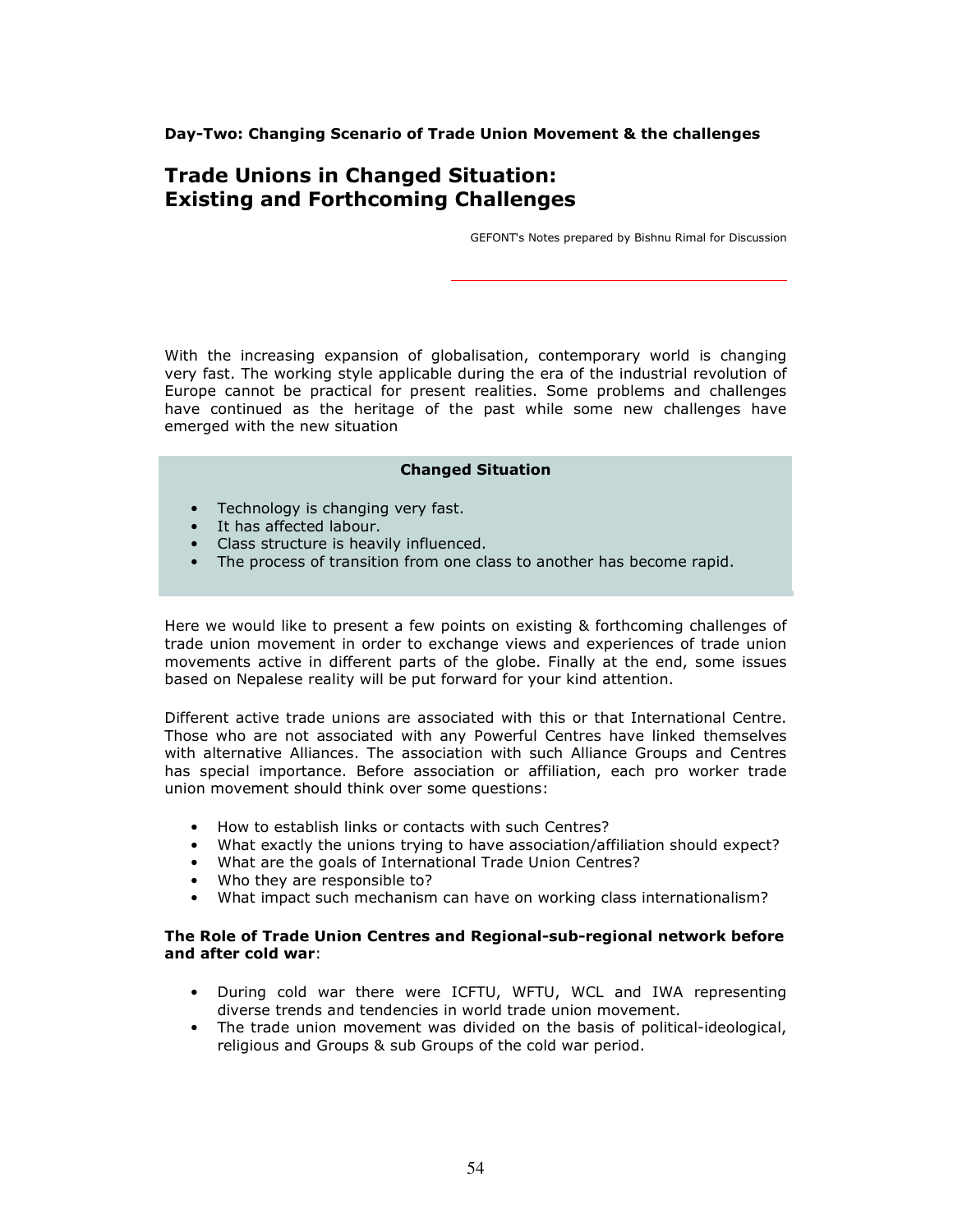• The pro-soviet groups in WFTU, the pro-west groups in ICFTU, the Groups of Christian orientation in WCL and Anarcho-syndicalists in IWA/WSA were involved and active to strengthen their sides.

Up to mid 1980s the WFTU was working offensively while ICFTU was in defensive position. The tradition of social democracy is now represented by ICFTU.

The Communist Trade Unionism previously supported by former USSR is represented by the Prague-based WFTU.

The most prominent Christian-inspired tradition of international unionism, based in Brussels, is represented by the WCL.

-Extract from Dave Spooner in Partners or Predators

- WFTU and ICFTU were the major rival international centres during the entire cold-war period.
- Besides, there were non-aligned Groups- militant and mass based in their respective countries. The NAGs were critic of all existing International Centres.
- Some Regional Alliances & Networks were developed by the NAGs as alternative. Later on, Labour NGOs, too, became involved in such Networks.
- Various Regional Networks were also established based on supports provided by competing centres of cold war period.
- POST COLD WAR period is dominated by unipolar situation and powerbalance is shaken badly.
- Position of former influential centres has rapidly changed.
- WFTU is facing the problem of surviving.
- ICFTU has emerged as only dominant centre in various competent forums.
- Various national centres having different trends are in process to affiliate with ICFTU.
- The cold war is still existent in trade union movement.
- Prejudices are still in continuation.
- Non-aligned trade union centres are in transitional phase.

At the level of International Central bodies, the WFTU disappeared as a competitor with any claim to leadership. This body and its trade union internationals now have an existence at the fringe of events. The ICFTU is incontestably the universal toplevel organisation, even though its strong earlier anti-stance and its pro-west proclivities have not been forgotten by everyone.

-Extract from Heinze Bendt, in One World-One Voice Solidarity

#### International solidarity and co-operation: Past and Present

- During the period of cold war each centre was supporting its own lobby.
- Non aligned centres were active based on their own strength. They were not getting expected international solidarity and support.
- Union movement was influenced by reactive approach rather than being proactive.
- There was sharp rivalry both locally and internationally.
- Political unionism was strong and apolitical trend was ignored.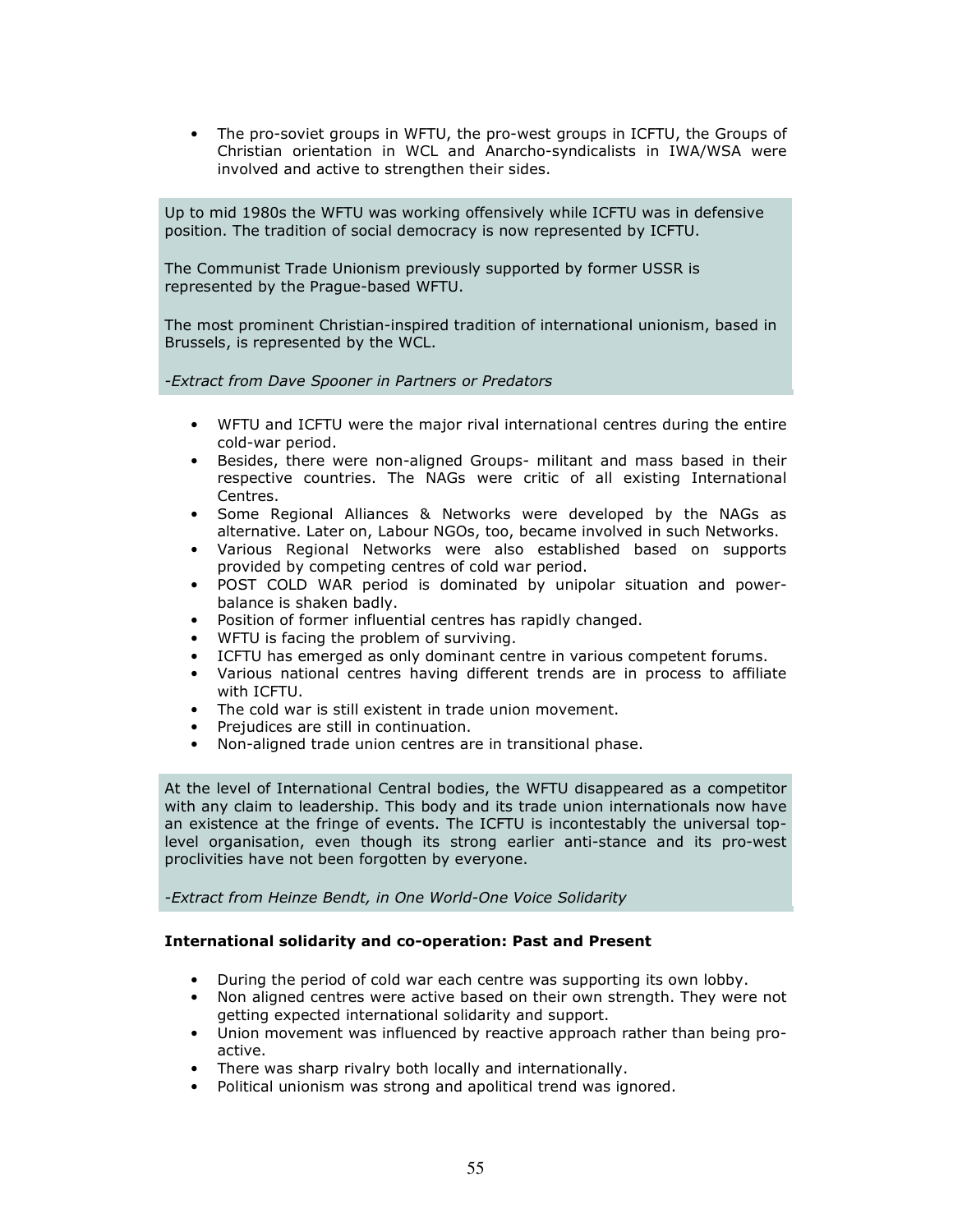- Militant union movement was gaining ground.
- Union member had high morale and membership was expanding.
- There was nominal role and influence of labour NGOs in Trade union movement.

#### Solidarity and Co-operation

Clarification and distinction is needed on what is solidarity and what is co-operation. Looking through an angle, Solidarity is the financial, physical and moral support extended during the days of struggles. The supporters of this angle include the best wishes conveyed during the moments of pleasure as well as the exchange of sympathetic feelings during the days of sorrow all under solidarity.

However, co-operation can be measured in financial and physical form. And hence co-operation includes physical-financial investment for basic infrastructural building, training and education as well as relief during emergencies.

After the end of cold war period, WFTU has come under serious problem of existence and its affiliated unions are not getting due support.

- The WFTU affiliated unions with good position and strength are now either trying to maintain neutrality or making association with ICFTU or being active under regional alliances.
- Major influential trade unions have gone in association with ICFTU and its ITSs.
- In general, union movement is not much militant as in past.
- Continue is the co-operation and solidarity from various centres, but still the morale of the union members is not high.
- Though there is cut throat competition and rivalry within local level, the situation is not the same regionally and internationally.
- The circle of the union movement has widened, but membership has declined. Consequently, Union activity has not become widened and the participants have tended to measure individual loss and profit within the movement.
- During struggle, achievements and hardships, exchange of co-operation and solidarity has become reduced even among the unions of same international umbrella.
- Co-operation and solidarity have been started to be viewed from the corner of financial - physical give and take rather than the corner of moral and international sentiments.
- The issues of trade union movement have multiplied and the involvement of various NGOs is rapid.
- Some NGOs are genuine while some are working with vested interests and with an intention to divide the movement.
- Some NGOs are active in making undue intervention in the trade union movement and are mainly publicity-oriented.

To strengthen affiliated unions is one of the elementary tasks of ITSs: the stronger the affiliate, the greater its potential of influence and the more successful international activities. In practice, this happens in three ways:

• by assisting in building up infrastructures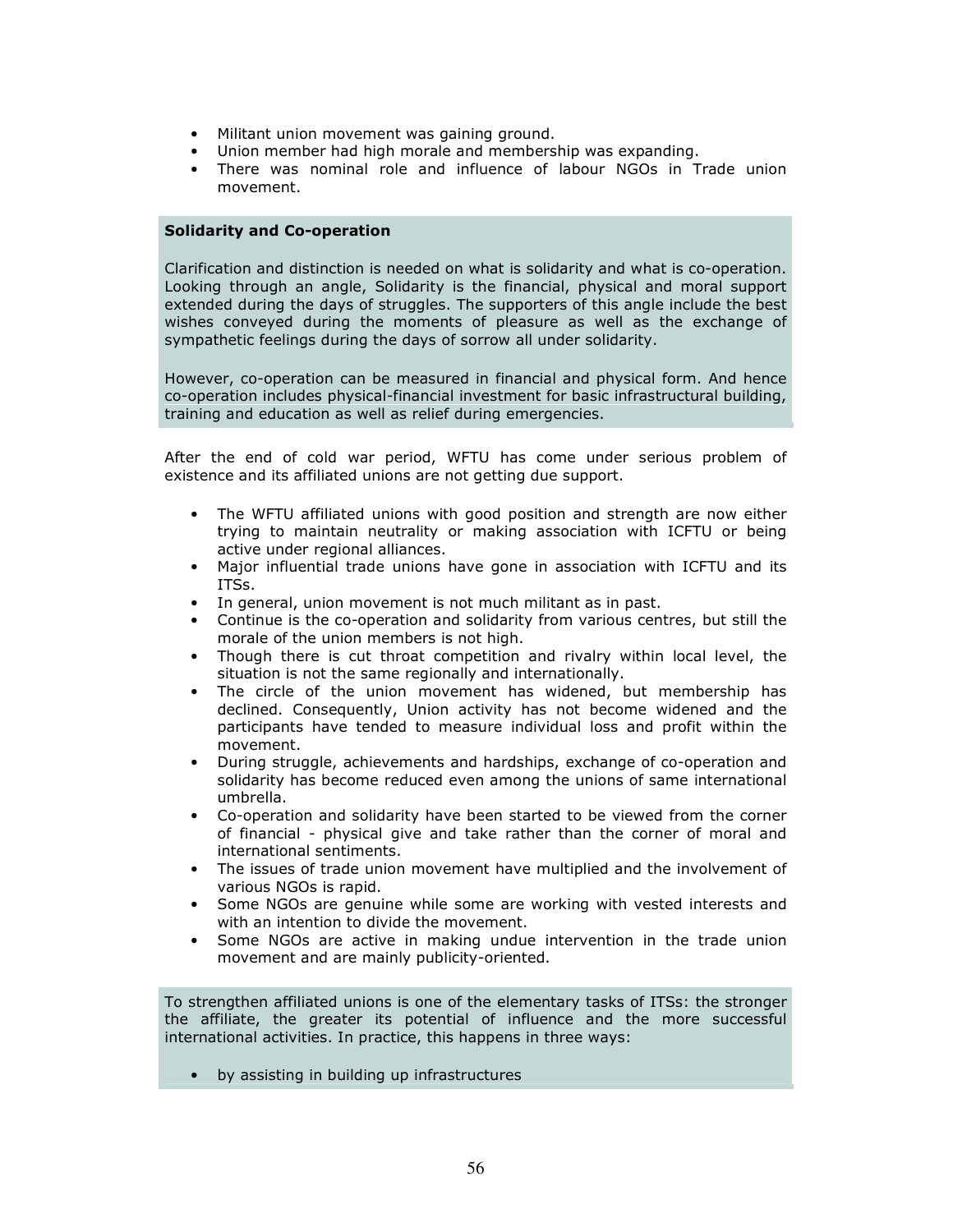- by organising members
- and by education & training

These measures are not always put in place separately, but frequently come as a package of mutually complementary elements.

-Extract from Heinze Bendt, in One World-One Voice Solidarity

#### Some contemporary burning issues

- The increasing expansion of globalisation has pushed up labour towards more and more informalisation
- The process of informalisation has not only created a situation of job insecurity, but also the casualisation.
- Capital globalisation has assisted the growth of sub regional, regional and international Alliances ( WTO, G-8, OECD, APEC, EU, ASEAN, SAARC, SAFTA, NAFTA etc.)
- The contemporary world is being guided IMF and WB including these Alliances
- The trade union centres have never tried to unify their voice against the exploitation of physical resources and human resources as the outcome of these Alliances and IMF/WB
- The central and regional alliances of existing trade union centres have not shown their capability to resist the exploitation by the globalise capital.
- The challenge related to traditional informal sector, organisation of globalisation -created informal sector and the security of their members is terrible.
- Unfair labour practice is still a challenge.
- The economic crisis in Asian countries has further aggravated the already large unemployment problem
- The complication exists for the trade union movement of those countries where rural informal sector covers large majority of workers

## What is Conservatism in Labour Movement ?

- Mechanical imitation of the values of outside movement and enjoying the status quo without analysing the objective reality ones working field
- Activity for very short period benefits rather than the formulating strategic plans in accordance with goals and objectives of the movement
- Serving political power centres or extreme non-political coverage for short term benefits.

#### Some realities in Nepalese context:

- Capitalist class is still enjoying feudalistic exploitation. Capitalists and feudal lords are in alliance and are working as the clerk of foreign capitalism.
- Even now, international capitalism is in defence of feudalism in Nepal.
- The significant issue of the Nepalese labour movement is the organisation of agricultural workers, even distribution of land and land use.
- Conservatism is still dominating in labour movement.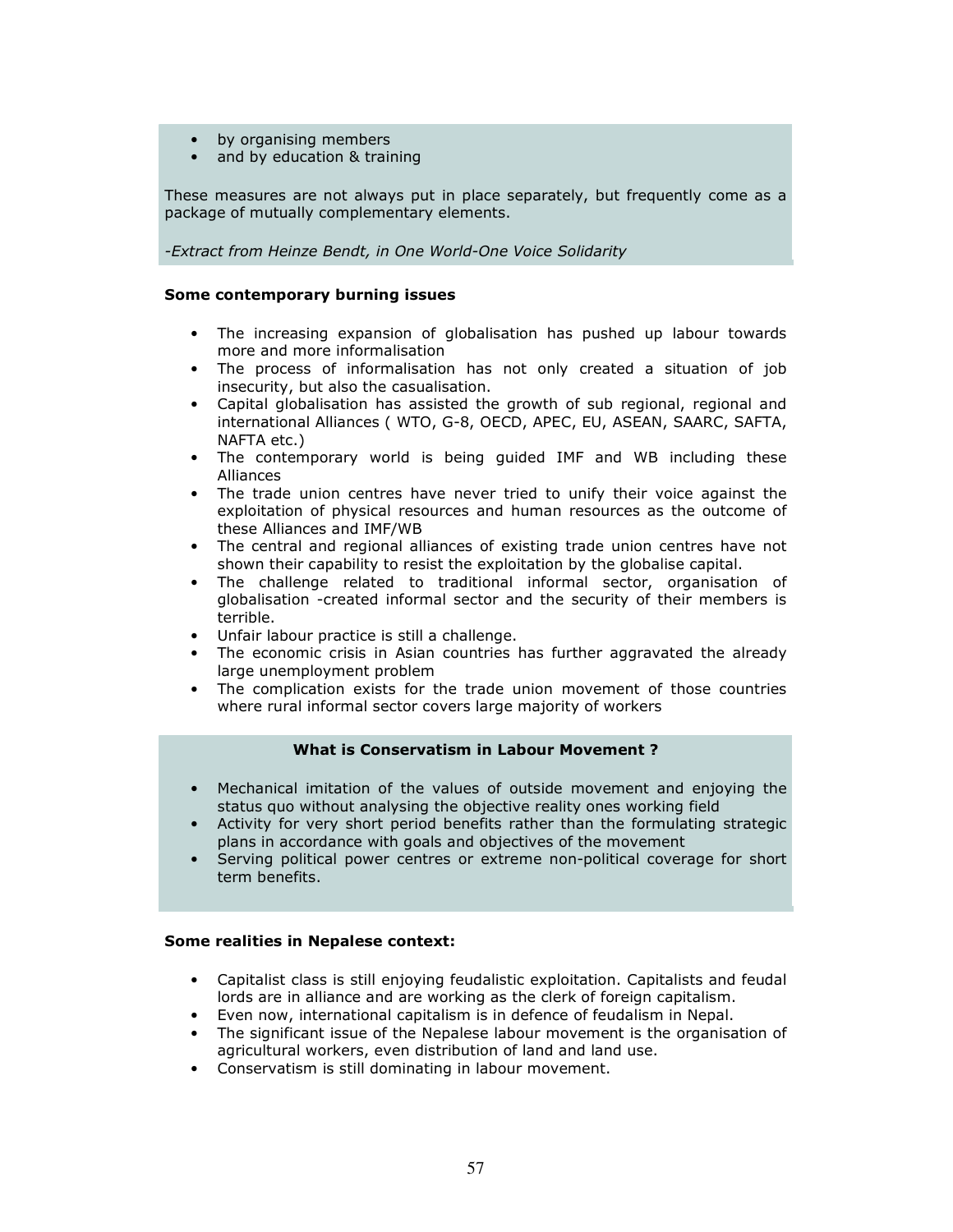Day-Two: Changing Scenario of Trade Union Movement & the challenges

# International Challenges for Trade Unionism an Era of Globalisation

by Stefan Chrobot (Hamburg / Germany)

Mr.Chairman! Dear friends from GEFONT, colleagues and international follow guest speakers!

Let me first express thanks to GEFONT for inviting us on the occasion of your 10th anniversary and for this opportunity to speak on international challenges of the trade union movement. From your documents at yesterdays opening session of this conference we all could obtain a deep impression about the advanced standard and wide knowledge and the openness of discussion on these issues within your organisation. I don't really feel here as a lecturer but as one of your international partners in this challenging and important debate. With regard to the current questions of trade unionism in Nepal, it is anyway only you who are the experts. We as foreign guests are here as students of the situation in Nepal and of your development of trade unions and labour policy. I do hope that the points raised by me which based on some of my international experiences and studies will be of practical use for GEFONT in designing some of your international strategies. Aside from my participation at the conference on behalf of the German trade union movement my contribution is based on personal views and my own analysis as a contribution to your debate. This is not an official statement.

Allow me to begin with a general observation. In my own country Germany, as well as in other similarly structured countries, there is presently not that much public interest in international trade unionism and the topic of co-operation of workers. It is so despite the obvious fact that the workers and employees in industrialised countries as Germany are strongly affected by the modern trends of internationalisation and globalisation. Our national trade union movements have to defend the workers position, but despite problems they are still relatively strong. In most countries international questions are not much discussed within trade unions. International trade unionism is not a popular issue. Many unions do still consider international co-operation as a kind of "sideline" activity, where a special department may be formed and staffed with one knowledgeable person or a few specialists. This department will then in charge of international contacts but it may be of only limited relevance to the more urgent tasks of day to day trade union business. Even in this era of globalisation many unions still concentrate on strategies in their local framework and within national boundaries. One exemption is the European Union where the development of trade union strategies at European level is gaining more interest and importance. But looking at it from a global perspective, international trade union co-operation is not yet a big public issue. It is so despite the fact that not only workers in the developing countries but also those in Europe, Northern America and Japan are increasingly affected by the impact of globalisation. Many national trade union movements are at present so busy in the defending social and economic interests of their members at national level, which leaves them only little room for considerations as how to respond on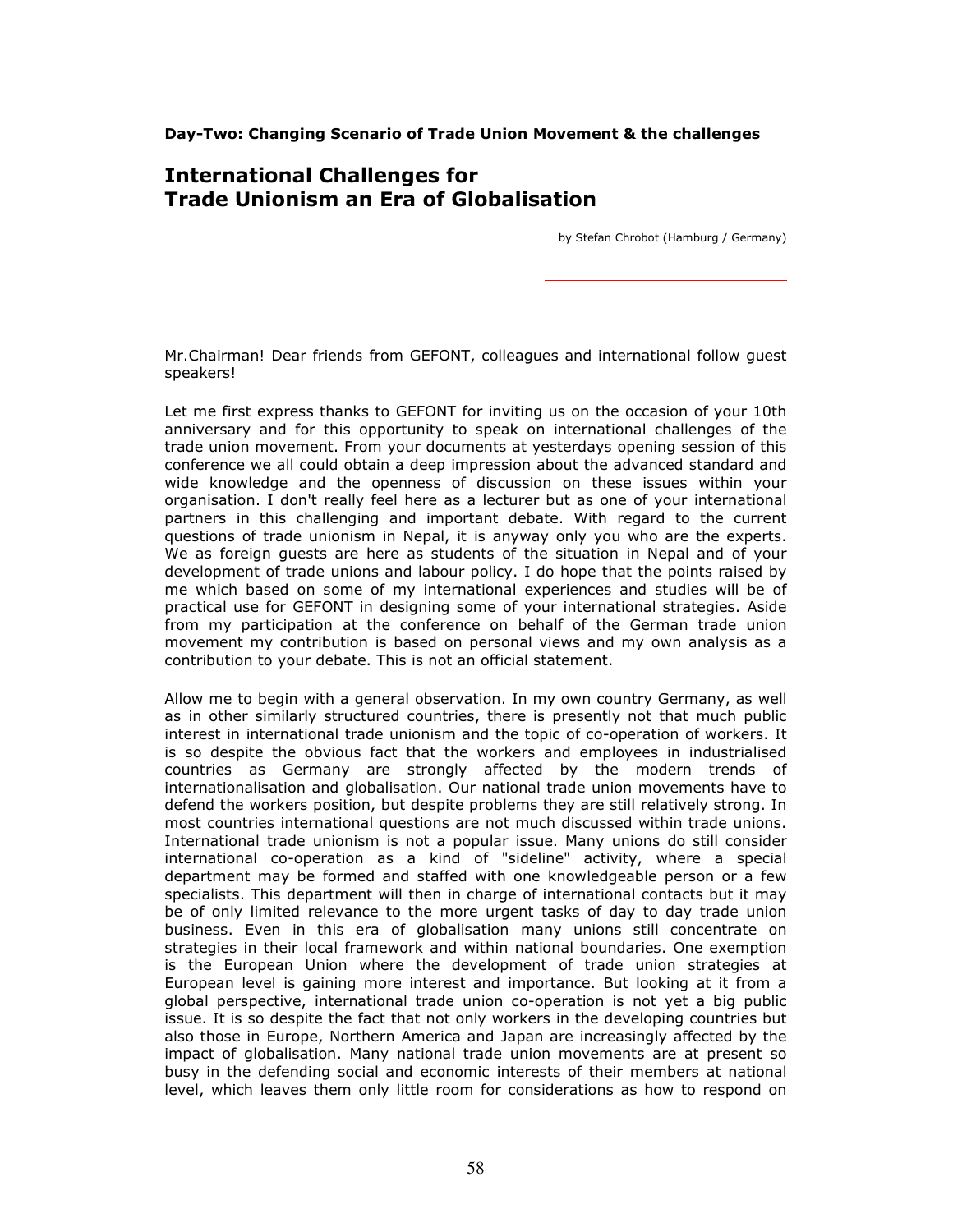globalisation by strengthening international co-operation. In addition, financial restrictions do force unions in industrialised countries to cut down expenses which will further limit the capacity for international co-operation.

For several reasons some of the trade unions in developing countries show more interest in international co-operation. The organised private sector of many of those countries is often strongly integrated into the world market where multinational enterprises play a crucial role. Trade unionists in developing countries may feel more need for external assistance. However, I rarely observed such a systematic debate on alternative concepts of international trade union co-operation as presently today within GEFONT. Some of the national trade union movements developing countries may have established their international linkages even somehow accidentally. It is not always a democratically defined policy which decides about north-south contacts at international level. Also personal contacts, priorities of a certain charismatic leader, or even the amount of assistance offered, all this may have played a role in some cases. I will come back to such problems later. But let me also emphasise at this point, that there are of course many well functioning and successful examples of North-South relations and solidarity within the international trade union movement.

Due to political restrictions trade unionism could start only recently in Nepal. This disadvantage of a late start gives you, however, also the chance to look back carefully on the experience of others in the field of international trade union cooperation and solidarity. GEFONT with its relatively short history of only ten years has nevertheless been establishing many important international contacts such as to NGO networks, human rights organisations, south-south links and several others. Recently you started to join the International Trade Secretariats and you are in a process of developing more and more direct contacts to the labour movements of other countries, such as now here with the DGB in Germany. Some of these contacts have been organised with help and assistance of the Friedrich-Ebert-Foundation, which is today your partner in this conference and which is closely related to the German trade union movement.

Bro. Bishnu did already explain to us some of the principal institutional structures and orientations in the international trade union movement and I do not wish to repeat this. Let us now have a brief look now into the past and how things have developed. The international labour movement looks back on a history of more than 140 years. At the time of its beginnings the labour movement was not really divided into a political side on the one hand, and a trade union side on the other hand. Increased efforts for international co-operation at that period were also a result of very practical labour problems, such as labour competition and the employers contracting labour from abroad in the event of strikes. French workers were for instance brought in when British unions went on strike. This was furthermore the historical era when Karl Marx worked out many of his theories, living away from Germany in political exile in London. Practical needs for better contacts among workers of several European countries and the incentive from the theoretical work of Karl Marx subsequently led to the foundation of the first international workers organisation of real significant importance. In 1864 the "First International" was founded in London. Karl Marx was strongly involved with his ideas and as a Secretary. It might be of interest for you to know that the Friedrich-Ebert-Stiftung as your partner in today's conference nowadays runs the "Karl-Marx-House" as a museum in Trier. In this important research centre at the birth place of Karl Marx in the city of Trier in Germany every visitor has the opportunity to study this early phase of international solidarity and international labour movement, as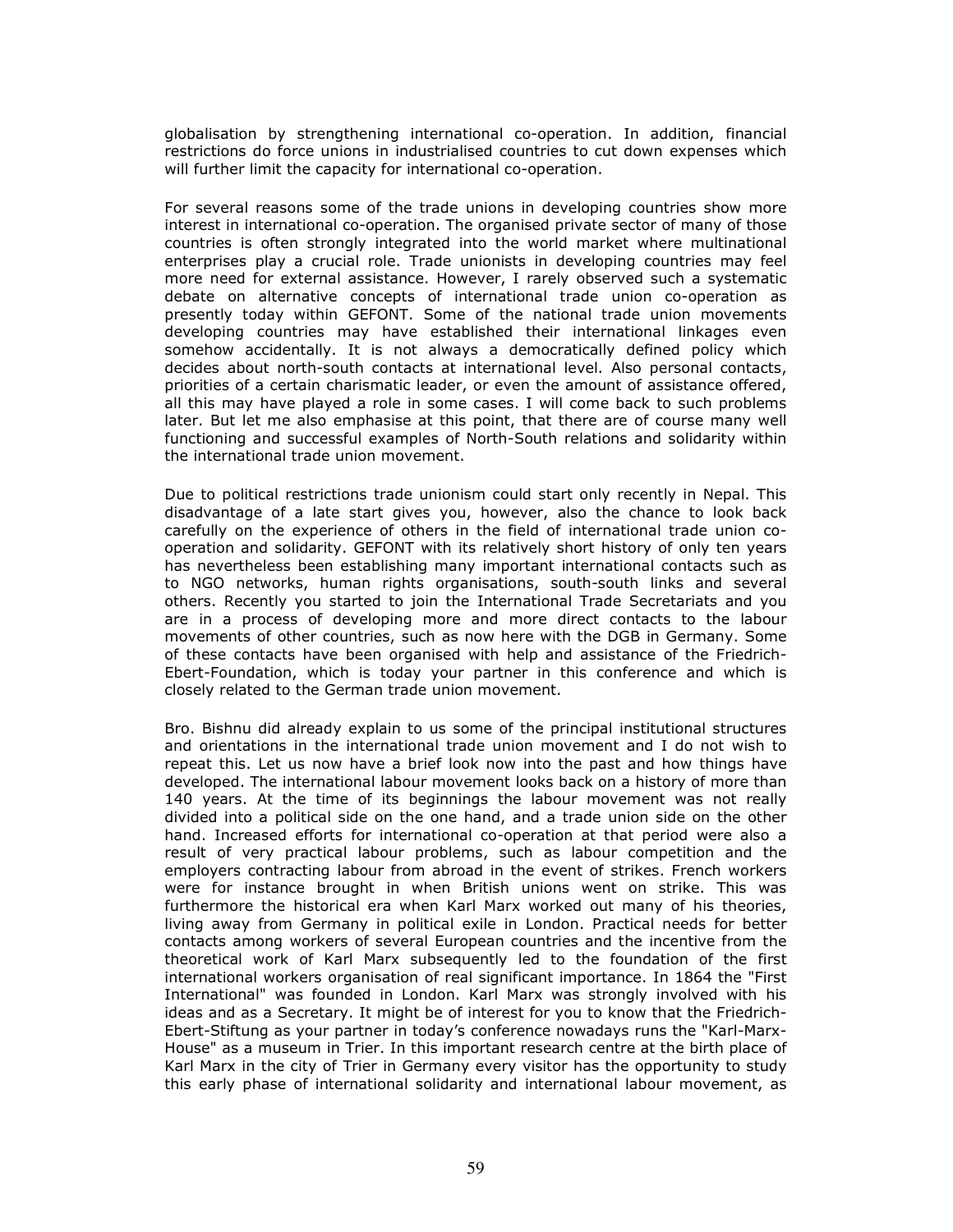well as the strong theoretical and practical involvement of Karl Marx at that period. The initial success of the "First International" lasted, however, only for a relatively short duration. Already after one decade it collapsed as a result of more diverse national interests within the labour movement and because of strong ideological conflicts on principal questions, such as between Marx and Bakunin.

When the "Second International" was formed later on in 1889, there was already a division of activities between the party based political labour movement on the one hand and trade unions on the other. This led subsequently to the foundation of several international trade union organisations. By the end of the 19th century several of the International Trade Secretariats (ITSs) were founded. Some still do exist until present days as you will surely know, since GEFONT joined several ITSs just recently. At the level of national centres early structures of international cooperation had been developed at the beginning of the 20th century. One well known example of international solidarity in this historical period was the countrywide strike and lockout in Sweden in 1909. The international trade union movement collected 2.4 Million German Mark in support of their struggling fellow trade unionists and workers in Sweden, a big amount of money in those days. This was an encouraging example and definitely a big success. However, it was not easily possible to duplicate such examples. An early debate about the limitations in the practicability of international strike funds did clearly demonstrate, that despite the principal importance of international solidarity it is the task of each national labour movement to develop its own strength, in order to fight its own struggle at first instance. By the year 1913 an International Confederation of Trade Unions was founded. It was only one year later in 1914 when World War One drove European nations into nationalism including many socialists and trade unionists, destroying the early spirit of internationalism within the labour movement.

Short after the war the Confederation was re-established and also many if the ITSs continued their work. But at that time the Russian Revolution and the split between the socialist and the communist movement had changed the conditions for the international trade union movement. The movement followed the party splits and it separated into several competing political directions. Most important were those between the more socialist oriented unions related to the International Trade Union confederation based in Amsterdam, and its main competitor, the "revolutionary" world trade union movement which was based in Moscow. There were several other international trade union centres, either based on Christian traditions, syndicalism or liberal concepts. Later on fascist regimes in Italy, Spain and Germany, destroyed the trade union movements within those countries. Having been split and divided, the workers movement was not strong enough for an active and successful defence against the dictatorial taking over of power by those fascist movements. However, there was illegal resistance by many trade unionists, often by those at grassroots levels and mostly under extremely dangerous and difficult conditions. Important labour organisations such as the International Transport Workers Federation (an ITS) were strongly involved in supporting many of those workers resistance groups. Later on, with the beginning of World War Two and Germany under Hitler attacking many European countries, suppression and terror further increased, destroying the labour movement in the occupied areas.

When Germany was finally defeated by the Anti Hitler Coalition and the war came to an end, many trade unionist all over the world sincerely wanted to overcome their political and organisational divisions. Having learned from the past, there was a wide spread willingness and desire for unity in just one international centre. In early 1945 a world labour conference was held in London and subsequently short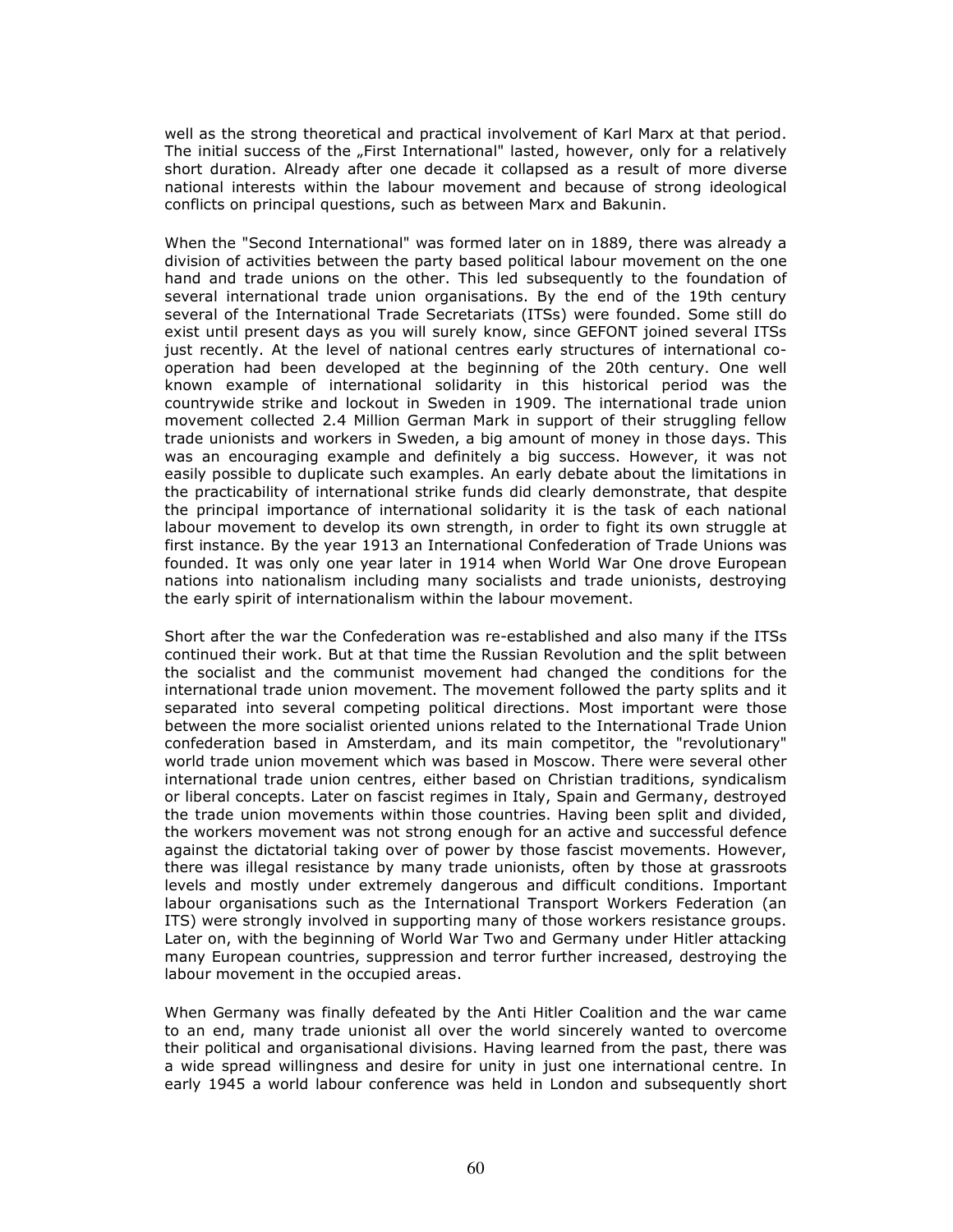after the war the World Federation of Trade Unions (WFTU) formed at its founding conference in Paris. This new unity only lasted a very short period. East-west confrontation soon escalated into a "cold war", and many trade unions were drawn into those new conflict lines. Stalinist suppression in eastern Europe also became more and more obvious and this added to already existing anti-Communist feelings. The ITS group did not want to fall under control of the WFTU structures and emphasised strongly its independence. Finally some "western" unions left the WFTU and in 1949 the International Confederation of Free Trade Unions (ICFTU) was founded as an alternative and explicitly non-Stalinist international trade union centre. Considering the existence of some other small international centres, the old divisions as between World War One and World War Two were re-established. They should continue, more or less unchanged, until the total breakdown of state communism in eastern Europe less than ten years ago.

The ITSs continued to play a important role within the international trade union movement after foundation of the ICFTU. There are close relations between ICFTU and ITSs which include regular co-ordination meetings. Nevertheless, ITSs and ICFTU are independent from each other and free in their respective affiliation policy. I remember, for instance, a situation in a South-Asian country with high diversity in its trade union structure. Only one of these unions was affiliated to the ICFTU for some historical reason, and some of those unions who were affiliated to ITSs continued to compete strongly with each other. There was even one union who's national centre was affiliated to the WFTU, whereas the union itself was a member of an ITS at that time. Until the end of the 80th a kind of competition on the ground of Third World countries was quite common between ICFTU, WFTU and other international centres. All tried to affiliate as many local members as possible. Unions in developing countries had the advantage of a choice and they could compare the possible benefits available from whatsoever international membership. Such competition was at least partly based on the east-west confrontation and it could sometimes lead to strange results, raising later on doubts about the quality of some of those newly affiliated organisations. In several of these cases, it was later on quite difficult to correct such decisions. The question was then how to prevent those undesirable local affiliates from representing their country within the international trade union networks, whereas some other good unions were out of these networks. This situation of international trade union competition did however, relax after 1990. As a result the affiliation structures are changing and improving, in a slow but steady process. Some young and more active unions of many developing countries are now joining the ITSs. Also within the ICFTU there are encouraging developments in areas of formerly monopolised structures, as we can learn from Korea, as just one important example.

Several NGOs have recently become very active in the labour field. Sometimes they fill a gap which had been left open by the inactivity of trade unions. Many of these NGO activities have proved to be quite helpful and a valuable assistance to many of the workers in developing countries. Looking closer at it one will note a wide range of different concepts and strategies among NGOs. Some are active on a merely humanitarian ground and they will extend assistance to workers in need. Others will act as close allies of the trade union movement in a joint struggle for social improvements and human rights for the still underprivileged workers. Sometimes one may come across NGO activists – but this is definitely a minority – who consider themselves as an avant-garde and as teachers of the workers at grassroots level. I would not say that such organisations follow knowingly a Leninist approach. However, if you read Lenin you will come across his concept of workers having only a limited capacity to develop the required political awareness.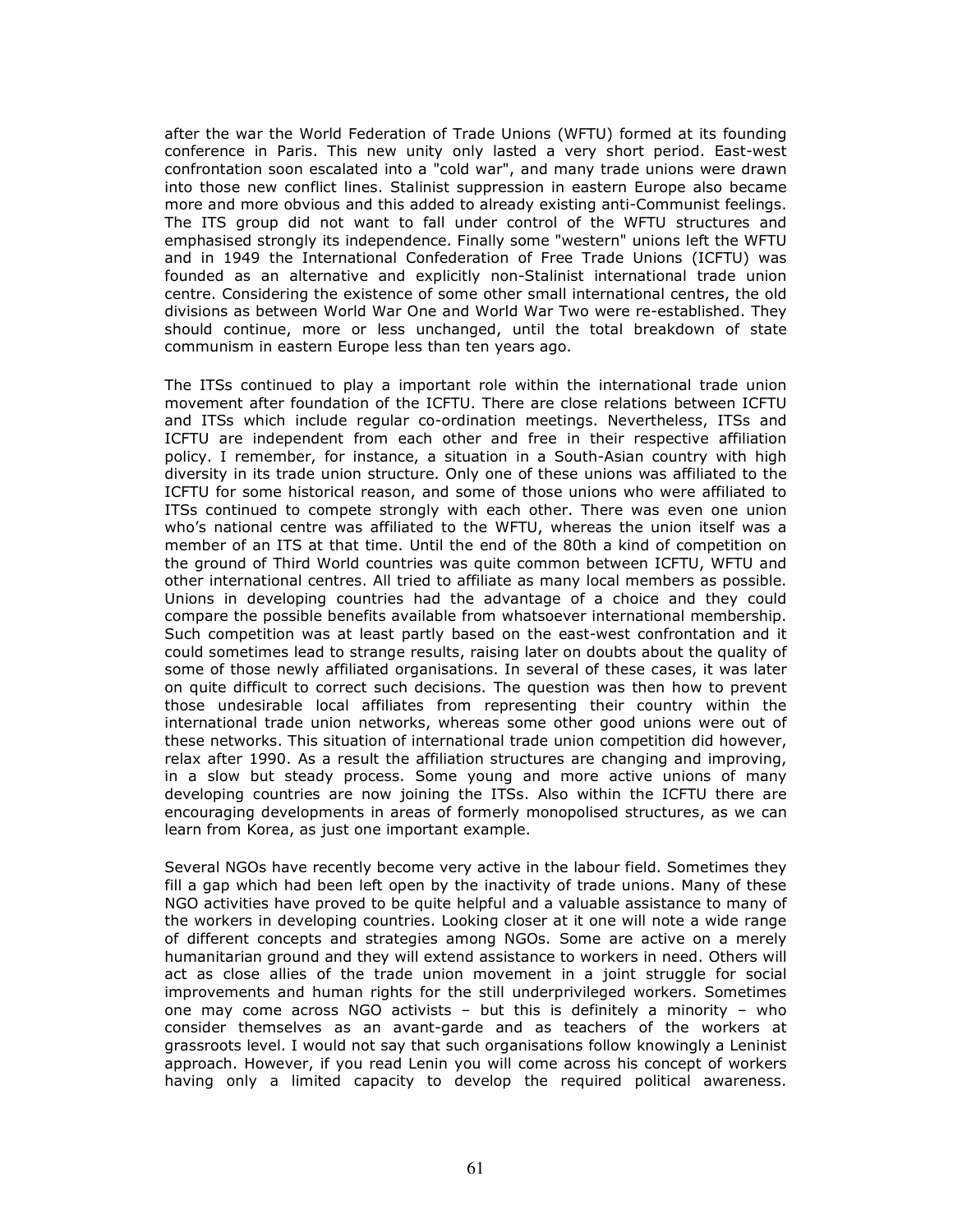According to this idea the workers would not got beyond a limited "trade unionist" identity and it would be up to certain members of the Bourgeois class – the intelligence – to create a higher level of awareness among the working class. Personally I think that the application of such concepts is very risky and it can do a lot of harm to workers in third world countries. If things finally go wrong, the self announced revolutionary intellectual, often coming from a respected and economically well established family, may face some problems. But there may not be a lasting impact on his or her personal life style. He or she may even become a kind of the well known political hero. The workers, on the other side, are the ones who really would suffer. They would not simply lose a struggle but at least their jobs, on which their existence completely depends upon, including that of their families. In focusing on this I just wish to explain the possibility of certain problems which could arise from outside interference. Of course we must not oversimplify this and personally I have a very high respect for the work of the majority of NGOs in the labour field. On the other hand, ending up in a situation of strong external interference from whomsoever can be very dangerous and harmful for workers and genuine trade unions representing them. Within the trade union movement we share the fundamental idea that it is the workers themselves who know best and should decide upon what is right or wrong for them. Nevertheless, solidarity between NGOs and trade unions is important. A good understanding must be based on mutual respect and the acceptance of the respective organisational independence within a wider democratic coalition.

Looking at present international challenges it is the accelerated process of economic, social and cultural globalisation which has become a main feature. Transport has become cheaper and communication is getting easier. There is the increasing importance of multinational enterprises. The growing service sector is becoming more and more internationalised. As a consequence of this process of internationalisation reduces the capability of formerly strong national states to regulate their economic and social matters within their boundaries. Capital, on the other hand, has become more flexible and it is more than in the past in a position to escape national regulation by the state through new international strategies. Globalisation and internationalisation have led to complex and often ambivalent consequences for labour, capital and the states. International institutions are not yet strong enough to replace the lacking national regulation policy, most important with respect to the many unsolved social challenges deriving from globalisation.

Trade unions are strongly affected by such new international developments. In the past unions still could act relatively successful within their national boundaries. Well organised unions did improve many social standards in national industries through collective bargaining and backed by legally recognised forms of industrial action. Now the conditions are changing. Higher flexibility of capital leads to increased labour competition between the national states, where e.g. lower social security expenses and less labour protection could be incentives for potential investors. Global competition for more jobs may draw us into a vicious cycle of ongoing deregulation and world-wide reduction of labour standards. Unlike the past, enterprises can consider more international exit options. This gives them more power against labour. However, also here it is important not to oversimplify reality. For many enterprises an international relocation and global sourcing may not be profitable at all. The relatively safe environment of well known and transparent local conditions is an important advantage and it will often be preferred. These enterprises may nevertheless use the existence of international options for blackmailing employees and unions when negotiating terms and conditions of work. Global developments will change the nature of the capitalist system itself. The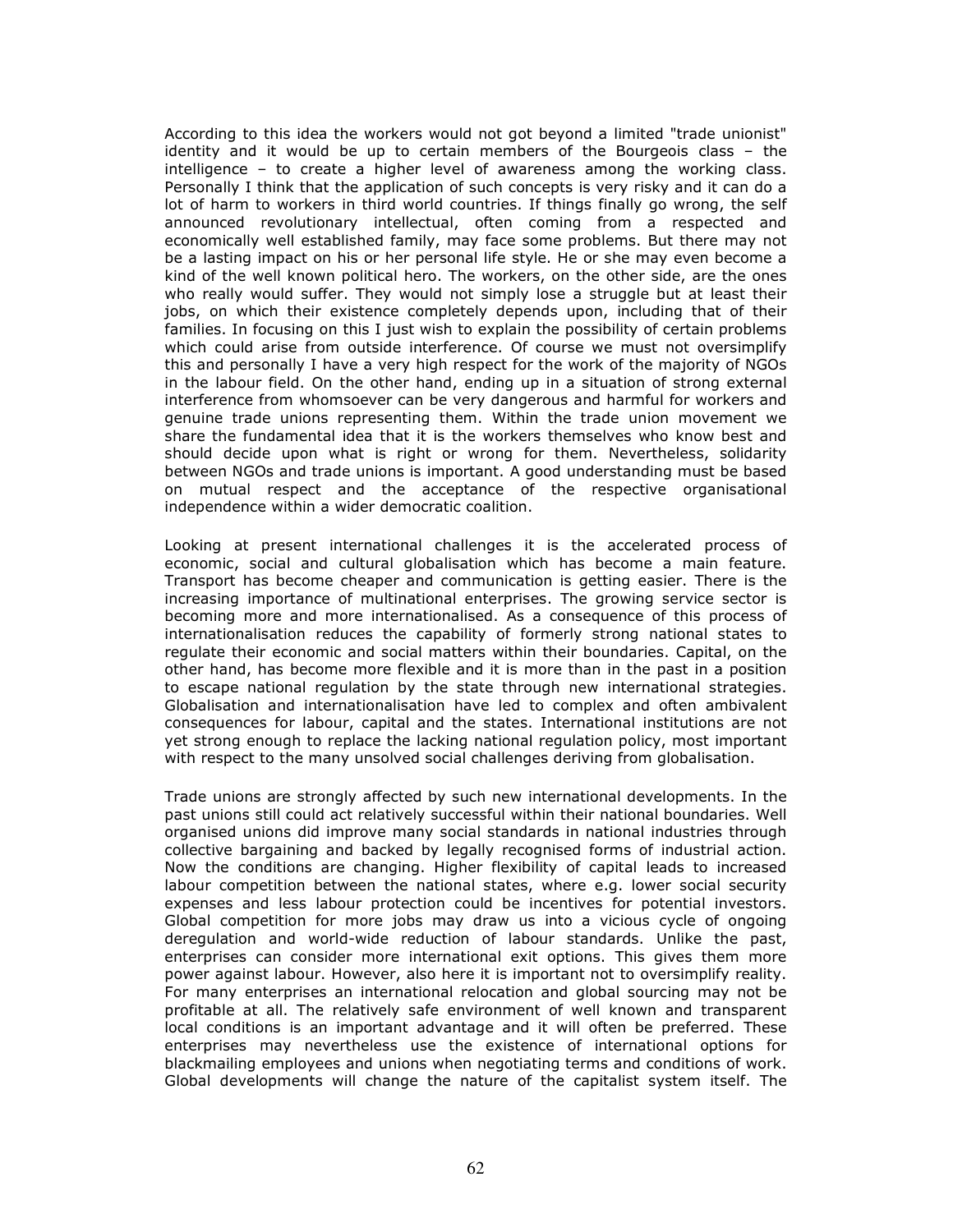concept of social market economy and accountability of enterprises is more and more questioned and it is losing ground to the more aggressive concept of a extremely profit oriented shareholder value capitalism.

Trade unions are furthermore affected by dramatic structural changes within most industrialised societies. Old patterns of class structure which divided society into labour and capital seem to be dissolving. Different from their experiences in the past people are not any more born and brought up in a specific working class environment, with a predicable life cycle, social behaviour and occupational prospects. There is a tendency towards more individualism, consumerism and instability which are distinctive to the social integration into structures such as the working class in industrialised society. Trade unions are strongly confronted with the impact of such sociological changes of the identities among many employees and workers. This can lead into difficulties with respect to organising trade unions and of collective action. Looking at the recent membership trends in the German trade union confederation DGB, there is a clear trend downwards, from 9,8 Mill. in 1994 to 8,6 Mill. in 1997 and a further drop down to now just 8,3 Mill. members in 1998. It is a crucial question whether this recent development indicates a permanent structural change, or whether it is just a cyclic crisis, which will be overcome and after which figures will improve again. I believe that future is not predetermined and that this question is still open. The future development of unions is no automatism. It will depend on our own political decisions and real actions in society.

But it is important for us to recognise that at least for the moment unions are confronted with severe problem as a result of economic internationalisation. Compared with capital, the unions have still less capacity and they appear less equipped to act beyond traditional national boundaries. Taking furthermore in account modern sociological changes affecting the membership, we have to realise that unions are getting weaker. Less members means less funds available and this leads to a reduction of activities. Less national budgets may be allocated for international work and this could affect and probably weaken the international trade union movement in the new global environment. How should we react?

It was not only the labour movement that has become weaker in recent years. Another important field are North-South relations and development co-operation. I still remember when our highly respected former German chancellor and social democratic leader Willy Brandt sincerely hoped to overcome the North-South disparity with resources which would be available from disarmament after resolving the East-West confrontation. What happened is that many years later a drastic drop in the official development assistance of the OECD countries can be observed, from still 59 Bill. US\$ in 1994 to only 48 Bill. US \$ in 1997.

Where do we trade unionists stand then in this global context? Should we see the world as being divided along the old class concept into workers and capitalists, where the international labour movement simply follows this class line? Or is there rather a regional a division of the world into a privileged "North" and an underprivileged "South", a division which also divides unions from both hemispheres in a basically antagonistic way? Or is this completely different and, for instance, in such a way that both in the "North" and the "South" we will find the privileged as well as the underprivileged, but unions can internationally not clearly be related to either of these different groups? And should the unions under any circumstances try to represent the underprivileged from different corners of the world, irrespectively from their actual status as dependent wage labourers? We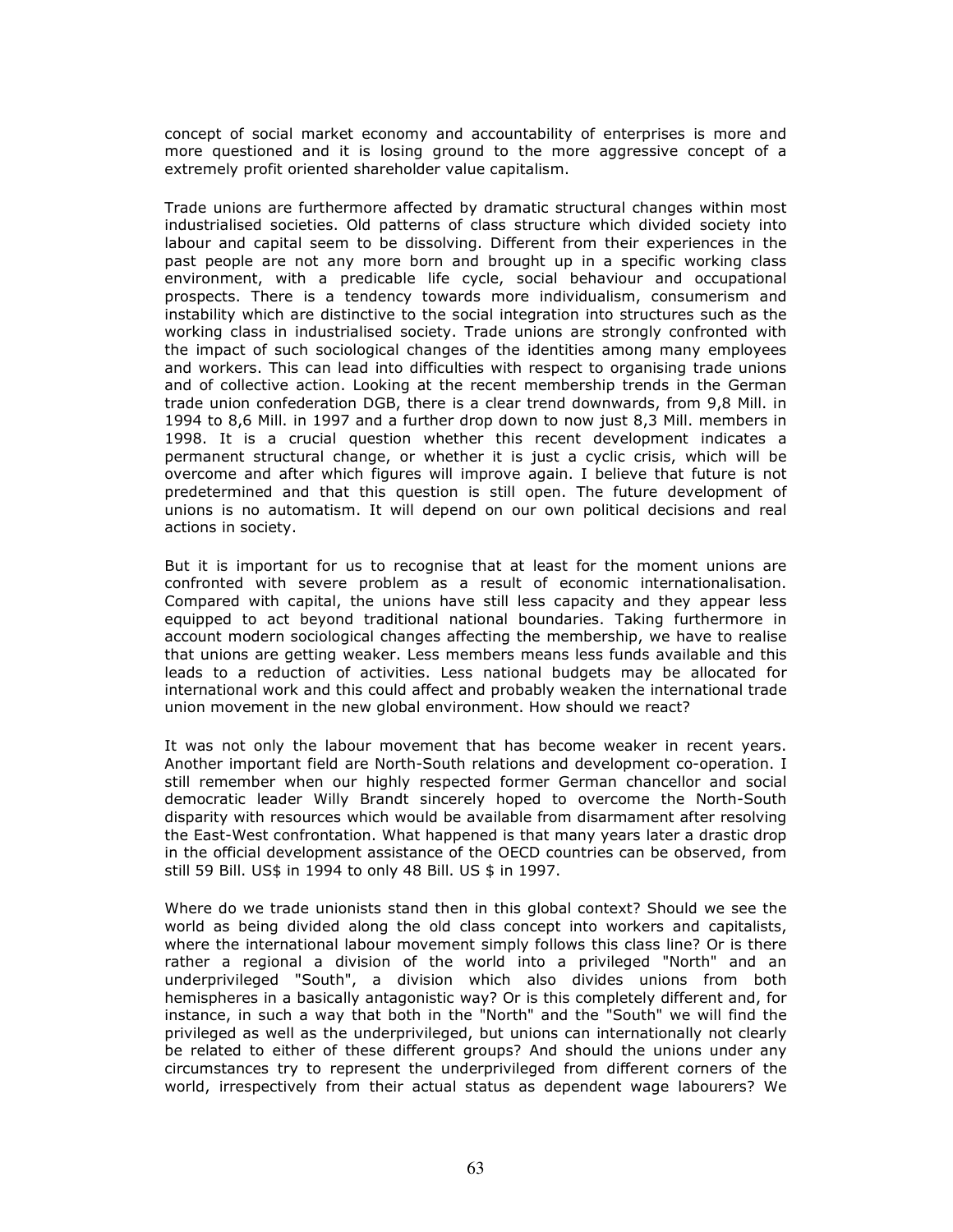have to discuss these questions locally within our unions as well as internationally and most probably there will be not just one answer to the question of international solidarity in the present context.

Concluding I would still assume that the conflict between labour and capital continues to plays an essential role for most workers and their unions. Any successful international trade union work will have to take this into consideration. But there are additional factors and some of them have become more visible and relevant in recent years. There is first the gap between "North" and "South", between rich and poor countries. Then we come across questions related to gender, formal and informal sector, economy and environment, tradition and modernity, etc. Allow me to use a simple but practical example at this point. Day before yesterday when I arrived at the airport in Kathmandu, I observed boy of about 10 years age. His work was to carry the luggage of international passengers to the cars outside the airport. This boy is underprivileged by at least three factors: First he is a worker, secondly he lives in one of the poorest countries and thirdly he is a child. Nowadays being trade unionists, we could not say which of these three formal definitions would be most important for our decision, when we wish to extend our solidarity and that of our organisation to human beings in need and distress.

Globalisation is an ambivalent and complex phenomenon. On the one hand it places workers into strong international competition and it confronts trade unions with new problems. The debate about social clauses in international trade agreements such as within the World Trade Organisation (WTO), is just one example of such unfortunate partial disunity and controversy among unions and NGOs from "North" and "South". It will be an important task of the international labour movement to overcome such divisions and to jointly work out more widely accepted labour positions and strategies for workers from all countries at the level of international agreements and institutions. The child labour problem is another example of sometimes controversial ideas and debate about the right and appropriate solutions. However, there exist already encouraging examples of joint efforts, such as in the field of social labelling of carpets, which is done in co-operation with a network of quite active NGOs. To meet with those new challenges the international labour movement needs the active participation of strong and sincere trade unions from developing countries, such as GEFONT in Nepal.

Globalisation will not only divide us. It will also lead to more international interaction among many working people and underprivileged groups of society. It creates new linkages, joint experiences. It opens the door for a new international identity in the spirit of solidarity. We have the option to use this opportunity. Wherever in the world we stand, being genuine trade unionist we will definitely want to struggle for social justice, democratic rights and fair conditions for everybody in the world. It is correct that globalisation can be used to divide us. But it is also right that we can use globalisation to unite internationally, irrespective from our local background and the nationality of our union. Surely there will be no simple truth or ideal solutions in this. The new international challenges can only be met if trade unionists from all countries will really be prepared to equally join in an open and fair and international learning process of international solidarity.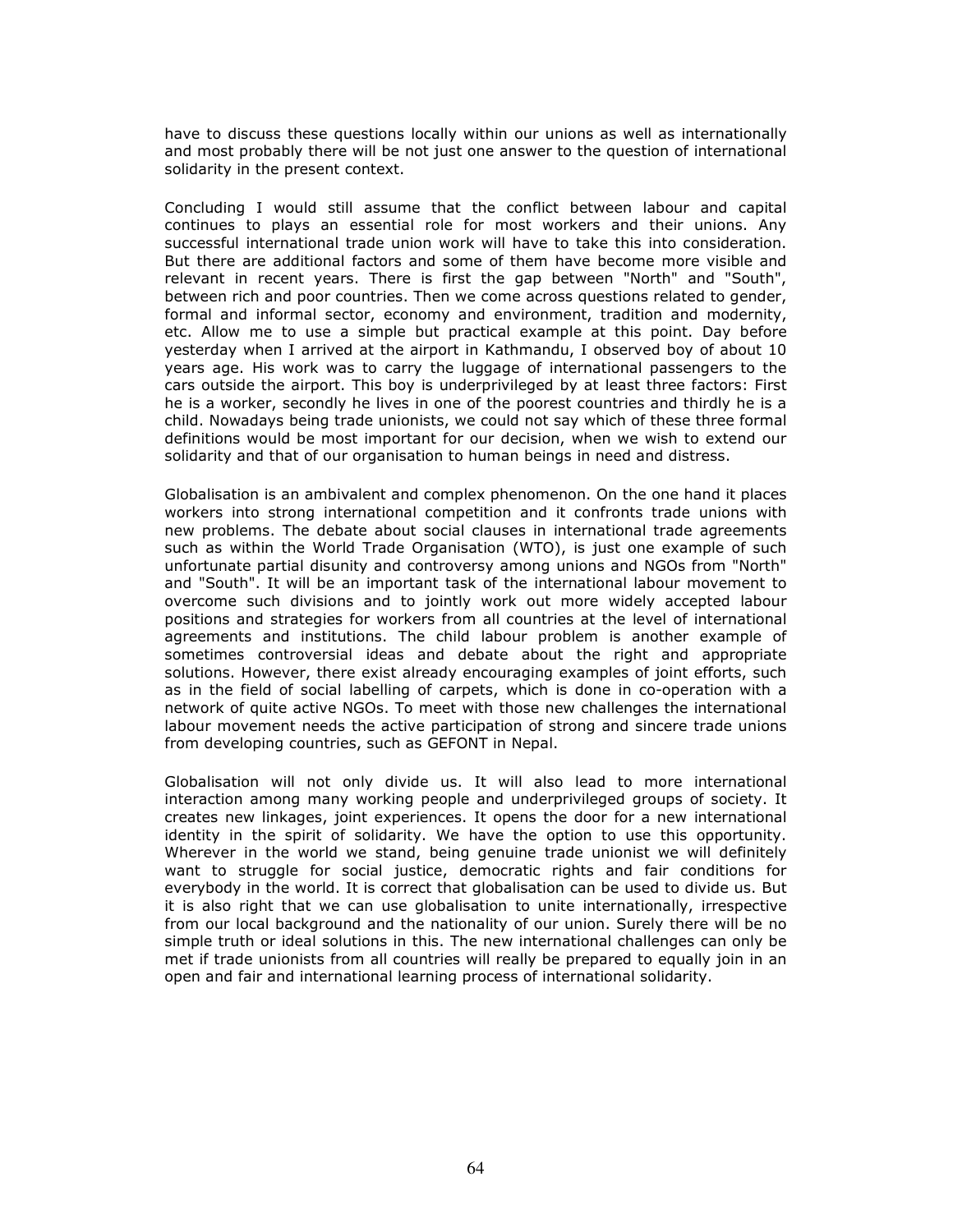Day-Two: Changing Scenario of Trade Union Movement & the challenges

# International Labour Organisation (ILO) on trade Unions and the Challenges

by DPA Naidu (ILO-SAAT)

Let me thank the organiser to give me an opportunity to be here with you and to be participate in this important discussion on the changing role of Trade unions and challenges facing the trade unions in the next millennium.

I have heard actually today, there are numbers of speakers who spoke about various challenges which trade unions are facing. It has also became a kind of challenge for ILO to address the various challenges facing the trade unions to see that how can we able to support them to become stronger to effectively support these challenges. The most important document that ILO has now is recent study of World Labour Report on industrial relation and democracy and social stability. This study clearly indicates that due to Globalisation the trade union movement is in decline in both in developed countries and also in the developing countries. And forcing a different types of problems for the trade union in particular. The proportion of union- members in the labour force has declined some times sharply almost every where over the past decade. But numbers alone tell only part of the story, considerable variation exists between region with in each one and trade unions are adopting innovative strategies to rise to the challenges. So, it is an indicative that the trade unions are now changing their strategies- developing innovative strategies to face the challenges of Globalisation. Later, I will come to the position of trade unions in South Asia-their strength and weakness and how these weaknesses can be converted into strength and how the challenges can be used as the benefit.

Similarly if you look into the World Employment Report, it is also giving a very very grim picture of employment opportunity particularly in the developing countries. Let me read to you in two years since ILO has reported the world employment, the global job situation has failed to improve positive and negative development in the global economy not with standing unemployment remains high in most region of the world and although in some regions have seen growth in a number of jobs, this growth has failed to reduce a high level of unemployment. Therefore, definitely, the globalisation has a lot of effects in trade union movement and as a result they have to have to face this challenge and use them as an opportunity.

Now, let me give you some examples of what are the problems of globalisation on trade unions-particularly on trade union rights. Let me tell you about trade union rights, particularly the aftermath of all effects of privatisation. I would like to speak in the context of South Asia and I would like to focus on two countries in this region. One-Pakistan and other is Bangladesh. Due to privatisation, number of trade union rights has been very much eroded. Particularly in Pakistan, where in the important Public sector Enterprises (like Rail ways, banks etc.), the trade unions has been banned and the collective bargaining rights has been banned. And the trade unions believe this is a game-another instruction given by the World Bank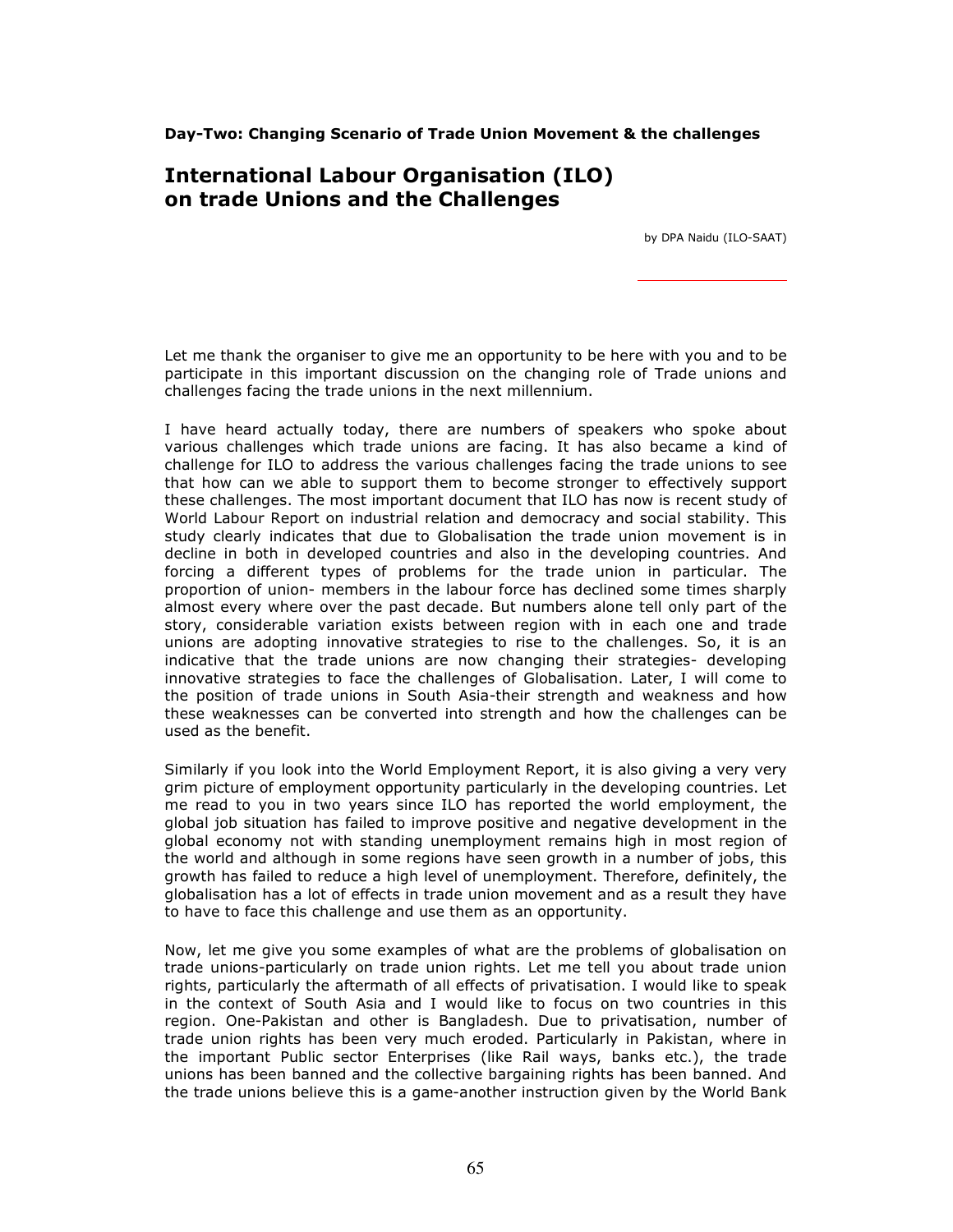and the IMF. Social protection of the workers has not adequately provided. The Government was not into the position to face the trade unions and sit with them and discuss with them and sort out the issues that they are confronting particularly with the effects of Privatisation or privatisation process as such.

The government has resolved to these kinds of actions by prohibiting trade unions in these Public-sector Enterprises. The Govt. has gone even to the extent of deployment of army in some of the PEs.

Similarly in Bangladesh, for restructuring banking system, the World Bank had pushed the Government that it should ban the trade unions in Banking industries. Similarly in some extent in Sri Lanka, they are also fighting extremely to control the trade unions particularly in the public sectors the reason there is an agreement between and the debtors.

Other effects of Globalisation are privatisation and unemployment. As I said the report clearly indicates the unemployment is ever increasing, many of the unions in the developing countries, particularly in South Asia where the public unions were defending more in Public sectors than the private sectors. As a result privatisation, unemployment has increased and therefore the trade union strengthen also going down.

The public sector under this WB/IMF global restructuring or SAP is most effected in all countries including Nepal. As a result, a number of countries started certain programme. In India there was National Renewal Fund. Where as another countries through the effects of WB/IMF they tried to have a VRSP. Again these schemes are the temporary arrangement but not the complete answer for unemployment, particularly those who have retrenched and effected by the privatisation.

The ILO report has clearly indicated that only solution of these entire unemployment and underemployment problem is education and training. In India, we have numbers of seminars, studies on the need for training. There are numbers of training institutions where they are providing these kinds of training and retraining for the workers who are effected by the privatisation. But unfortunately, it is very small co-operation. I must say here among all the South Asian countries, it is very appreciable the efforts taken by unions.

And, ILO believes that it is important for trade unions also to address these issues by strengthening their capacity themselves. To see how does they can address education skill development programmes in establishing their own programmes for their members apart from the efforts taken by the Government. In the countries like Bangladesh, Pakistan, Sri Lanka and I am sure in Nepal as well there is no training and retraining programme for the affected (by privatisation) workers. I think this is the area where the ILO has concentrated for skill education and skill development.

Now, other important factor – entrance of MNCs into these countries particularly in South-Asia is a recent phenomenon compares with countries like Malaysia, Thailand Moreover, they (SA countries) had closed economy. Therefore, sudden explosive the MNCs coming into the country has affected very much particularly the role of national trade union and their bargaining power has been very much dropped to a certain extent rather than strengthen their position. The CBA or IR system has started becoming decentralised in the enterprise level. It shown not in India, it is also in countries like Sri Lanka, Bangladesh and Pakistan. So there are two things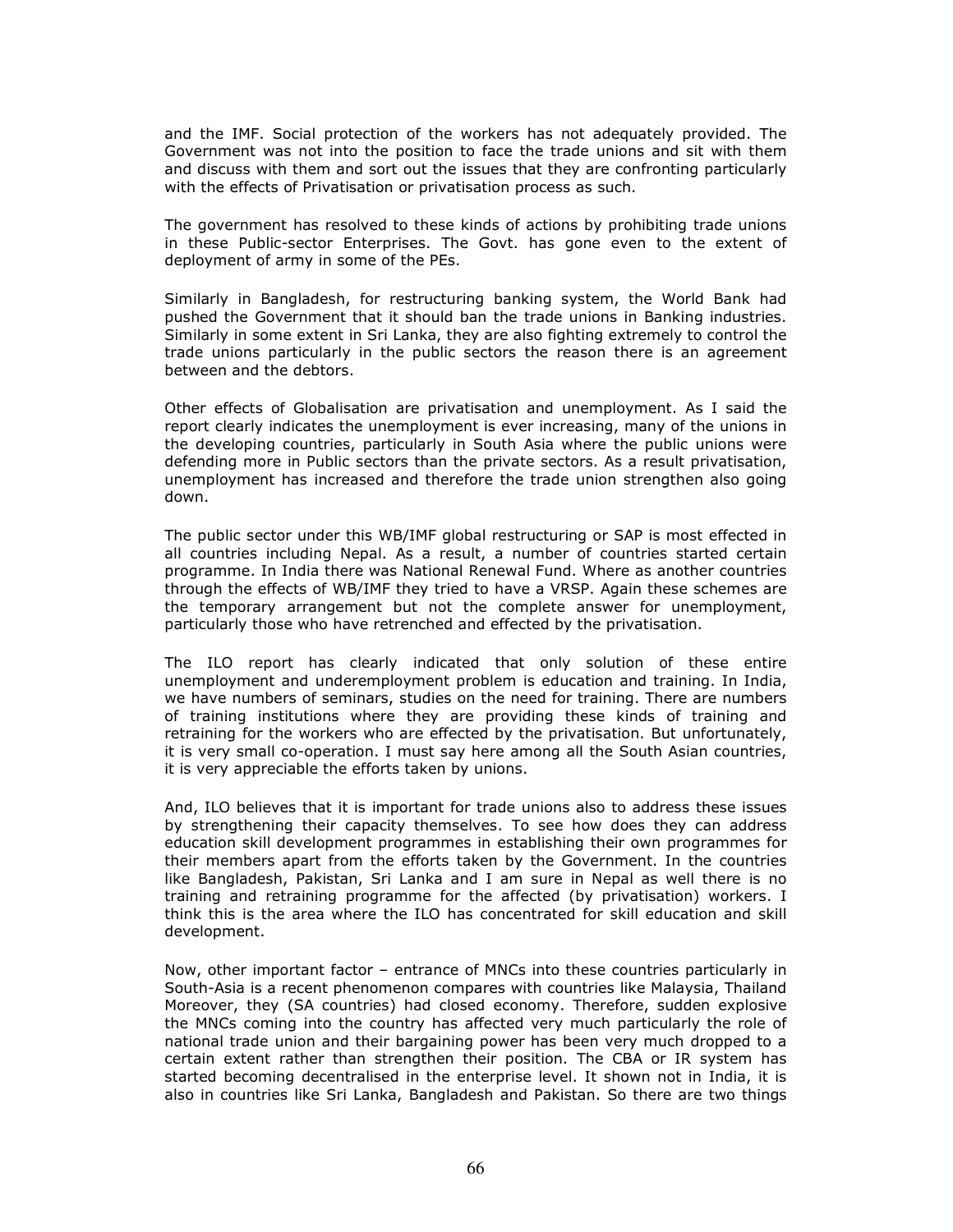we have to look into; one-what should be the role of central trade unions? What should central trade union do to strengthen their position? The enterprise level unions have to do the CBA. What kinds of support the central trade union can provide is the question mark and therefore what should be role and how have they have to strengthen their base? Similarly, due to this decentralisation of their system, their position is also becoming very precarious in the sense that they are not used to the Collective Bargaining process. Therefore role of central trade union is ever increasing. If the role of central trade union is increasing, are they well equipped to support the role of enterprise level trade unions?

Now another area that is also becoming more increasingly challenge for trade unions is the environmental deterioration. Occupational Health & Safety and environment are the increasing problems for trade unions. Job losses are another area. Due to the plan closure and transfer the plant from one area to another area there is great loss of employment and job loss is ever increasing. This particularly has shown in India. Another important challenges the trade unions has to face, I see, the formal sector is gradually shrinking and the informal sector is increasing due to globalisation. The ILO world employment report also talks about this. What are the challenges the trade unions have now? Now you have the numbers of workers unionisation is increasing in the organised sector? It is now a challenge for trade unions to concentrate in informal sector. Now we can see here, there is not only informal sector but also we have the rural informal sector.

For instance new services, trade union can not think only about doing their conventional work. If you want your member keep with you (now a days workers are well educated- they are no more ignorant, he knows his wise therefore he takes only short while to learn every thing, he would have expectation from the union) you have to think in a new way. We want you to provide easy loans. He wants you to provide training, like the computer training—these are the ideas the workers are demanding, and unless and until you provide these kinds of facilities you are not going to contain the memberships.

Now, rural- agricultural sector apart from the urban informal sector is a great potential for trade unions. And, ILO is also concentrating and focusing its attention on the informal both the rural and agricultural sector. And, rural development in South Asia is one of the priorities in its employment policy. On this context I can say there is a lot of potential as far as India is concerned. Because India has ratified Convention 141- organising rural workers.

Next important area of concentration for trade unions, due to this Globalisation and reorganisation of industries and introduction of new technology, is the contract labour issue. Contract labour, casualisation of labour and due to management changes practices—decentralisation of IR system are some of the impacts of privatisation and Globalisation. What is this for trade unions? The contract labourcasualisation of labour has affected numbers of workers. And, therefore these affected workers are not only outsourcing in another sector. For instance, the Maruti Udyog in India, it is giving numbers works in contract. Not only this now the company is searching a multi-skilled worker. If you are the sweeper, you must be the plumber and you must be also making tea for the company.

Expansion of international trade union co-operation is an essential part of the trade union movement. Due to the involvement of multinational in countries like India, Bangladesh, even in Nepal, Sri Lanka and other countries, the code of conduct has been become necessary instrument. Say for example, a recent incident that took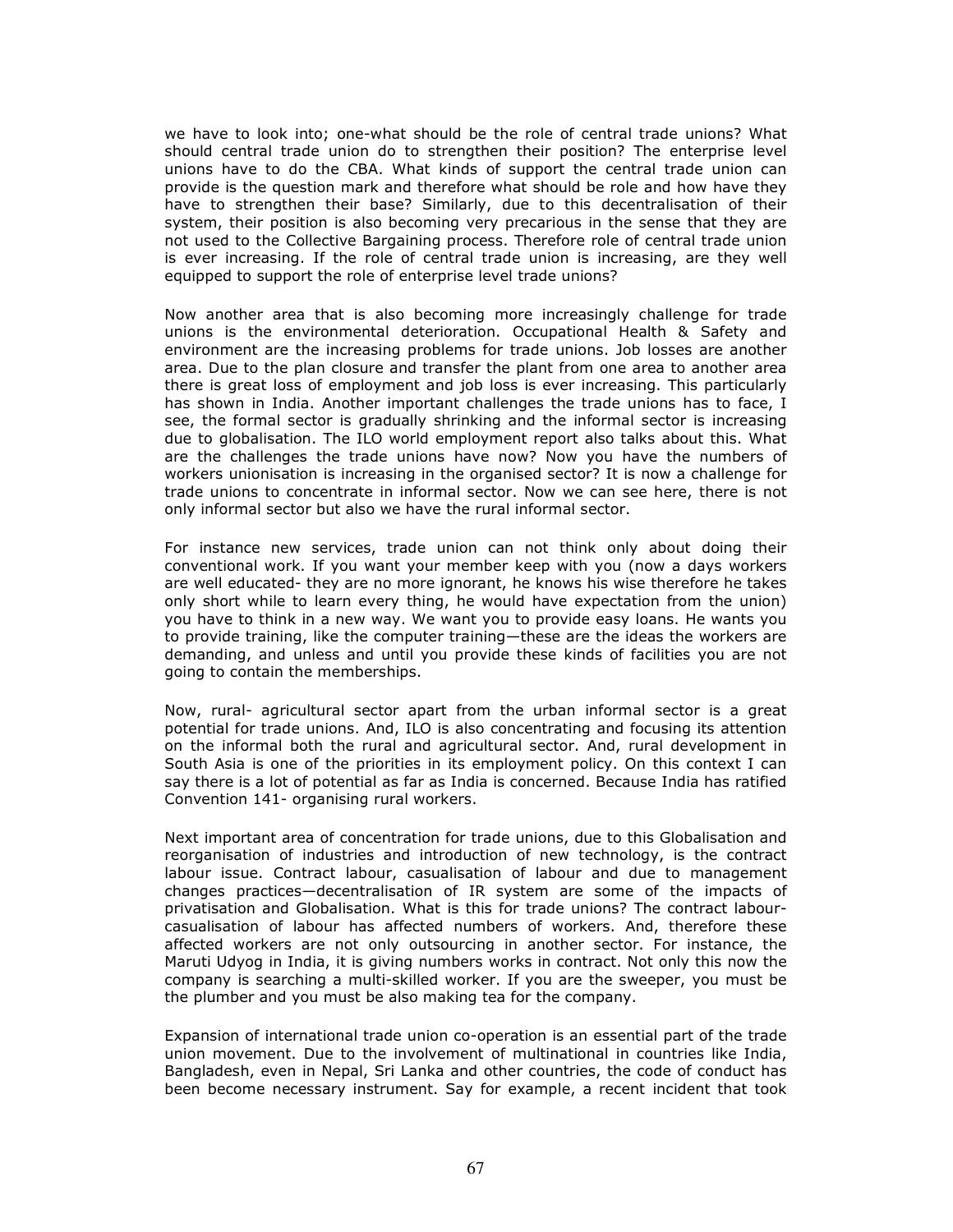place in Banglore, one of the worker didn't get compensation (compensation was not in satisfaction of the workers and the union). And therefore to that company which has its parent body in Paris, they took up that matter with the concerned ITSs-and ITS which were able to co-ordinate with the multinational Parent body in Paris and able to resolve the problem. Therefore now it is being important, that the trade unions should have a co-operation with the various other international trade unions.

Now to meet this challenges one of the important factor the trade union has to know for modernisation. The trade union has to equip itself to face the challenges. How can they modernise themselves? I think the most important thing is that you have to look into the structure of your own unions. Then, they have to strengthen their resource capacity. It has been becoming increasingly important that the trade unions have to have resource capacity so that they equally compete with the management in terms of collective bargaining and in terms of information. Another important area is present technology; particularly the electronic media is one of the means of effective communication.

And fund is a very critical issue. It is particularly problem for central trade union. I can say, large numbers of unions in enterprise level; they have lots of funds but in terms of the centre, their contribution is very small. As a result centre is not able to expand its activities. For instance 50-paisa contribution (per member) to the central union- what can the central union do for their members?

In numbers of countries and their trade unions, the leadership is still old brass; new brass is not taking leadership yet. I am not pointing any of the organisations; there are very small initiatives to pick up the second level leadership to take over the leadership in the organisation. Therefore, the leadership is the area for trade unions themselves to critically analyse. There is need of democratisation of trade unions.

Other challenges, the trade unions now a day facing are the trade union unity. Trade union unity is very much important. In Nepal there was only one unions, then two and now already three organisation mushrooming. In India, it is particularly show in South Asian context because of historical reasons. But how can we have trade union unity? In this regards international trade union centres are playing very positive roles too.

Let me come up with another issue. We all are talking about rough mark labelling etc. One of the important documents that ILO has come out which is the document called ILO Declaration on fundamental principal on right of work. Then, what are the fundamental rights? These are - freedom of association and right to collective bargaining, abolition of forced labour, elimination of child labour and end for all forms of discrimination. This declaration was adopted last year in the International Labour conference with the view to see that the issue of trade unions- particularly the issue of trade union rights and collective bargaining which are the issues brought by numbers of countries. But again ILO was put in a dilemma for along time, how should it address these issues. There were lots of pressures by various international bodies even by the WTO, WB, and IMF and even by the international trade union bodies.

All 174 members' countries of ILO have now adopted this declaration virtue of the fact that they are members of ILO. As a responsibility of all members countries they have to report to ILO every four years once in the four important core areas, i.e.; every years in one core area. The 1st core area is freedom of association and right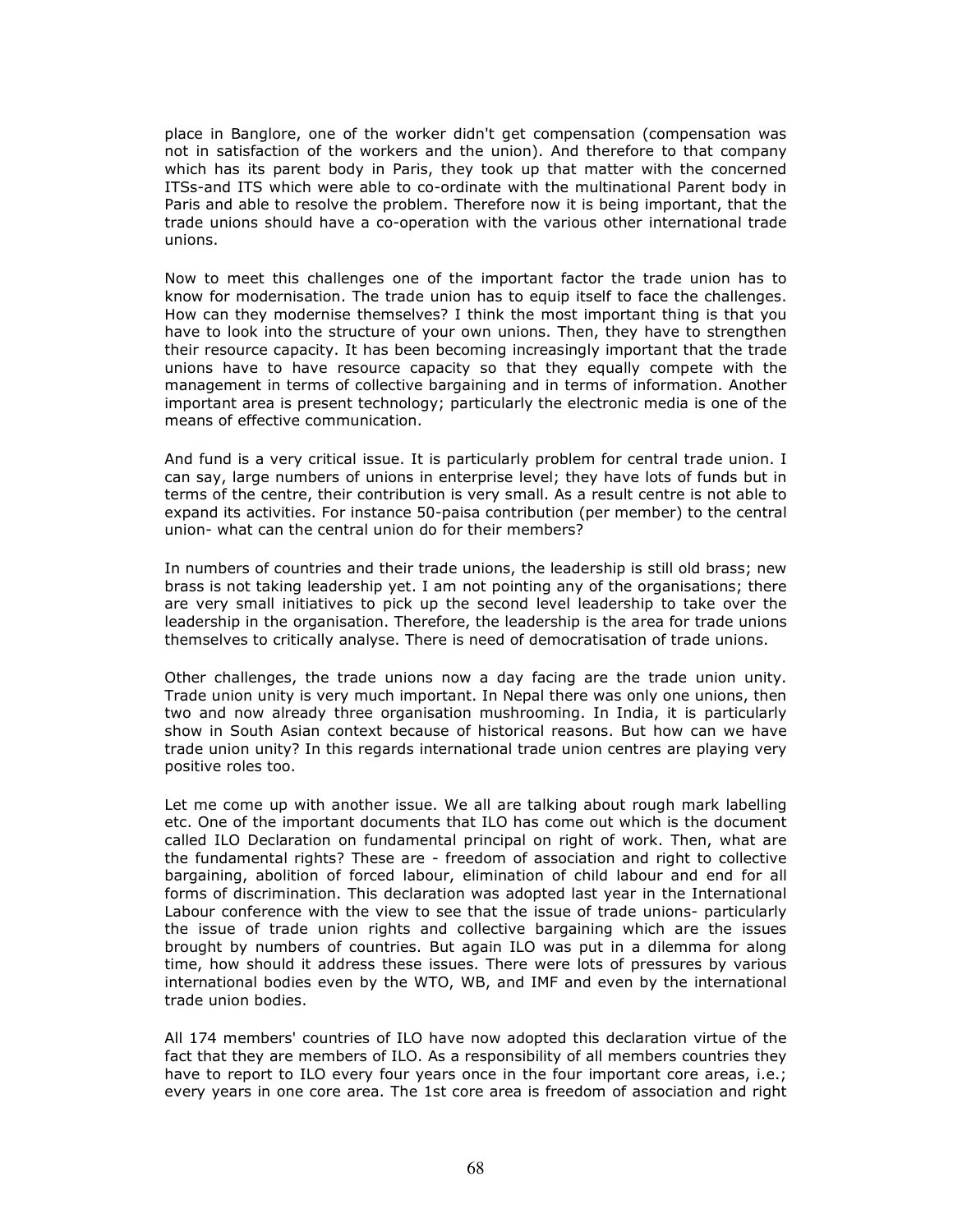to collective bargaining (C. 87 & 98). They have to send report on that two conventions 87 & 98, particularly they have not ratified, actually what they have been doing in their countries particularly in law and practice? And that report has to come to ILO and ILO has a special committee who study the report and submit a global report to the DG and then for the International Labour Conference.

To realise this declaration, the ILO is ready to provide technical co-operation and necessary arrangement and assistance to see that all the member countries ratified the Seven core conventions. Based on the report and discussions on the following year on the submission of this report, the ILO is now thinking - what should be the follow-up and what types of assistance do they need ? After analysing the situation in these member countries , ILO has to decide what kind of technical assistance should be provided.

This is all in brief, I think it time for me to stop here!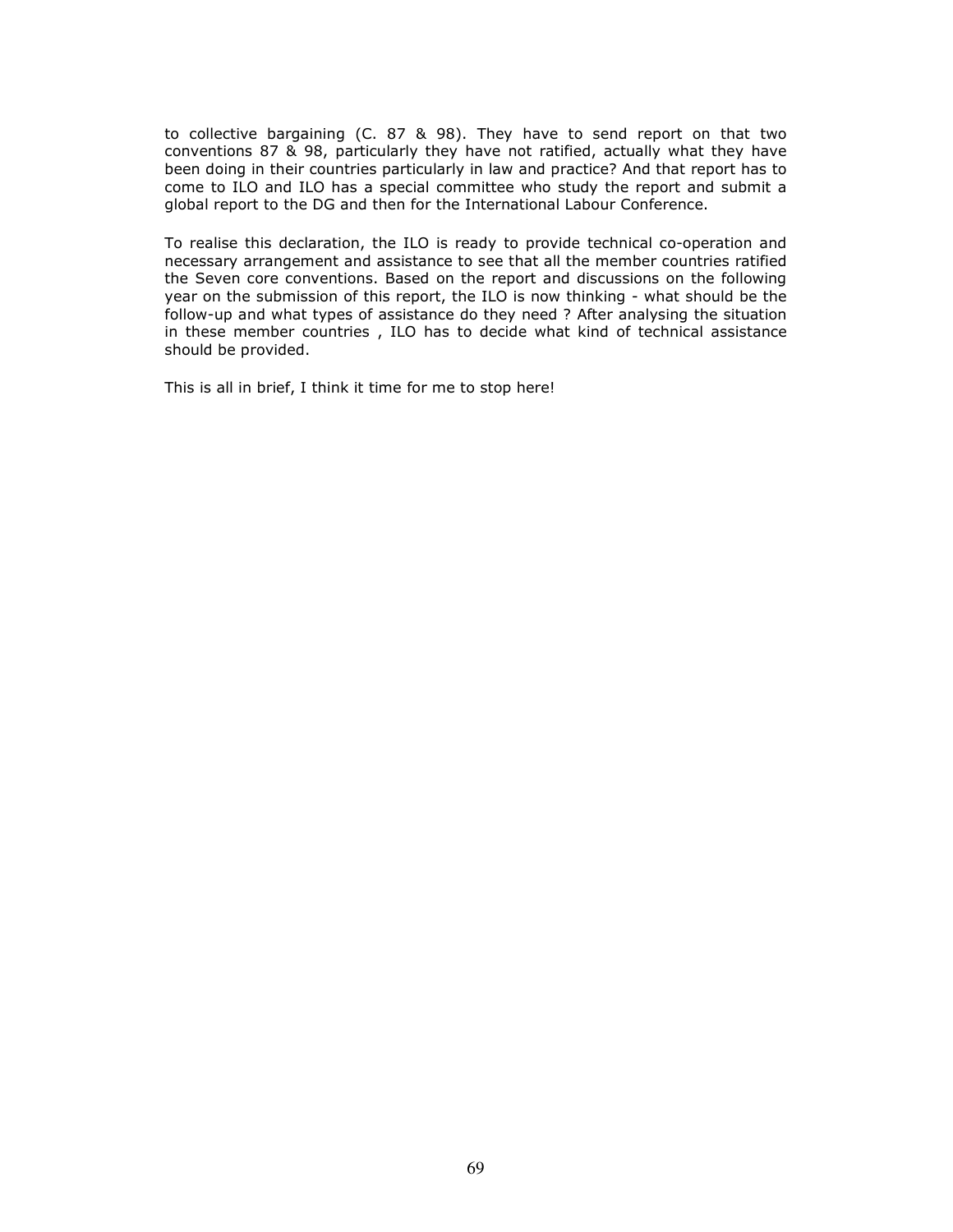Day-Two: Changing Scenario of Trade Union Movement & the challenges

# Swedish trade Union-SAC on Trade Unions and the Challenges

by Lief Bjellin

I am very honoured and proud to be here today. I also feel very comfortable to be among comrades and friends. So I thank the organisers for inviting me. If my opinion is of any value, I am pleased to communicate it to you.

First of all an important statement. As I am not a formal representative of SAC, what I am going to say is not necessarily the opinion of SAC, but merely my private opinion. This represent a very important principle to us, as no-one has the right to make statements in the name of SAC, if they are not formally appointed to do so.

Never the less I think that my more than 25 years of SAC-union actionism make my opinion fairly representative for the organisation.

I want you to bear this in mind.

Some background concerning SAC that might explain some of the statements I will present.

SAC is a small union. We are less than 15000 members today, which should be compared to the big reformistic unions more than maybe one and a half million members.

Still I am totally convinced that we have, and historically have had, an unproportionally great influence on union ideas, public opinion and development of the Swedish labour market laws. And I think this is because we are totally free from any political party and hence probably more trustworthy in the debate.

Our true grass-root organisation, leave our central board virtually without any power. This grass-root power in our organisation also make our central board and centrally employed staff very small to the number. This in turn makes the central boards involvement in different issues sparse.

In stead the activities rely upon local groups of members, who either autonomously or together with central instances run a certain issue.

Though SAC is not a member of any international trade union centre, we consider it of very great importance to develop international trade union co-operation. I think our relatively low activity concerning this, more or less reflect the size of our organisation.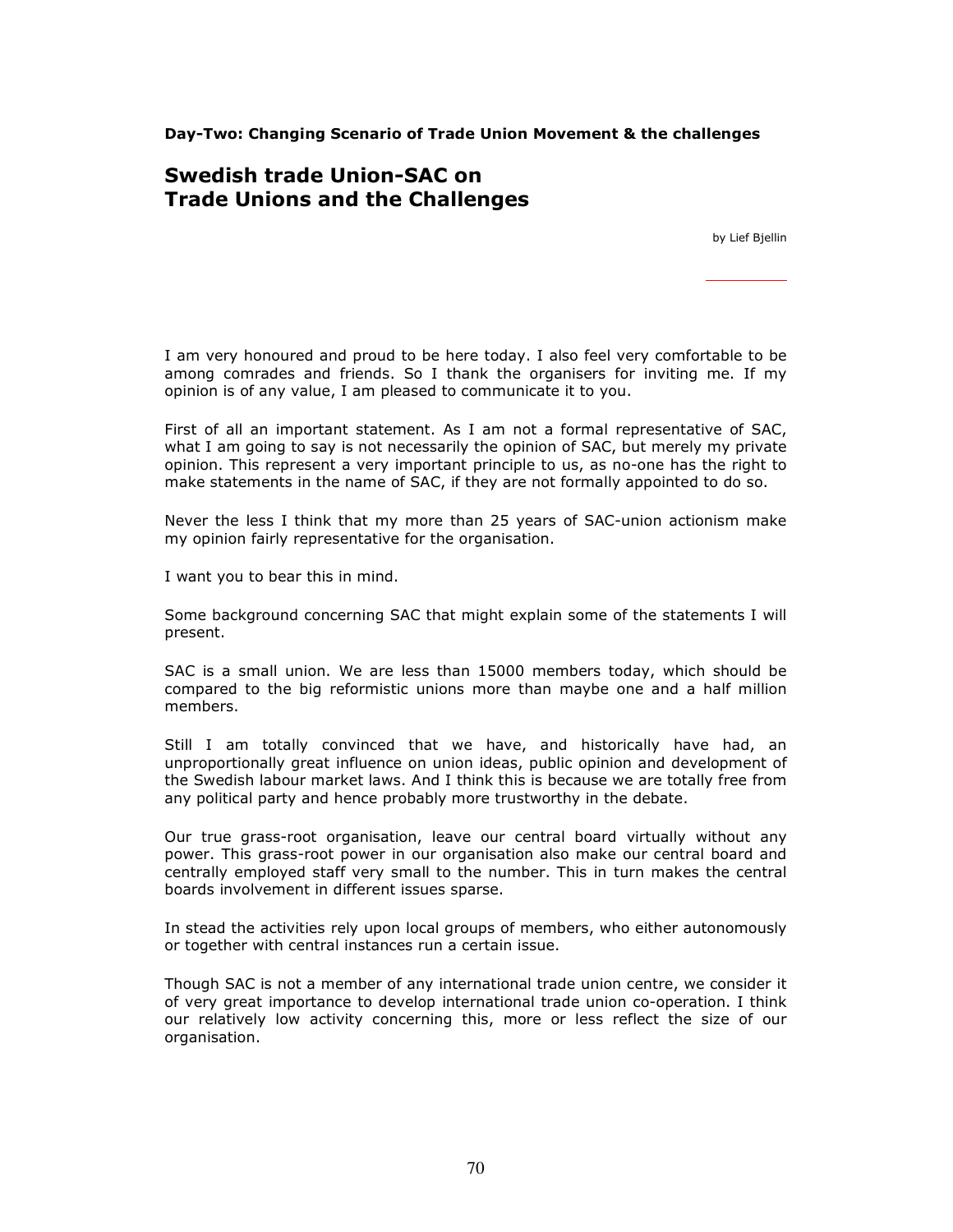Many international trade union centres are also mastered direct or indirect by political parties through their unions. And this is not in accordance with our view on the relation between parties and unions.

International solidarity used to be of high priority on SAC's agenda. And it has always been so. For example many syndicalists took part on the antifascist side in the Spanish civil war, a history we are very proud of.

At present several local SAC groups are running their solidarity programs. There are groups working towards central America, Bolivia, Eritrea, Philippines and so on. Not to forget co-operation with unions in the war stricken former Yugoslavia. And of course, my own group in the south of Sweden, who have the privilege to have both personal and formal good relations with Gefont.

I am quite convinced that this international solidarity will continue in the future and, for what we think obvious reasons, probably will improve.

Concerning international solidarity it is also worth mentioning our high priority to immigrants in Sweden. Even in the relatively calm corner of the world as Sweden is, we face obvious expressions of racism and fascism. SAC and its members of course counter fight strongly all such expressions.

All this also means that SAC has attracted what I think is a high proportion of immigrants.

As I mentioned earlier the idea of international trade union co-operation and solidarity is regarded as very important. Historically we have seen some expressions of co-operation and solidarity, but to be honest, it has not been so much of real, practical co-operation, neither in SAC or elsewhere. Labour issues were national issues, subjected to national laws and practices. Seldom we heard about Swedish workers going on strike on behalf of workers in another country, or something like that. Economical support and moral support in the form of public statements, that's all.

But in an era of this new type of globalisation we have been talking about here today, I think we have to re-think.

And then its maybe not only a question of union co-operation, but co-operation between all those groups and movements who oppose the deleterious effects and influence of multinational corporations, border less capital and neo-imperialist oppression.

An example and expression of this kind of "co-operation" between unions, NGOs etc, is the great "European march" against unemployment this spring, which gathered almost 100000 protesters in Köln, Germany. Of course many syndicalists were there as well as groups all the way from India.

Finally, the last point mentioned in the introduction to this session: burning issues of trade union movement.

I think it is of greatest vital importance for the union movement that it can handle the ongoing negative effects of the economic globalisation. Its a question of survival. And one of the few means for that is international trade union co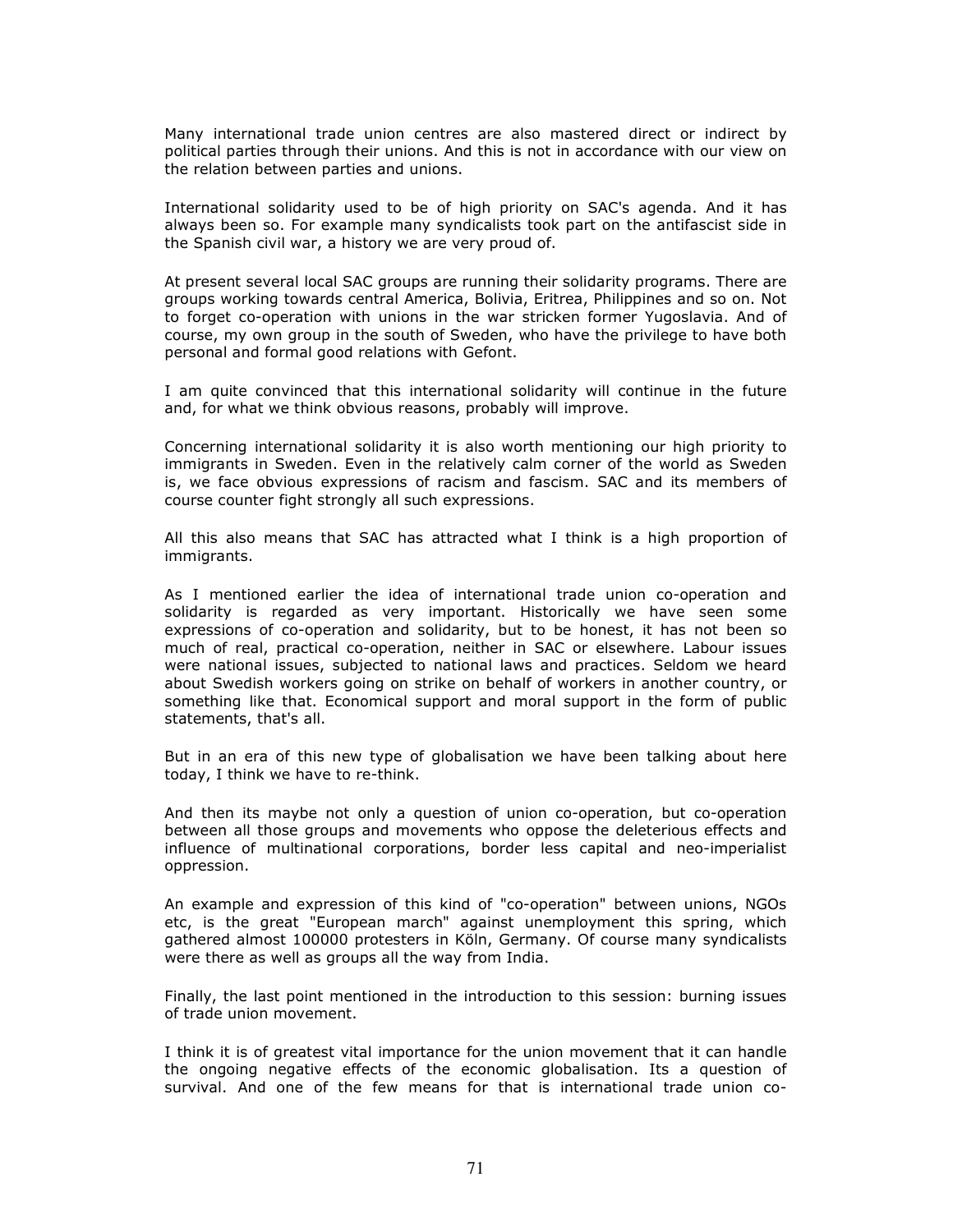operation. The contacts between unions must be very close. The information quick and accurate. And the solidarity so intense and deep, that when a Swedish multinational company is performing unfair labour practice in e.g. India, the workers in maybe the more sensitive part of the companies central activities, will strike.

This is issue no one.

I can also see some other burning issues, but will just mention one - the emancipation, participation and equal rights for women. Maybe its possible in an old rural society, but in the long run you can not deny half the humankind its natural and obvious rights.

In this respect SAC has also taken a big step in adding to its declaration of principles that it is a feministic union. Our present chair-person is also a woman, Hannele Peltonen.

Thank you for your attendance.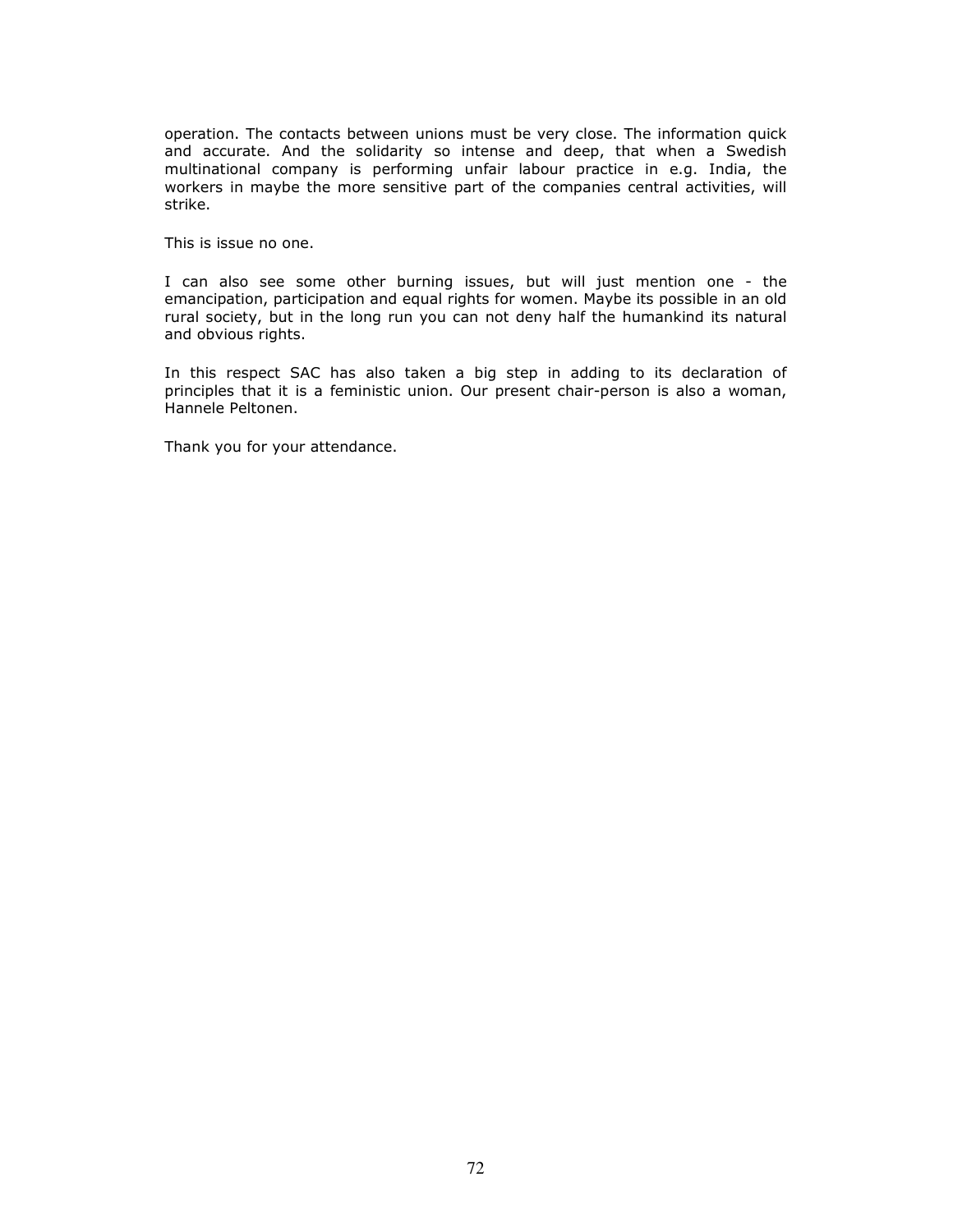## Day-Two: Changing Scenario of Trade Union Movement & the challenges

## CHANGING SCENARIO OF THE TRADE UNION MOVEMENT THE EXISTING AND FORTHCOMING CHALLENGES

by W.R. Varada Rajan

First of all , please permit me to convey our greetings from the Centre of Indian Trade Unions, from the working people of India to GEFONT, on the occasion of this celebration of their glorious ten years. I also thank the GEFONT for organising these panel discussions on contemporary trade union issues as a part of the decennial celebrations.

The subject for discussion in this session is very much related to the ongoing efforts at globalisation in all countries of the world and the challenges faced by the trade union movement across the globe, while we are in the threshold of the new millennium. The CITU has made pubic its views on the neo-liberal globalisation in several fora those and need no repetition here. But I wish to refer to the views expressed by three eminent persons, at the recent conference of the International Labour Organisation.

First I will quote Dr Amartya Sen, the Noble Laureate. He said: "Globalisation needs social and political support, if it is to appear other than as a terrorising prospect for precariously placed individuals and communities." By inference, globalisation is perceived by precariously placed individuals and communities, and the underprivileged have been viewing it, as a terrorising prospect.

The second quote from the same forum, the ILO conference, is on how people respond - working people respond - to globalisation. This is from the speech of the US President Bill Clinton. Bill Clinton, while stating his firm belief that open trade is not contrary to the interests of the working people and that we need more trade not less, said: "Unfortunately working people the world over do not believe this. Even in the United States, with the lowest unemployment rate in a generation, where exports accounted for 30 per cent of our growth until the financial crisis hit Asia, working people strongly resist new market-opening measures." If the working people of even the richest nation in the world have these apprehensions, can one blame the poor and underprivileged working people of the third world countries, if they are apprehensive of globalisation?

The third view presented in the ILO conference is that of Aleander Zharikov, a trade unionist, and General Secretary of the World Federation of Trade Unions (WFTU). He said: "The policies of economic liberalisation have aggravated the social crisis and do not offer a solution to the problems facing human kind. The rich are becoming richer, and the poor poorer. Therefore, the central point of trade union demand in all countries today is to put an end to the policies of neo-liberal globalisation imposed by the IMF and global finance capital". While I quote Zherikov, I quote him approvingly.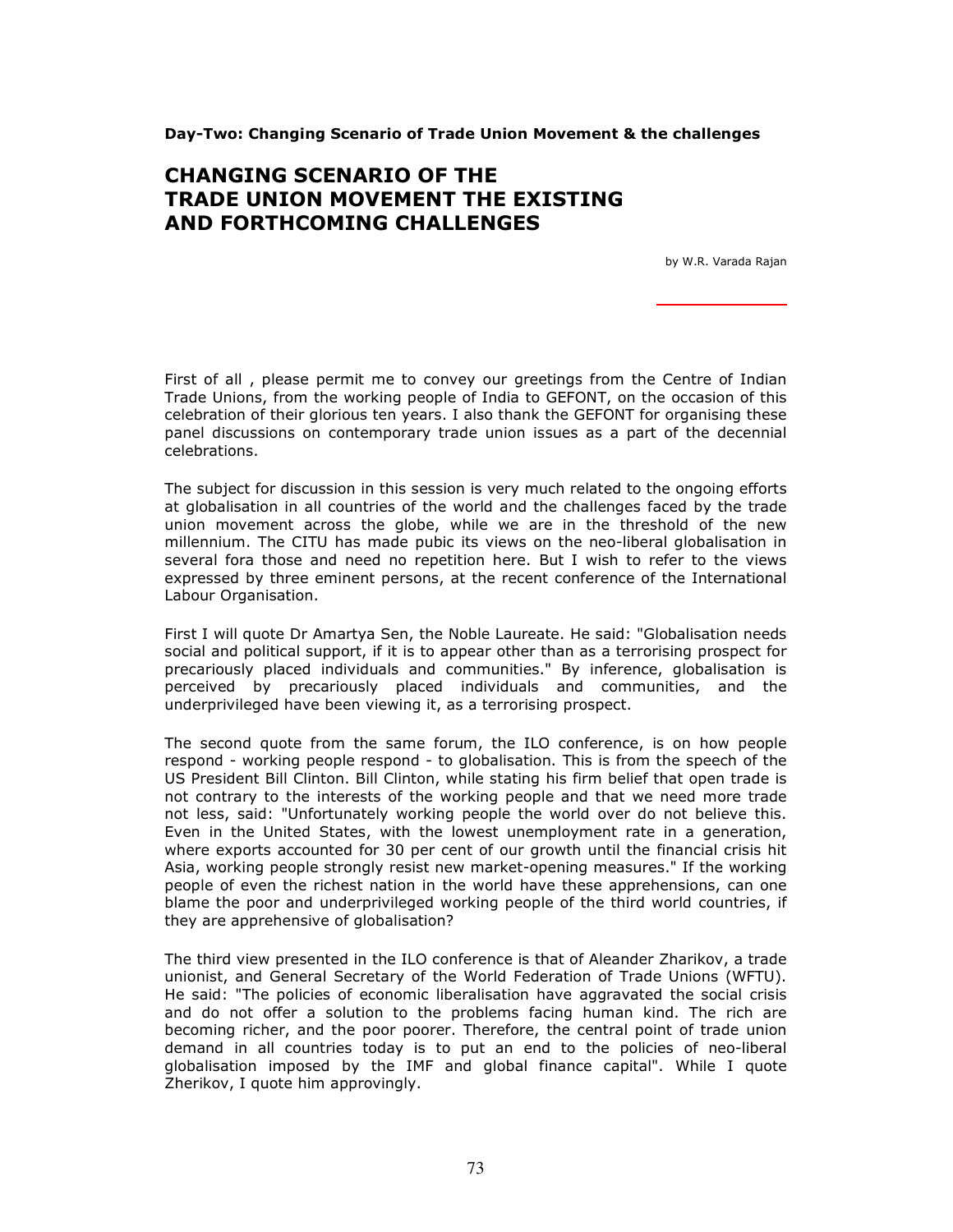Now let me pass on to the challenges or the consequences of neo-liberal globalisation. The consequences of globalisation have almost been the same throughout the world, particularly in the third world countries. They may vary in dimension or degrees but the likes of them can be seen everywhere in the world.

- Massive job losses
- New job creation in poorly paid informal sectors
- Restructuring of indigenous companies to face competition (Here the competition means only competitive under-bidding of wages and service conditions of workers)
- Slowdown in the industrial growth
- Growth mainly in service sector
- Growing industrial sickness
- De-unionisation in work place
- Intensified exploitation

These are the broad features of the impact of globalisation.

What has been the change in the pattern of employment in the globalisation era? Rate of growth of employment has considerably slowed down. The financial turmoil in Asia itself has taken a toll of twenty million people getting unemployed. Rate of growth in the wages of the workers has also considerably fallen. Whichever new industries are coming, they are capital intensive, with the state of the art technology. As a result, employers gain in labour productivity as measured by output per worker. This has been accompanied by a steep fall in cost of labour per unit.

Globalisation leading to a reduction in trade union membership, weakening of the bargaining capacity of the unions, etc are matters of grave concern. It is not an accidental happening. One may not conclude that this is happening because IMF or World Bank directed it to be so. Rather, globalisation and global competition, per force, motivates employers to adopt new strategies. In this it is not that private employers alone are guilty. Government-employers are the first accused in this. This goes by the name of Business Process Reengineering (BPR), leading to downsizing, but stated as right sizing of work force, in a disguised way. Early retirement, flexibility, mobility, multi skilling are also the new methods.

What do employers seek to achieve by this strategy. They want to cut down the cost of production. They resort to lay off, retrenchment and rationalisation involving labour elasticity. They call for flexible labour utilisation arrangements. They resort to sub-contracting, hire casuals, engage unpaid apprentices--- all to reduce costs. They seek to replace or substitute the unskilled workers with skilled, hi-tech, employees. They match their HRD or industrial relations technique also to increase labour productivity. The brief to HRD is no hiring of permanent employees. "No using of glass tea cups; use only throw-away paper cups!"

In this process of casualisation and informalisation, the workforce in industrial production has come to be of two different segments. Only one segment is skilled, technical professional, non-unionised and confidential staff. Hiring takes place in this segment only. Very often, loyalty is the main consideration for hiring. The other segment is semi-skilled, unskilled rank and file workers. The tenure of this segment of workforce is only casual. They are made to work efficiently, more loyally and their performance is controlled by threats of further segmentation of work. Thus the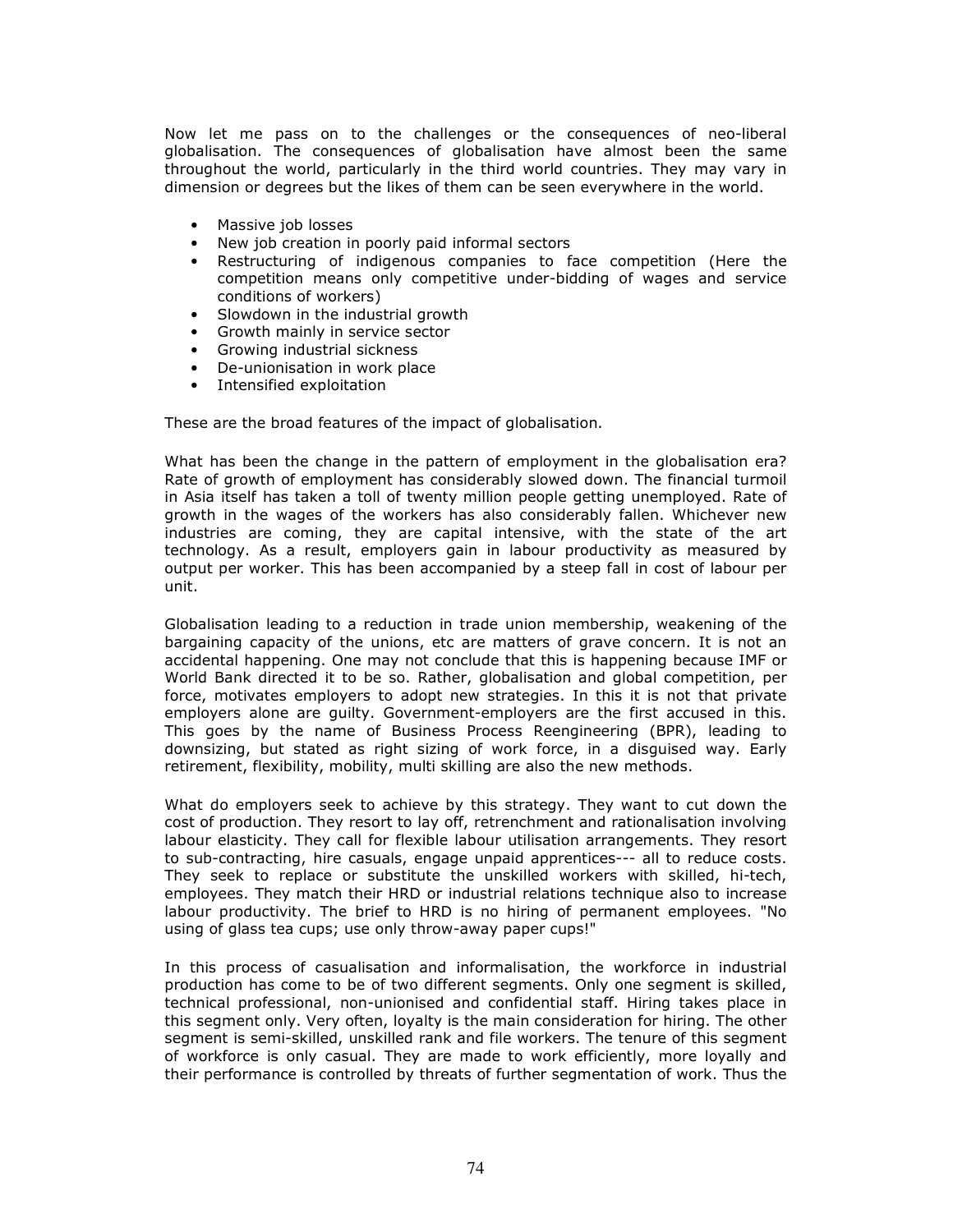labour scenario is marked by a large percentage of non-regular work force (the larger periphery) and a small percentage of regular work force (the small core).

What is the role of the State in this globalisation framework? There is a marked decline of the role of the State - the government - as an employer, as more and more units are pushed out from public sector to private enterprise. Globalisation facilitate free cross-border flight of capital. the State is in no position to control these flights of capital. The TNCs defy any measure of control. As more and more concessions are extended to big business and TNCs; there is a significant drop in the corporate tax revenue accruing to the State. With revenues going down, the Governments of the day, resort to cutting down allocations for welfare measures for the people. This brings more miseries to the poorer sections of the people.

These are the multi-various consequences of globalisation throwing up innumerable challenges before the working class and the trade union movement. Because of decrease in regular work force and increase in non-regular vulnerable work force, unionisation itself is becoming more and more difficult. The environment of competition and the strategies adopted by employers to meet the competition leads to a situation, where the control of the union over conditions of employment of the workers, is weakened. There is increasing incidence of separation of the workers through the `Golden hand shake' or VRS route. This again results in erosion of union strength. Though there is no dearth of high-flying talks about labour standards, social safety net and all that, in almost all the countries of the third world, industrial legislation are just show --- pieces; their implementation machinery in a state of total collapse.

Here one factual position must be noted. Decline in trade union membership is no doubt, a world wide phenomenon. But in underdeveloped countries, however, there is no quantum decline in this, because of the existing situation, where the proportion of unionised work force is still small. That is why, despite the multi-union situation, every union appears to show some increase in membership.

Bro. Naidu of the ILO referred to some aspects of the labour situation in India. He referred to the instances of industries ordered to be closed for reasons of environmental protection, pollution etc. This has happened in Delhi, in Agra and some other places as well. Perhaps , similar situations might have occurred in several other countries. But, what is the attitude of the State - and even the judiciary in this regard. "No pollution in my courtyard - no pollution in my backyard - take it away and pollute far away from my place," seems to be the attitude. On the other side, hazardous industrial wastes from the developed countries are sent down to third world countries for disposal. Old discarded ships, with high pollutants and hazardous wastes, are sent for ship-breaking in our ports. There is no askance for all those!

The operation of National Renewal Fund (NRF) in India was also referred to in the discussions here. This is commended as a unique concept providing for retraining of displaced work force. What is the reality in this regard? Out of a total allocation of Rs 2227 crore to the NRF, Rs 2083 crore had already been spent. An approximate 90% of this expenditure had gone for funding the voluntary retirement schemes, to send out the workers. About retraining, all that had happened until 1998 was 66662 workers (covered by VRS) were surveyed (out of over 2 lakhs sent out); of these only 33,000 were counselled or advised; those retrained or given skill development are just 26,000; even in this 26,000, 90% were just trained for making candles - (perhaps in the belief that candles need to be lit before the graves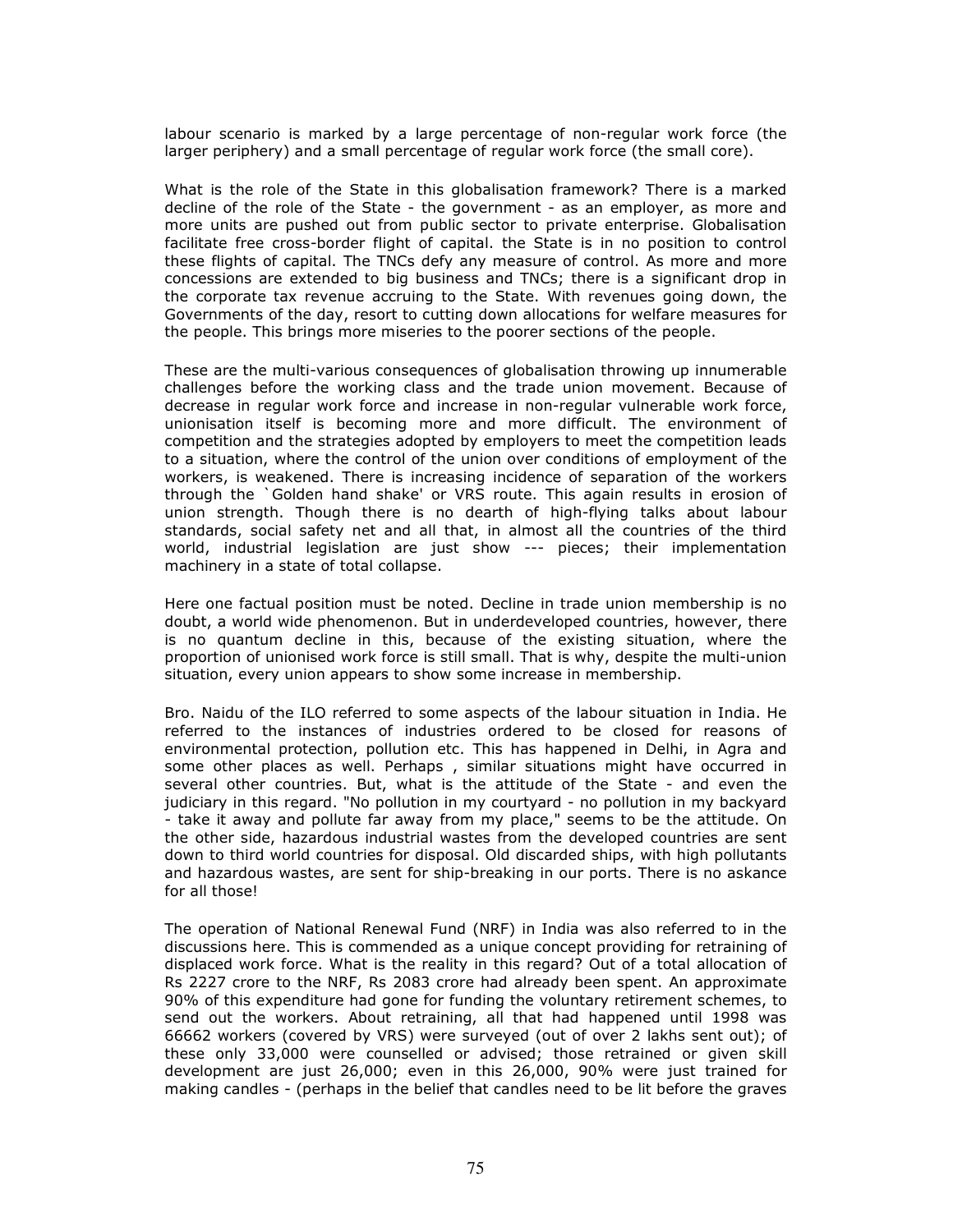and as such demand for candles will increase by thousands); and in this exercise spread over six years, the number of workers re-deployed is just 6712! This is the National Renewal taking place in India!

In this context, the question that arises is what is to be done? Do we advocate national seclusion as against global integration? Is it that we, the national trade unions, want to have nothing to do with the other nations of the world? No! It is Karl Marx, the greatest teacher of world working class, who along with Engels called upon the workers of the world to unite. We want global integration of the trade union movement. International coming together of workers had been our motto over 150 years. So we cannot be accused of advocating national seclusion.

But the globalisation under the IMF/World Bank/WTO dispensation is globalisation of profit for the TNCs and losses for the toiling masses. There is no attempt at poverty alleviation globally. Employment generation is not globalise. Enabling people to have recourse to better living is not being globalise. That is why we have to globalise the resistance to this globalisation.

This task is onerous. Given the present context, it cannot be accomplished easily. We talk of international co-operation, international unity of the working class. But we come across difficulties all the way. In ILO or any other international fora, when issues like social clause, social labelling, linking labour standards to international trade etc come up for discussion, we come across some sort of a divide. The trade unions belonging to the developed countries, most often support the views of their respective Governments. The trade unions belonging to the third world countries, which are rising in opposition to these issues, naturally support the stand of their respective Governments. Ironically trade unions in some countries, whose governments are opposed to social clause, differ from the stand of their own Governments and extend support to social clause and social labelling, kow-towing the international trade union body to which the unions are affiliate.

I am broadly in agreement with the GEFONT assessment of the status of the international trade union movement, as presented here by Com. Bishnu Rimal. COSATU is not represented here, though they had been invited. Obviously, they have some difficulty in making it to this event. But, I must refer to an experiment embarked upon by the COSATU in having broad consultations with all the three international trade union co-ordinating bodies, viz. the World Federation of Trade Unions (WFTU), the International Confederation of Free Trade Unions (ICFTU) and the World Confederation of Labour (WEL). The role and functions of these three organisations had been discussed in the GEFONT report. I am not going into those details. COSATU tried to hold consultations with all these three organisations, on the question of unity of the international trade union movement and for establishing one international trade union co-ordinating structure. They wanted to unite these three in one international trade union centre. They (COSATU) summed p the outcome of their efforts in the following words:

"Our view is that the three international trade union centres are not ready to unite at this stage" COSATU stated further, "the three trade union centres would prefer co-operative unity to structural unity to allow for their continued separate entities."

COSATU, after this assessment, decided to affiliate itself with the ICFTU. It is their decision. We cannot comment on that decision. But COSATU, our CITU, GEFONT, along with several other trade unions have been participating in common initiatives, in the Cairo Round Table, in Indian Ocean Conference, at the proposed Southern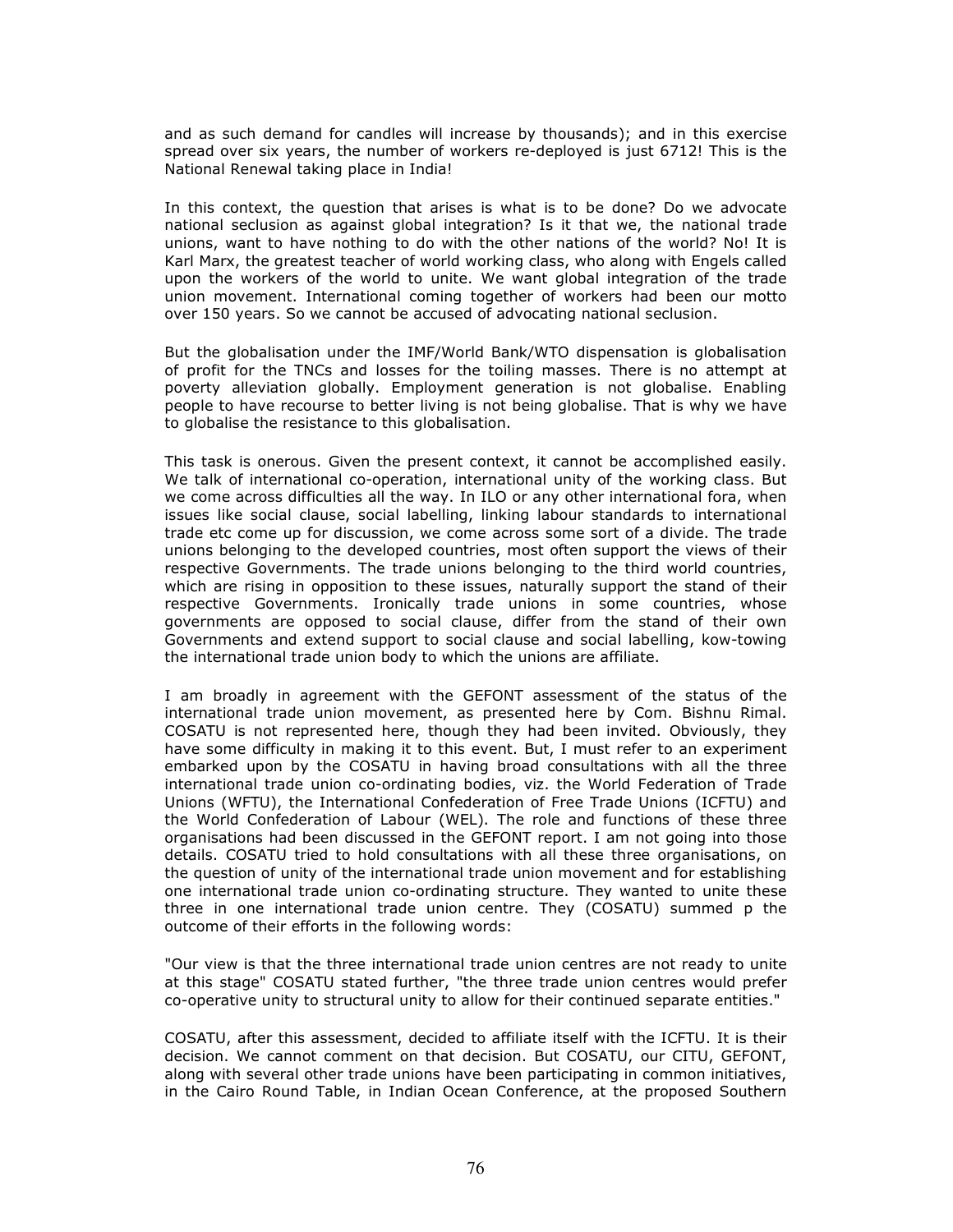Initiative in Johannesburg. We have been working together. Though COSATU, which was part of the non-aligned trade unions, has now become affiliated to one of the three international bodies, our fraternal co-operation, we are happy, is continuing even today.

In our view, while resistance to globalisation needs to be globalised, simultaneous sub-regional, regional and international co-operation and alliances on issues can alone advance the interests of the trade union movement all over the world today. What these international corporations should seek to achieve? I am quoting what was adopted in the Cairo Round Table document:

"Means of making countries enforce and sensitively respect fundamental human and trade union rights shall be found...Workers' organisations should fiercely defend the ILO whose role is greatly undermined by the new liberal agenda."

This assumes very great importance today, I referred in the beginning to the US President Bill Clinton's admission that even the working class of the USA is opposed to globalisation. But at that very ILO conference, Bill Clinton urged that "it is vital that the WTO and the ILO should work together to advance the common goals." We apprehend that slowly it is sought to make the ILO an appendage of the WTO. That is why we need to stress what was said in Cairo Round Table - "the workers and their organisation should be urged to fight for the reinforcement of the ILO mandate and democratisation of the ILO structure." Towards this end, all unions, irrespective of affiliation, must take initiative for trade-wise, region-wise continentwise and local level constructive co-operation. This is our view.

While some of the trade unions in different parts of the world continue their affiliations with the ICFTU, WFTU or WCL, there is not much of an active international solidarity. We find that international co-operation these days, does not go beyond exchange of solidarity messages, whenever some struggles are going on or at the time of conferences being held. We must transcend such customary cooperation and launch concerted actions. We must realise that challenges of globalisation can be faced only with the international unity, in action of, the world working class. Towards that goal, any initiative is welcome. I am sure that the present exchange of views promoted by GEFONT will, in an enormous measure, contribute towards that goal.

Thanks to you all.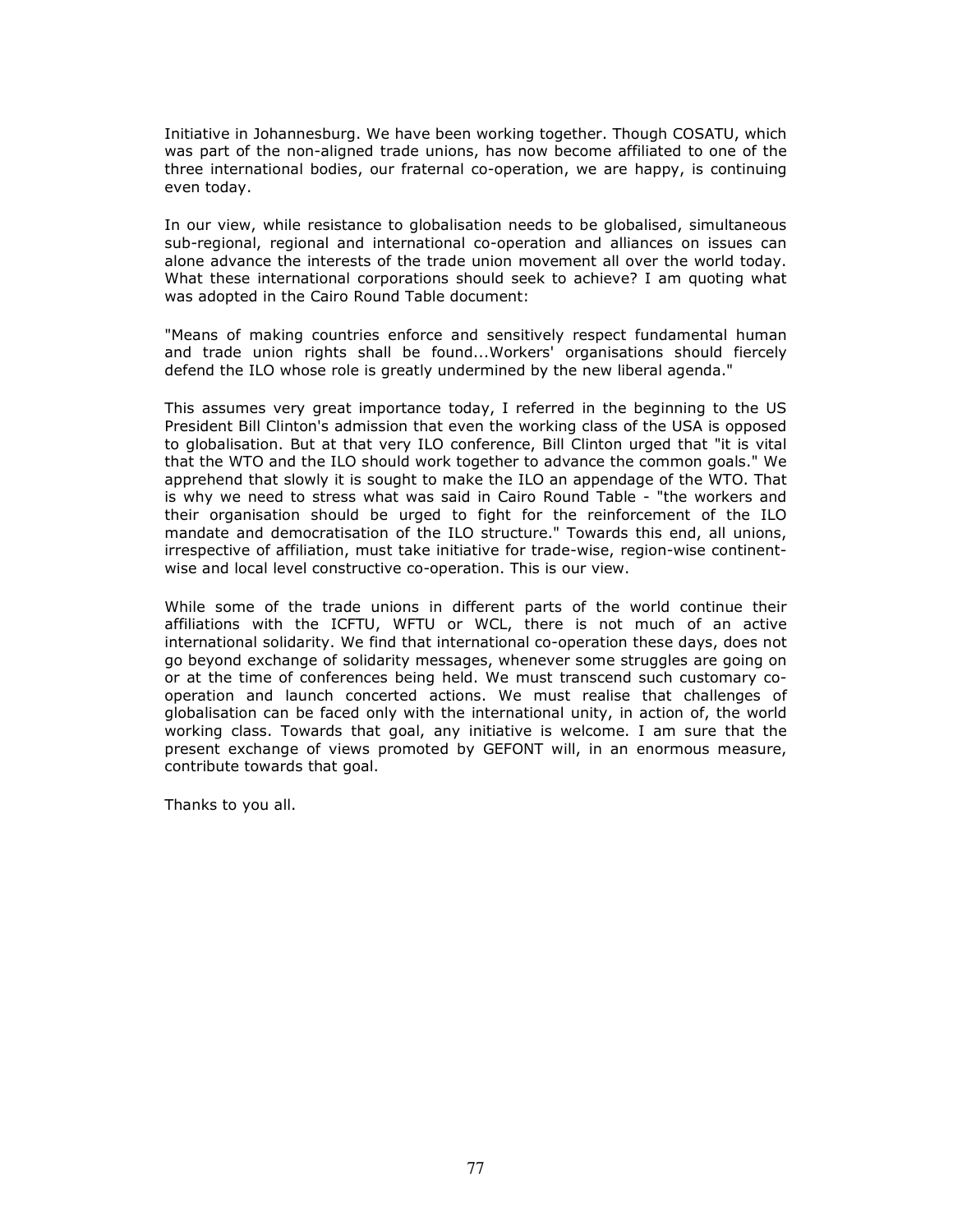Day-Two: Changing Scenario of Trade Union Movement & the challenges

## Chinese Worker Delegate Speech at the High Level Panel Discussion in Nepal



by Mdm. Xia Xiaome

Mr. Chairman, Ladies & Gentlemen, Friends!

First of all, I should thank the General Federation of Nepalese Trade Unions for inviting the ACFTU's representative to attend this High Level Panel Discussion. Given a growing trend towards economic globalisation, this High Level Panel Discussion, sponsored by the General Federation of Nepalese Trade Unions, is of great significance. Now I would like to make some comments on economic globalisation and international trade union movement.

At present, there is a growing trend towards multi-polarisation and globalisation. The general world situation moves towards detonate. But crisis takes place from time to time. The world is no peaceful at all. Hegemonism and power politics can still be found. Economic relationship has become an important component of international relationship. Technological progress is speeding up and knowledge economy is taking shape. However, the irrational and unjust international political and economic order has not yet been rooted out. The Asian financial crisis has adversely affected the world and dealt a severe blow to the world economy. A vast number of developing countries in Asia have been most severely hit.

International political and economic situation has caused profound and complex consequences on, and posed fresh challenges to, the international trade union movement. Despite the growth of world economy, unemployment and poverty have been on the rise. The liberalisation of trade and investment, the expansion of transnational companies and structural adjustment have undermined the traditional organisational foundation of trade unions, causing a decline in membership and unionisation rates in many countries. Trade union rights in some countries have been restricted and weakened. Against the backdrop of multi-polarisation and globalisation, the international trade union movement should ponder over how to increase mutual understanding and co-operation and better protect the legitimate interests of workers.

The Chinese trade unions are of the opinion that:

1. In the process of economic globalisation, the benefit of economic development has not been rationally distributed across the world. Economic globalisation has not made impossible for everyone to have a fair share of the benefits but resulted in an increasingly unjust distribution of income distribution in the world. According to a UNCTAD report, in the countries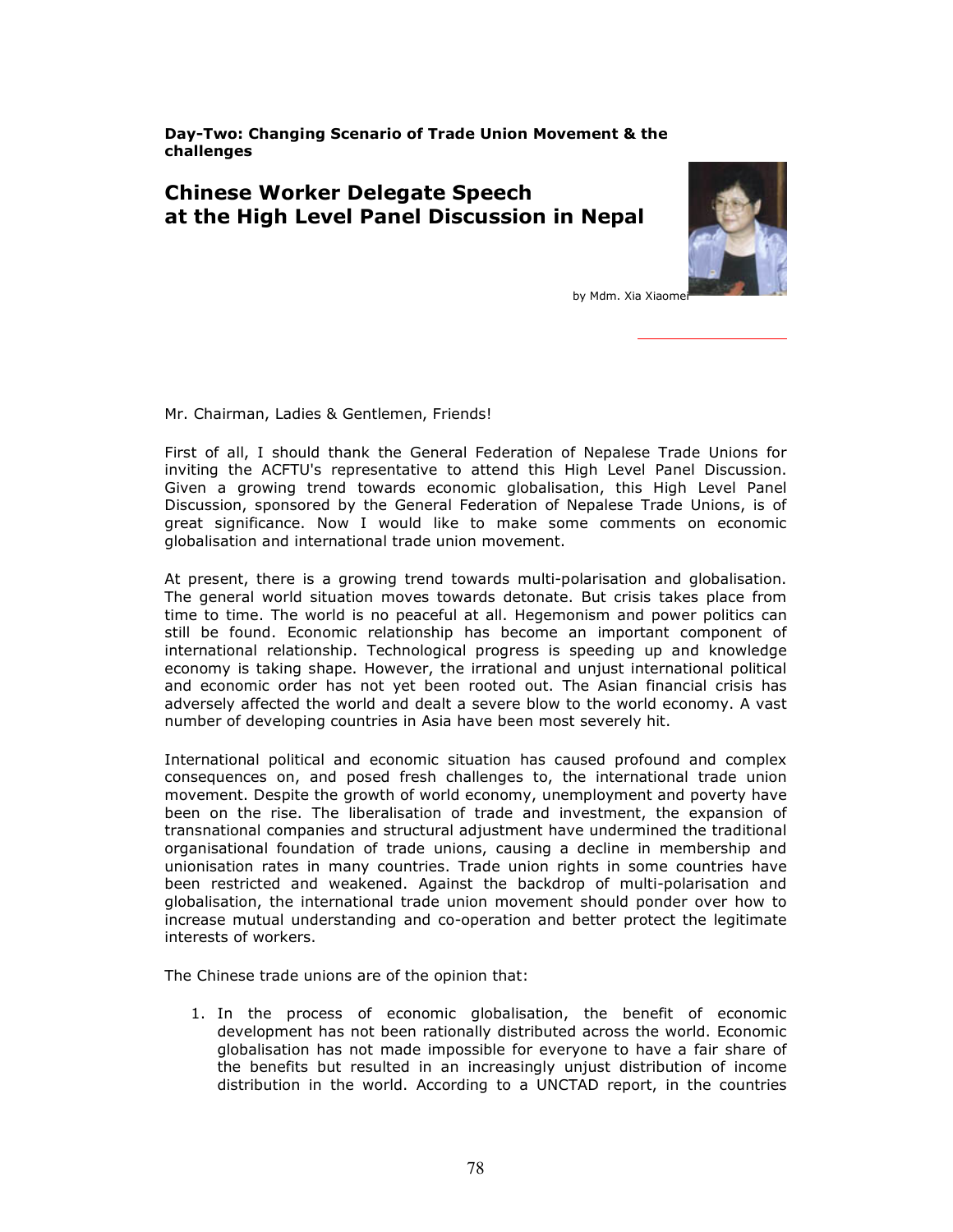with 20 percent of the poorest world population and those with richest, their per capita income gap is widening in the process of globalisation, and a total of 1.3 billion people still live in abject poverty. Therefore, the international trade union movement should pay great attention to worker situation in the developing countries, especially the least developed ones, and urge the international community to show concern for their economic and social development.

- 2. In the context of economic globalisation, peace, development and the protection of workers' interests remain the common concern of trade unions in the world. The world is diverse, with social systems and historical and cultural traditions differing from country to country. In the context of economic globalisation, trade unions are faced with arduous tasks of develop economy, generate employment, eliminate poverty and better protect the legitimate rights and interests of workers. Trade unions across the world should, in the spirit of mutual respect, seeking common ground while setting aside differences, equality, mutual benefit and co-operation, centre around the theme of "peace, development and protection of workers' rights" to launch campaigns and strengthen exchanges.
- 3. In the context of growing globalisation, many labour issues have transcended national borders, which require closer unity and co-operation of the international trade union movement. Trade unions of various countries need mutual respect, mutual understanding and mutual support. The strength of the trade union movement lies in unity and unification. The Chinese trade unions have consistently maintained that, in the international trade union movement, it is imperative to bring about a new order based on independence, equality, mutual respect and non-interference in each other's affairs. In other words, trade unions of various countries shall respect each other, seek common grounds while putting aside differences and treat each other as equals, and no trade union of a country shall find any pretext to undermine interests of workers in other countries. Any trade union has the right to choose its own mode of development and defines its own policy, and it has the right to participate, on an equal footing, in the settlement of issues related to the international trade union movement. The Chinese trade unions have as always advocated contact and dialogue but opposed confrontation and sanction.

Mr. Chairman, I would also like to take this opportunity to introduce the current Chinese political and economic situation and the state quo of the Chinese trade unions.

At present, the political and economic situation in China is generally good which is characteristic of political stability, economic development, national unity and social progress. Given complicated and grave economic situation last year, the vast number of workers struggled hard with other walks of life, surmounted tremendous difficulties and finally made great achievements in the reform and opening-up program and the modernisation drive. The national economy maintained rapid growth. The GDP grew by 7.8 percent over the year of 1997, a hard-win outcome of fight against the Asian financial crisis and the unprecedented floods. In response to the consequences of the Asian financial crisis, the Chinese Government has increased investment and expanded domestic demand. But the extent of influence of the financial crisis on China is more widespread than expected. Although its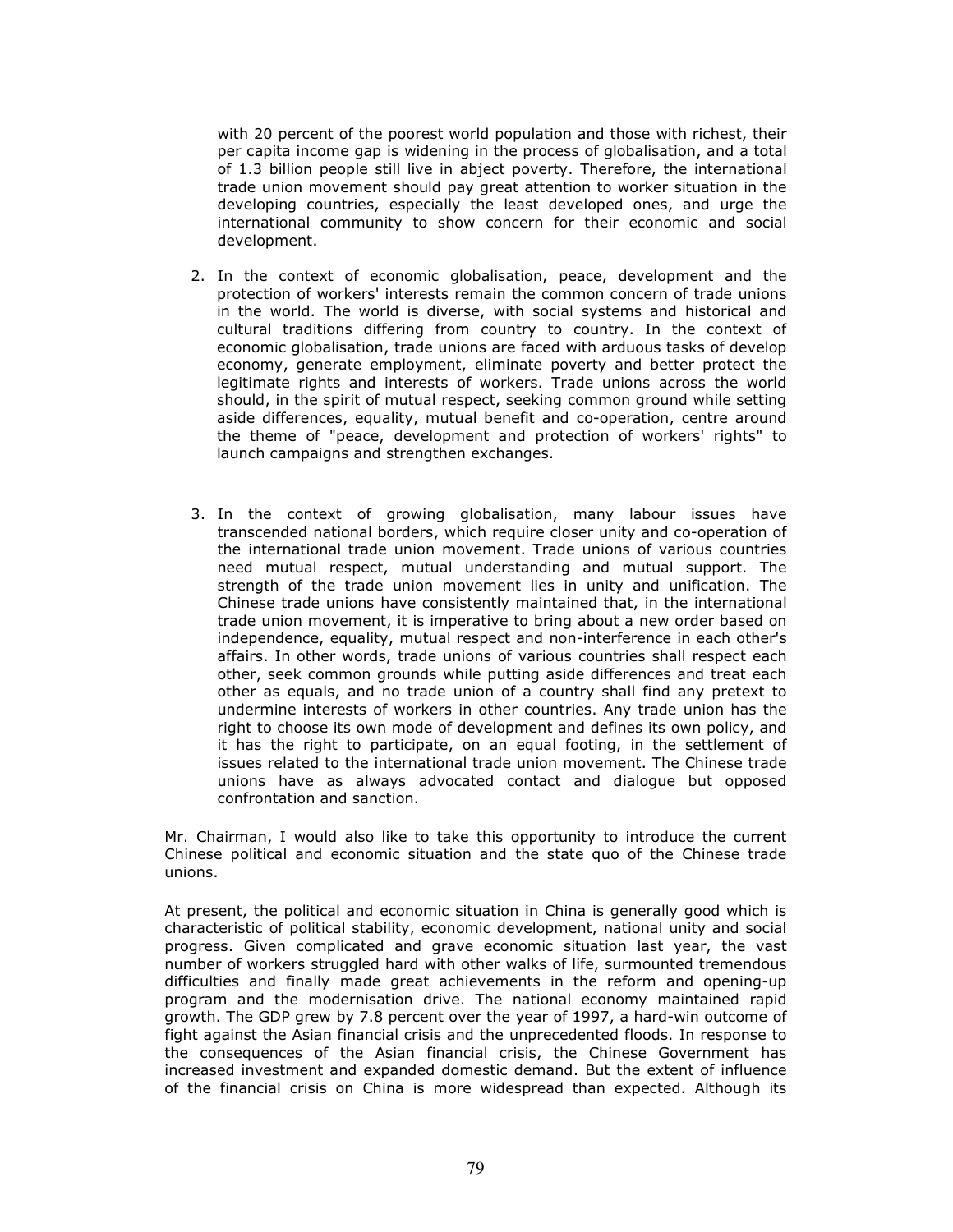neighbouring countries devaluated their currencies by a big margin, China has maintained the stability of its Renminbi and thus assumed its responsibility for alleviating the Asian financial crisis and stabilising the world economy and paid a price for it.

Reform steams ahead. The State-owned enterprise reform has further deepened. Efforts have been intensified to guarantee the basic living standard of workers laid off from the state-owned enterprises and promote their reemployment. The majority of laid-off workers have registered themselves with the reemployment centres and drawn their basic living allowances. Last year saw six million layoffs obtain new employment. Retirees have their pensions paid in time and in full. There are 600 cities and 1,242 counties where the minimum standard of living for urban dwellers is in place. The programs for urban housing reform and medical insurance reform are being implemented. The living standards of urban and rural residents are constantly improving. The per-capita net income of rural residents jumped 4.3 percent over 1997, and the per-capita disposable income of urban residents increased by 5.8 percent. The average wage of jobholders in 1998 was 7,479 yuan, representing an annual rise of 6.6 percent with a deduction of price factor. There is an abundant supply of goods in the Chinese market. The infrastructure and environment protection facilities are under construction.

We are well aware that there still exist many difficulties and problems in China's economic development and social life. They are as follows: sluggish market demand and great difficulty in activating market; aggravating structural contradiction and poor quality and efficiency in economic operation; greater difficulty faced by some State-owned enterprises; hard time for some workers; growing pressure on employment and environmental deterioration and so on. The Chinese Government has attached great importance to these problems and adopting measures to cure those ills.

This year, the Chinese Government expects the economy to grow at a rate of around 7 percent. In the first half of this year, the economy developed smoothly. The Chinese workers are working hard with the whole Chinese people to reach this goal and celebrate the fiftieth anniversary of the founding of the People's Republic of China.

With the deepening of reform and opening-up and the advance of the socialist market economy, economic relationship and labour relations have undergone profound and complex changes. Labour problems in relation to employment, distribution and security have become increasingly acute. In this situation, trade unions are faced with arduous tasks of defending the legitimate rights and interests of workers in accordance with law.

As a response to new situation, the Chinese trade unions have defined four tasks for this year.

- Mobilising workers to promote the reform and development of State-owned enterprises and assisting the government in guaranteeing the basic living standard of layoffs and promoting their reemployment. The trade unions have set up employment agencies, training institutions, self-salvation bases and trade markets to offer employment guidance and services to layoffs and help them find new jobs. Over the past five years, trade unions across the country have provided various aids to 4.11 million households, of which 1.3 million have already shaken off poverty. They have launched more than 800 employment agencies and 1,300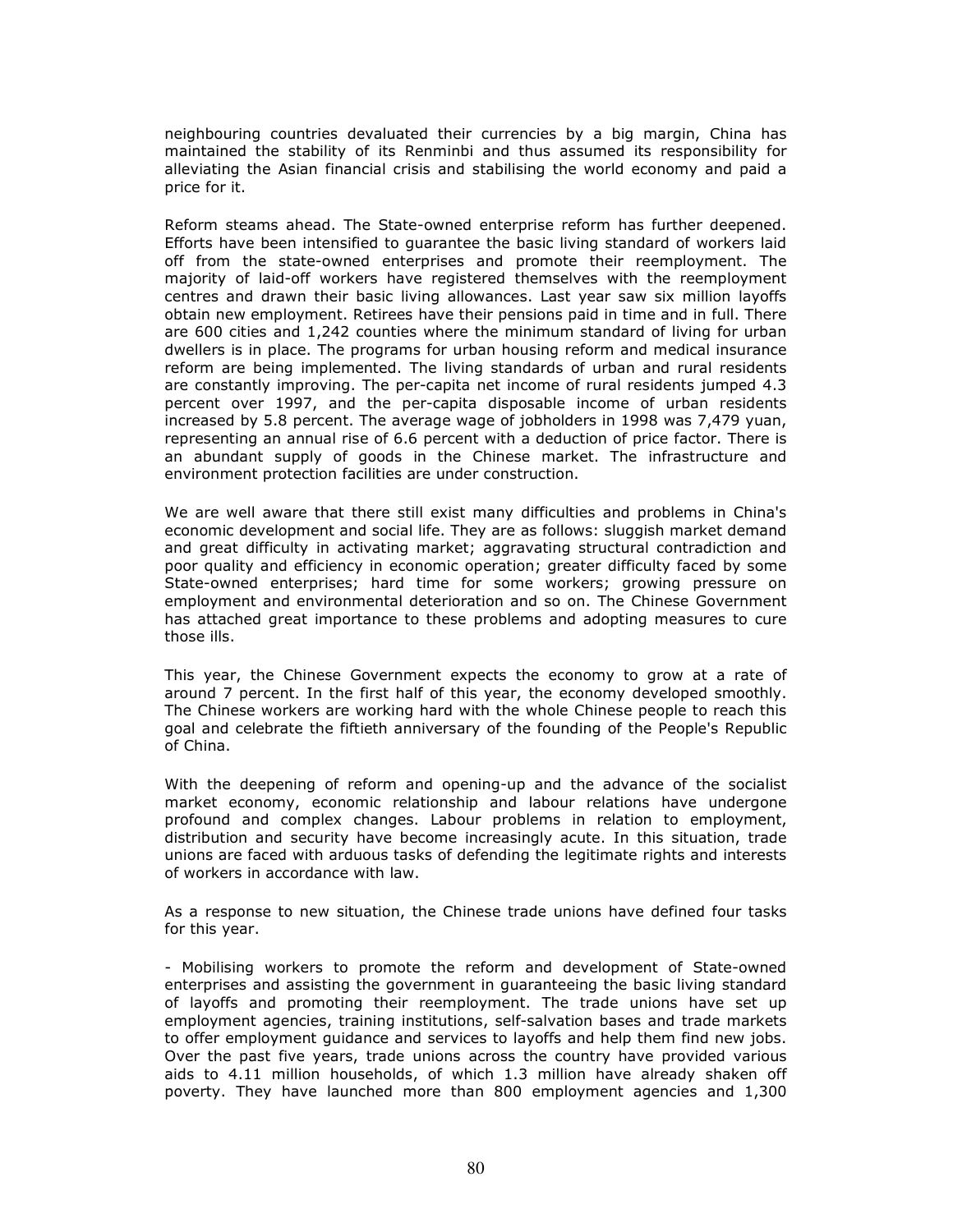training institutions. Over one million workers have taken up training each year, and over the past few years, altogether half million layoffs have found new jobs.

- Improving the collective bargaining and collective contract system. Such system is an effective mechanism which trade unions can employ to protect the legitimate rights and interests of workers. In particular, there is the need to intensify efforts to establish and perfect such system in foreign-funded enterprises, private businesses and township Enterprises. The collective contract draft must be submitted to the workers' congress for consideration, and no individual labour contract shall be lower than that of collective contract in terms of labour standard. By the end of 1998, the collective bargaining and collective contract system had been put in place in 301,400 enterprises, involving more than 60 million workers. Strengthening the unionisation work in new economic organisations and those that have transformed their operational mechanism to maximise the unionisation and membership rate. By the end of 1997, 67 4 percent of foreign-funded enterprises already in operation had been unionised, and the pace of organising workers in private businesses and township enterprises had sped up. At present, there are serious violations of workers' rights in some new economic organisations. The Chinese trade unions are fighting against the random dissolution of trade union organisations in some enterprises that are transforming their operational mechanism, in order to defend the legitimate rights and interests of workers.

- Enhancing the workers' congress system centring on corporate transparency and guaranteeing workers' right to democratic participation and democratic supervision. The Chinese trade unions demand that all major corporate decisions and other important matters in relation to workers' vital interests like wage adjustment and welfare funds shall be handed over to the workers' congress for examination or approval. The workers' congress shall examine corporate performance and overhaul programs and appraise the business leadership.

- Participating in the legislation-making process. Over the past 20 years, the Chinese trade unions have participated in the formulation of 310 pieces of legislation concerning workers. In particular, they have involved in drafting and revising laws and regulations that support the Labour Law. Today, they are taking part in the making of laws on collective contract, labour contract, and promotion of employment and social insurance.

China is the biggest developing country in the world, and has met with many new problems in the process of economic globalisation. The Chinese trade unions are willing to strengthen exchanges with foreign trade union organisations including Nepalese ones, and learn from and draw upon useful experience and practices suitable for China's conditions.

Nepal is China's friendly neighbour. Workers and peoples of our two countries have enjoyed a long history of friendship. The Chinese trade unions and their Nepalese counterparts have cherished a longstanding friendly relationship. The Nepalese trade unions have made unremitting efforts for, and contributed greatly to, effectively protecting the legitimate rights and interests of workers. Of this, the Chinese trade Unions express their great appreciation.

In conclusion, I wish that friendship between Chinese and Nepalese trade unions continue to improve and Nepalese trade unions grow from strength.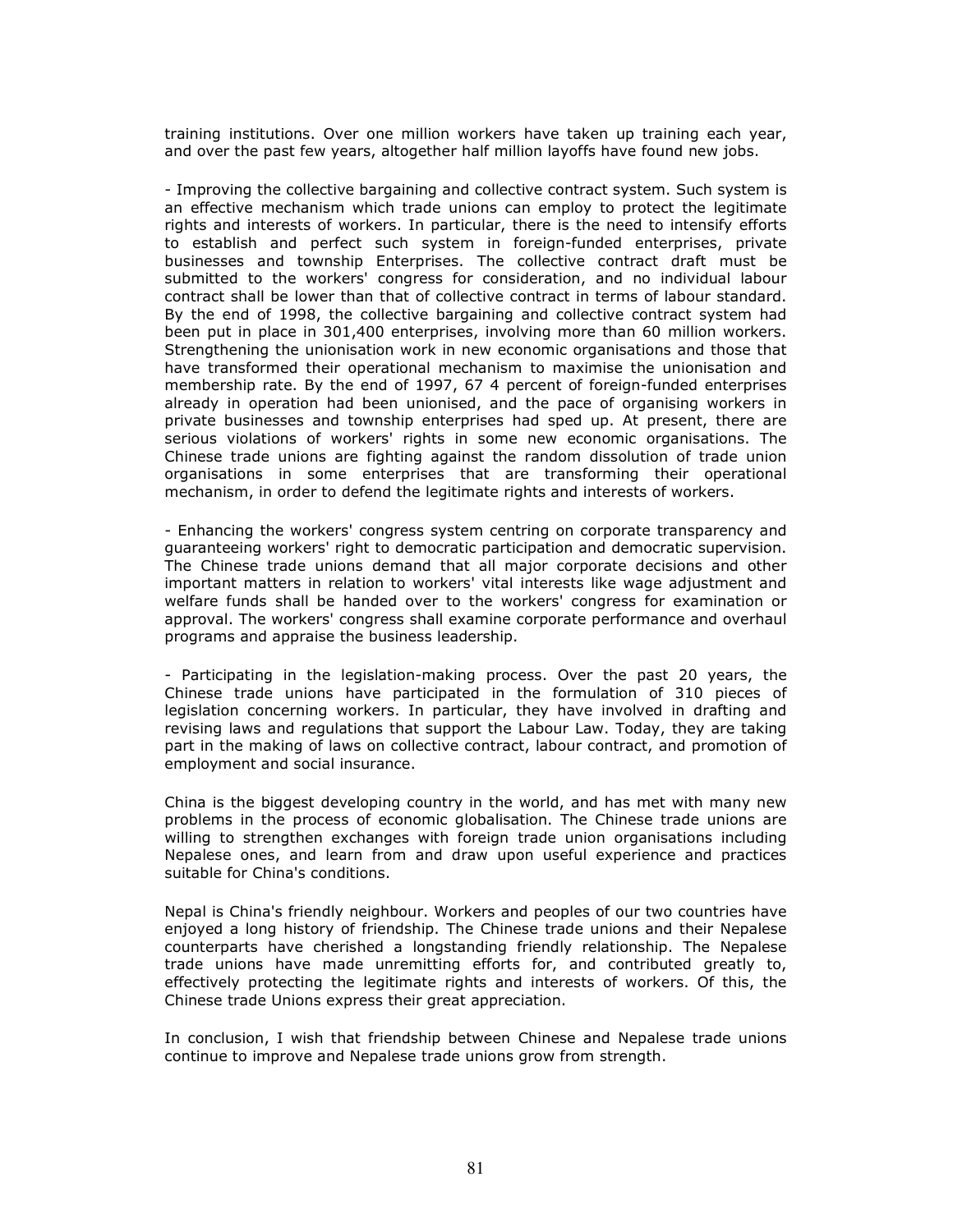# Day-Two: Chairpersons Remarks



Germany is the only country having high growth rate and declining employment in Europe. A very contradictory situation, when you have high economic growth rate at the same time having high unemployment also. So, his experience might be quite unique to all of us how technology led growth has detrimental to the labour market. I just want to put this sort of things to the audience.

I was just saying that when Germany was unified all the social security schemes were destroyed, but it took long time before market based institution could provide social security to the people. In between, there could be some sorts of shocks or disintenchment between the people. Which gives the message that if the process of Globalisation or liberalisation is in a very big bang way, then you may be providing many shocks to the people with out creating good safety nets. That's the observation we make out of that. We may be discussing this issue further tomorrow.

Then, there was good presentation of the North-South divide and rich & poor divide and also the Capitalists & Workers divide. What we got out of that? There are some common issue even between the North and South so far as the labours are concerned. Which we can share together in the field of unfair labour practices--child labour, exploitative labour relationship, job safety, security and loss of jobs. These are some of the issues, which we can work together even if we are in the North-South of the world.

Mr. DPA Naidu explained ILO policies on training and retraining. Mr. Varada Rajan has a conclusion that globalise to resist to globalisation. And lastly Mr. Leif presented very impressively. I found they are very transparent from their very flaglogos etc I understand that way. We must understand that in Sweden, because of Labour scarcity and fair labour market as well as good social security scheme, they have very high bargaining power unlike Nepal and other developing countries.

Let me adjourn today's session at the moment.

Thank you!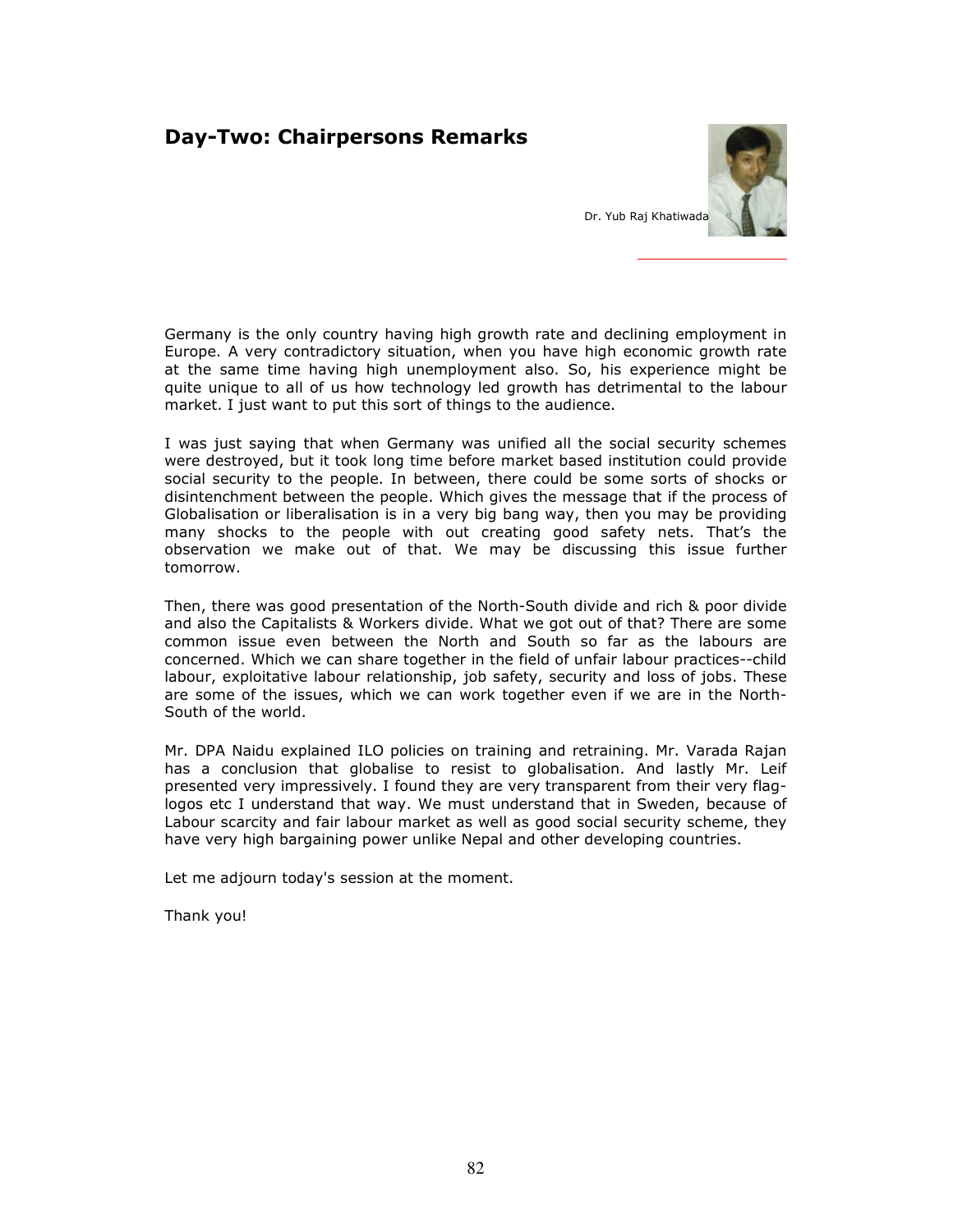## Day-Three: Trade Union & the Politics

Trade Union and Politics Mr. Mukunda Neupane

Trade Unions, Politics and Development Mr. Stefan Chrobot

Trade Union and Politics Mr. Leif Bjellin

Trade Union and Politics Mr. W.R. Varada Rajan

Day-Three: Chairperson's Remark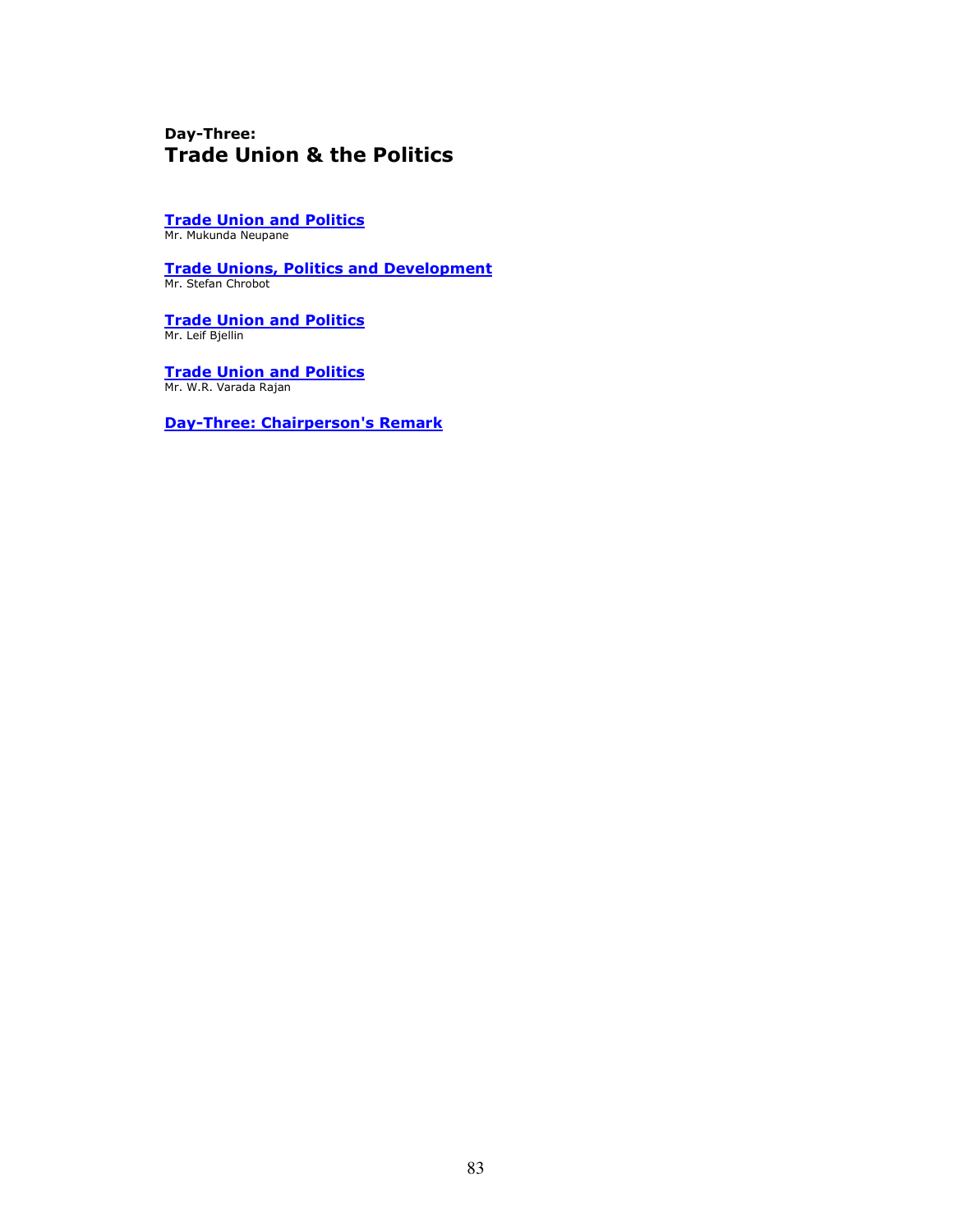Day-Three: Trade Union & the Politics

# Trade Union and Politics

GEFONT's Notes for Discussion presented by Chairperson Mukunda Neupane

There are some debates with respect to Trade Union and Politics. Trade union movement from various corners of the globe has expressed different views on interrelation between trade unions and political parties and the trade unions have worked accordingly.

In order to exercise on some influential models and to draw conclusion through this three-day panel discussion, GEFONT has invited organisations and personalities from India, Germany, China, South Africa and Sweden. In addition, representative from Workers Activity Bureau of ILO (ILO-ACTRAV), the Specialised UN agency, has also been invited in this program. As informed us by International Department of ACFTU, the Chinese delegation could not arrive today due to air ticket problem and the COSATU representatives could not participate here due to unavoidable circumstances raised in their organisation.

Before beginning the discussion, I would like to present, on behalf of host organisation, the major points of discussion based on Nepalese reality.

## 1. Diverse views in relation to the direction of present day trade union movement are in continuation:

- Trade union movement should be political.
- Trade union movement should be non-political.
- Though political, Trade union movement should not be affiliated to any political party.
- Trade union movement shooed not be affiliated to any political party.
- Individuals from Trade union movement may have relations with political party, but organisation itself should not go under the umbrella of the party.
- The trade union movement and its partners should isolate themselves from political parties.
- The political party with similarity of strategy & objectives should have direct involvement in the leadership of the trade union.
- Trade union movement is not autonomous ideologically and politically, but must have organisational and functional autonomy.

## 2. Diverse views exist with regard to trade union movement itself. Dominant were the following in past decades:

- Since there is vast difference between blue-collar and white-collar workers, there should not be a single trade union for them.
- Trade union movement is mainly the movement of manual work.
- Working field for Trade union movement is mainly the Organised industries.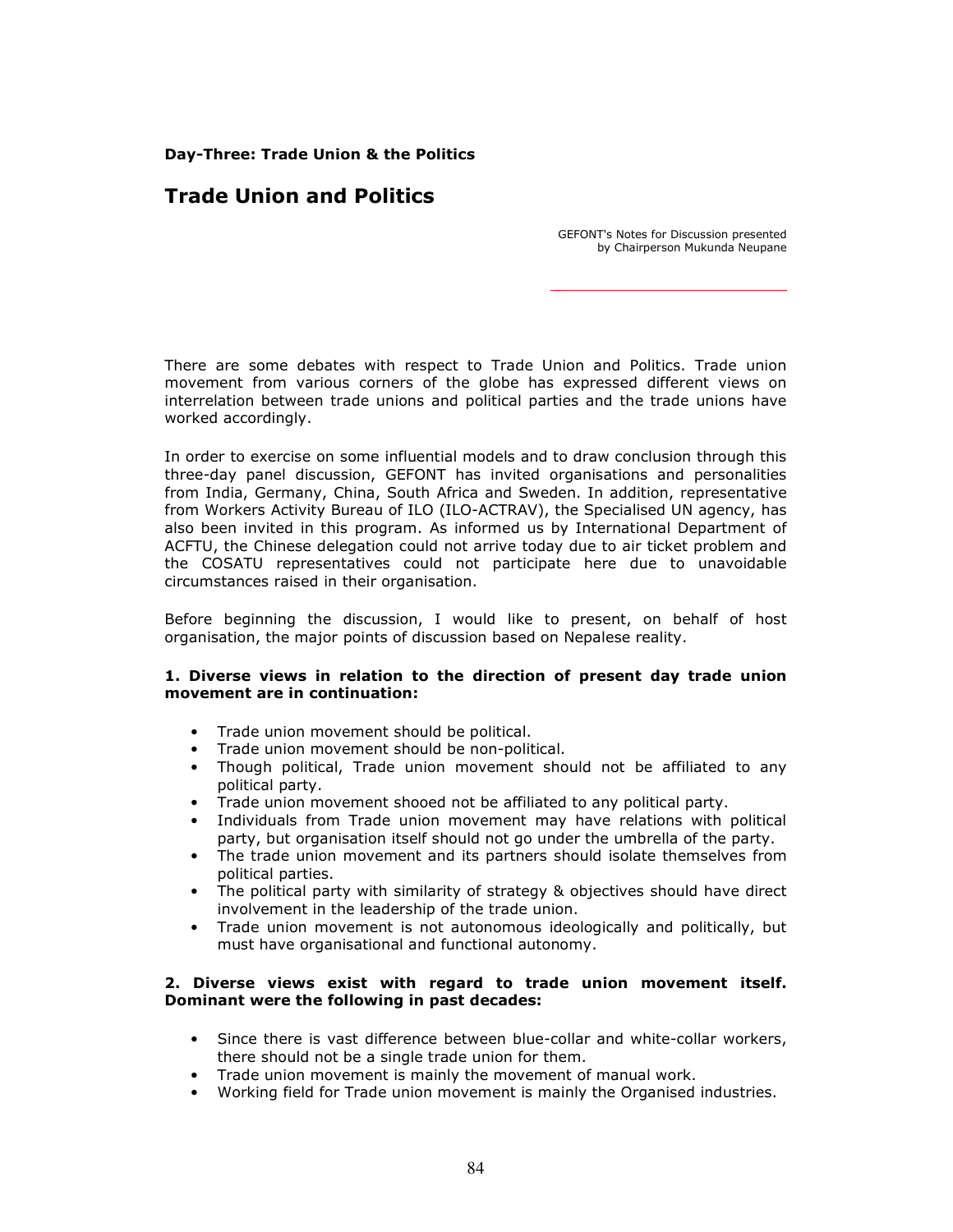- Organised trade union workers should be protected through the measures of social security.
- Trade unions do favour communist and left parties.

## 3. With increasing globalisation during the last two decades of this Century, concept on trade union movement and the objective situation has undergone a considerable change:

- Diversities have emerged in the class structure of working class and the old concept of 'Trade unions only for Manual Workers' has collapsed.
- The new concept 'Trade union for all Wage Earners' is now established.
- Not only the workers of organised industries, but also the white collars working in different wings of work have become more and more influential.
- A large mass of self-employed has entered Trade union movement and it is increasing gradually.
- Involvement of teachers, civil servants, doctors, engineers and similar professionals in trade union movement has become natural. Poor farmers and rural agricultural workers have entered trade union movement as important ingredients.
- Political trade unionism is weakening and the technical aspects of the movement are being more and more influential.
- The trade union movement has widened enormously and has gained considerable strength to contribute and intervene in the national policies.
- Trade union movement is generally acceptable as the inevitable social partner in every political system.

The Austrian Federation of Trade Unions (ÖGB) has existed in its present form since 1945. It is an incorporated association and as such a legal entity; membership is voluntary.

It is the all-embracing organisation of wage and salary earners (blue and whitecollar workers, public employees, as well as apprentices or trainees of either sex). In addition, membership is open to jobless who used to be employed, to jobless who have not had a chance to enter the world of work, to young people and students who intend to take up employment as well as to other occupational and professional groups (such as self-employed persons and free lancers) whose work is comparable to that of wage and salary earners.

The ÖGB is non-partisan but not apolitical.

## -Extract from ÖGB's brochure

There are various models in trade union movement active at present. As for example, we can mention the differences in the trade union movement of countries including China, India, Germany and South Africa. Though there are differences in the existing relations between party and union and between politics and union, the existing models of political and non-political unionism can be presented as follows.

## Concept of Leninist organisational principle

- Functioning based on democratic centralism
- Paying attention to the interest of the whole community along with professional interests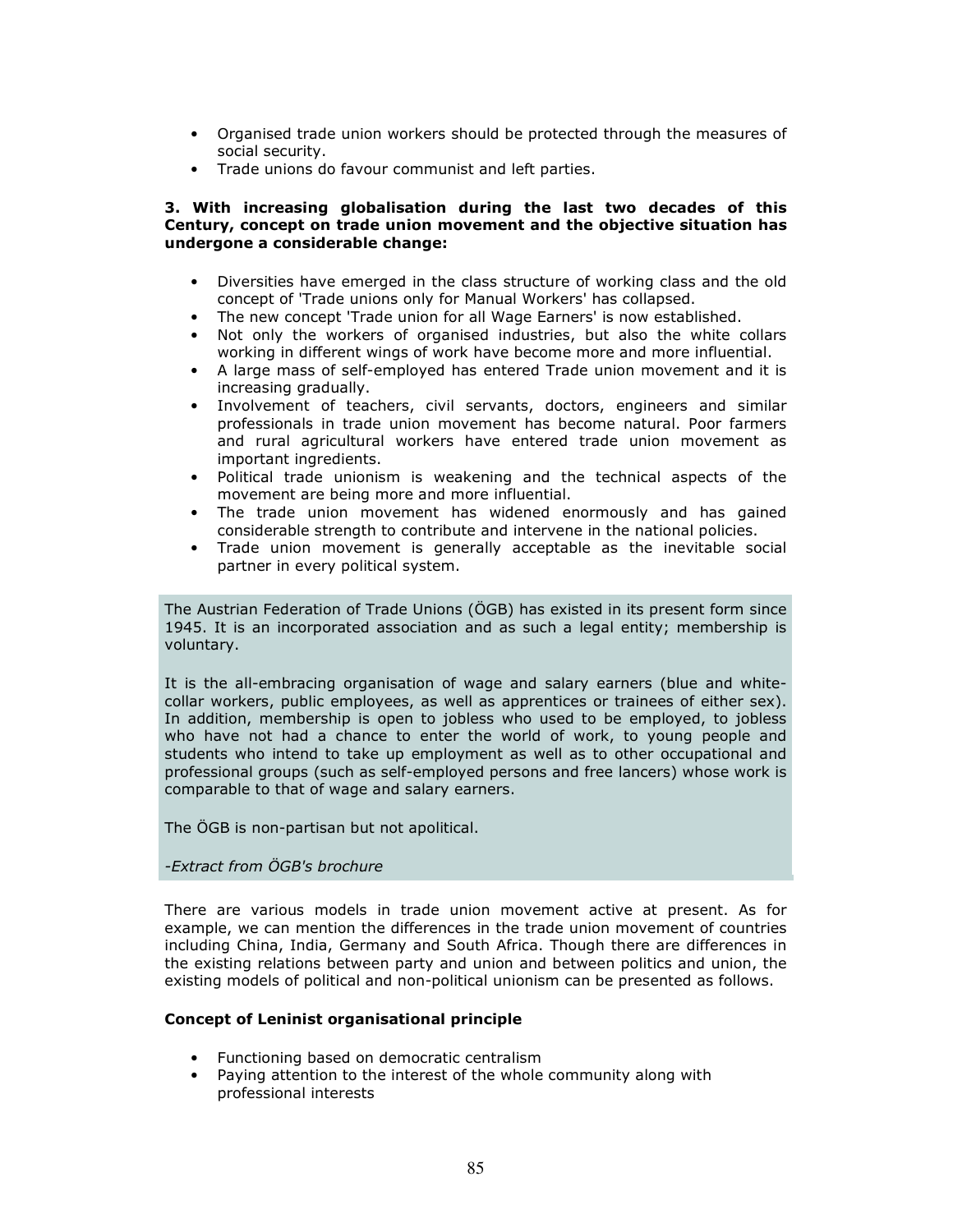- Political unionism
- Affiliated to workers-oriented party or politics
- Socialist objective
- The relation of negotiation struggle negotiation with the management
- Objective based relationship with government

The basic rule, the first commandment, of any trade union movement is not rely on the 'State' but rely only on the strength of one's own class. The State is an organisation of the ruling class.

-Extract from Lenin, Collected Works, Vol.25

## Concept based on social democratic principle

- Functioning based on liberal democracy
- Independent but political
- Non-party oriented
- Goal of democratic socialism
- Co-ordination with government and employers

On the basis of principles set out in their programme they provide broad scope for internal criticism and the formation of different factions. Criticism of the executive and the proposal of alternative concepts and leaders belong to the party's way of life. Party policy is not untouchable from the outset but emerges from a continuous process of controversial and open debate. Party members are not pledged to common ideology.

- Extract from Thomas Meyer, Social Democracy an Introduction

## Concept based on Anarcho– Syndicalist principle

- Functioning based on the opinion of general members
- Political
- Completely independent from party politics and no debate permitted within trade union for/ against any political party
- Union activity based on democracy, self-management and socialism
- Relation of struggle-struggle and struggle with both the government and the management

Autonomy at branch level is one of the cornerstones of the syndicalist movement. This means that all branches and sections of the union decide themselves on internal matters; our workplace sections, for example, independently decide if and when to take industrial action or accept an agreement, without any need for approval from some executive committee. In SAC we do not equate independence with disloyalty.

'Voting on all proposed settlement" is a slogan which is already a reality with SAC. Our principle is that no form of agreement be ratified without the approval of the members concerned.

## -Extract from SAC's brochure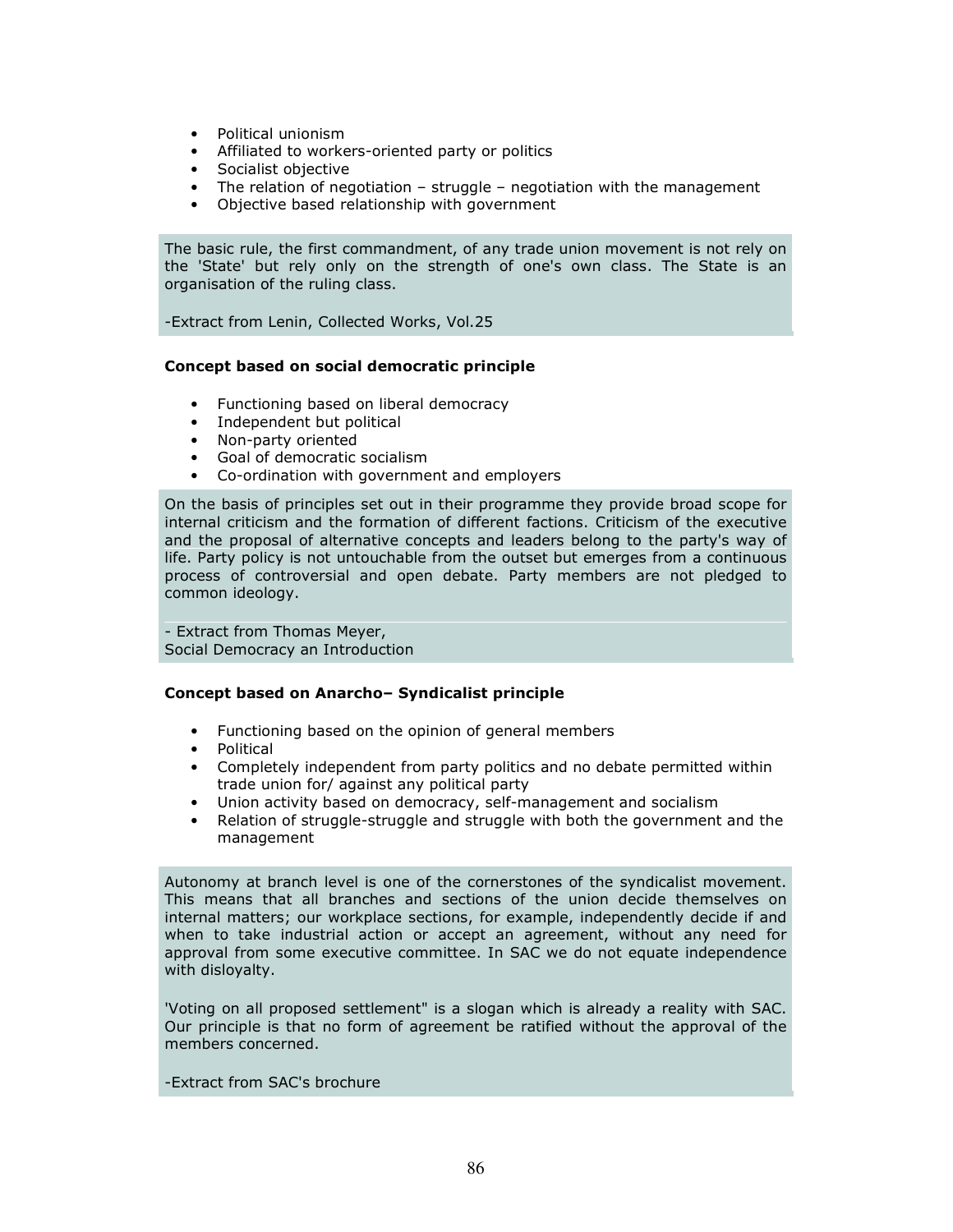### Concept based on economic unionism

Both Western Europe & Russia, in their spontaneous activity the workers could only develop a narrow trade -unionist consciousness, i.e., that they could realise the necessity of uniting in trade unions to fight for higher wages but by no means to oppose the very system of wage slavery.

-Extract from Lenin, opposing to so-called Economists in What is to be done?

- Functioning based on independence and power centralisation
- Non-political
- Labour movement solely concentrated on economic demands
- No concern with political party and supportive of autonomous action
- Objective of fulfilling economic interest
- Dispute, negotiation and co-ordination with government and employers

## 4. The context of Nepalese trade union movement

Nepalese Trade union movement is also under the influence of different mainstreams of the existing trade union movement of the world. GEFONT has classified it as given below:

### Pro-Worker Trade Union Movement

- Independent
- Mass based
- Militant
- Socialist perspective

## What is Pro-worker Trade Unionism?

Pro-worker trade unionism means unionism that defends the interests of the working class. It is unionism that is independent, mass based, democratic and militant. Pro-worker trade unionism is in itself political, as its aim is to empower worker.

On the principle of worker internationalism, pro-worker trade unionism commits itself to work together across national boundaries, across religious, cultural and ethnic divides and equally as women and men.

Pro-worker trade unionism must offer a determined resistance to the ongoing global offensive of capital and should practice a line of consistent anti-imperialism informed by a socialist perspective or vision.

Pro-worker trade unionism must develop the broadest possible working class unity and solidarity and should be the positive core with in unity.

-Extract from Kathmandu Declaration and Action Plan of ITUC organised by GEFONT in 1994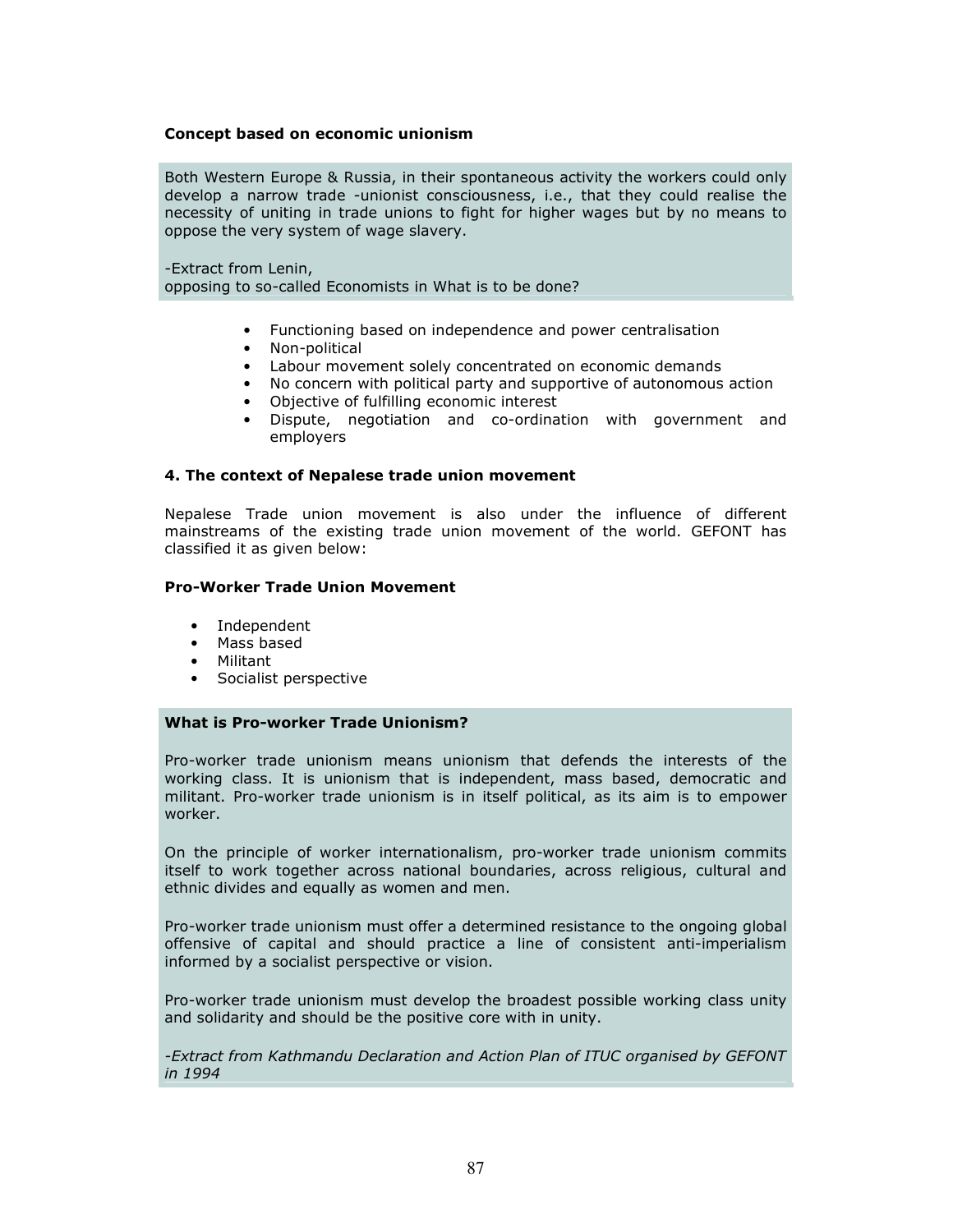### Non-Pro-worker Trade Union Movement

The movement which does not adopt in practice the four basics of the Pro-worker Trade Union Movement.

There are some recognised trade unions federations in Nepal, which look 'large' in membership. The members registered in their records do not pay membership dues. Instead, the concerned trade union centres make them member by donating them money.

Neither the unions take care of their sorrows, nor the members are interested to renew their membership. In order to bargain with management and concerned parties, the unions mobilise such members through money when necessary.

## Frontal Union Movement

Some active unions misinterpret the term 'Independent'. The prerequisite for a union to be independent is its autonomous functioning through its own constitution.

But these unions try to show that they cover members from various parties. Consequently, during conference or election, portfolios are shared on the basis of how many individual members are working in the union from which party instead of ones capacity and activity. Formally conferences are held and hot discussions among the delegates are common, but decisions are generally made through the game under the curtain.

In Nepal, there are some unions that are working just as the general platform of political parties.

Among these three trends in Nepal, GEFONT has always advocated for Pro-worker Trade Union Movement.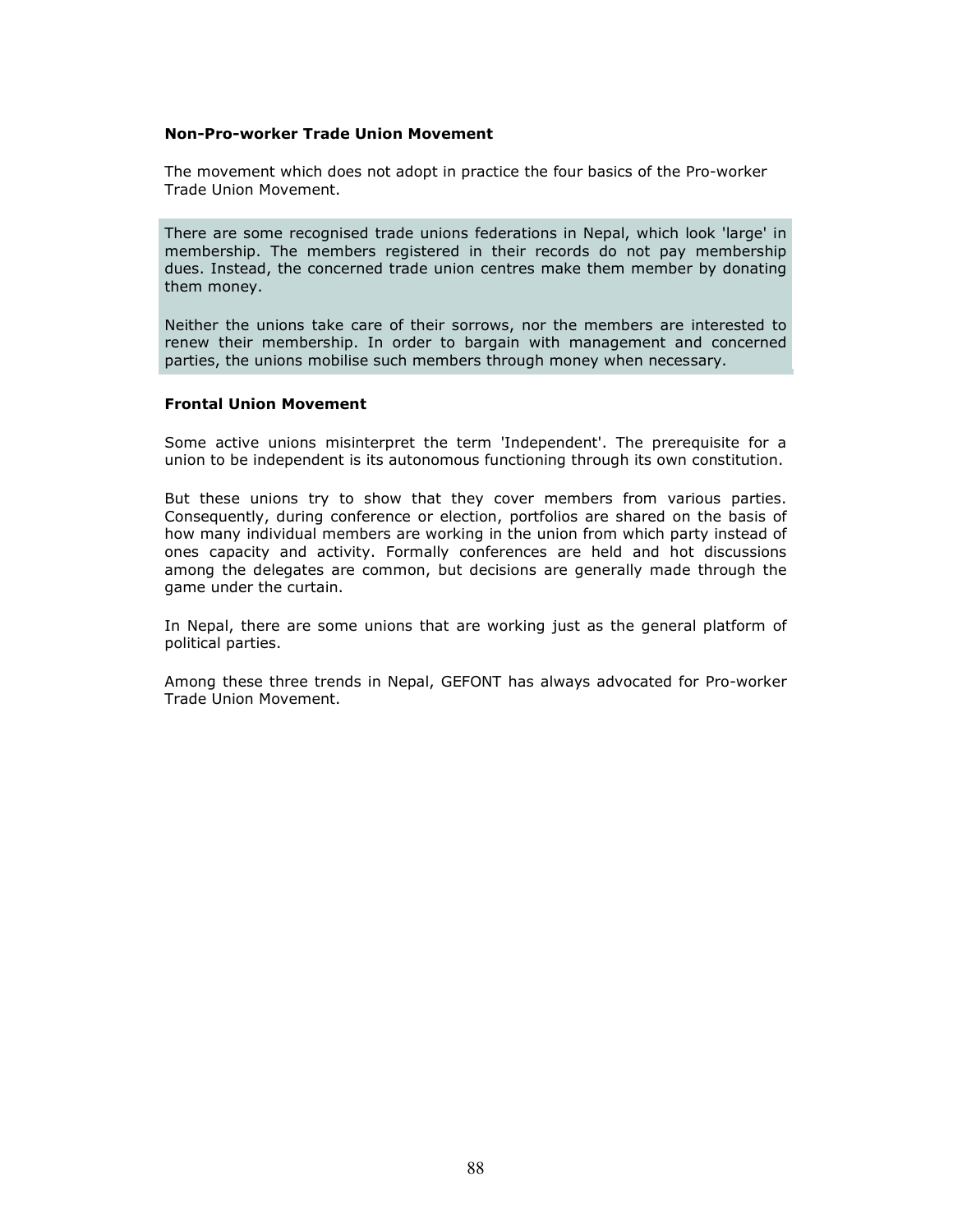## Day-Three: Trade Union & the Politics

## Trade Unions, Politics and Development

by Stefan Chrobot

With this second contribution at your conference I intend to explain some observations about trade unions and their relation to politics. I will try to do this independently from my own positions and personal views as member of a German political party (SPD) as well as a trade union (ÖTV) at same time. Let us begin with a brief glance at our German historical experience, followed by a very short description of conditions in Europe and then proceed to an analysis of the situation within different categories of developing countries.

At its beginnings in the last century the German workers movement was very much a political movement with a definite socialist orientation. Its leaders tried to foster the development of trade unions which were relative weak in the early phase. When the labour movement gained growing support by German workers, the then undemocratic Imperial government became scared and it banned all socialist activities in the year 1878. This ban lasted until 1890 and also unions were affected. During these twelve years of workers struggle under harsh conditions against the ban the political orientation of the worker movement had became strong. When the ban was lifted in 1890 the socialist party SPD became an important organisation. It was then still a united movement. The workers themselves, played a deciding role in its leadership, besides of some intellectuals. Again, the formation of unions was supported by the party.

When unions grew stronger a division was made between political party work on the one side and the task of solving day to day economic and social questions through trade unions on the other. Finally in 1906 party and unions jointly took a decision to separate into formally independent organisations. A close relation between both wings of the movement was nevertheless continued until World War One. In addition there were many personal and political links between unions and party. The situation in Germany was quite different from England. There the unions built the movement at its roots, forming the British labour party only later as its political wing.

When World War One was over, the situation had changed substantially. At first the political wing of the labour movement split into different directions, followed by similar developments in the trade unions. The communist movement under leadership of the communist international extended a tight political control over its trade union wing, considering the unions first of all as transmission belts between party and workers at grassroots level. As a result of political conflicts, mistakes and divisions within the labour movement (including its social-democratic wing) it finally failed to prevent and effectively resist fascist dictatorship. When Hitler and the Nazis took over dictatorial power in Germany in 1933, the whole movement was immediately destroyed, unions smashed and many activists arrested or murdered. There was illegal resistance by trade unionists who had to operate then under extreme difficult and dangerous conditions. Only few would survive until the end of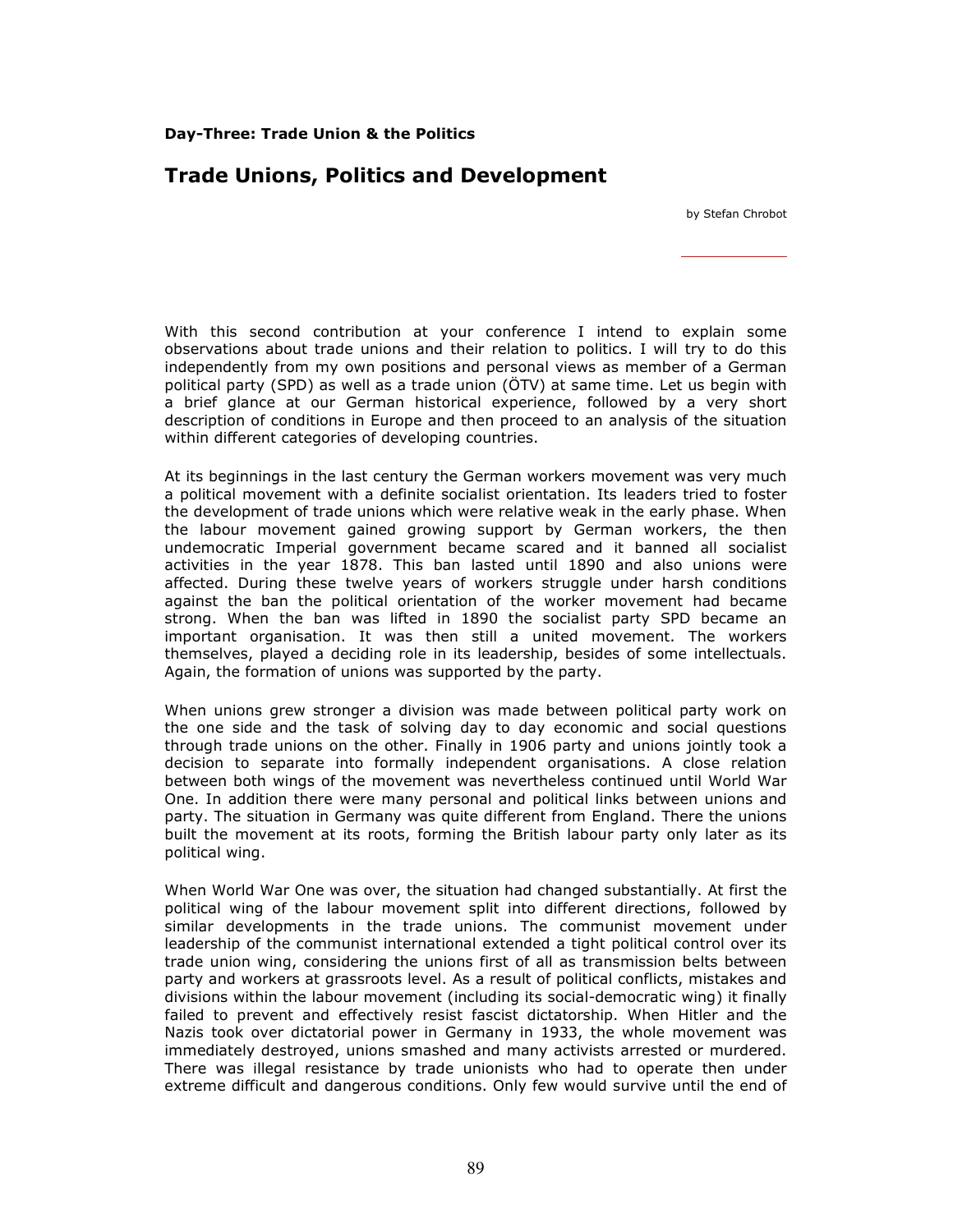World War Two in 1945, when Europe could be liberated from German fascist tyranny. However, it were these heroes who contributed tremendously to our democratic traditions within the newly formed unions in Germany.

As a consequence of this traumatic experience under Nazi dictatorship those surviving trade unionists decided to overcome their old political divisions at least at union level. After World War Two a new democratic and united trade union movement was founded in western Germany. There was a political orientation for labour and democracy with clear independence from political parities. The DGB was founded in 1949 and it acts since then as one big umbrella organisation of all the unions united in this movement. Any political effort to split this movement again has failed after, up to now. The tradition of union unity which is a result of antifascist historical experience is still there. It is still strong and it keeps the movement together. This very important and principal position is laid down in Sec. 2 of the statutes of the DGB. Its content can be summarised as follows:

The DGB together with its united unions represents the interests of female and male employees with respect to society, economic, social and cultural aspects. The movement is democratically structured and it is independent from governments, parties, religious groups, administration and employers. The DGB and the unions united in it are parts of a united (unitarian) trade union movement.

Despite its full independence from the political parties the DGB must not be seen as politically neutral. The German understanding of trade unionism is not reduced to an economic approach. This is again emphasised by Sec. 3 of the DGB statute, which clearly defines the political tasks of the DGB in several important fields, including those of general political importance. However, most important within this political understanding is a definite independence from political parties, under any circumstances. Of course all members and also the full time officials of trade unions can engage themselves in political parties. In fact many do so. Quite often trade unionists are actively involved in the Social Democratic Party (SPD), but also in several other democratic parties, for instance Christian Democratic Party (CDU) or "Green" Party. Unionists are not to be seen in their role as employees alone. They are furthermore citizens of a democratic society. This is why they should utilise their political rights in society and in our context this does include the active membership in democratic parties. It is important that no party in power can ever utilise the trade union movement for its own political objectives. Presently this independence is clearly indicated by the existence of several ongoing disputes on social policy matters between the present SPD lead German government and the DGB, which is a clearly independent and at the same time political union movement.

Different from Germany (and some other countries such as Austria or in Scandinavia), the trade union movement in several other important European nations, such as France, Italy or Spain, has been split by political party affiliations or relations. Nowadays these divided movements co-operate quite often on the ground of common labour issues. But in terms of organisational structures they are still separated in most cases. However, traditional party affiliations have become weaker and in some cases they have already completely been dissolved. There is some tendency towards a political trade unionism with less or even no party links whatsoever. But there is still a long way to go until organisational unity will be achieved in many parts of Europe.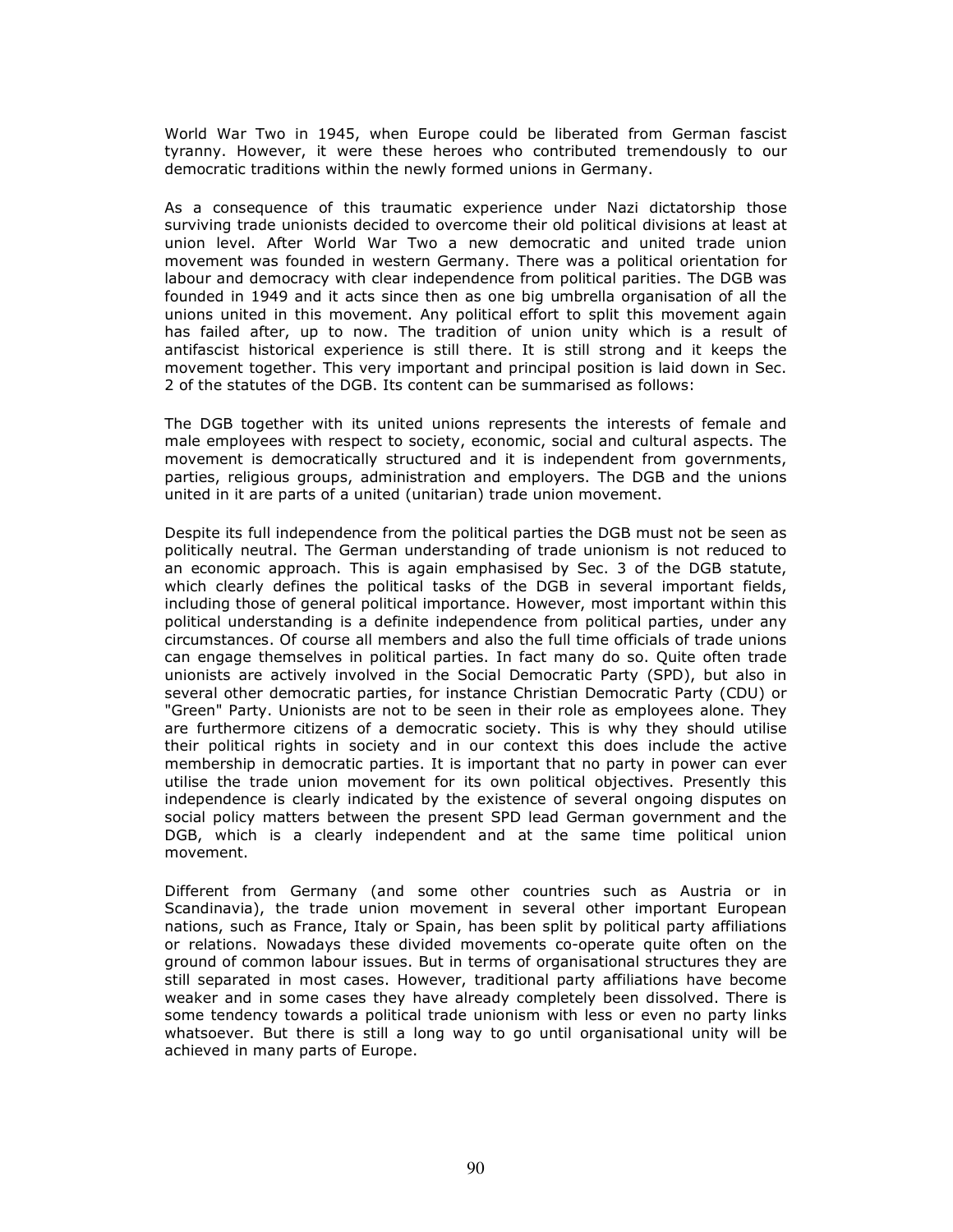I do not want to go too deep into this and would like to proceed with the situation in developing countries and newly industrialising countries. With regard to relations of trade unions and politics in the South Asian context the example of Sri Lanka could be quite interesting for Nepal. Unions in Sri Lanka are highly divided and split along several categories. First ethnicity is an important factor for several of the unions. A second important factor are class lines, along which some unions do organise independently from ethnicity or political party lines. Some of these unions follow a political concept and try to be neutral with regard to political questions. There is a third category, which is less relevant for this discussion. These organisations rather acts as NGO and less as real union. A fourth and again very important category is trade unionism, which is formed along political party lines. Unions of this category have always been confronted with dramatic changes, whenever the government changed. Should the party to which they are affiliated lose power, this type of union will lose most of its members, and vice versa. Such unions are not free at all. They are bonded within traditional dependencies. Based on this relation they can offer some protection and influence to workers in exchange for public support for the party or for certain politicians. Such unions depend almost completely on party influence. Immediately when their party loses power, the union will lose most of its attraction for the majority of members at grassroots level. These members wil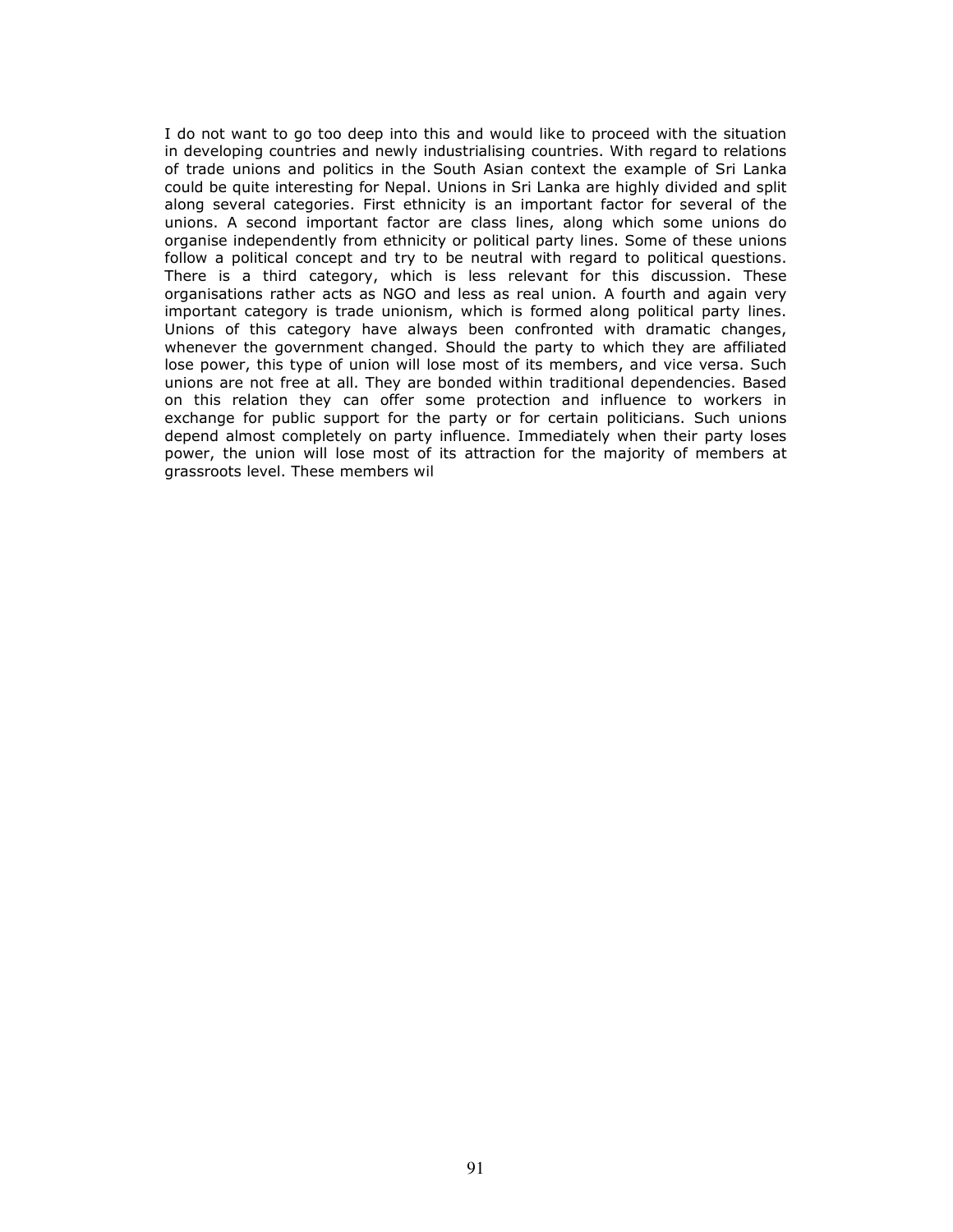Day-Three: Trade Union & the Politics

# Trade Union and Politics

by Leif Bjellin

As stated yesterday, the opinion I will present is of private nature and not necessarily the opinion of SAC. This is particularly true, as we today may touch subjects which are subjected to various views within syndicalist organisations.

You can say that our view concerning the relation between the union and parties, the union and the state government, or in general how society ideally should be governed, goes back to the first international.

Already at that time there come to a disagreement between Marx and Bakunin. Marx favoured the opinion that a strong party and a centralised and strong state should - so to say - tell the masses what to do, and like

that. The masses needed to be governed. Bakunin on the other hand represented the idea - which we today regard as anarchistic - that if only people were given the true opportunity, they would govern themselves by forming local communities, federating "upwards" when needed. You can say that the anarchists represent a more positive view of peoples capacity and ambitions.

As the syndicalist movement, or libertarian socialists, or democratic socialists, or whatever you call them, are greatly influenced by anarchistic ideas, this mentioned view is very common within the movement.

As "the state" practically is equal to a governing body, which in turn in most cases is equal to a party - with or without popular legitimity - most syndicalists are sceptic to parties and politics performed through parties.

This doesnt mean that we are non-political. Contrary to that. We used to be very active political.

This doesn't mean that syndicalists can not be members of a political party, as long they don't bring the intra-party struggle to our organisation. Take Nepal as an example, where the splitting of political parties also caused destructive divisions of the unions. And if I may mention Sweden where the close relation between the big reformistic union LO and the social democratic party now and then have created a forced industrial peace, which I don't think is beneficial for the workers, and this of course in order to fulfil the policy of compromise between the party and capitalistic forces.

Anyhow, despite this, concerning syndicalists involvement in organised politics, in fact I would guess that most syndicalists in Sweden have some certain partypolitical preference. Most of them are probably supporting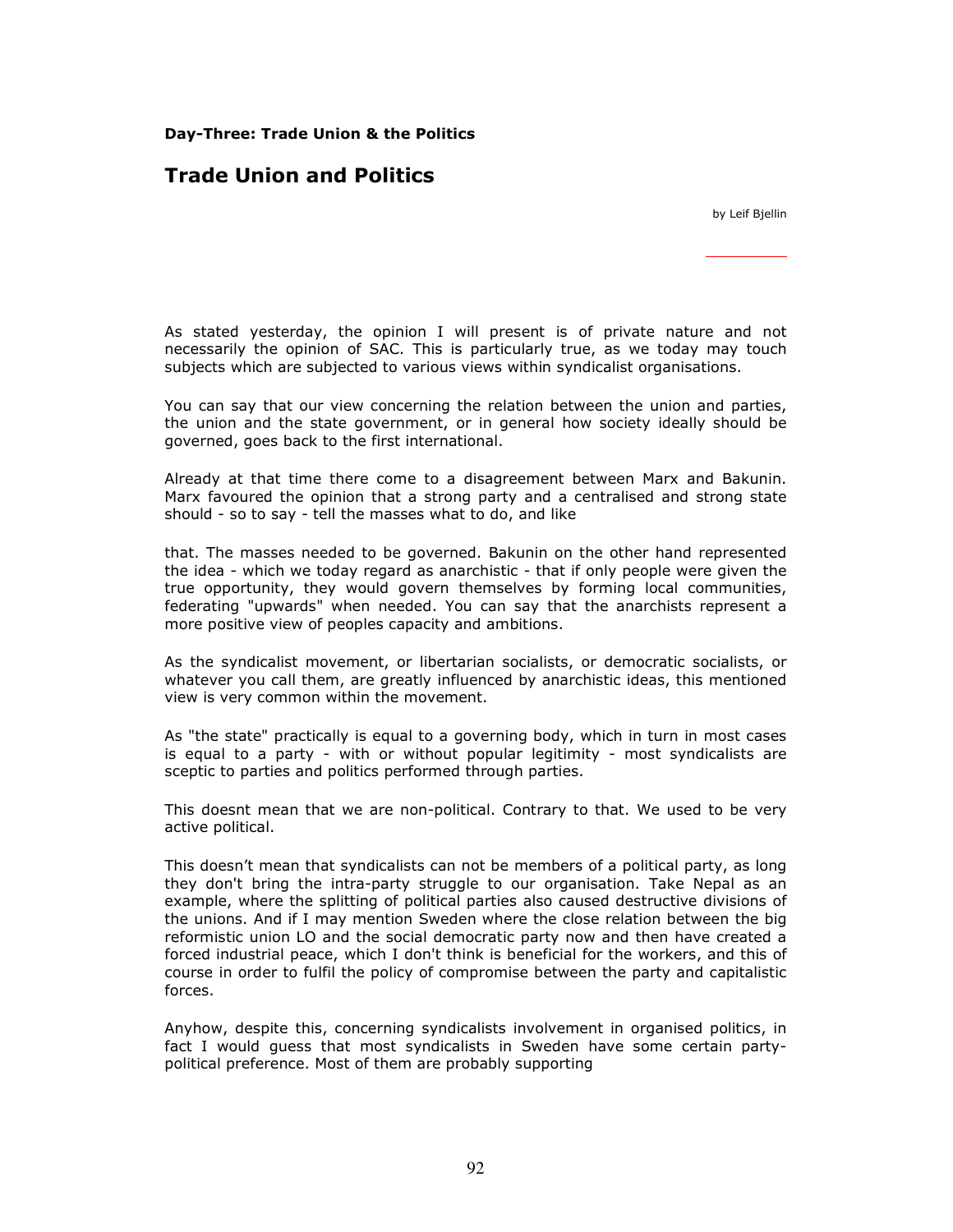some classical leftist party, but today, when the "green" party, at least in Sweden stands for a rather radical policy, I know that many syndicalists are supporting them. And we have of course social democrats in our union. So we don't care about party, religion, cast or what your profession is. Normally we often, but absolutely not all, join the leftist groups may-day celebration.

Voting on a party is one thing. You can do it anonymously. Being active in a party is however regarded as more or less dirty, so peoples elected to central positions in SAC are - I think - always not party-political active.

This way of acting, adopting to new situations, represented by e.g. a new party, many think is typical for a free organisation. We have no bible to follow, no "das Kapital". That's way you can't really say what libertarian socialists stands for. Besides socialism of course - but what is that?

A good summary of what it's all about is given in the distributed paper made by Gefont. The union-party, union-state, union-politics relation can for an anarchosyndicalistic standpoint be classified as: very political, independent from party politics, activity based on democracy, self management and socialism, union struggle with both companies and their protector, the state/government.

Though we regard the state as a form of enemy, the Swedish syndicalists accept the co-operation with the state concerning e.g. unemployment fund. This subject has in fact splitted the Anarcho-syndicalists in Europe.

An organisation covering so disperse ideas is facing problems. In SAC the ongoing discussion concerning expected self-activity from members and the service given by SAC has made some local groups leaving SAC. But I also know that our grass-root approach attract many people, not only in Sweden.

You find these groups, though often small, all over the world. In India there are Gandhi followers which can be regarded as anarchists. I have met railway workers in Calcutta with ideas very much resembling Sac's. And we have the garment workers in Bangladesh, and so on.

The problem is that these groups are hunted by all. They are regarded as dangerous. They represent the will of ordinary people. They want the power to affect their own situation.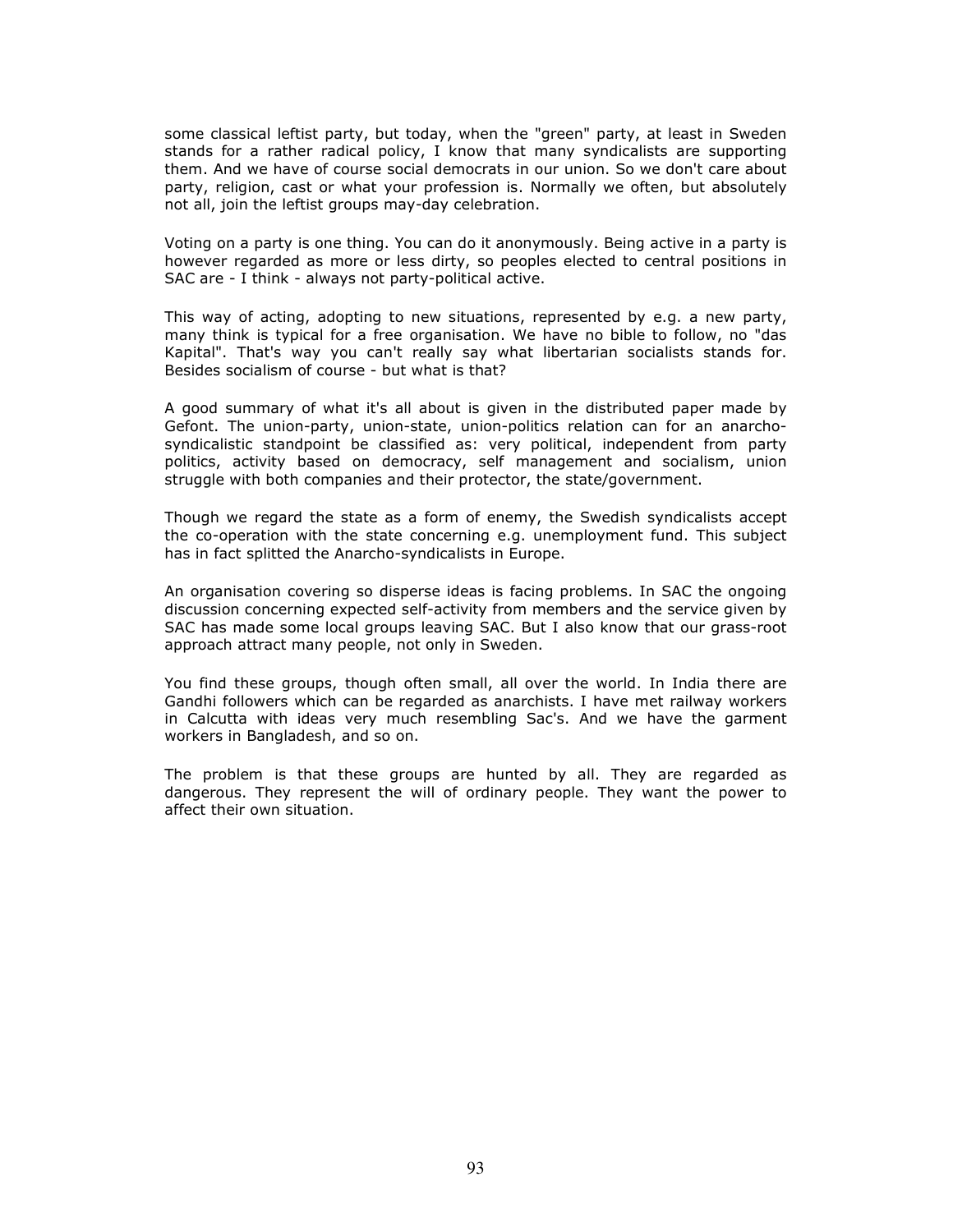Day-Three: Trade Union & the Politics

## Trade Union and Politics

by W.R. Varada Rajan

I have been called upon to dwell on the CITU-view based on Indian experience with regard to multiplicity of trade unions vs. single trade union, party related trade union vs. apolitical trade unionism. I will deal with this subject in two parts, as desired by the organisers of this event. One, multiplicity of trade unions and two politics and trade unions.

Dealing with the multiplicity of unions, basically who is raising this question of multiplicity? As working class, as trade unions, our attempt is to unify our class. But that unity has to serve an objective - unity for achieving some thing. Unity sans objective is meaningless. There is some sort of a unity in a cremation ground. When somebody is dead, all those assembled are full of sorrow. Everybody grieves. Nobody ever speaks anything adverse against the person who is dead - even if he were a bad character. We do not want that kind of unity.

Who is to decide whether there should be a single trade union or more than one union? It is primarily for the workers to decide. But today the question of multiplicity of trade unions is being raised more by the employers and the government than by the workers and trade unions.

Let us ask one question. Do the employers have a single organisation? I will narrate the Indian experience. There is FICCI, the Federation of Indian Chambers of Commerce and Industry; there is an All India Manufactures Organisation (AIMO); there is a Confederation of Indian Industry (CII); there is an Employers' Federation of India, and the list goes on. There is also acute rivalry and competition amongst these several organisations of employers. But the very same employers are loudly mouthing complaints over multiplicity of trade unions!

In most cases, it is the employers and the government, who had given birth to newer and newer trade unions. In reality the employers do not want one union. They do not want any union. The TNCs are notorious for their union busting activities. They engage various agents and agencies for union busting. We have read reports of T.V. crew, purporting to represent some media agency - taking video-photos of the workers and leaders assembled before a factory, where there is a strike. The video-film is used to figure out the leading cadres, target them for harassment and attack.

In India, the All India Trade Union Congress, AITUC, was the only central trade union until we achieved independence. Though there had been some instances of a split, reunion etc. in between, for most part of that period, there was a single trade union only. The first rival trade union centre was floated by the congress party, which came to power in India after independence. The Indian National Trade Union Congress(INTUC) was started in May, 1948. What was the declared intention of those who promoted the INTUC? They wanted to have their own trade union set up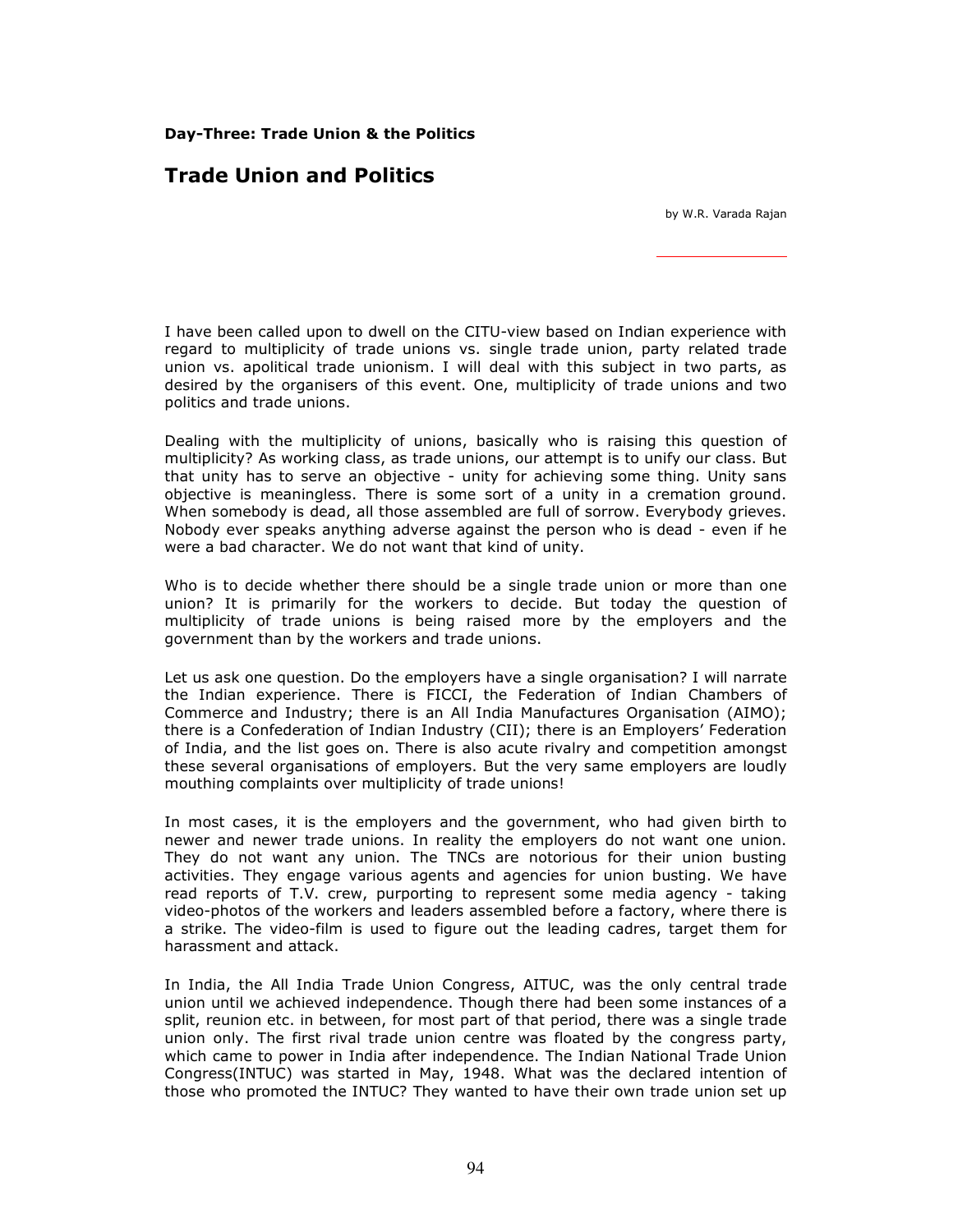to ensure that the workers are not dominated by the communists who were in the leadership of the AITUC.

Ever since there had been a proliferation of trade union centres in India. I will leave it at that.

Trade Union unity - all workers united in a single organisation - total unity of the working class - is what we desire and want to achieve. Only through that process, we can carry on our journey to realise the objective of realising a pro-worker social change.

One need not be over exercised on the question of multiplicity of trade unions. Even without a structural unity, there can be co-operative unity between all trade unions, on the common issues of the working class. There can be united struggles on common demands - be it economical or political or social issues/demands.

Coming to the issue of politics and trade unions, let me ask, is there a single sphere of human life without politics? Is capital divorced from politics? Are employers away from politics? Is the economy not influenced by politics? Are economic policies not related to politics? Why then the hue and cry that only labour and trade unions should be totally divorced from politics?

We must remember what Com. Lenin, the greatest teacher of the working class, alerted us - that the interests of one or other particular class is behind every phrase of religion, culture etc. The society is divided into various classes. The working class has to achieve its emancipation through its own struggles. In this you cannot adopt a 'touch me not' attitude towards politics.

In our discussion on globalisation, we noted four aspects - cultural globalisation, political globalisation, ecological globalisation and economic globalisation. Today trade unions adopt different attitudes towards globalisation - some say accept it, some are for resisting it, some accept it but fight against its consequences. Whatever be the stand taken by you, you have to face the challenges of globalisation. The challenges of globalisation cannot be met leaving politics outside the framework of trade union action.

The world today is divided - the developed and developing countries, North and South, G-7 or G-8 and the third world etc. But the basic issue is imperialist hegemony over the rest of the world. Whether one likes the word imperialism or not, the imperialism is here on the scene, dictating its terms to the world polity. Today, after the collapse of the Soviet Union and the set back to socialism in east European countries, imperialism perceives that it has none to challenge it in the world arena. In the unipolar world order of today, the imperialist masters operate through the international financial institutions, like the IMF and World Bank, trying to economically subjugate the third world countries. The cold-war era has ended; but the imperialism relentlessly wages its economic war against the third world. Today, imperialism has proclaimed that even open-war, militarist intervention, is not ruled out. Afghanistan, Iraq and Yugoslavia are the latest examples.

In this situation, the question before the working class of every country is - on which side your are? Are you on the side opposing imperialism? Or are you on the side supporting imperialism? Or do you want to be neutral is the case! On which side your sympathy lies? Can there be an apolitical answer to this question? No.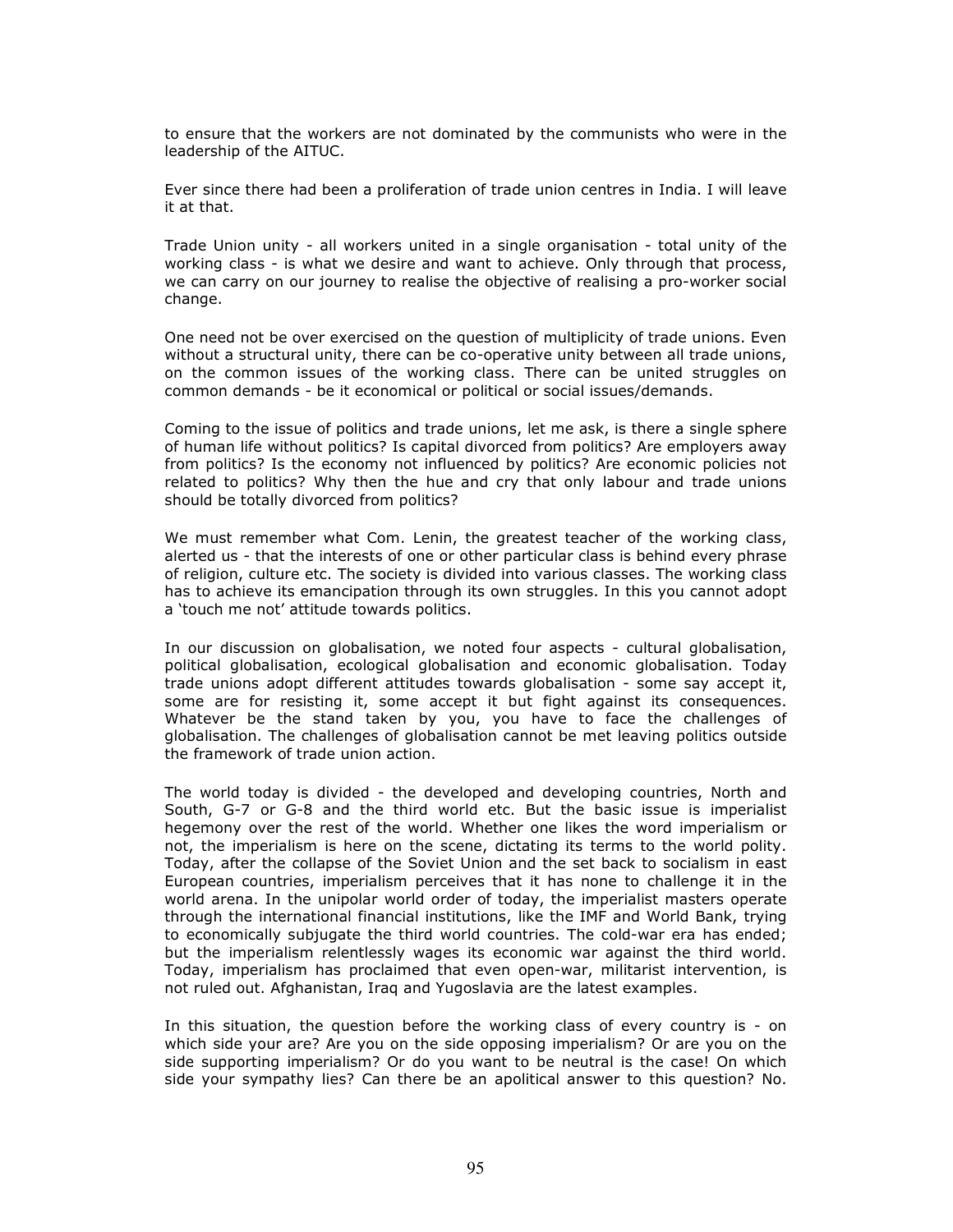Therefore, the trade unions cannot keep away from politics. In this, we have necessarily to be partisan, fighting and resisting imperialist offensives.

What is apolitical trade unionism? Apolitical is the mask of the worst reactionary politics. Scratch the skin of any one who calls himself an apolitical trade unionist you will find him anti-left, anti-socialism.

But the main question is, which politics that a trade union should adopt or indulge in? Is it class politics or petty-party politics? Trade Unions, advocating the line of having a political objective, are - in most cases - not functioning as appendages of political parties. Trade unions which function under their own constitution or bylaws, ensure transparent democratic functioning at all levels, from the shop floor to the national leadership. As long as this democratic functioning is ensured, there need be no apprehension of petty party-politics dominating the trade union agenda. Trade unions, as democratic entities, can never afford to compromise the class interests of the workers, whatever politics they may follow. We should not confuse the working class party and the trade union organisation. May be, some leaders on the trade union front, may be even some sections of the membership, could belong to the party of the working class. But trade union is a mass organisation. It is not a wing of the political party. Trade union is also a unique type of mass organisation, different from other mass organisations of women, students, youth and the likes. Trade union is a class mass organisation. In other mass organisations, of say women, student etc., the members may belong to the working class or even to bourgeois class. But in a trade union only those belonging to working class can be members. This class character, and commitment to democratic principles of functioning, ensure that the workers who belong to trade unions which have professed political objectives, have nothing to be afraid of politics.

A question was raised here by another eminent participant, as to how many trade union leaders are getting tickets from the political parties, to contest elections. It is a very serious question. We have to ponder over it. I can tell you some interesting truth about the composition of Indian Parliament. We have had twelve Look Sabhas from 1952 to 1998. We are facing the elections to the thirteenth Lok Sabha. An analysis was made as to the profession of the elected MPs. In all the twelve Lok Sabhas, almost 70% of the members had stated that agriculture was their profession. They are peasants, mostly belonging to landlord class or kulaks and not agricultural workers. So, when liberalisation- globalisation regime came, what was the response of the members of the Lok Sabha. There were two thrusts of the reform process - one privatisation, which essentially affects the interests of the workers in public sector; the other, curtailment of subsidies. Privatisation programme has been sailing without much of a resistance from inside the Parliament, though the fight against it is carried on by public sector workers. But no proposal for withdrawal or curtailment of subsidies to agriculture, be it free power or fertiliser subsidy, could be carried through the Lok Sabha. Why? The strong presence of tended landlord class inside Lok Sabha, irrespective of party affiliations, had ensured this. Not only that. Despite a national level understanding and commitment in the tripartite forum for enactment of an Agricultural Workers' Bill, guaranteeing minimum wages for agricultural labourers in the country, it was not even tabled in the last three Lok Sabhas. The landlord lobby in Lok Sabha had blocked this.

On the other side, the working class is very poorly represented in the Parliament. So, though four times Prime Ministers had changed since 1991, every anti-working class measure is allowed to be passed in the Parliament.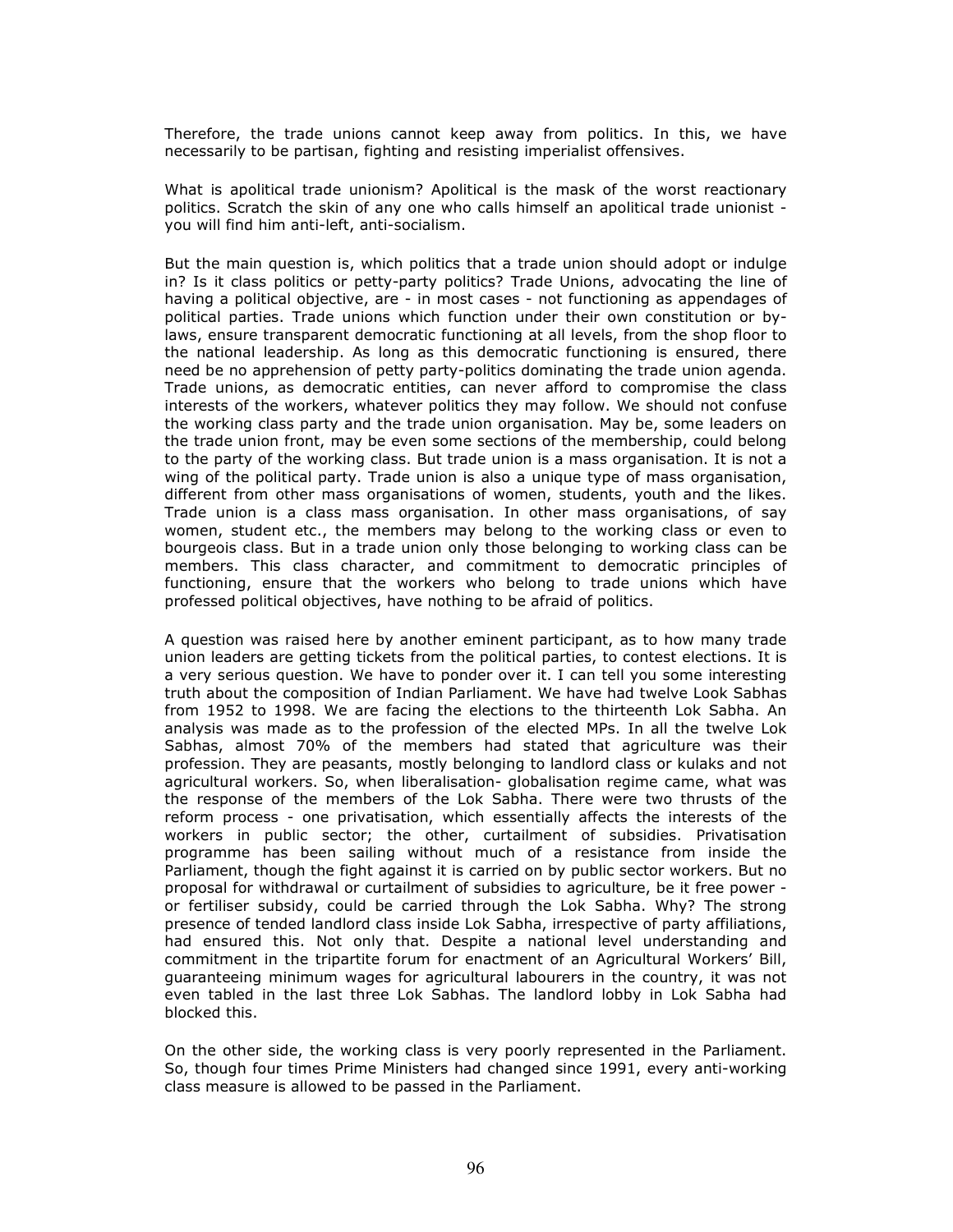This is not an isolated experience in India alone. In all the third world countries, similar situations, though varying in proportion, could be found.

This, therefore, requires us, the trade unionists, to underline the need that trade unions have to be political and trade unions must ensure that their interests are well represented in all political fora, that decide basic policy issues. That is why, I repeat, trade unions cannot remain aloof from politics. Class politics should govern every action, every step, every policy and every move of the trade unions.

Thank you.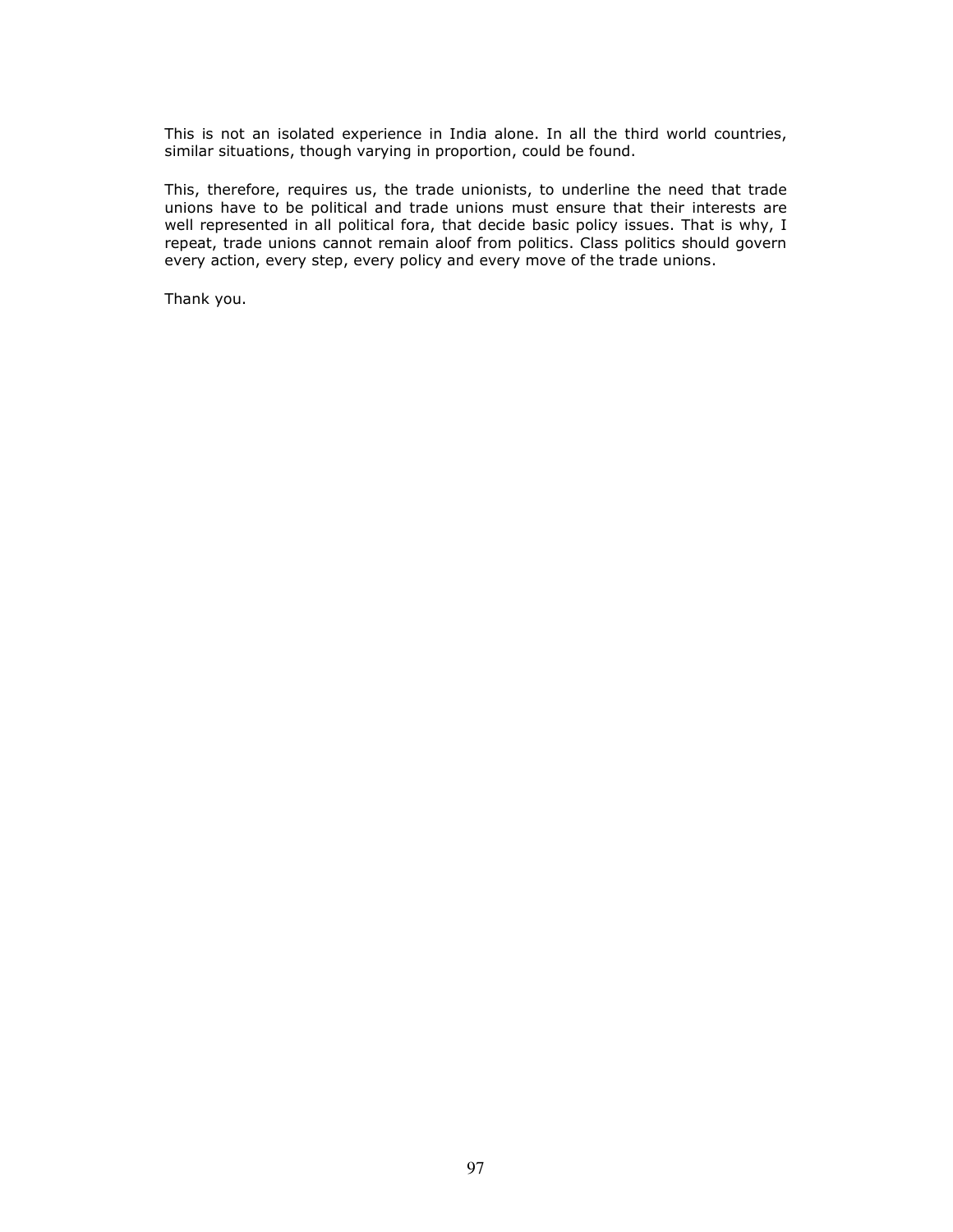# Day-Three: Chairperson's Remark

Mr. Sushil Pyakurel

At the end of this session, let me thank to GEFONT Chairman respected Com. Neupane, GEFONT Secretary General and all of the distinguished resource persons & the participants.

Indeed, it is my privilege to Chair today's session-let me expressed my sincere gratitude towards GEFONT family for this honor.

Before, participating in this programme, I had some feelings about workers. I had ideal statement- "workers are the mighty force to change this society!" But in reality, today I knew, I had different perception about this- some how incomplete!

Who are the workers? I had very simple answer- the Blue Collars! I was considering myself as a White Collar, and was assuming that white collars are the professionals some how "superior" than the workers.

Having chance to listen yours valuable contributions-observations and interventions, I have been benefited a lot. Frankly speaking, it has widened the level of my understanding. I seek such knowledge within a day, which perhaps I have hardly achieved within my inter life. This more than enough to the person like m, who is defining the human rights as a workers rights as well.

It is only 140 days remain to enter into the  $21<sup>st</sup>$  Century. I think, the timely organised this programme will enriched knowledge of GEFONT leadership to face the existing & the forthcoming challenges.

Various speakers have expressed their observations during today's session. Is trade union movement is political or it is an apolitical? The questions boldly addressed- "trade union movement should be non-partisan unitarian but can not be an apolitical apparatus. Because trade union itself is a politics!"

It is true that we have different experience based on our own reality regarding the relationship between trade union and the political parties. It is very hard to discard our ongoing practice-- but at the same time we should be open minded that our behavior should not be barrier to our progress.

During the discussion, we have shared our experience on different model of trade unionism. GEFONT Chair has well explained on GEFONT views about the pro-worker trade unionism.

The views expressed here by our International resource persons Com. Varad Rajan, Stefan Chrobot, Horst Mund, Leif & Pravin and the experts within our country is extremely valuable. I think, GEFONT will be able to summarise this valuable experience and utilise to strengthen its movement in particular and to gear up entire working class movement of the country in general.

Let me congratulate you all comrades, brothers and sisters and permit me to express my well wishes for brighter future of GEFONT.

Than you!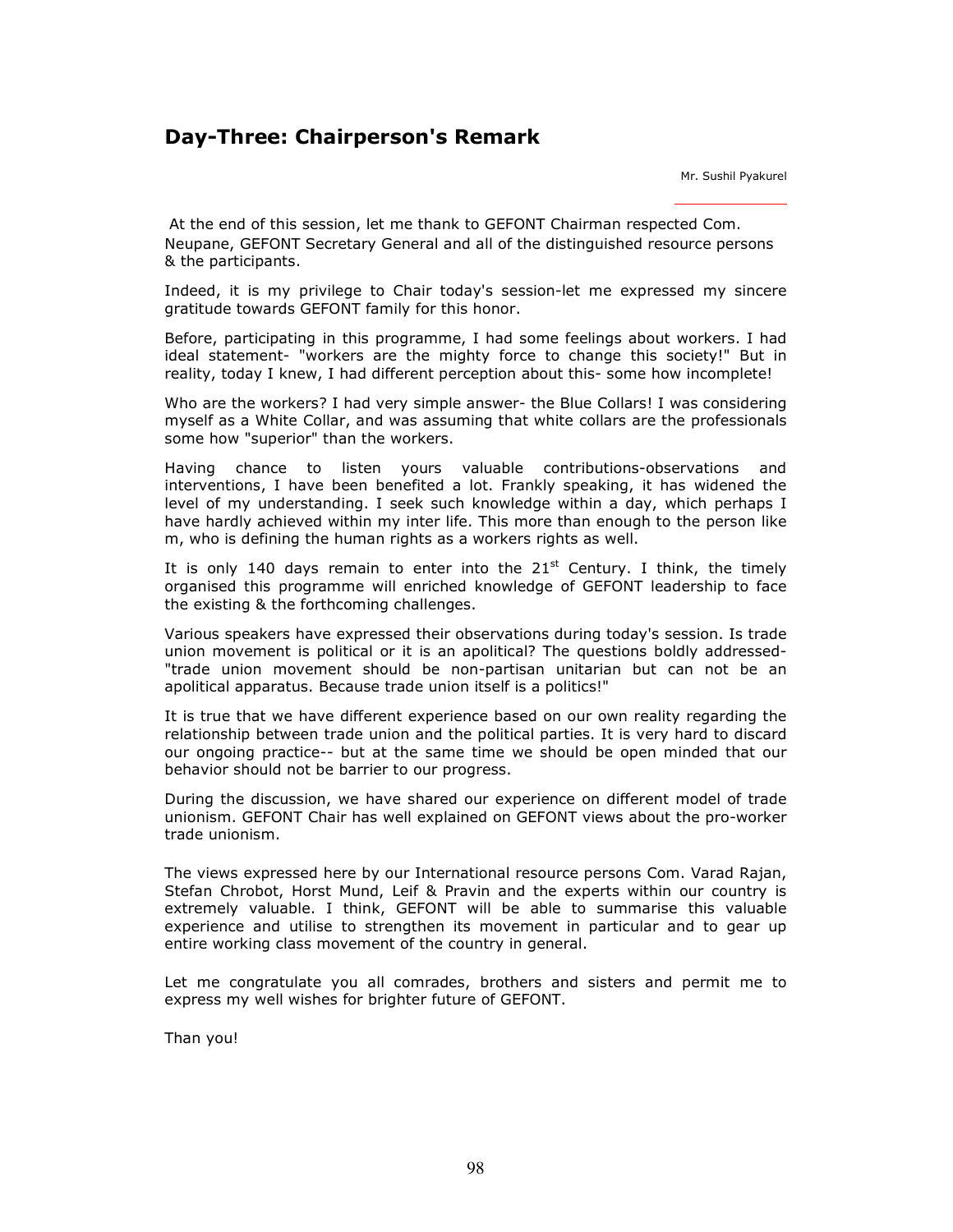Appendix 1 **List of Resource Persons** 

Appendix 2 **List of Participants**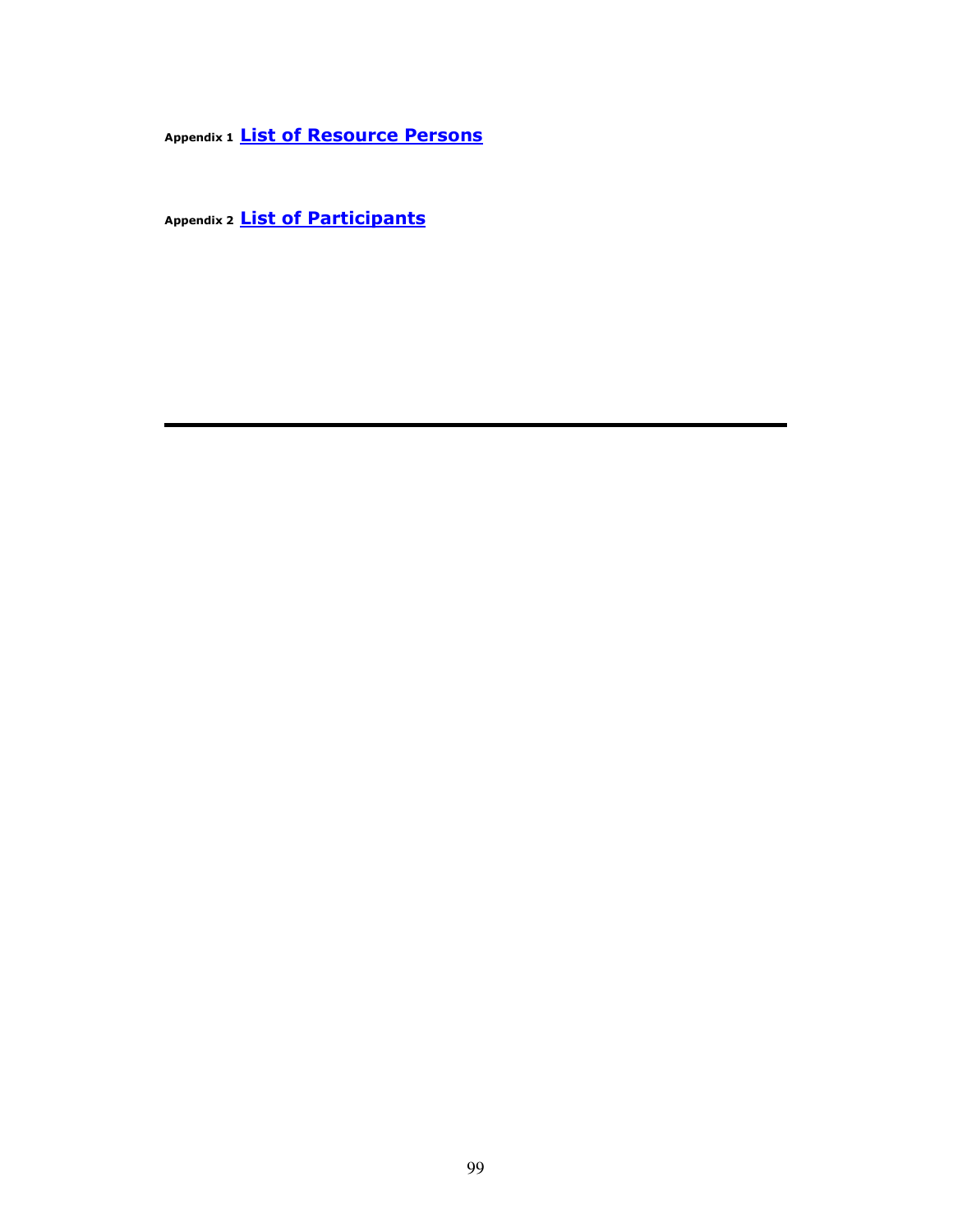## Appendix 1 List of Resource Persons

## **International**

#### Mr. DPA Naidu

Senior Specialist on Workers Activities, ILO-SAAT New Delhi, India Tel: + 91 11 460 2101 Fax: + 91 11 460 2111 E-mail: naidu@ilo.org

#### Mr. Horst Mund

FES Resident Representative-India K-70 B, Hauz Khas Enclave, New Delhi-110 016, India Tel: + 91 11 656 1361 Fax: + 91 11 656 4691 E-mail: fes@giasdl01.vsnl.net.in

#### Mr. J.Lokollo

Senior ILO Adviser to Kathmandu Sanepa, Nepal. Tel: + 977 1 535 933 Fax: + 977 1 531 332 E-mail: iloktm@ilo.mos.com.np

### Mr. Leif Bjellin

SAC, Vallkarrav. 9, Stangly 226 51 Lund Sweden Tel: + 046 248413 E-mail: leif.bjellin@zoofys.lu.se

#### Dr. Pravin Sinha

FES Representative-India K-70 B, Hauz Khas Enclave, New Delhi-110 016, India Tel: + 91 11 656 1361 Fax: + 91 11 656 4691 E-mail: fes@giasdl01.vsnl.net.in

### Mr. Stefan Chrobot

Economist / Consultant-FES, Georg-Raloff-Ring 32, 22309 Hamburg, Germany Tel: + 49 40 631 8212 Fax: +49 40 63 974950 E-mail:Chrobot@t-online.de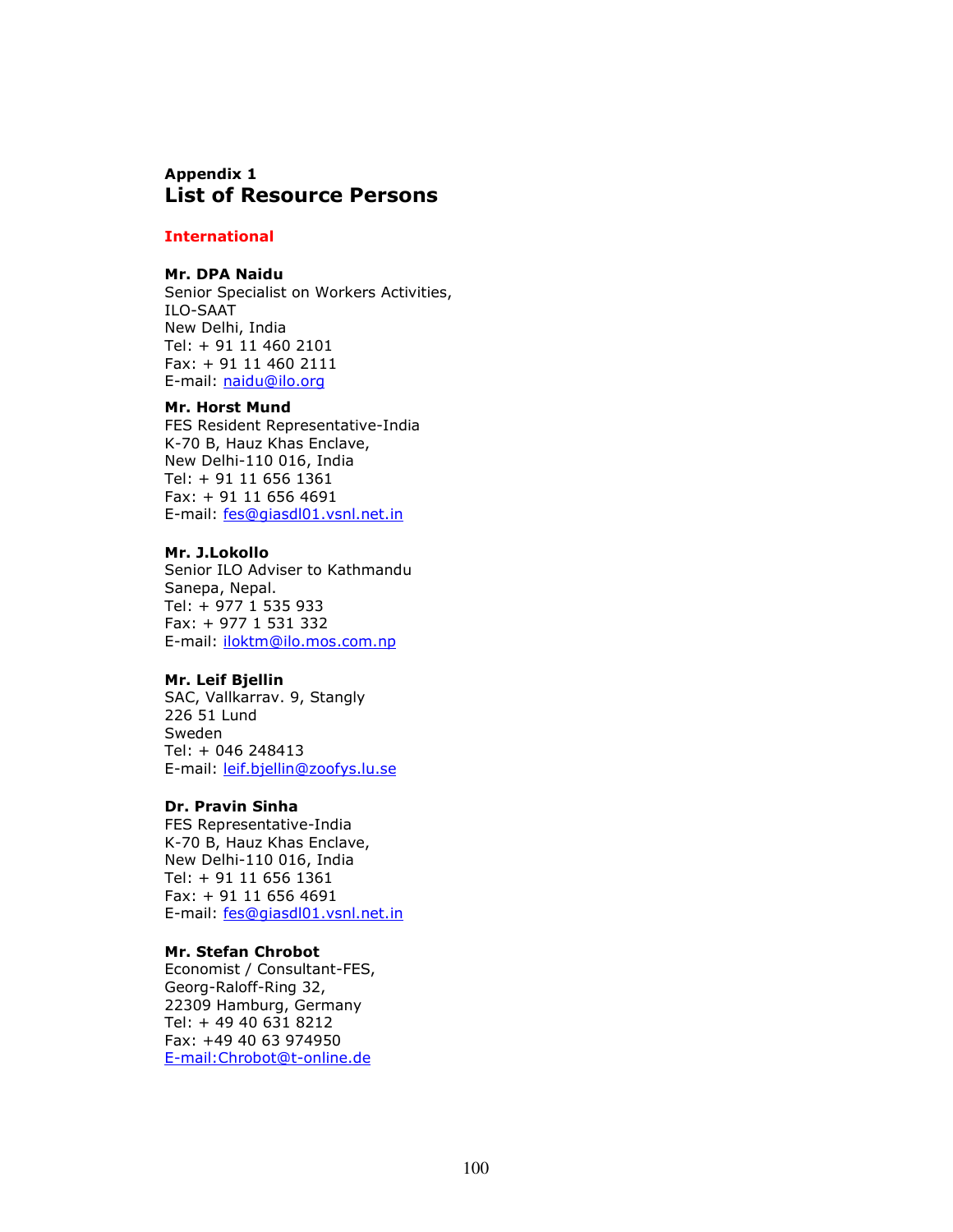#### Mr. W R Varad Rajan

Secretary, Centre of Indian Trade unions (CITU) 15 Talkatora Road New Delhi-110 0001, India Tel: + 91 11 371 4071/372 3825 Fax: + 91 11 335 5856 E-mail: citu@nda.vsnl.net.in

## Mdm. Xia Xiomei

Executive Committee Member & Head of International Liaison Dept. 10, Fuxiangmenwei Streeet Beijing, China. Tel: + 685 92701 Fax: + 685 62031 E-mail: acftuild@public3.bta.net.cn

### **National**

## Mr. Gauri Pradhan

President, Child Workers in Nepal Concerned Centre(CWIN) POBox: 4374, Rabi Bhawan, Kathmandu Nepal. Tel: + 977 1 278 064/282 225 Fax: + 977 1 278 016 E-mail: cwin@mos.com.np

#### Dr. Narayan Manadhar

Executive Director Industrial Relation Forum (IRF) Tel: + 977 1 537 967 Fax: + 977 1 255 817 E-mail: irfon@irf.mos.com.np

## Dr. Shiva Sharma

General Secretary, National Labour Academy (NLA) Kathmandu, Nepal Tel: + 977 1 431 304 E-mail: shiva@nla.mos.com.np

## Mr. Sushil Pyakurel

President, Informal Sector Service Centre (INSEC) POBox: 2726, Kalanki, Kathmandu, Nepal Tel: + 977 1 270 770/278 770 Fax: + 977 1 270 551 E-mail: insec@mos.com.np

#### Dr. Yub Raj Khatiwada President,

Management Association of Nepal (MAN) POBox3032, Bagbazar, Kathmandu, Nepal Tel: + 977 1 224 475/419 804/432 014 Fax: + 977 1 240 475